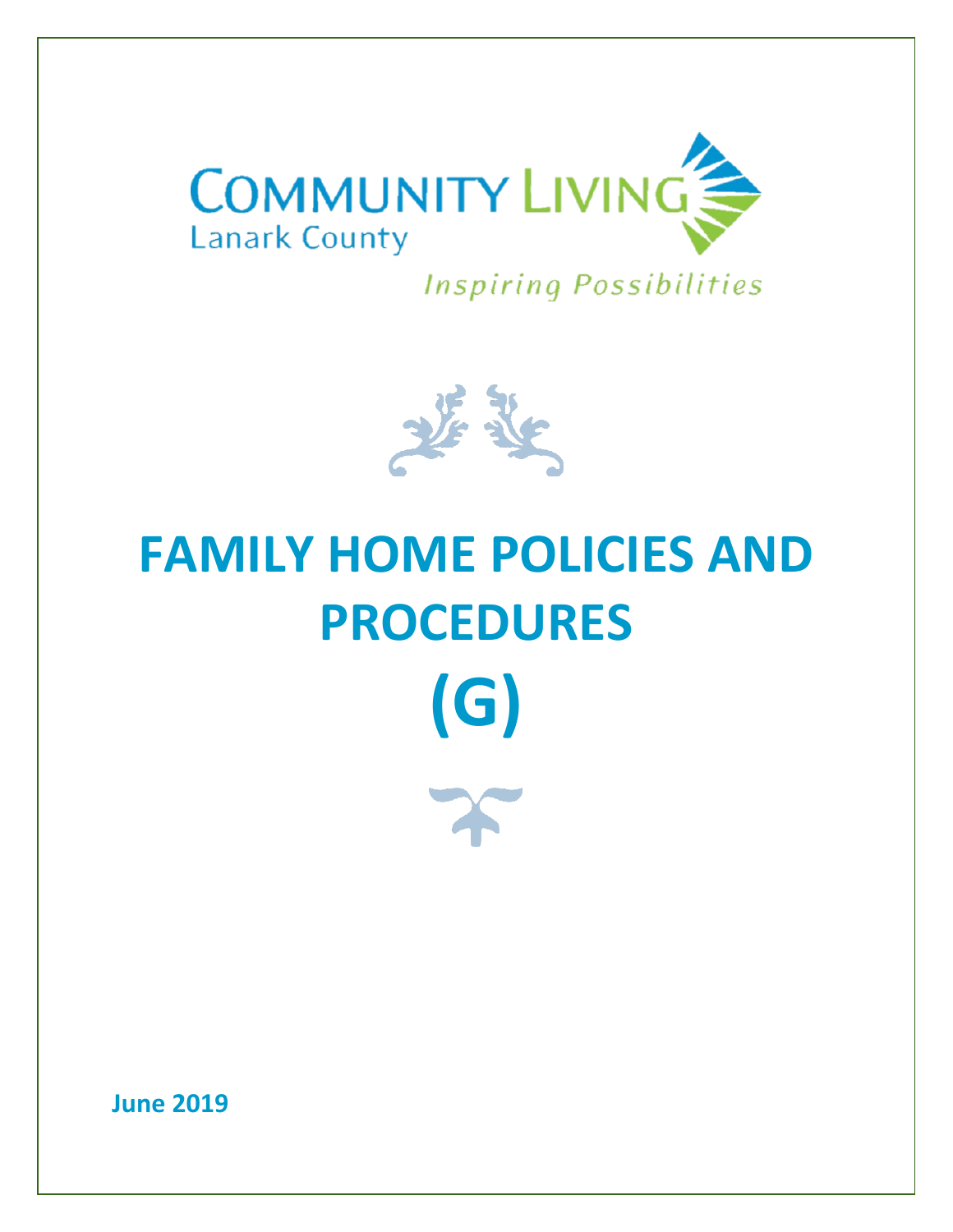# Contents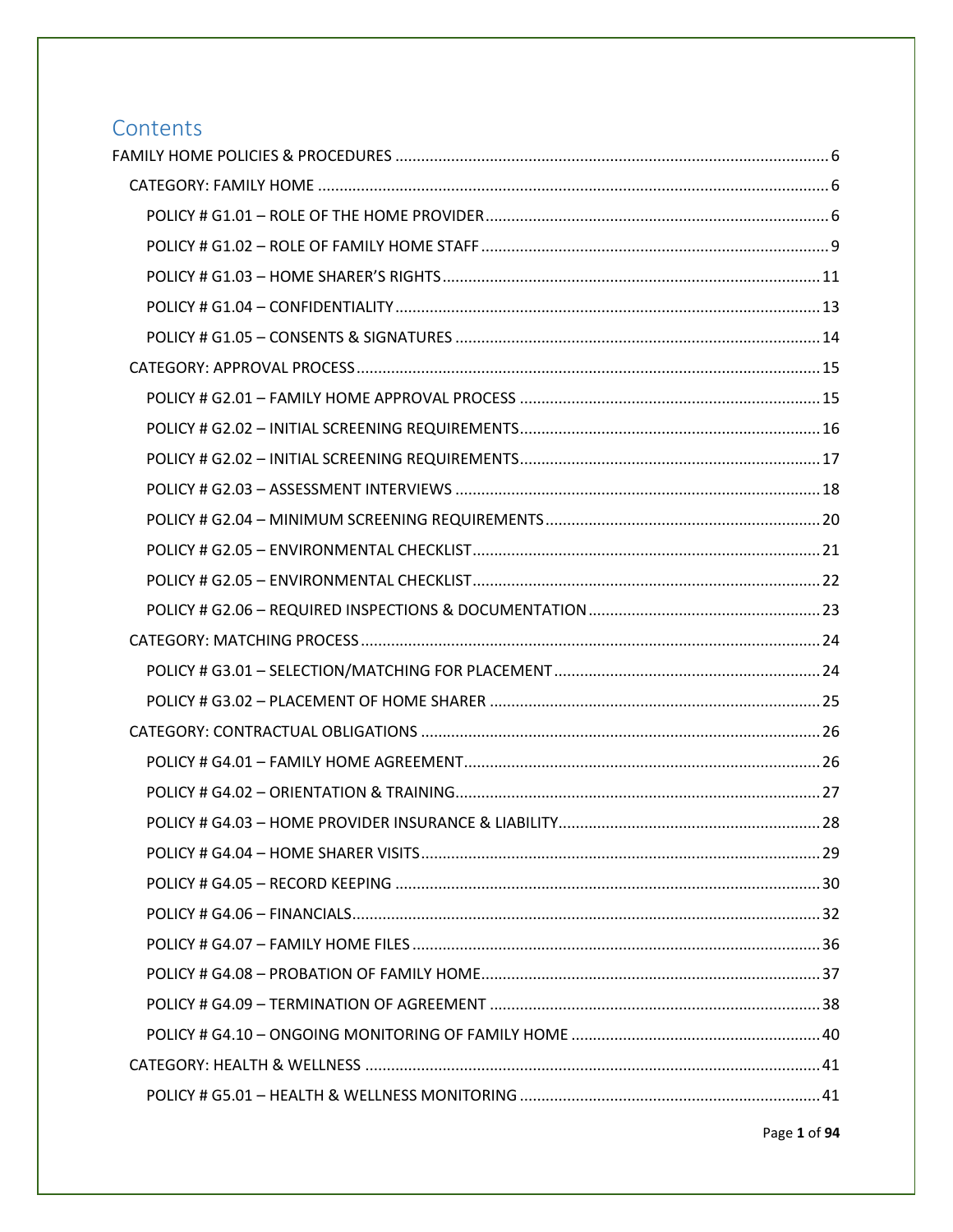| POLICY # G7.01 -HOME SHARER RELOCATION - CHANGE OF CIRCUMSTANCES 64   |  |
|-----------------------------------------------------------------------|--|
|                                                                       |  |
|                                                                       |  |
| POLICY # G7.04 - SUPPORT & OVERSIGHT RELOCATION OUTSIDE BOUNDARIES 67 |  |
|                                                                       |  |
|                                                                       |  |
|                                                                       |  |
|                                                                       |  |
|                                                                       |  |
|                                                                       |  |
|                                                                       |  |
|                                                                       |  |
|                                                                       |  |
|                                                                       |  |
|                                                                       |  |
|                                                                       |  |
|                                                                       |  |
|                                                                       |  |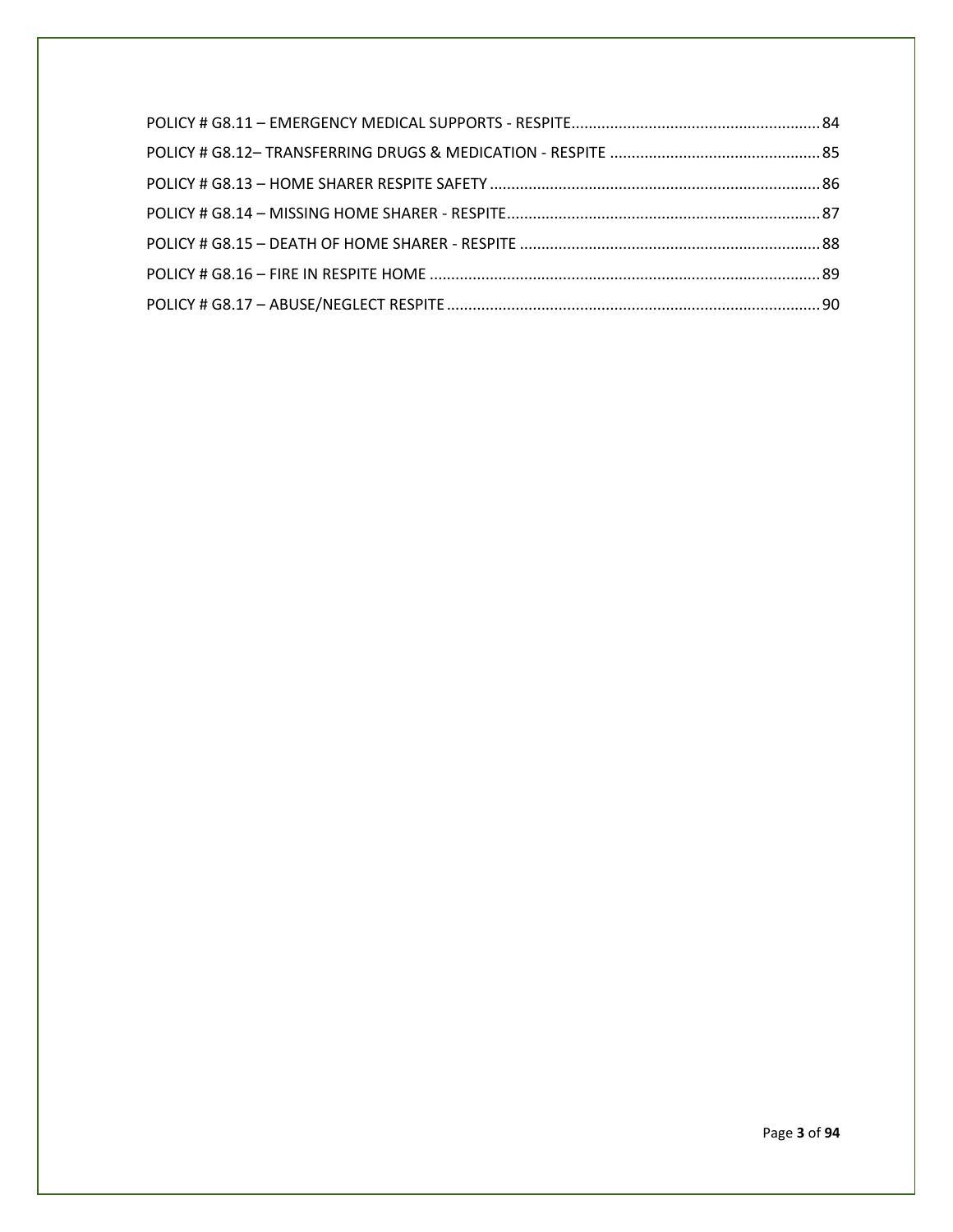# **INTRODUCTION**

Community Living Association (Lanark County) took over responsibility for the Family Home program in 1987 from Rideau Regional Centre. The purpose of the program is to match Individuals with intellectual disabilities (Home Sharers) with members of their community (Home Providers) interested in sharing their home on a permanent basis (or sooner depending on changes in circumstance). Both couples and single people may become home providers.

The Association receives funding from the Ministry of Community and Social Services under Social Inclusion of Home Sharers with Developmental Disabilities Act. The Association is required to develop policies as per the Ministry of Community and Social Services Policy Directives regarding the Family Home program.

The overall goal of the family home program is to meet the needs and wishes of the Home Sharer as a contributing member of the community.

The Family Home program goals are:

- To provide a safe and secure place to live within the context of a family.
- To provide an environment in which the Home Sharer has all the opportunities to be the best they can be.
- To support and promote community inclusion.
- To participate in family life to the extent of their capabilities.
- To be involved with the family in community activities.

As is the case for all services and supports provided by The Association, they shall be provided in a manner that is consistent with the goal of the Association **"that all Home Sharers live in a state of dignity, share in all elements of living in the community and have the opportunity to participate effectively."**

#### **PURPOSE OF THE FAMILY HOME PROGRAM**

The purpose of the program is to match Individuals with intellectual disabilities (Home Sharers) with members of their community (Home Providers) interested in sharing their home on a permanent basis (or sooner depending on changes in circumstance). Both couples and single people may become home providers.

The program provides community living opportunities for intellectually disabled adults who have developed the life skills and psychological capabilities to cope with community living but require some supervision and/or guidance and direction with some aspects of their daily life. Or they maybe people that prefer to live in family settings and may require specific types of training and care and/or intermittent supervision which can be most appropriately gained in a stable and supportive household. A Home Sharer is generally 18 years of age or over and in some instances the Home Sharer is supported during the day by the Home Provider; others may work or participate in day service programs. The Home Provider may be part of a couple and or a family or alternatively may be a single person living on their own.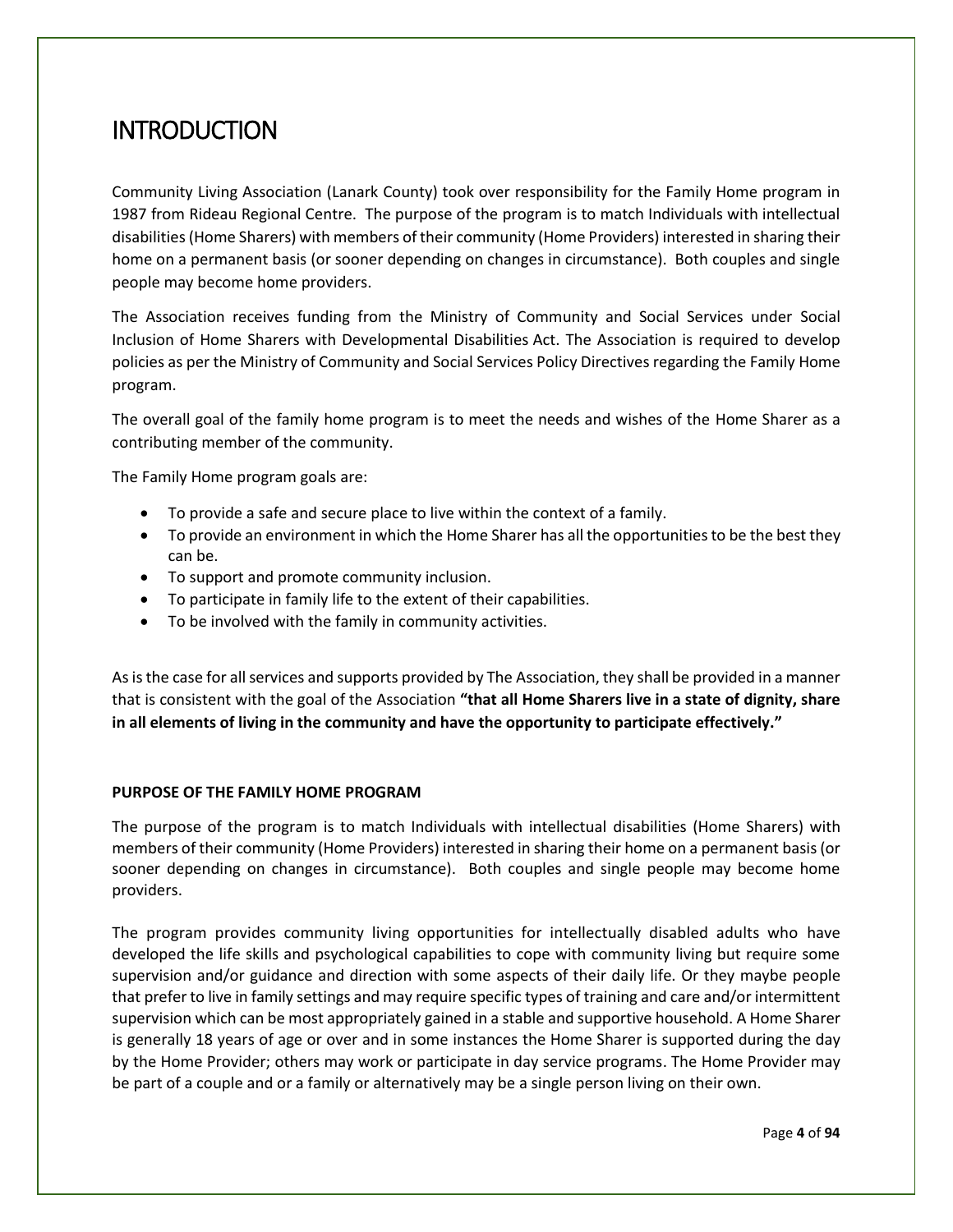Ministry regulations dictate that no more than two Individuals with intellectual disabilities (outside of family members) live in the same Family Home. This number also includes children placed in the home through the Children's Aid Society; whether they are considered Home Sharers or not. In order to increase the number of Home Sharers from one to two will be judged on its own merits rand such judgement will be made based on the best interests of the current/potential Home Sharer.

Although this is hopefully a long-term living arrangement, it is recognized that some people may choose to move on to other situations, perhaps to an alternate living arrangement or one with different Home Providers. It is hoped, however, that for most Home Sharers, the approved home will be their home for many years.

The Family Home Providers must participate in a Home Study and Vulnerable Person's Criminal Record Check as well as a Fire Inspection and an Environmental Review of their home. These families receive ongoing support and supervision. The Association must have contact with the Home Sharer and Provider at minimum six times per annum. The Association provides twenty-four (24) hours per day 'on call' availability for emergency purposes only.

The Home Sharersin the care of Family Home Providers are treated as valued family members, benefiting from the ongoing support and nurturing of a family. They are given the opportunity to be involved in their community. Their needs are monitored on an ongoing basis through case management. Home Sharers are educated and supported in the understanding of their rights which are safeguarded by the involvement of Family Home Provider via advocacy.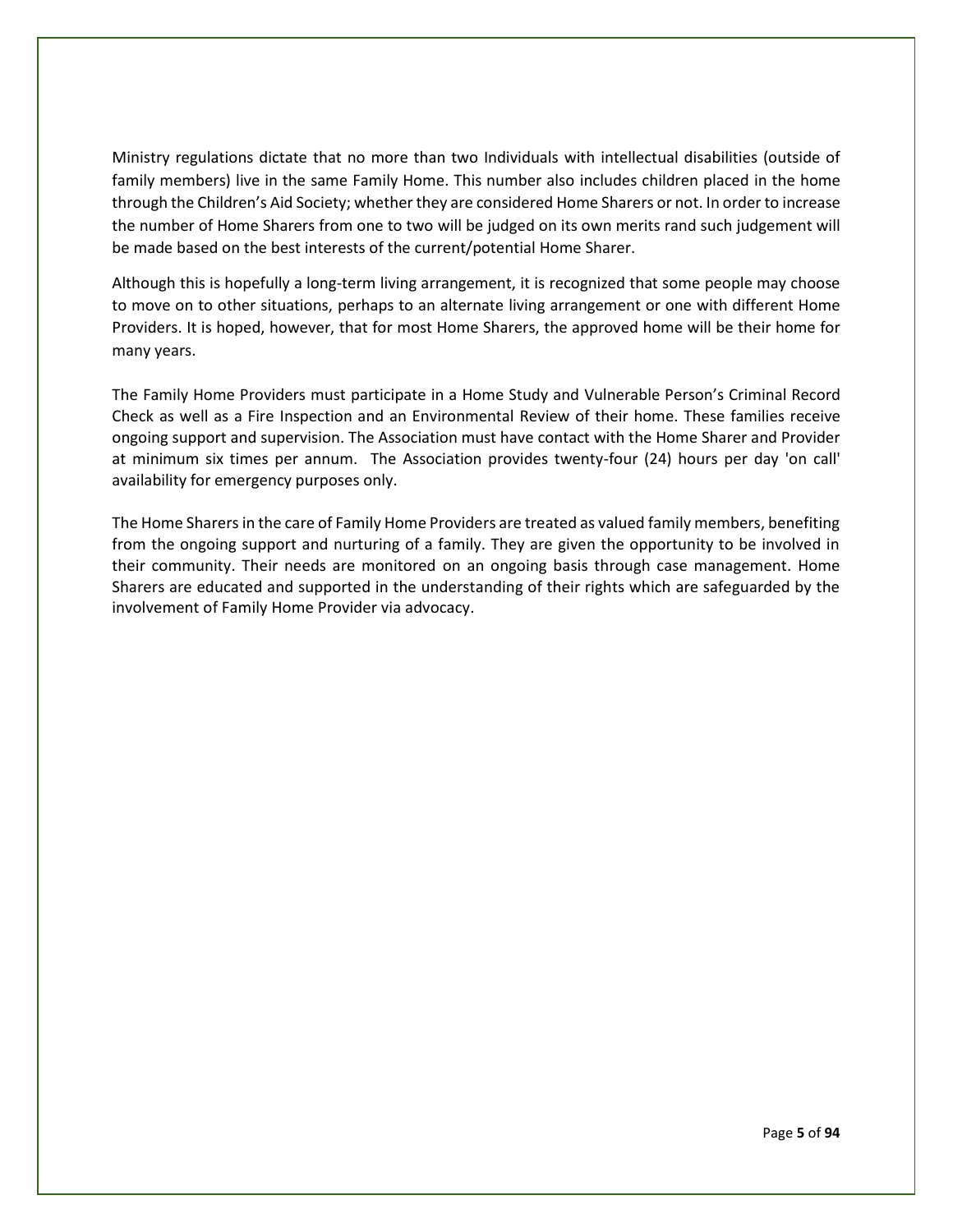#### <span id="page-6-0"></span>**FAMILY HOME POLICIES & PROCEDURES**

## <span id="page-6-1"></span>**CATEGORY: FAMILY HOME**

<span id="page-6-2"></span>

| POLICY # G1.01 - ROLE OF THE HOME PROVIDER      |                                             |
|-------------------------------------------------|---------------------------------------------|
| <b>PAGE:</b> 1 of 3                             | <b>ATTACHMENTS:</b>                         |
| POLICY APPROVED (DATE): April 1, 2016           | POLICY REVISED (DATE): April 2019           |
| <b>PROCEDURE APPROVED (DATE): April 1, 2016</b> | <b>PROCEDURE REVISED (DATE): April 2019</b> |
| <b>AUTHORIZATION: Executive Director</b>        |                                             |

#### **POLICY:**

The Association is authorized to enter into an agreement to purchase services and assistance from a Family Home Provider for/on behalf of Home Sharers with an intellectual disability.

#### **PURPOSE**:

The purpose of this policy is to outline the role of the Home Provider or families who provide room and board and other services to Home Sharers with an intellectual disability.

#### **SCOPE**:

This policy applies to the Family Home Providers.

#### **RESPONSIBILITY:**

Family Home Providers must meet the eligibility criteria and be willing and able to fulfill the role described below.

#### **PROCEDURE:**

- 1. The Association will approve Family Homes that meet the following criteria. The Family Home Provider must:
	- i. Be 18 years of age or more.
	- ii. Not be related to the home sharer.
	- iii. Own or rent his/her own home.
	- iv. Live in the home.
	- v. Have the ability to respond to the needs of the Home Sharer at all times.
	- vi. Be willing to learn the required helping skills.
	- vii. Be able to successfully complete the orientation program and participate in the ongoing training program.
	- viii. Be willing to work co-operatively with the Association and any other workers associated with the Home Sharer as well as with the Fire Department.
	- ix. Provide a copy of a driver's license, car and house insurance.
	- x. Have a fire inspection done every five to eight years unless there has been significant

#### **FAMILY HOME POLICIES & PROCEDURES**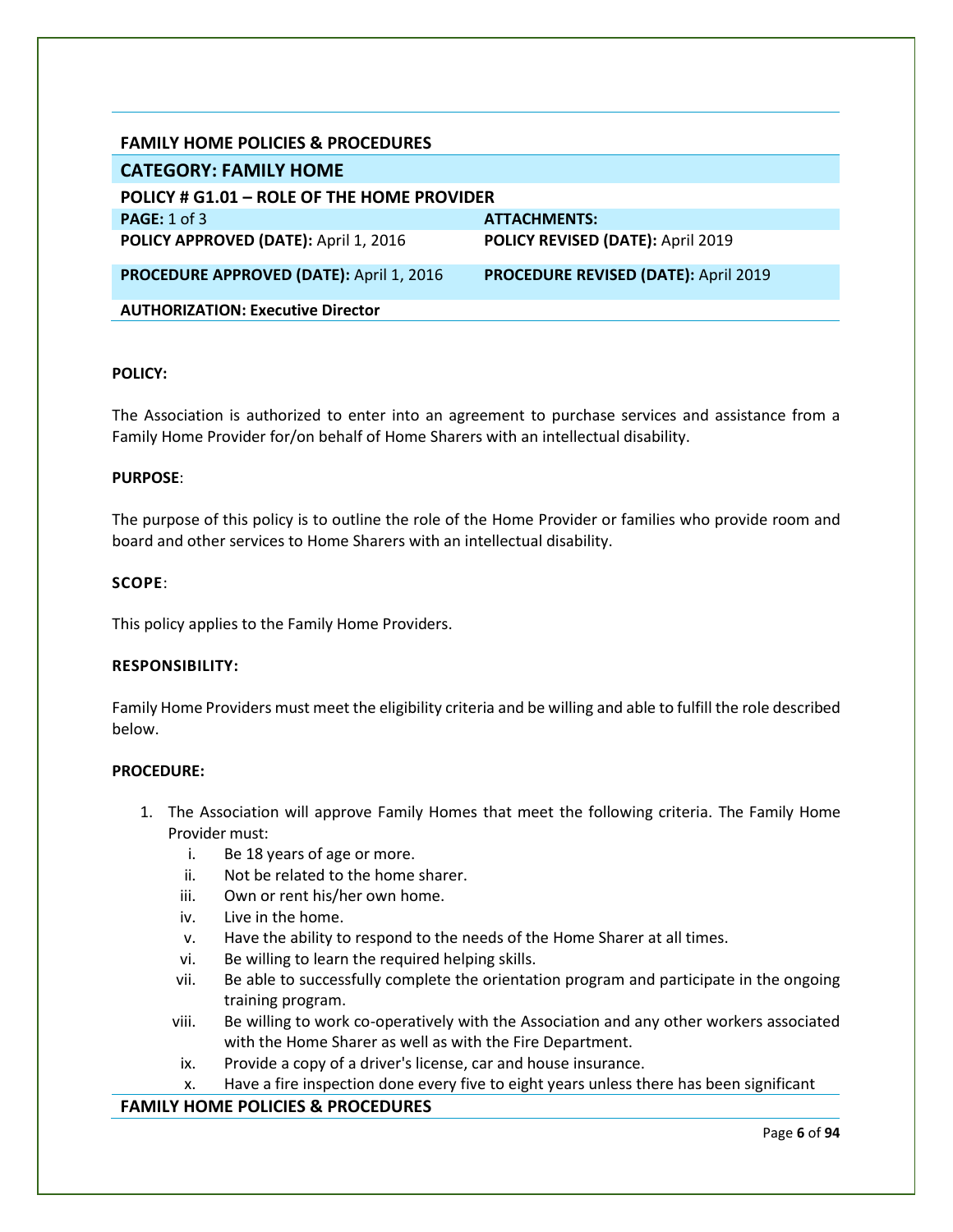#### **CATEGORY: FAMILY HOME**

#### **POLICY # G1.01 – ROLE OF THE HOME PROVIDER**

#### **PAGE:** 2 of 3 **ATTACHMENTS: ATTACHMENTS:**

renovations changing the physical layout of the home or requested as a result of concerns from a Family Home visit.

- xi. Provide a medical certificate stating that s(he) is free of communicable diseases and is fit to provide care.
- xii. Provide a Vulnerable Sector Check, no more than thirty (30) days old.
- xiii. Be willing to obtain and maintain First Aid and CPR certificate.
- 2. The Association will provide training and support to the Family Home Provider with respect to their role as indicated below:
	- i. Provide room and board and laundry services on a continuous basis to the satisfaction of the Family Home staff.
	- ii. Provide a healthy and safe living environment by:
		- a.Cooperating with and following directions from Family Home staff regarding the Home Sharer's nutritional and supervisory requirements and any other areas that may affect his/her health and safety.
		- b.Ensuring regular visits to the Home Sharer's physician and dentist.
		- c.Administering medication as prescribed by the Home Sharer's physician and administering no other medication without consultation with the physician and/or ongoing direction by the physician.
		- d.Having a working telephone and transportation available in case of an emergency.
		- e.Obtaining an initial fire inspection by the fire department, and complying with the inspectors' recommendations.
- 2. Provide a home atmosphere which encourages the Home Sharer to socialize with other family members and participate in day-to-day activities in the home.
- 3. Provide guidance, encouragement and necessary training to the Home Sharer to become involved, to an appropriate degree, in the community, including work, school and spiritual activities.
- 4. Facilitate contact between the home sharer, their family/guardian, as appropriate.
- 5. Inform the Family Home staff of any changes in living circumstances such as a home renovation, change of occupation or family situation (including addition of family member to the home either on a full or part time basis) and obtain prior approval before changing the Home Sharer's address or use of rooms.
- 6. Inform the Family Home staff of any changes to the health status and criminal clearance status of the Family Home Providers or any other person providing supervision or support to the Home Sharer. Understand that the change of circumstance may require a reassessment of the family home.
- 7. Forward written estimates received from the Family Home Provider for dental, vision and prosthetic equipment expenses not covered through other sources of funding to the Family Home staff for approval.
- 8. At all times, receive approval of the Family Home staff for any relief arrangements made for the Home Sharer and notify the Family Home staff of the Home Sharer's absence from the home.
- 9. Inform the Family Home staff as soon as possible, of any emergency or unusual circumstances involving the Home Sharer including:

#### **FAMILY HOME POLICIES & PROCEDURES**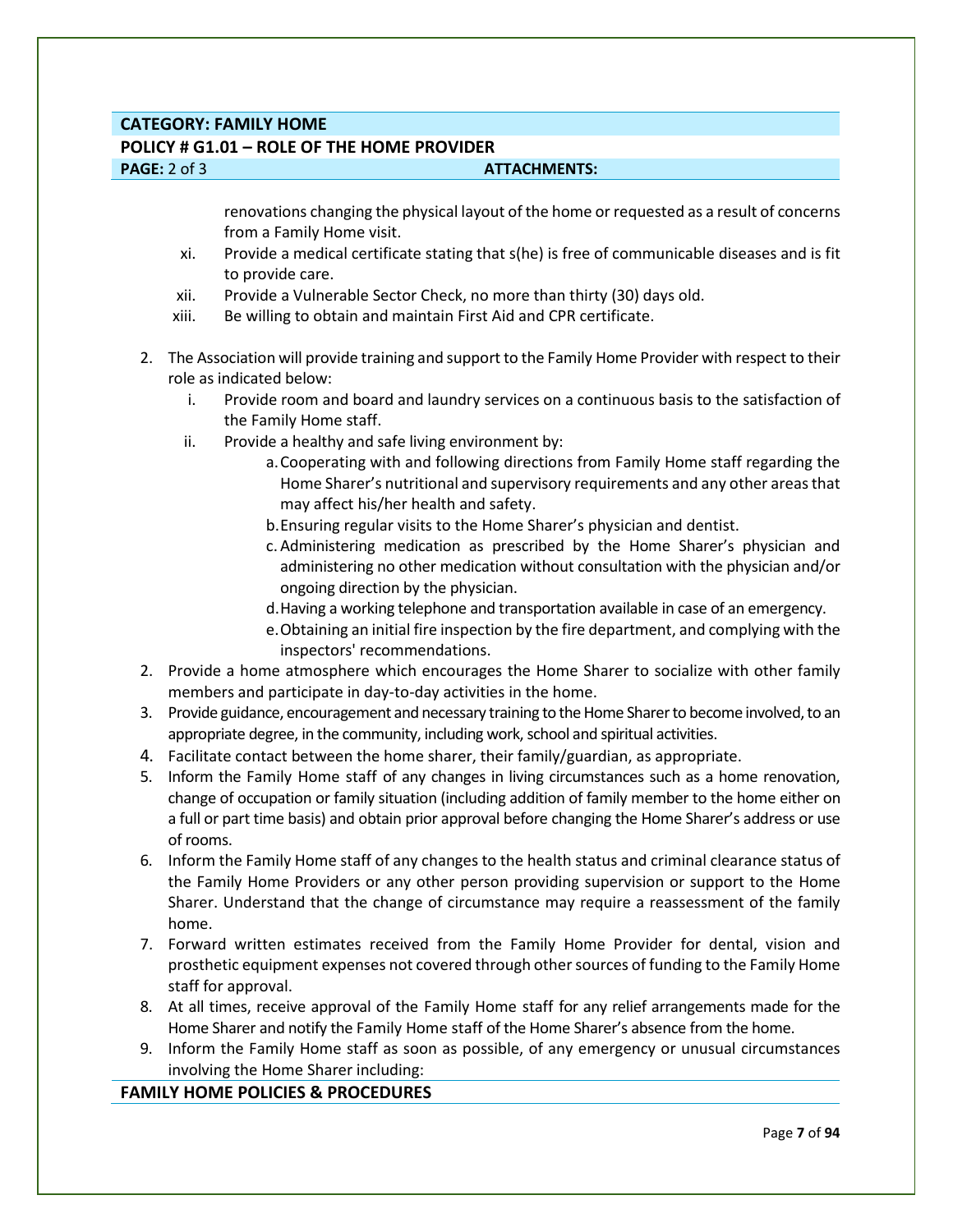#### **CATEGORY: FAMILY HOME**

#### **POLICY # G1.01 – ROLE OF THE HOME PROVIDER**

#### **PAGE:**  $3$  of  $3$  **ATTACHMENTS: ATTACHMENTS:**

- i. Any serious illness, accident or injury;
- ii. Any absence of the Home Sharer occurring without the permission of the home provider;
- iii. Any recurring difficulty;
- iv. Any hospitalization or new treatment;
- v. Any situation in which the Individual exhibits major behavioural problems and/or is being physically aggressive to him/herself;
- vi. In the case of death
- 10. Allow the Family Home staff private access to the Home Sharer at any time and inform the Family Home staff of any special circumstances involving the Home Sharer including contacts with the natural family.
- 11. Maintain records and books of accounts (medical program and financial) in a format that the Association shall determine and make the records and accounts available to the Family Home staff bi monthly or upon request.
- 12. Obtain prior approval for services or purchases over \$50 of Home Sharer's money and submit quotes or invoices for purchases made or services provided, as required by the Association.
- 13. Keep confidential all Home Sharer information provided by the Association to the home provider except in the case where the information is to be shared with another specified Home Sharer or agency and appropriate consent has been obtained for such sharing.
- 14. Acknowledge that all records and confidential information are the property of the Association. Upon termination of the agreement between the Association and the home provider, return all information and records to the Association.
- 15. Do not enter into an agreement with another agency to accept a child or adult for placement in the Family Home without prior approval from the Association.
- 16. In the case where it is determined necessary to remove the Home Sharer from the Family Home, cooperate to make the move the least stressful possible for the Home Sharer. The removal of the Individual from the home requires a 60-day notice except in urgent cases such as suspected neglect or abuse of the Home Sharer at which time the removal is immediate.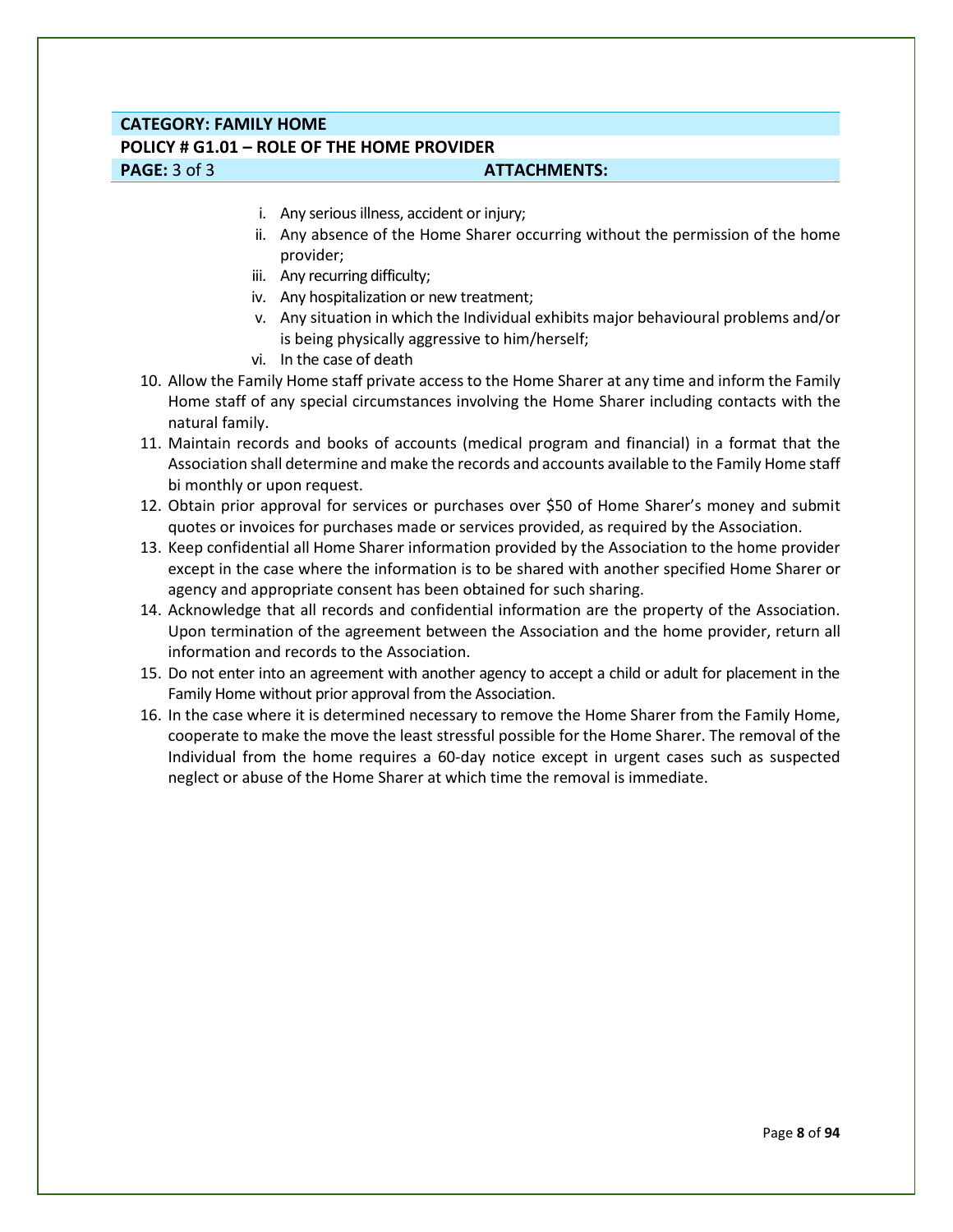<span id="page-9-0"></span>

| <b>FAMILY HOME POLICIES &amp; PROCEDURES</b>    |                                                |  |
|-------------------------------------------------|------------------------------------------------|--|
| <b>CATEGORY: FAMILY HOME</b>                    |                                                |  |
| POLICY # G1.02 - ROLE OF FAMILY HOME STAFF      |                                                |  |
| <b>PAGE:</b> 1 of 2                             | <b>ATTACHMENTS:</b>                            |  |
| POLICY APPROVED (DATE): April 1, 2016           | POLICY REVISED (DATE): February 2018           |  |
| <b>PROCEDURE APPROVED (DATE): April 1, 2016</b> | <b>PROCEDURE REVISED (DATE): February 2018</b> |  |
| <b>AUTHORIZATION: Executive Director</b>        |                                                |  |

The Community Living Association is authorized to enter into an agreement to purchase services and assistance from a Family Home Provider for/on behalf of Home Sharers with an intellectual disability.

#### **PURPOSE:**

The purpose of this policy is to outline the role of the Community Living Association in any agreement between the Association and Home Provider or families who provide room and board and other services to Home Sharers with an intellectual disability who lives in a Family Home.

#### **SCOPE:**

This policy applies to the Associations mandate in administration of the Family Home Program.

#### **RESPONSIBILITY:**

The Association must meet its obligations towards the Family Home Provider as outlined below.

#### **PROCEDURES:**

The Association is required to:

- 1. Coordinate the Family Home Program.
- 2. Provide regular and consistent supervision of the placement and be available to the home provider twenty-four (24) hours per day for emergency purposes only.
- 3. Provide consultation, guidance and direction with respect to the care of the Home Sharer's records, reports, regulations and requirements.
- 4. Engage the home provider in all planning taking place for the Home Sharer.
- 5. Provide training and guidance in programming techniques and strategies for use by the home provider and provide ongoing assistance in the development and implementation of programs required by the Home Sharer.
- 6. Place one (1) or no more than two (2) permanent Home Sharers in any single Family Home.
- 7. In the case of any emergency, arrange alternative accommodations or relief for the Home Sharer if it is deemed appropriate and necessary.
- 8. Arrange for and ensure that the home provider receives the necessary and appropriate financial payments.
- 9. Develop policies and procedures for the Family Home Program and update them as needed.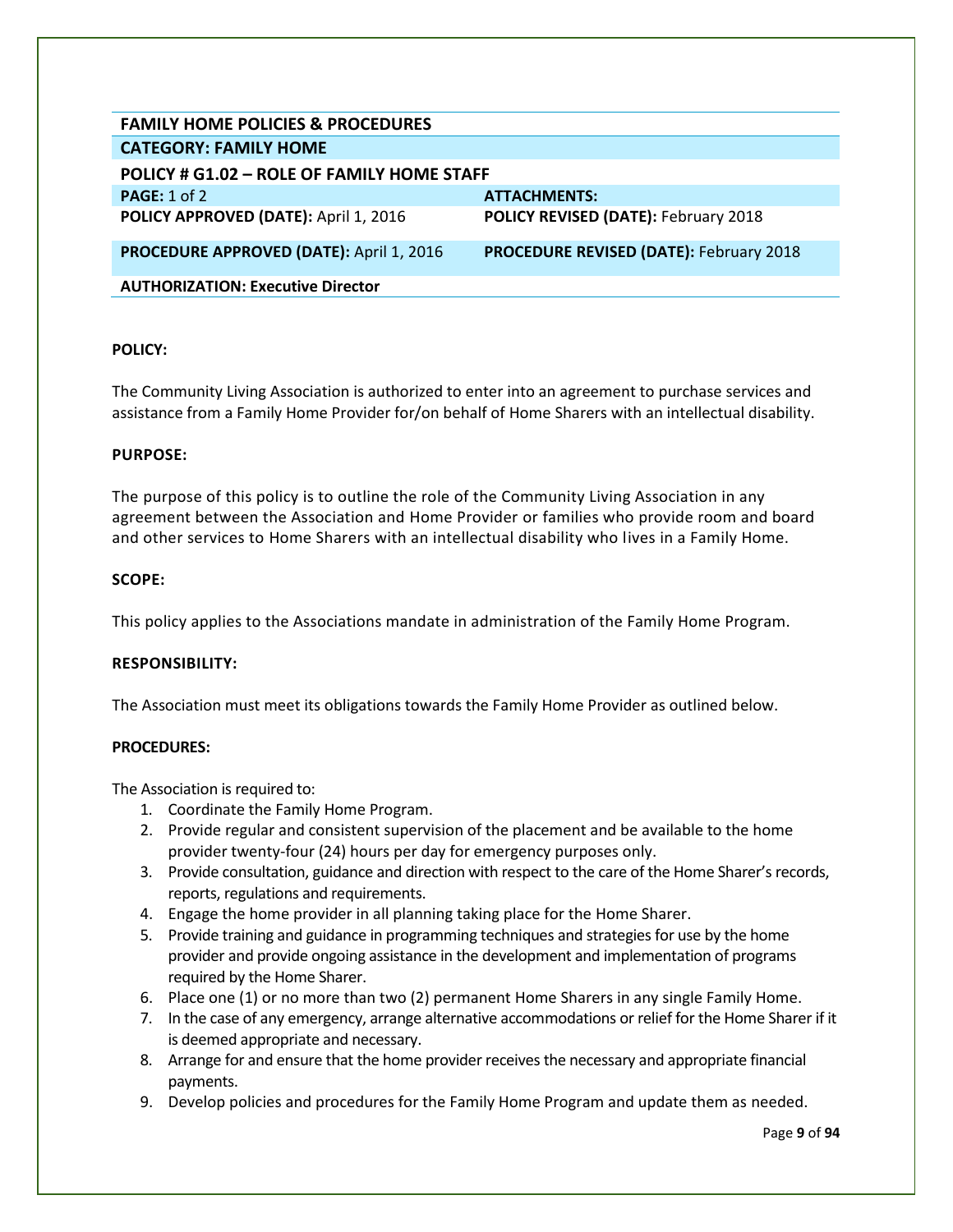### **FAMILY HOME POLICIES & PROCEDURES CATEGORY: FAMILY HOME POLICY # G1.02 – ROLE OF FAMILY HOME STAFF PAGE:** 2 of 2 **ATTACHMENTS:**

- 10. Ensure that provincial laws, regulations and guidelines as well as the Family Home Program policies and procedures are adhered to.
- 11. Coordinate the recruitment of new Family Homes and Relief Homes.
- 12. Complete the approval process with the potential Family Home Provider.
- 13. Assist the Home Sharer and Family Home Provider with the initial adjustment through training and support.
- 14. Ensure that there is a well formulated and implemented Individual Support Plan (ISP) for each Home Sharer.
- 15. Provide consultation, guidance and direction to the Family Home Provider with respect to the care of the Individual including records, reports, relations and requirements.
- 16. Provide case coordination and case management for the Home Sharer and Family Home Provider.
- 17. Engage the Family Home Provider in all related planning.
- 18. Assist in the resolution of any problems in placement.
- 19. Plan and implement training sessions for Family Home Providers when required, keeping in mind the expressed interests and needs of the families.
- 20. Refer and connect Home Sharers with the Association's clinical services when required.
- 21. Assist in the arrangement of respite care for the Home Sharer.
- 22. Liaise with and assure support is available to the natural family when required.
- 23. Ensure the family's suggestions and concerns are channeled to the appropriate authority.
- 24. Monitor the use of the Home Sharer's discretionary funds on a regular basis.
- 25. Process financial expenses, other expenses and statement of transportation expenses forms for payment.
- 26. Review the Family Home Program account to ensure that all expenses claimed are appropriate, approved and accurately documented, and discuss and clarify/correct any discrepancies with the Family Home Provider.
- 27. Complete the monthly, quarterly and annual reports for the Family Home Program.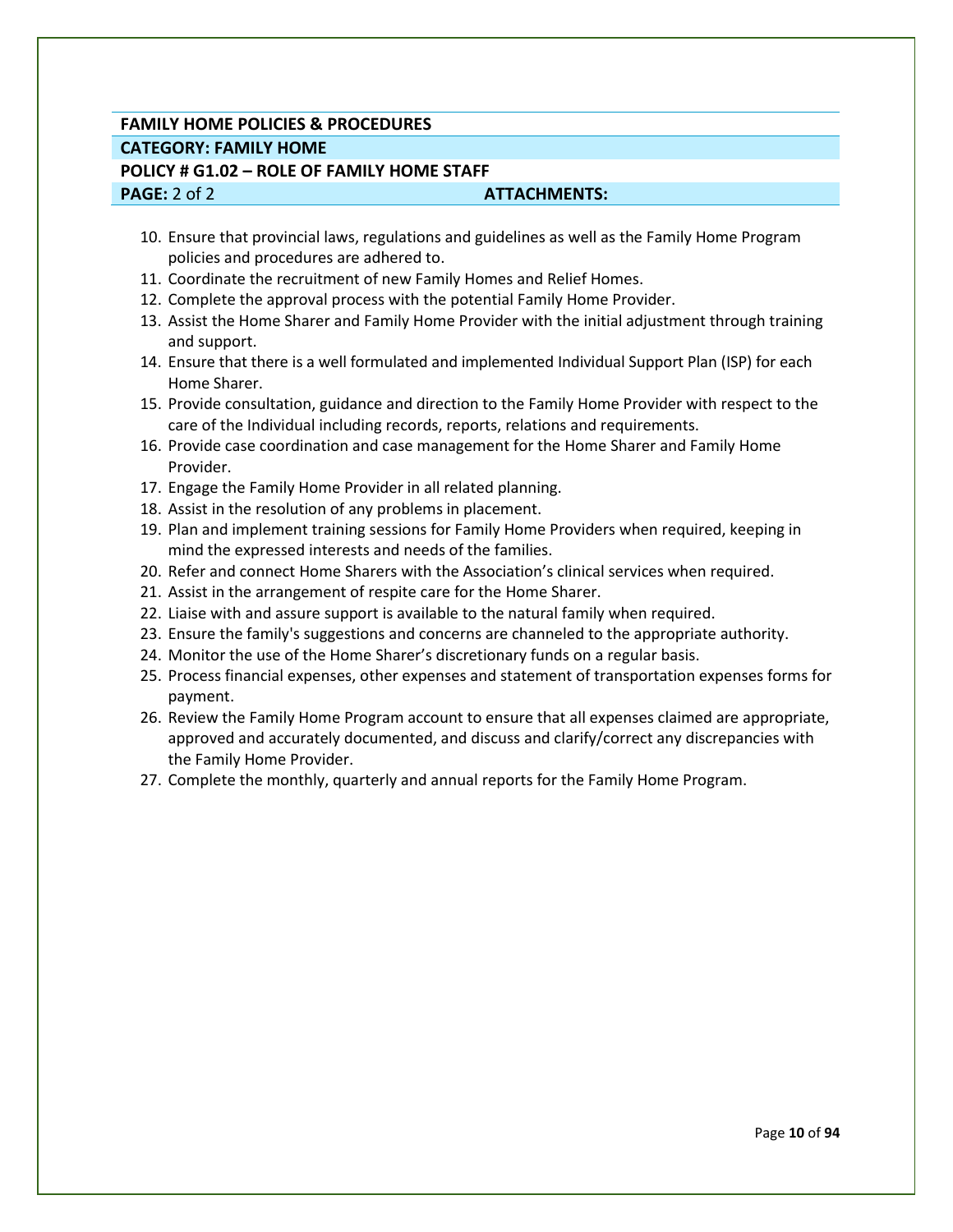<span id="page-11-0"></span>

| <b>FAMILY HOME POLICIES &amp; PROCEDURES</b>    |                                                |
|-------------------------------------------------|------------------------------------------------|
| <b>CATEGORY: FAMILY HOME</b>                    |                                                |
| <b>POLICY # G1.03 - HOME SHARER'S RIGHTS</b>    |                                                |
| PAGE: $1$ of $2$                                | <b>ATTACHMENTS:</b>                            |
| POLICY APPROVED (DATE): April 1, 2016           | <b>POLICY REVISED (DATE): February 2018</b>    |
| <b>PROCEDURE APPROVED (DATE): April 1, 2016</b> | <b>PROCEDURE REVISED (DATE): February 2018</b> |
| <b>AUTHORIZATION: Executive Director</b>        |                                                |

The Home Sharer has the same rights as any other adult in Canada. The Association promotes and ensures that the Family Home Provider is aware of the Home Sharer rights.

#### **PROCEDURES:**

- 1. All Association Family Home Providers and Home Sharers shall participate in Rights training at least on an annual basis.
- 2. If there is a rights infringement the approved complaints process as part of the Policy and Procedure Manual will be followed.
- 3. Annually, the Family Home staff will review these rights with each Home Sharer and ensure that the rights are respected at all times. The Home Sharer, the Family Home Provider and any additional agencies should address any concerns regarding the above with the Family Home staff.

#### **RIGHTS STATEMENT**

Rights upheld by the Canadian Charter of Rights and Freedoms:

- Right to equal treatment without the discrimination because of race, ancestry, origin, colour, ethnicity, citizenship, creed, sex, sexual orientation, age, marital status, family status, disability, or other analogous ground
- Freedom of conscience and religion
- Freedom of opinion and expression
- Freedom of peaceful assembly and association
- Right to vote
- Right to enter, remain in or leave Canada or any province
- Right to life, liberty and security
- Right not to be deprived of one's life, liberty, or security except in accordance with the principles of fundamental justice
- Right not to be subjected to any cruel and/or unusual treatment or punishment
- Right to be secure against unreasonable search or seizure
- Right to equal protection and equal benefit of the law.

Rights that are important for the Home Sharers who choose supports from this agency, but may not necessarily be upheld by the Canadian Charter of Rights and Freedoms and therefore only advocacy can be ensured.

• Right to equal treatment under the law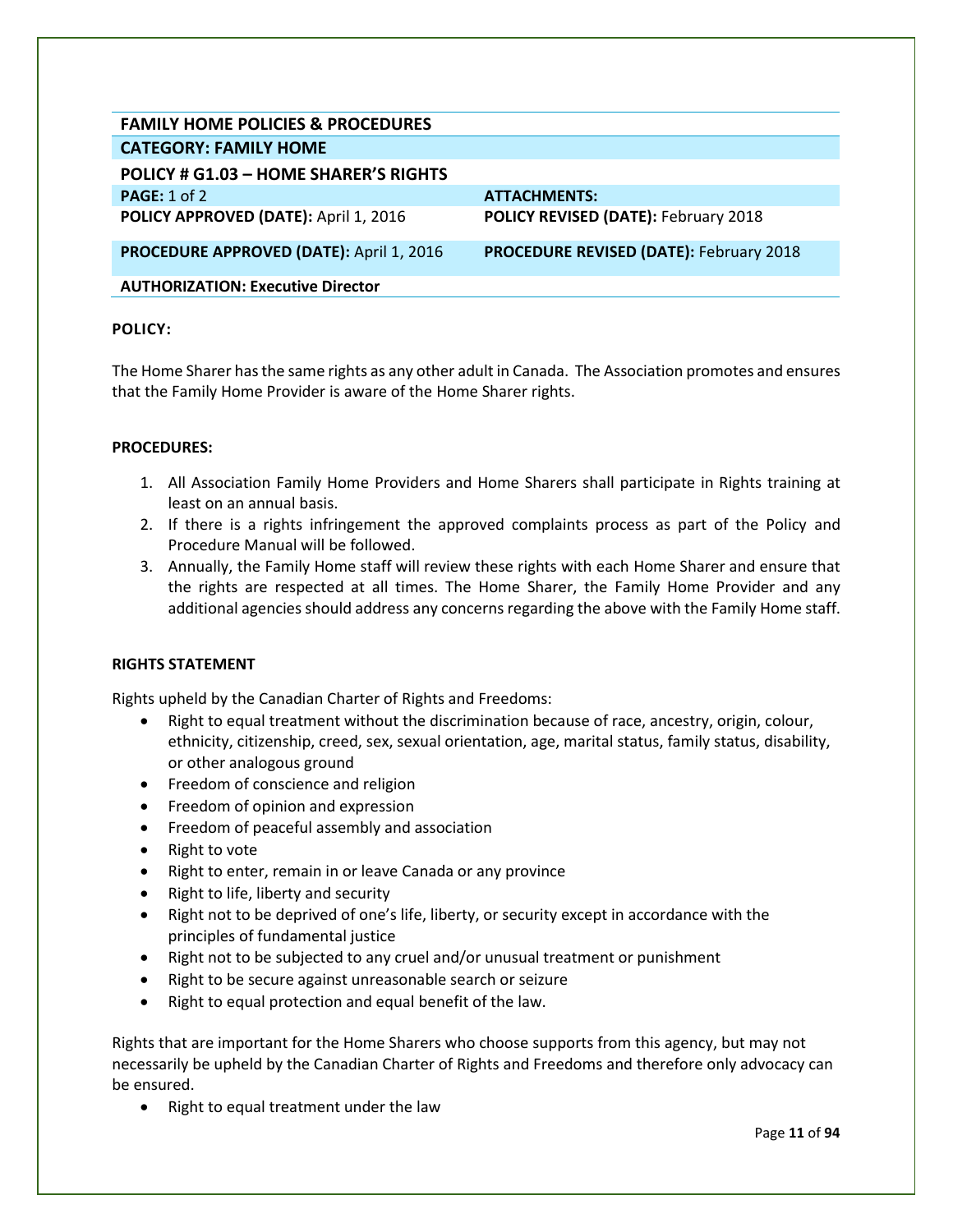## **FAMILY HOME POLICIES & PROCEDURES CATEGORY: FAMILY HOME POLICY # G1.03 – HOME SHARER'S RIGHTS PAGE:** 2 of 2 **ATTACHMENTS:**

- Right to participate in affirmative action programs designed to ameliorate the conditions of
- Home Sharers or groups who are disadvantaged
- Rights to contract for, possess, and dispose of property
- Right to income support
- Right to an education
- Right to sexual expression, marriage, procreation, and the raising of children
- Right to privacy
- Right to adequate health care
- Right to equal employment opportunities
- Right to appropriate support services of the Home Sharer's own choosing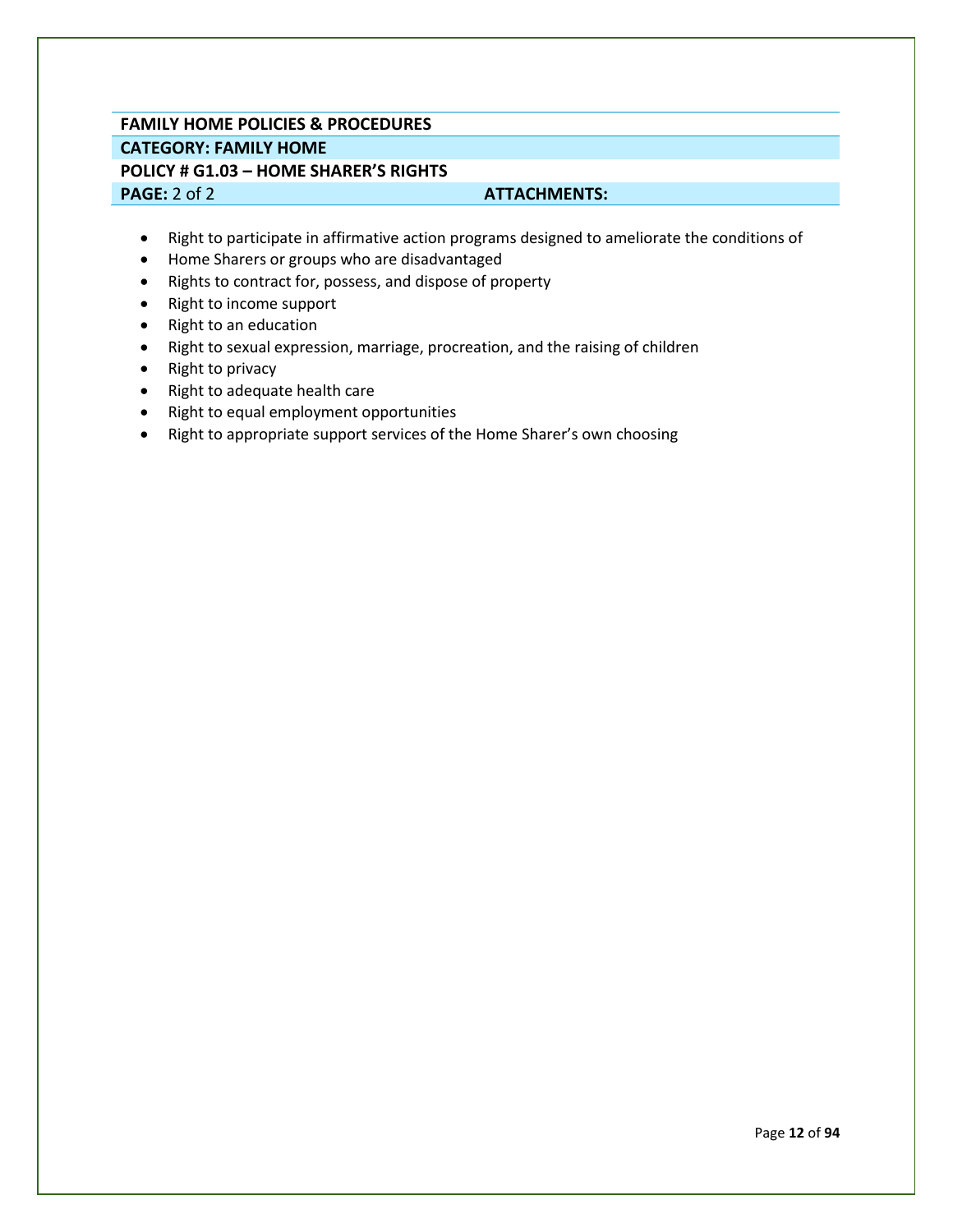<span id="page-13-0"></span>

| <b>FAMILY HOME POLICIES &amp; PROCEDURES</b>    |                                                |
|-------------------------------------------------|------------------------------------------------|
| <b>CATEGORY: FAMILY HOME</b>                    |                                                |
| POLICY # G1.04 - CONFIDENTIALITY                |                                                |
| PAGE: 1 of 1                                    | <b>ATTACHMENTS: APPLICATION CHECKLIST</b>      |
| POLICY APPROVED (DATE): April 1, 2016           | <b>POLICY REVISED (DATE): February 2018</b>    |
| <b>PROCEDURE APPROVED (DATE): April 1, 2016</b> | <b>PROCEDURE REVISED (DATE): February 2018</b> |
| <b>AUTHORIZATION: Executive Director</b>        |                                                |

The Association is committed to protecting the confidential information of the people it works for. Consistent with this objective, new and current Family Home Providers are required to read and sign a statement respecting confidentiality prior to becoming Family Home Providers and annually thereafter.

#### **PURPOSE:**

The purpose of this policy is to ensure that Family Home Providers understand the importance of protecting Home Sharers' Home Sharer and confidential information.

- 1. It is the responsibility of the Family Home staff to ensure that Family Home Providers understand what is considered confidential and the consequences of breaching confidentiality. The following information about the Home Sharer living in the home is considered confidential:
	- i. All Home Sharer health information
	- ii. All Home Sharer data collection
	- iii. All financial information
- 2. A violation or breach in confidentiality by a Home Provider will, constitute an investigation and may potentially end the placement for the Home Sharer in the home.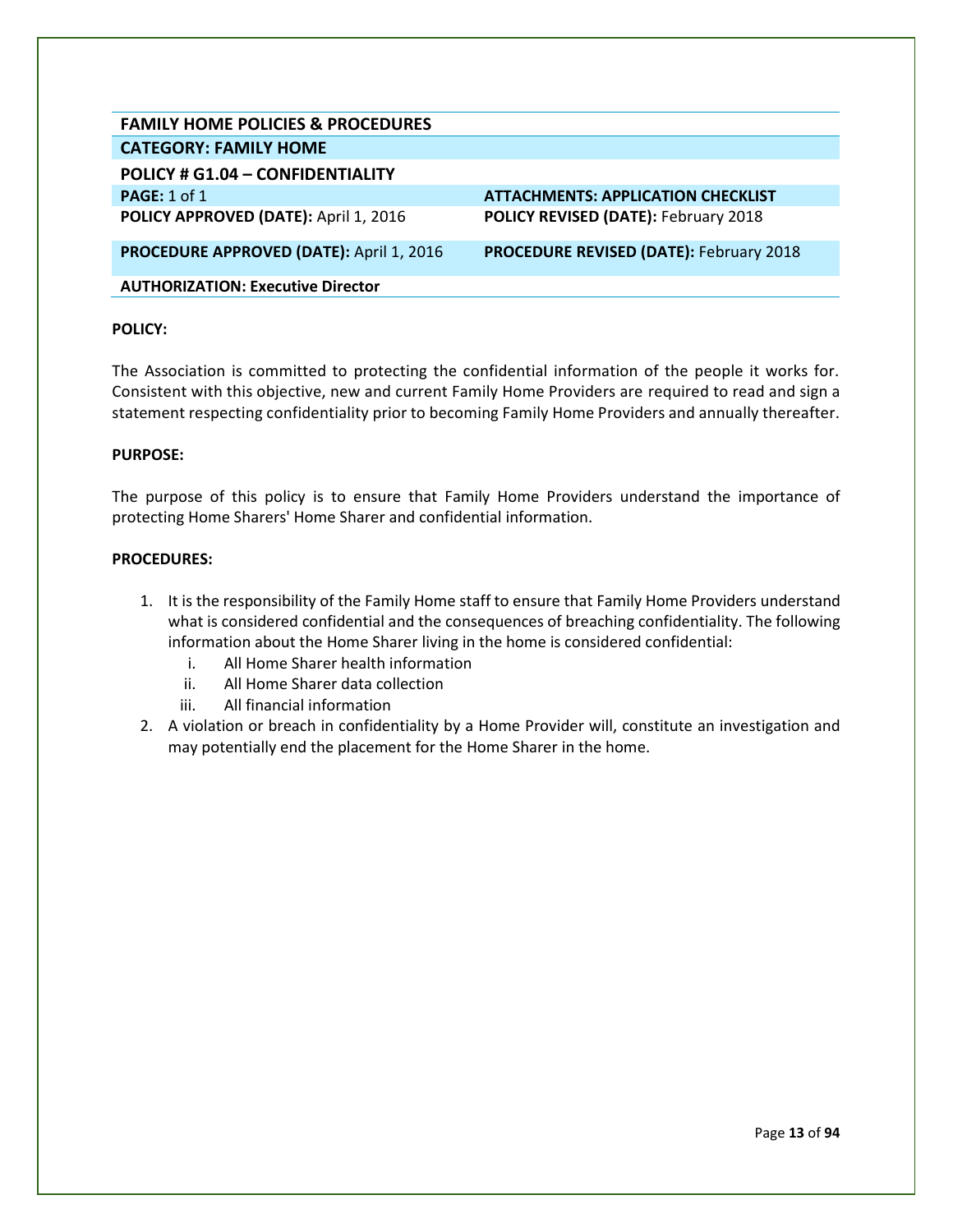<span id="page-14-0"></span>

| <b>FAMILY HOME POLICIES &amp; PROCEDURES</b> |                                                |
|----------------------------------------------|------------------------------------------------|
| <b>CATEGORY: FAMILY HOME</b>                 |                                                |
| POLICY # G1.05 - CONSENTS & SIGNATURES       |                                                |
| PAGE: 1 of 1                                 | <b>ATTACHMENTS:</b>                            |
| POLICY APPROVED (DATE): April 1, 2016        | <b>POLICY REVISED (DATE): February 2018</b>    |
| PROCEDURE APPROVED (DATE): April 1, 2016     | <b>PROCEDURE REVISED (DATE): February 2018</b> |
| <b>AUTHORIZATION: Executive Director</b>     |                                                |

In most instances, Home Sharers will sign their own documents and consents.

#### **PURPOSE:**

The purpose of this policy is to delineate who is responsible for the signing of documents and consents and in what circumstances another Home Sharer may sign on the Home Sharers' behalf.

- 1. In no instance is the Family Home Provider given the authority to sign documents as parent, guardian or next of kin unless the Home Sharer has been declared incompetent by a court or where another Home Sharer has power of attorney for Home Share's care and finance.
- 2. Adult Home Sharers (18+) are considered legally competent and will sign the appropriate documents/consents for themselves. This is true also for all medical situations requiring an authorization of signature/consent.
- 3. When a Home Sharer is unable to physically sign documents, a notation will be made indicating such on the consent and an explanation provided (i.e. verbally explained consent for an activity to John and John said "yes" when asked if he gave consent).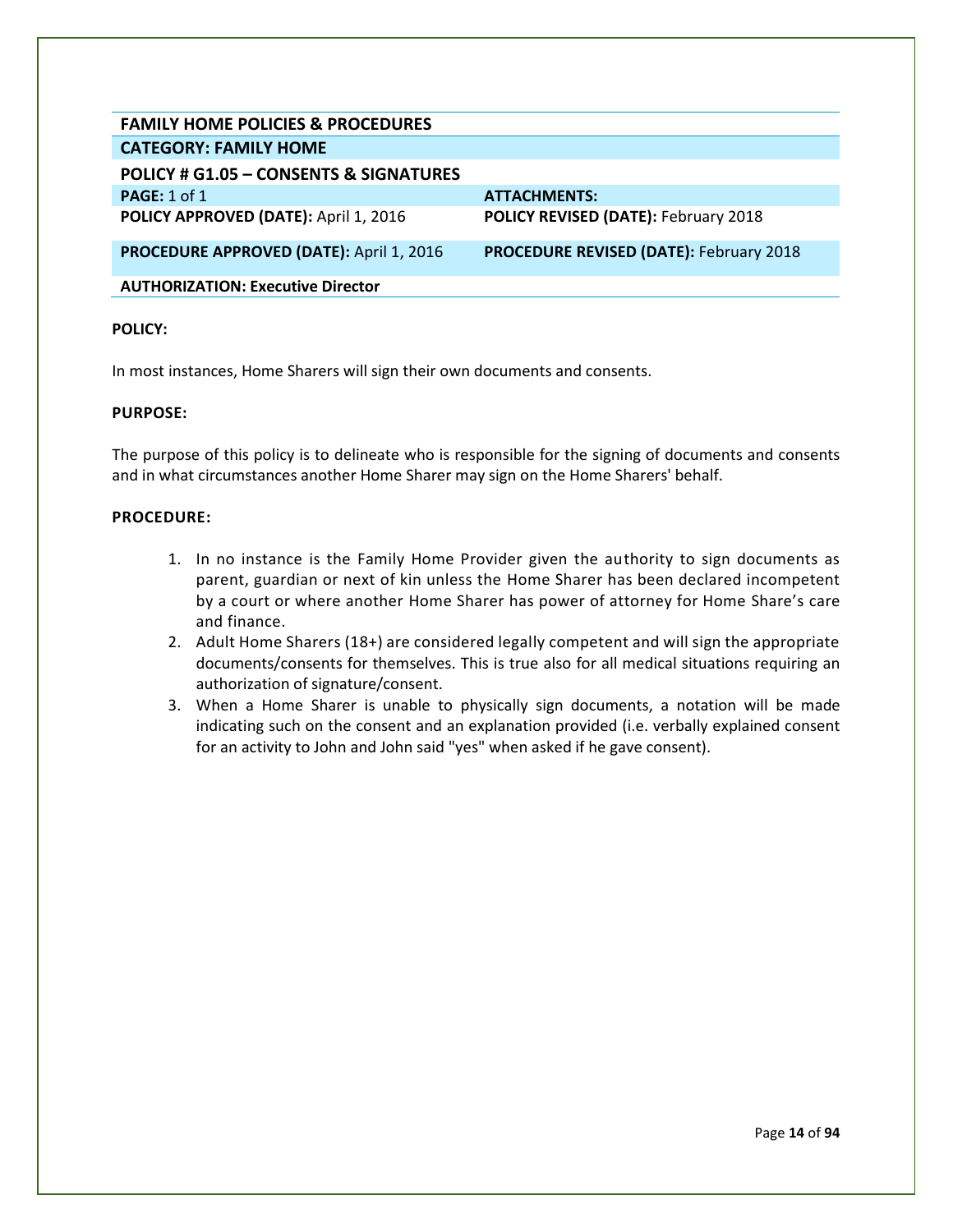<span id="page-15-1"></span><span id="page-15-0"></span>

| <b>FAMILY HOME POLICIES &amp; PROCEDURES</b>         |                                                |  |
|------------------------------------------------------|------------------------------------------------|--|
| <b>CATEGORY: APPROVAL PROCESS</b>                    |                                                |  |
| <b>POLICY # G2.01 - FAMILY HOME APPROVAL PROCESS</b> |                                                |  |
| <b>PAGE: 1 of 1</b>                                  | <b>ATTACHMENTS:</b>                            |  |
| POLICY APPROVED (DATE): April 1, 2016                | <b>POLICY REVISED (DATE): February 2018</b>    |  |
| <b>PROCEDURE APPROVED (DATE): April 1, 2016</b>      | <b>PROCEDURE REVISED (DATE): February 2018</b> |  |
| <b>AUTHORIZATION: Executive Director</b>             |                                                |  |

The Association will require all new Family Homes to meet the minimal requirements for approval to become Home Providers.

#### **PURPOSE:**

The Association receives Funding from the Ministry of Community and Social Services under Social Inclusion of Home Sharers with Developmental Disabilities Act. The Association is required to develop policies as per the Ministry of Community and Social Services Policy Directives regarding Family Home.

- 1. The Association will send form letters requesting Home Provider references as indicated on the Application Form.
- 2. The Association will request Vulnerable Sector Reference Check from the applicant(s) by preparing letter and a copy of the Vulnerable Sector Reference Check to the prospective Family Home Provider.
- 3. Request the prospective Home Provider to contact the local Fire Department requesting Fire/Safety Inspections. On completion of the inspection the prospective Home Provider will give the Association a copy and comply with all recommendations of the Fire Department.
- 4. The Association will set up a schedule of home visits to revisit the home and review the Home Study and ensure that all recommendations from the fire inspection have been implemented.
- 5. The Association will prepare the letter and the medical form.
- 6. The Association will arrange a meet and greet with a home visit to introduce the Home Sharer to the prospective Family Home Provider(s). If the meet and greet goes well the Association will make arrangements for a dinner visit as well as a weekend visit.
- 7. When the Association is satisfied that the applicant(s) meet all the required conditions and are acceptable to the Home Sharer, the Association will send the applicant(s) a letter informing them that their home has been approved.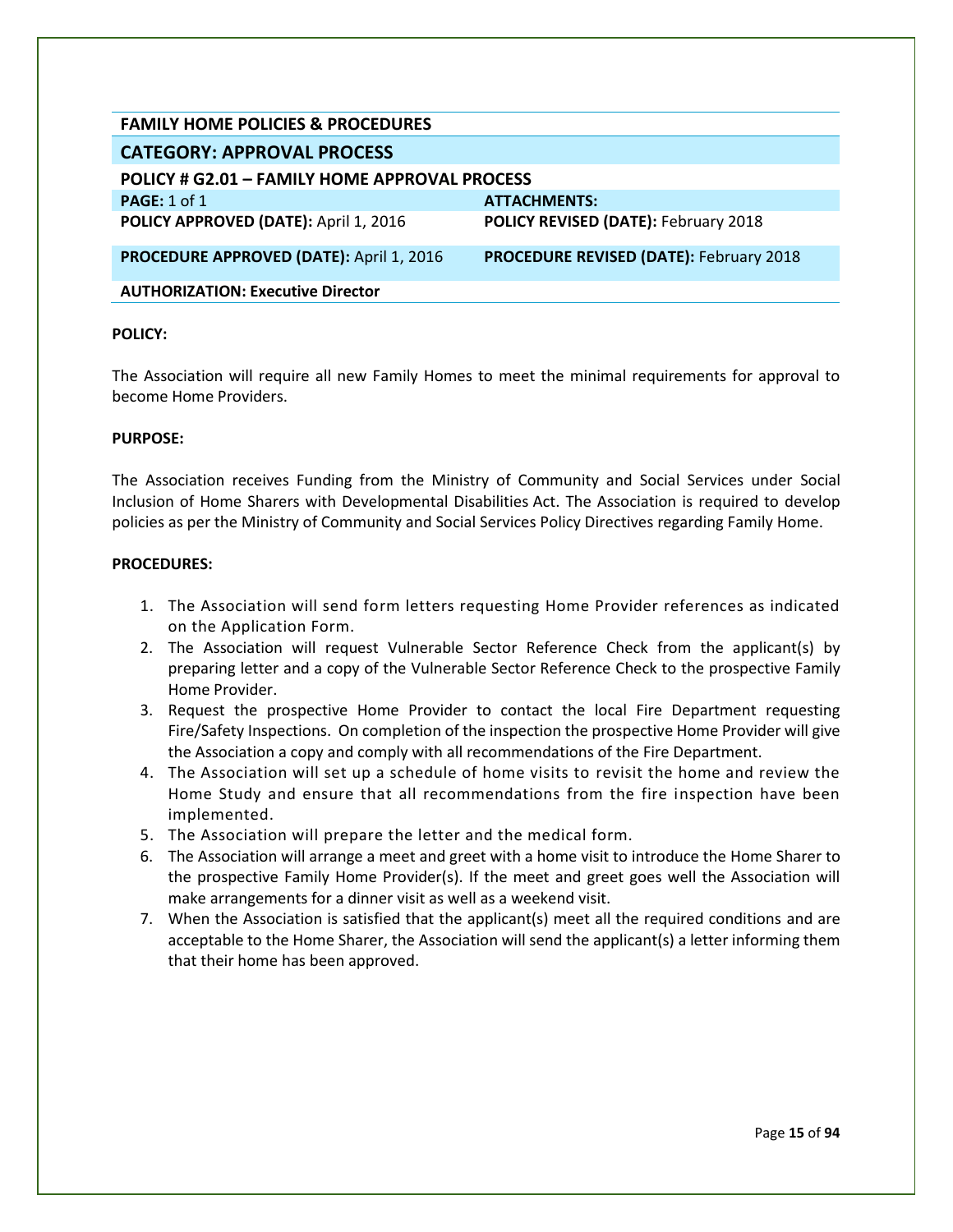<span id="page-16-0"></span>

| <b>FAMILY HOME POLICIES &amp; PROCEDURES</b>           |                                                |  |
|--------------------------------------------------------|------------------------------------------------|--|
| <b>CATEGORY: APPROVAL PROCESS</b>                      |                                                |  |
| <b>POLICY # G2.02 - INITIAL SCREENING REQUIREMENTS</b> |                                                |  |
| PAGE: $1$ of $1$                                       | <b>ATTACHMENTS:</b>                            |  |
| POLICY APPROVED (DATE): April 1, 2016                  | POLICY REVISED (DATE): February 2018           |  |
| <b>PROCEDURE APPROVED (DATE): April 1, 2016</b>        | <b>PROCEDURE REVISED (DATE): February 2018</b> |  |
| <b>AUTHORIZATION: Executive Director</b>               |                                                |  |

The Association will ensure minimum requirements in the Screening Process for Home Providers are met for all new Family Homes and in the reassessment of existing Family Homes.

#### **PURPOSE:**

The Association receives Funding under the Social Inclusion of Home Sharers with Developmental Disabilities Act. The Association is required to develop Policies as per the Ministry of Community and Social Services Policy Directives regarding Family Home.

- 1. When an inquirer requests more information about the Family Home Program and is interested in pursuing the process, the Family Home staff will arrange for a visit to meet the family, discuss the program and provide an application form for completion.
- 2. The initial home visit will include information regarding:
	- i. concept of program
	- ii. needs of the Home Sharer
	- iii. goals of placement
	- iv. services of the Community Living Association (Lanark County)
	- v. requirements of the program
	- vi. placement process
	- vii. other information as relevant
- 3. The Association will evaluate the family's willingness and motivation to accept the Home Sharer as part of their family as well as willingness to foster and respect the Home Sharer's independence, dignity, self-determination, social inclusion and community participation.
- 4. The Association will assess the physical and mental, social and emotional capabilities of a new Home Provider, using reference checks from the prospective Home Provider's professional and personal network, as well as the Home Providers physician.
- 5. The Association will ensure financial status of all new Home Providers is adequate to provide for the needs of the household. Upon receipt of a formal application by a prospective Home Provider Family Home staff will begin the home study process.
- 6. Family Home staff will open a file once the application has been received and only if the application is in line with the Goal and Vision and Guiding Principles of the Association.
- 7. The Association will complete a Home Study and will facilitate a matching process to ensure the suitability of the Home Providers family setting to the Home Sharer's goals, interests, social connections, health and safety needs, and cultural/linguistic, religious background; physical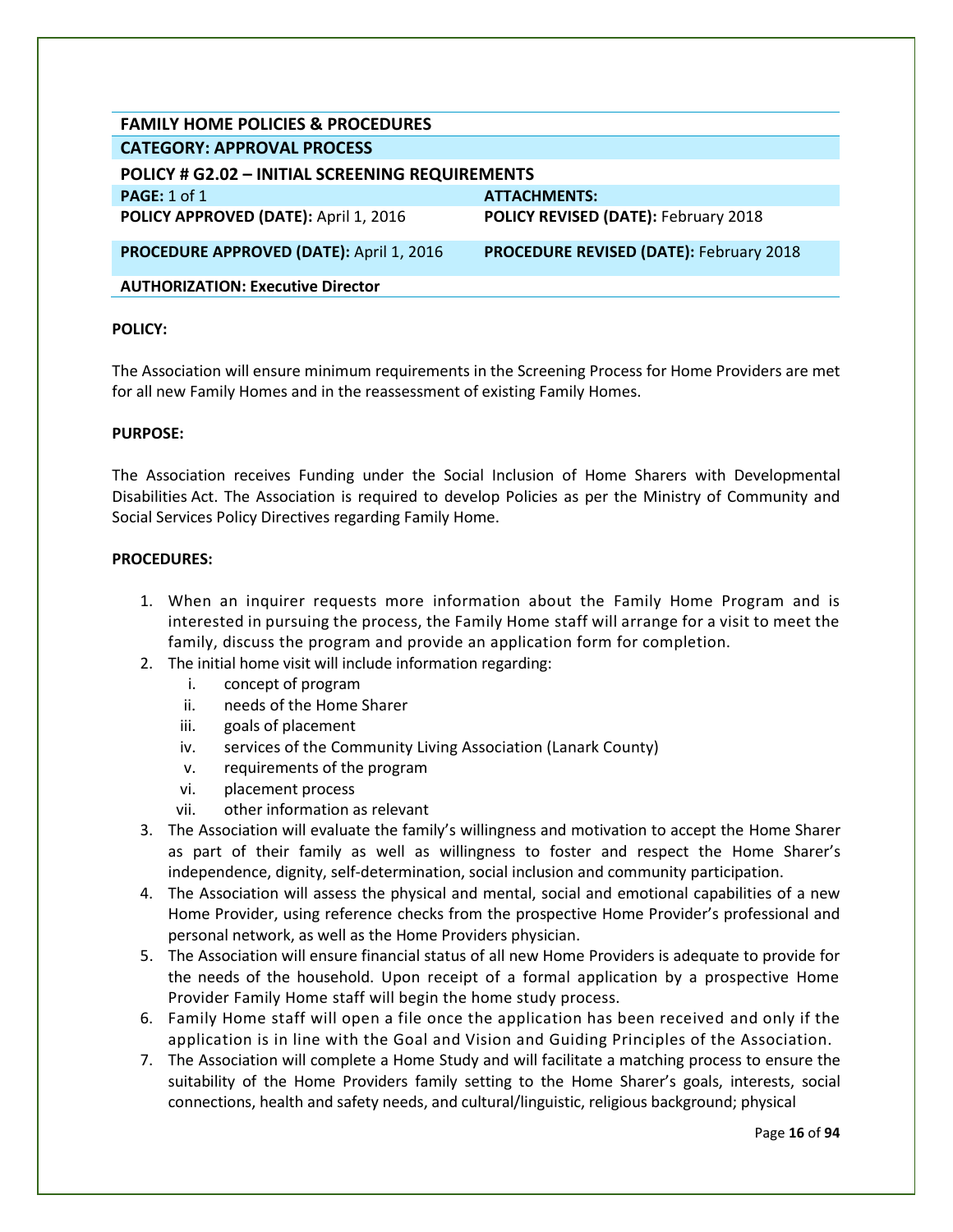# **FAMILY HOME POLICIES & PROCEDURES CATEGORY: APPROVAL PROCESS**

## <span id="page-17-0"></span>**POLICY # G2.02 – INITIAL SCREENING REQUIREMENTS PAGE:** 2 of 2 **ATTACHMENTS:**

attributes of the home and its surroundings; proximity to natural family members.

8. The Association will confirm with the Home Providers their availability and willingness to participate in orientation, of policies and procedures and the required training and ongoing monitoring and evaluation activities.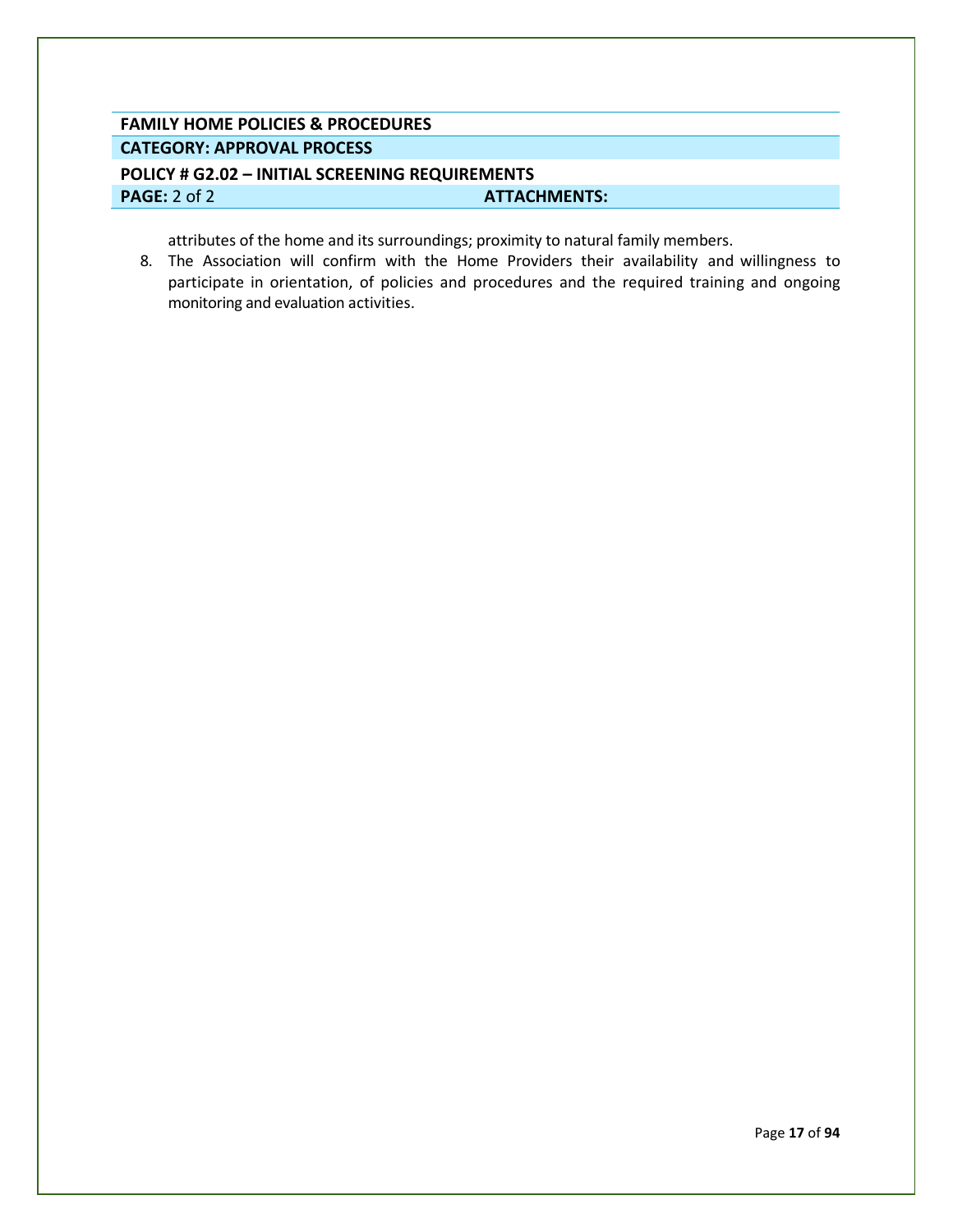<span id="page-18-0"></span>

| <b>FAMILY HOME POLICIES &amp; PROCEDURES</b>    |                                                |
|-------------------------------------------------|------------------------------------------------|
| <b>CATEGORY: APPROVAL PROCESS</b>               |                                                |
| <b>POLICY # G2.03 - ASSESSMENT INTERVIEWS</b>   |                                                |
| <b>PAGE: 1 of 2</b>                             | <b>ATTACHMENTS:</b>                            |
| POLICY APPROVED (DATE): April 1, 2016           | POLICY REVISED (DATE): February 2018           |
| <b>PROCEDURE APPROVED (DATE): April 1, 2016</b> | <b>PROCEDURE REVISED (DATE): February 2018</b> |
| <b>AUTHORIZATION: Executive Director</b>        |                                                |

The Association recognizes the importance of gathering and sharing sufficient and relevant information in order for all parties to arrive at an informed decision regarding the suitability of the home and the applicants, keeping in mind the best interest of the Home Sharer.

#### **PURPOSE:**

The purpose of this policy is to outline the steps that are followed when conducting a family home assessment.

#### **PROCEDURES:**

- 1. It is the responsibility of the Family Home staff to conduct four assessment interviews in the applicant's home.
- 2. All interviews will be conducted with the intent of collecting the necessary information (respecting the confidential nature of the information), establishing a rapport with the applicant, and presenting a positive image of the program. Either party may, at any point, terminate the selection process.
- 3. For the purpose of conducting the interviews, the Checklist for Applications (internal form) will be used as a guideline.
- 4. The Association will ensure the following information is shared with a prospective Family Home Provider in the following order:

1 st interview

- Deliver the application form.
- Share information about the Family Home Program
- Share Information kit folder about the Association
- Respond to questions.

2<sup>nd</sup> interview

- Pick-up the completed application form.
- Walk through the home and complete the Home Study
- Review the Checklist of requirements for the approval process.
- Respond to questions.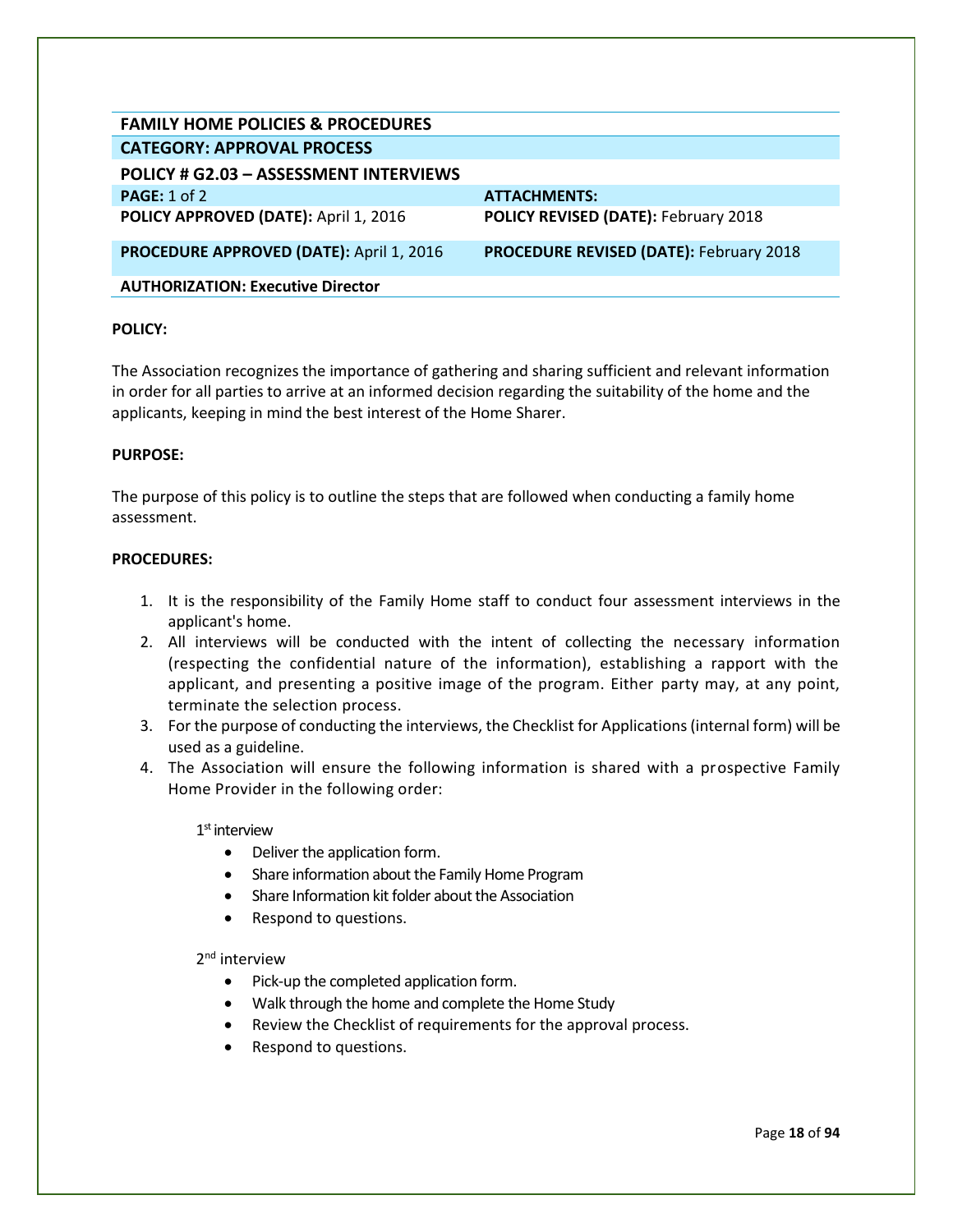## **FAMILY HOME POLICIES & PROCEDURES CATEGORY: APPROVAL PROCESS POLICY # G2.03 – ASSESSMENT INTERVIEWS PAGE:** 2 of 2 **ATTACHMENTS: ATTACHMENTS:**

3<sup>rd</sup> interview

- Review the references and Vulnerable Sector Check.
- Arrange for visits with the prospective Home Sharer –an evening visit for dinner and overnight weekend visit, the reference check must be completed before an overnight.
- Discuss a move in date
- Ensure the Home Sharer supported has a completed Quality of Life Survey and a Skills and Competencies Assessment
- Discuss the importance of confidentiality and have the applicant complete the Statement Respecting Confidentiality.

4<sup>th</sup> interview

- Share the information on the Home Sharer include the following
	- o Information Summary
	- o Risk Assessment
	- o Home Sharer Profile
	- o Individual Support Plan
	- o Individual Life Plan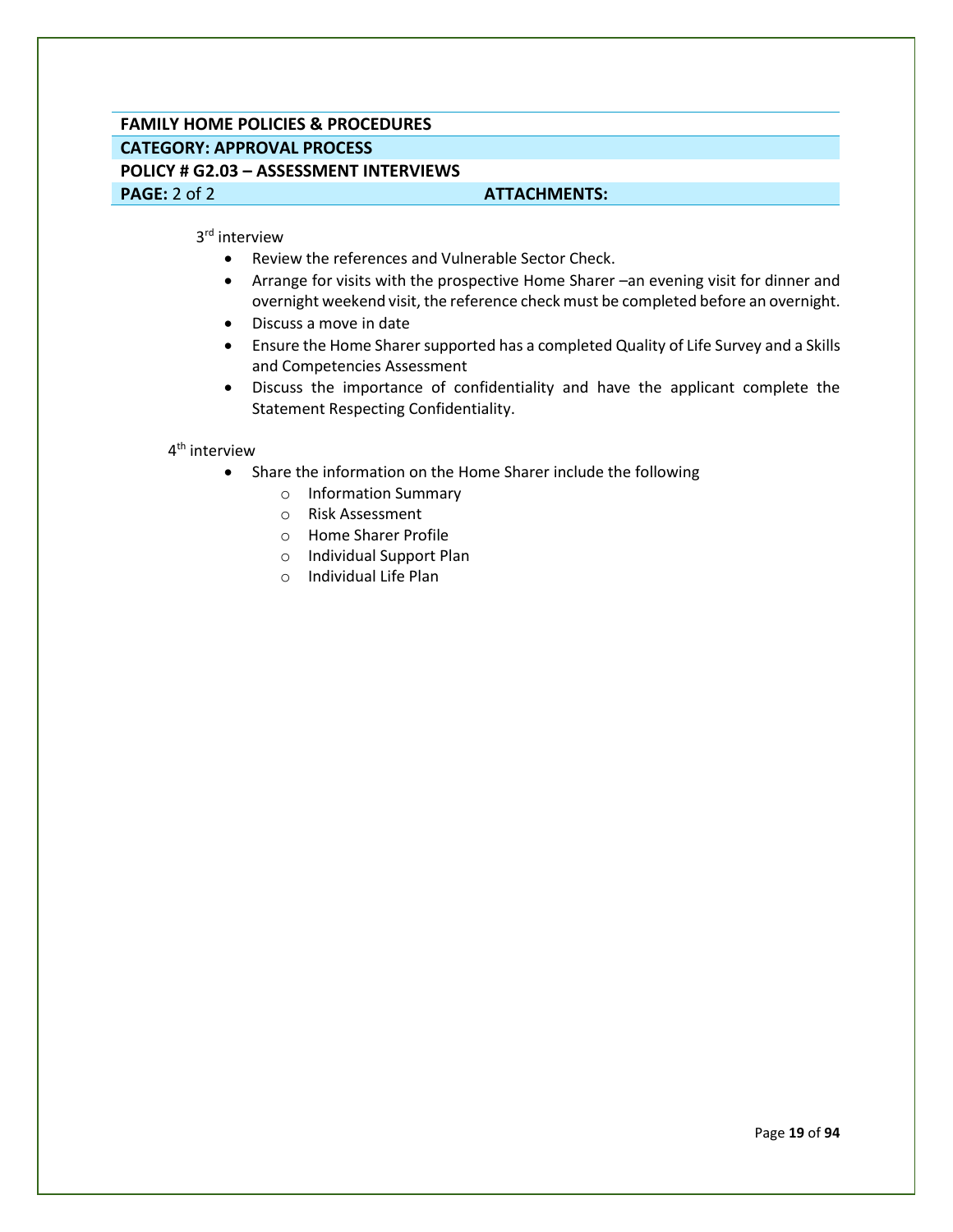<span id="page-20-0"></span>

| <b>FAMILY HOME POLICIES &amp; PROCEDURES</b>           |                                                |  |
|--------------------------------------------------------|------------------------------------------------|--|
| <b>CATEGORY: APPROVAL PROCESS</b>                      |                                                |  |
| <b>POLICY # G2.04 - MINIMUM SCREENING REQUIREMENTS</b> |                                                |  |
| <b>PAGE: 1 of 1</b>                                    | <b>ATTACHMENTS:</b>                            |  |
| POLICY APPROVED (DATE): April 1, 2016                  | POLICY REVISED (DATE): February 2018           |  |
| <b>PROCEDURE APPROVED (DATE): April 1, 2016</b>        | <b>PROCEDURE REVISED (DATE): February 2018</b> |  |
| <b>AUTHORIZATION: Executive Director</b>               |                                                |  |

The Association will ensure minimum requirements in the Screening Process for Home Providers are met for all new Family Homes and in the reassessment of existing Family Homes.

#### **Purpose:**

The Family Home staff with the assistance of the applicant(s) will complete a Home Study form. The form provided for this purpose is designed to assist in assessing the physical suitability of the applicant's home. Where a home does not meet minimum safety and accessibility standards for the Home Sharer's accommodation and costs do not justify renovations, an applicant will be deemed ineligible.

- 1. The Association will evaluate the family's willingness and motivation to accept the Home Sharer as part of their family as well as willingness to foster and respect the Home Sharer's independence, dignity, self-determination, social inclusion and community participation;
- 2. The Association will assess the physical and mental, social and emotional capabilities of a new home Provider, using reference checks from the prospective Home Provider's professional and Home Sharer network, as well as the Home Providers physician and the Home Study.
- 3. The Association will ensure financial status of all new Home Providers is adequate to provide for the needs of the household.
- 4. The Association will complete a Home Study and will facilitate a matching process to ensure the suitability of the Home Providers family setting to the Home Sharer's goals, interests, social connections, health and safety needs, and cultural/linguistic, religious background; physical attributes of the home and its surroundings; proximity to natural family members.
- 5. The Association will confirm with the Home Providers their availability and willingness to participate in orientation, training and ongoing monitoring and evaluation activities.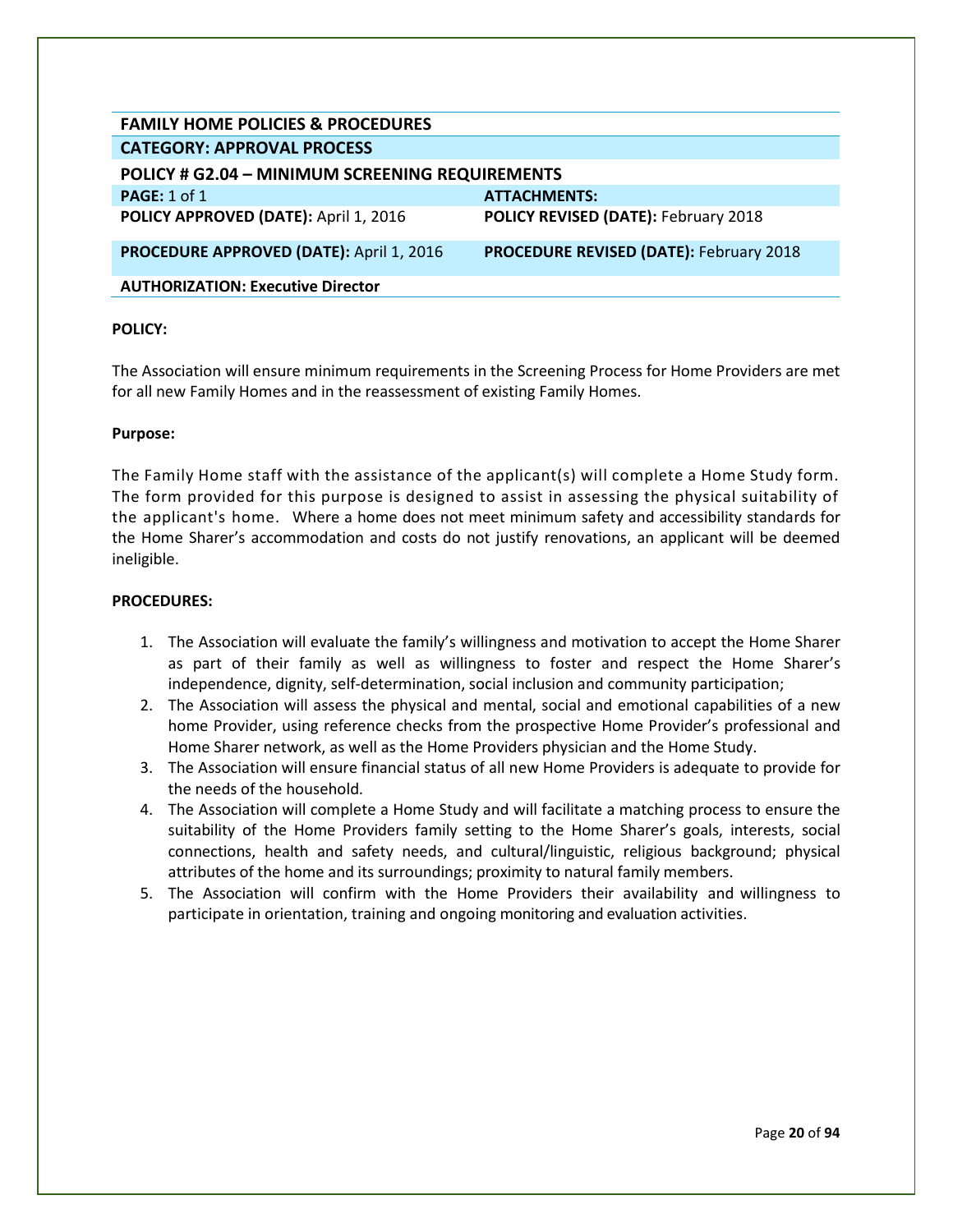<span id="page-21-0"></span>

| <b>FAMILY HOME POLICIES &amp; PROCEDURES</b>    |                                                |
|-------------------------------------------------|------------------------------------------------|
| <b>CATEGORY: APPROVAL PROCESS</b>               |                                                |
| <b>POLICY # G2.05 - ENVIRONMENTAL CHECKLIST</b> |                                                |
| PAGE: 1 of 1                                    | <b>ATTACHMENTS:</b>                            |
| POLICY APPROVED (DATE): April 1, 2016           | POLICY REVISED (DATE): February 2018           |
| <b>PROCEDURE APPROVED (DATE): April 1, 2016</b> | <b>PROCEDURE REVISED (DATE): February 2018</b> |
| <b>AUTHORIZATION: Executive Director</b>        |                                                |

The Association will complete an environmental checklist for each Family Home during each visit.

- 1. Family Home staff will complete the Environmental Checklist form with potential Family Home during the initial stages of the home study assessment. The purpose is two-fold:
	- i. To enable, to the extent possible, that Home Sharers are placed in a safe environment; and
	- ii. To raise awareness and educate applicant(s) about safety issues when a Home Sharer with disabilities is living in their home.
- 2. Family Home staff must complete this safety assessment as part of the home study process prior to placement and bi-monthly thereafter. A follow up safety review will be scheduled if there are areas of non-compliance with the safety expectations.
- 3. The practice of the Association is to require that an assessment of potential and current Family Homes be competed regularly. The review and completion of this document will satisfy this requirement by assessing and monitoring the following areas:
	- a. Cleanliness/Orderliness/Maintenance –It is expected that the home's exterior and property are well kept, the home's interior is clean and comfortable, and that the home itself reflects consistent care and attention
	- b. Safety It is expected that there are no safety issues noted on agency's safety checklist, that providers are safety conscious and knowledgeable about the safety needs of the Home Sharer placed in their home.
	- c.  $F_{\text{turnishing}}$  It is expected that the home be adequately furnished with clean, sturdy and functional furniture, functional and reliable appliances, and an adequate supply of house wares.
	- d. Recreational Items/Equipment/Clothing It is expected that the home contains adequate, age appropriate recreational items and necessary equipment that are well maintained and in good condition. It is expected that the Home Sharer's clothing and belongings are clean, well maintained and appropriate to their needs.
	- e. Household pets It is expected that pets in the home are treated well by family members, That the providers do a good job providing the accommodations, diet, grooming and veterinary needs of their pets. It is also expected that any pets are well trained and do not pose any safety issues for the Home Sharers placed there.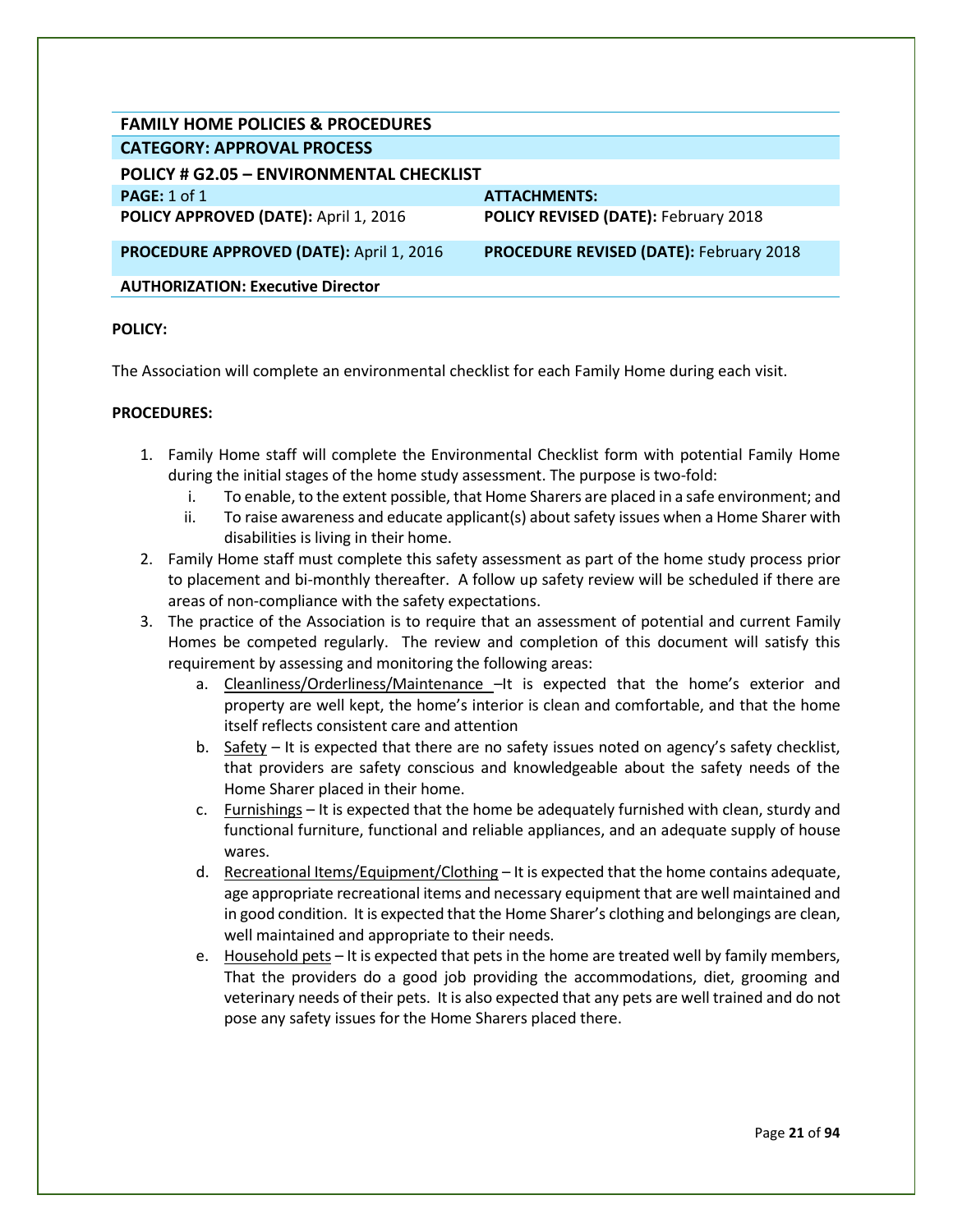## <span id="page-22-0"></span>**FAMILY HOME POLICIES & PROCEDURES CATEGORY: APPROVAL PROCESS POLICY # G2.05 – ENVIRONMENTAL CHECKLIST PAGE:** 2 of 2 **ATTACHMENTS:**

Each Home Sharer situation may require safety precautions that are not stated on the forms. Conversely, particular characteristics of the Home Sharer will affect safety expectations, The Association may need to add safety precautions onto particular sections in the checklist to comply with the specific needs required in the situation.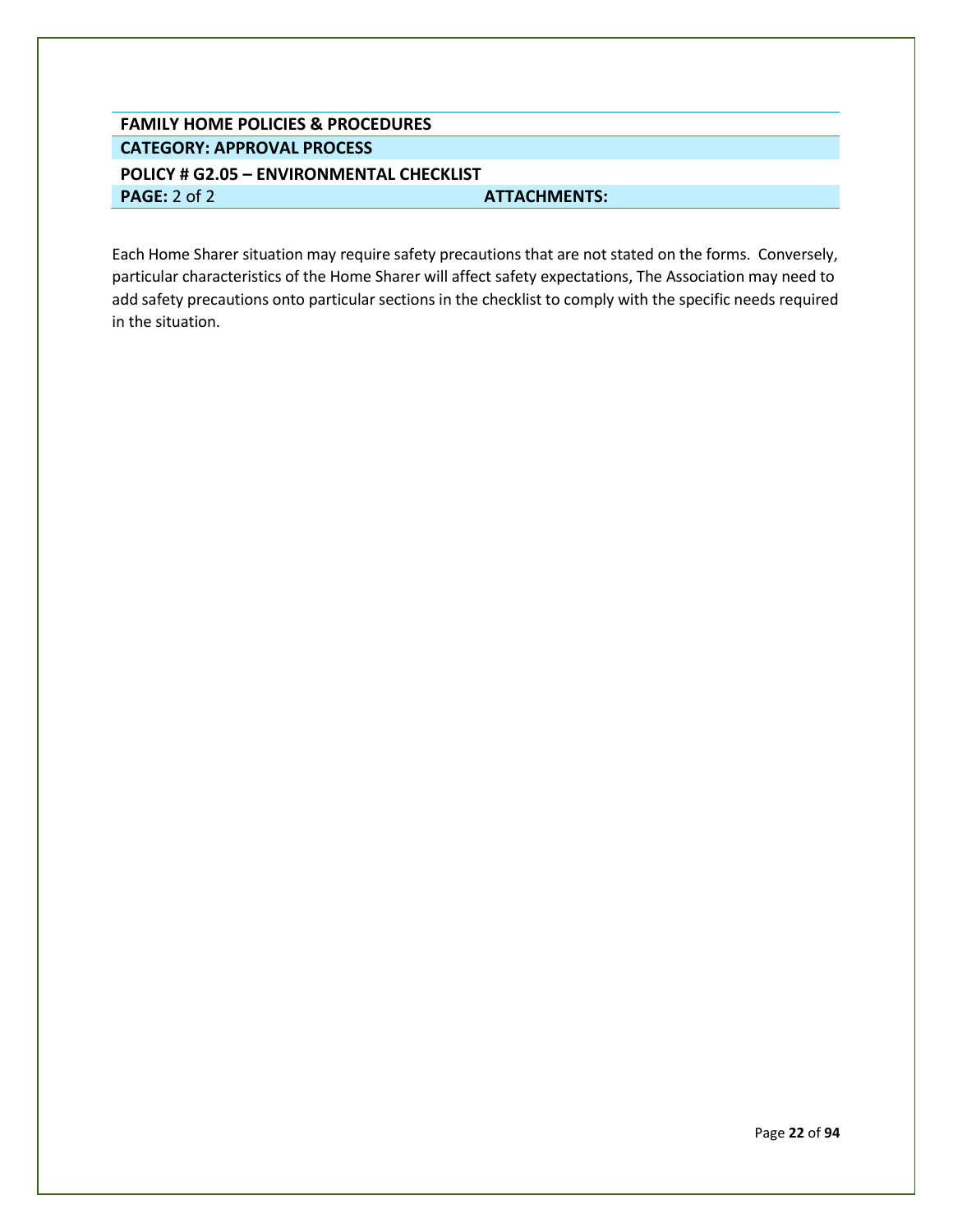<span id="page-23-0"></span>

| <b>FAMILY HOME POLICIES &amp; PROCEDURES</b>          |                                                |
|-------------------------------------------------------|------------------------------------------------|
| <b>CATEGORY: APPROVAL PROCESS</b>                     |                                                |
| POLICY # G2.06 - REQUIRED INSPECTIONS & DOCUMENTATION |                                                |
| PAGE: 1 of 1                                          | <b>ATTACHMENTS:</b>                            |
| POLICY APPROVED (DATE): April 1, 2016                 | <b>POLICY REVISED (DATE): February 2018</b>    |
| PROCEDURE APPROVED (DATE): April 1, 2016              | <b>PROCEDURE REVISED (DATE): February 2018</b> |
| <b>AUTHORIZATION: Executive Director</b>              |                                                |

A fire safety inspection and a copy of Insurance Coverage for Automobile and Home, as well as a valid Driver's License are required prior to approval of a Family Home.

#### **PURPOSE:**

The purpose of this policy is to ensure that all reasonable precautions are taken for the safety of Home Sharers.

- 1. The Association will ensure a Fire Inspection is completed and a copy of the recommendations is on file. The inspection is required before approval of the Family Home.
- 2. The Association will request copies of insurance for automobile and home are on file. The Association will monitor the ongoing insurance coverage each year when the Home Study is reviewed.
- 3. The Association will request a water sample for all homes that are on a well system. The water test will be completed before approval of the Home. The water test will also be required to be completed every two years for all homes that are on a well system. A copy of the report will be given to the Association.
- 4. The Association will review the inspection reports with the potential/current Family Home Providers during the initial stages of the home study assessment and yearly thereafter. A follow-up safety review will be scheduled if there are areas of non-compliance with the safety expectations.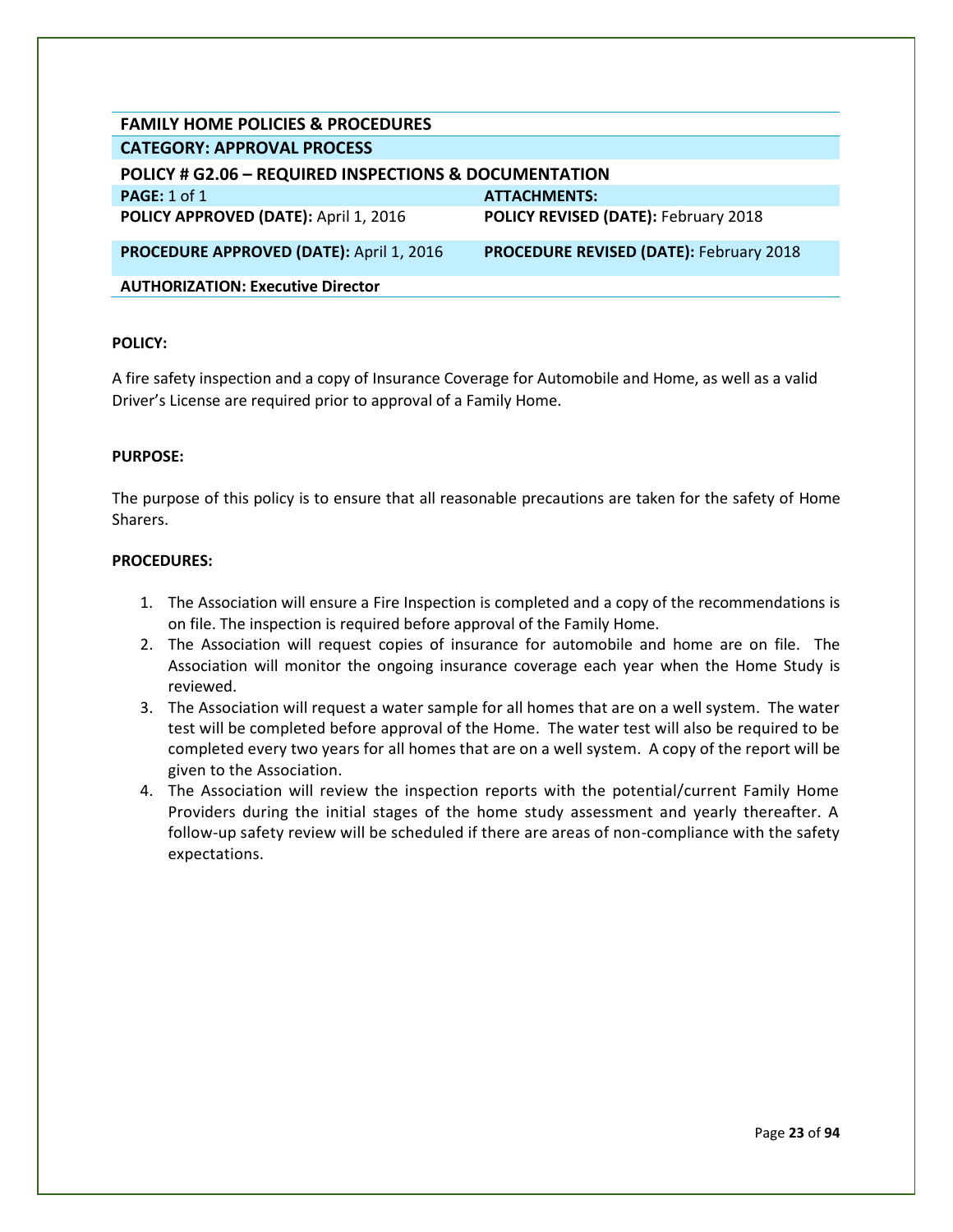<span id="page-24-1"></span><span id="page-24-0"></span>

| <b>FAMILY HOME POLICIES &amp; PROCEDURES</b>      |                                                |
|---------------------------------------------------|------------------------------------------------|
| <b>CATEGORY: MATCHING PROCESS</b>                 |                                                |
| POLICY # G3.01 - SELECTION/MATCHING FOR PLACEMENT |                                                |
| PAGE: 1 of 1                                      | <b>ATTACHMENTS:</b>                            |
| POLICY APPROVED (DATE): April 1, 2016             | <b>POLICY REVISED (DATE): February 2018</b>    |
| <b>PROCEDURE APPROVED (DATE): April 1, 2016</b>   | <b>PROCEDURE REVISED (DATE): February 2018</b> |
| <b>AUTHORIZATION: Executive Director</b>          |                                                |

Home Sharers will be selected according to their needs and in consideration of the operant dynamics of the family home.

#### **PURPOSE:**

The purpose of this policy is to outline the selection criteria to be used in selecting and placing a Home Sharer in a family home.

- 1. The following screening criteria will be used for admission to the Family Home Program and placement in a family home. Home Sharers will:
	- Be 18 years of age or older.
	- Be determined to have a developmental disability.
	- Not require extensive or continuing medical or nursing care which should be administered by a hospital.
	- Not be severely destructive to property or to themselves.
	- Have developed the life skills and psychological capabilities and direction with some aspect of their daily life.
	- Prefer to live in a family setting.
	- Be willing to pay room and board from their regular income or from their Ontario Disability Support Program or Old Age Security cheques.
- 2. The Association will complete and have on file an HOME SHARE LEVEL OF SUPPORT SCALE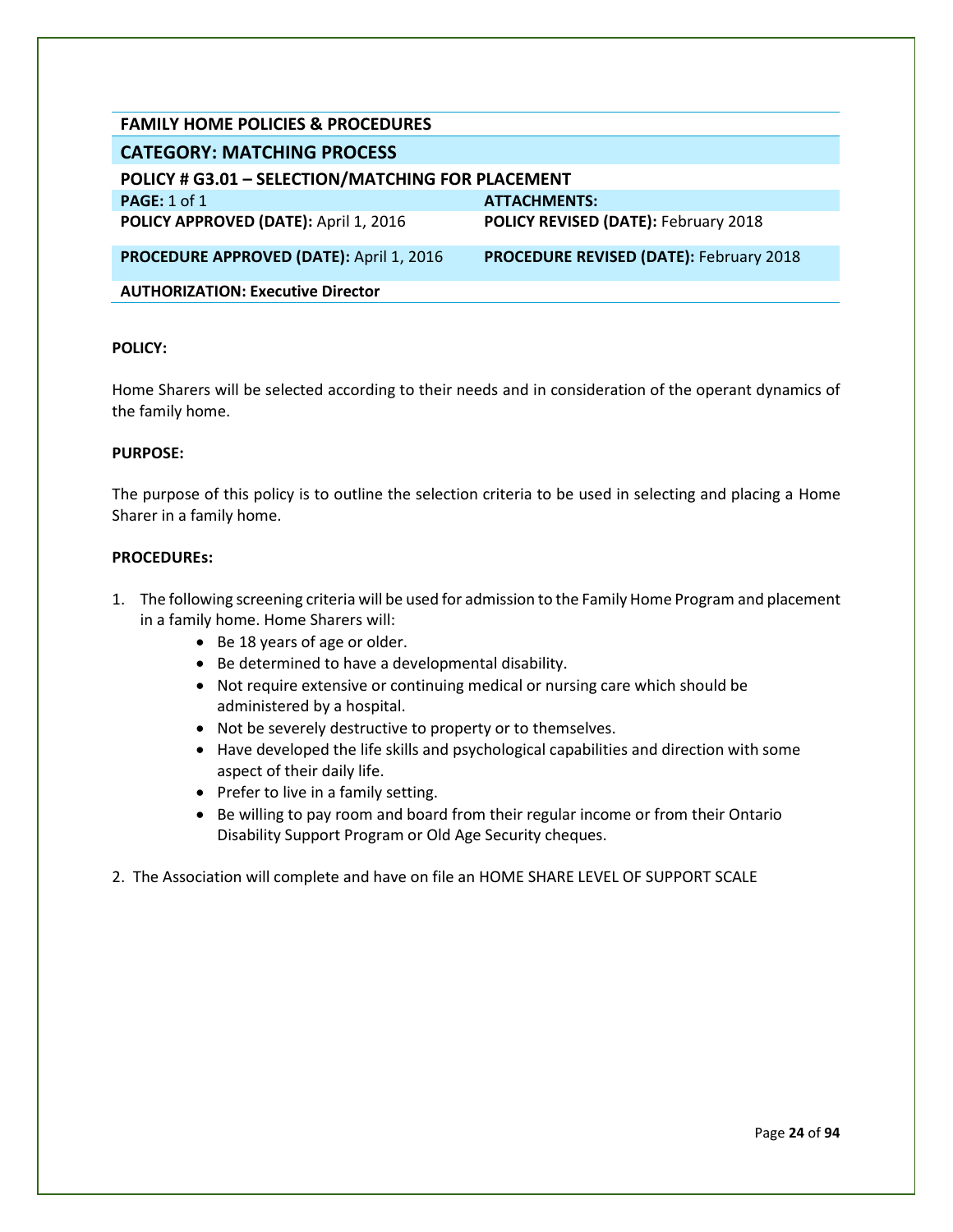<span id="page-25-0"></span>

| <b>FAMILY HOME POLICIES &amp; PROCEDURES</b>    |                                                |
|-------------------------------------------------|------------------------------------------------|
| <b>CATEGORY: MATCHING PROCESS</b>               |                                                |
| POLICY # G3.02 - PLACEMENT OF HOME SHARER       |                                                |
| PAGE: 1 of 1                                    | <b>ATTACHMENTS:</b>                            |
| POLICY APPROVED (DATE): April 1, 2016           | <b>POLICY REVISED (DATE): February 2018</b>    |
| <b>PROCEDURE APPROVED (DATE): April 1, 2016</b> | <b>PROCEDURE REVISED (DATE): February 2018</b> |
| <b>AUTHORIZATION: Executive Director</b>        |                                                |

Moving into a new home with a new family requires an adjustment period for both the Home Sharer and the Family Home Provider(s). Furthermore, the Family Home Provider(s) and other Home Sharers who interact with the Home Sharer require some information, verbal or written, to facilitate the successful transition into a family home placement.

#### **PROCEDURE:**

Where possible, prior to and when placing a Home Sharer in a family home, particular attention shall be given to the following:

- 1. Prior to placement, Family Home staff arrange for consultation with the Family Home Provider(s) and Home Sharer involved.
- 2. Family Home staff will discuss placement options with the Home Sharer, Family Home Provider(s) and referring agent.
- 3. The Home Sharer will be given ample time to prepare psychologically for placement.
- 4. The Family Home Provider will visit the Home Sharer at his/her previous accommodation.
- 5. There will be as many pre-placement visits as deemed necessary for the success of the match [minimum five (5) pre-placement weekend visits and one (1) full week visit during which time the Home Sharer attends his/her program].
- 6. The Family Home Provider will be given a file covering medical, program and financial information and any correspondence pertinent to the Home Sharer.
- 7. The family physician and Day Program will receive written information which could assist with the successful placement of the Home Sharer in a family home.
- 8. Specific training regarding, for example, epilepsy, hepatitis, medication, behaviour management strategies, etc., will be organized by Family Home staff.
- 9. The Family Home Provider will be informed that arrangements for the continuation of medication should be made with the family physician.
- 10. The Family Home Provider will be informed that a bank account should be set up for each Home Sharer in the home.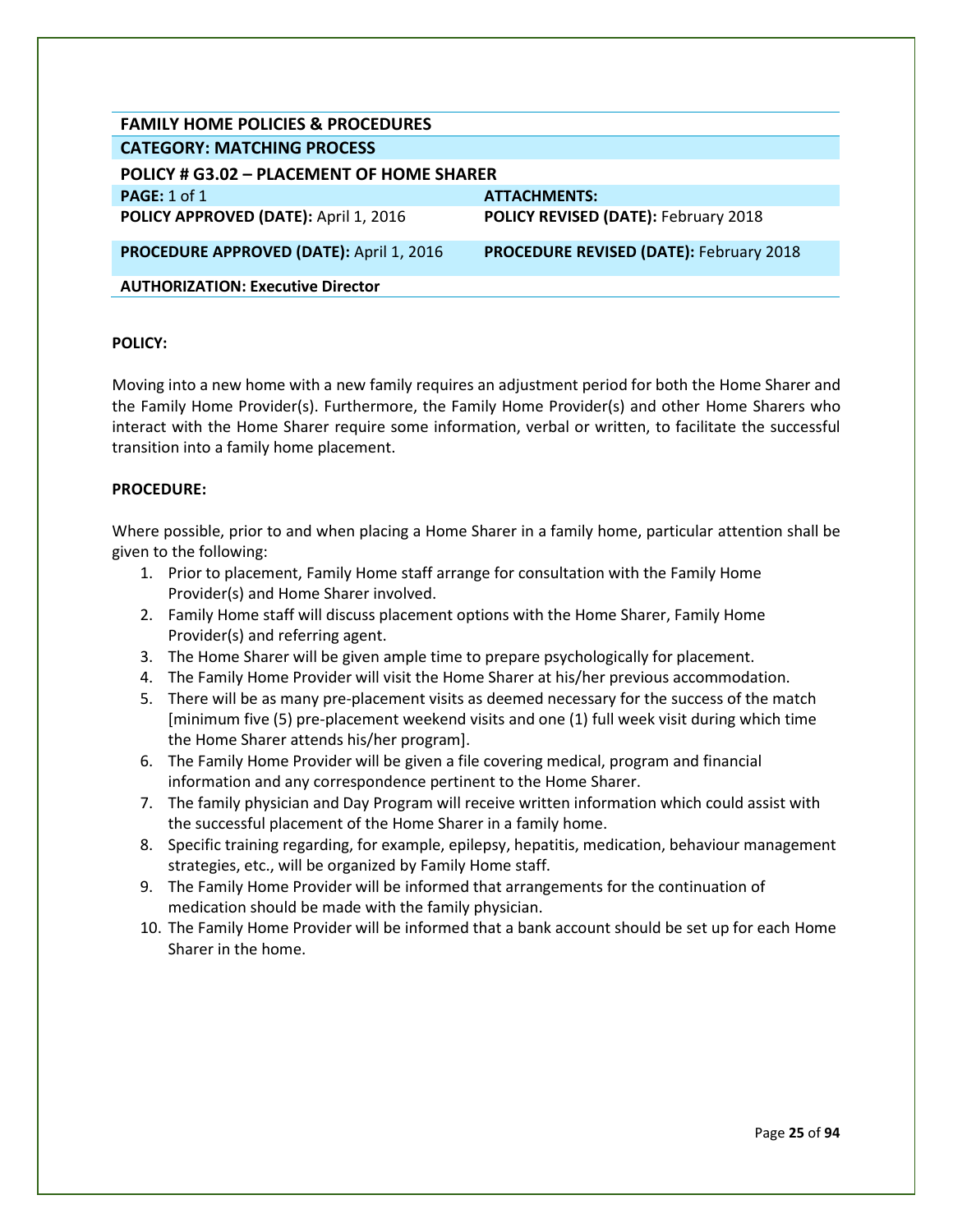<span id="page-26-1"></span><span id="page-26-0"></span>

| <b>FAMILY HOME POLICIES &amp; PROCEDURES</b>    |                                                |
|-------------------------------------------------|------------------------------------------------|
|                                                 |                                                |
| <b>CATEGORY: CONTRACTUAL OBLIGATIONS</b>        |                                                |
| POLICY # G4.01 - FAMILY HOME AGREEMENT          |                                                |
| PAGE: $1$ of $1$                                | <b>ATTACHMENTS:</b>                            |
| POLICY APPROVED (DATE): April 1, 2016           | <b>POLICY REVISED (DATE): February 2018</b>    |
| <b>PROCEDURE APPROVED (DATE): April 1, 2016</b> | <b>PROCEDURE REVISED (DATE): February 2018</b> |
| <b>AUTHORIZATION: Executive Director</b>        |                                                |

A Family Home Agreement is a legal contract between the Community Living Association and the Family Home Provider(s) and the Home Sharer and is a requirement for a family home placement.

#### **PURPOSE:**

The purpose of this policy is to outline the requirements for a legal agreement between the Association and the Family Home Provider(s) prior to a family home placement. This policy applies to Family Home staff, Family Home Provider(s) and the Home Sharer living in the home.

#### **PROCEDURE:**

A contract shall be issued for each Home Sharer placed in a family home on the following basis:

- 1. Family Home Agreement
- 2. Pre-Placement Visits
- 3. There will be two (3) original contracts for each Home Sharer, one to be retained by the agency, one retained by the Family Home Provider(s) and one retained by the Home Sharer.
- 4. The Family Home Provider shall indemnify and save harmless Community Living Association (Lanark County), its Home Providers, servants and agents from any and all liability, with respect to or arising from the arrangements and/or placement herein set forth;
- 5. Notwithstanding section a), the Association may terminate the agreement at any time, without notice or payment, in lieu of notice, during the probationary period of the Family Home Provider.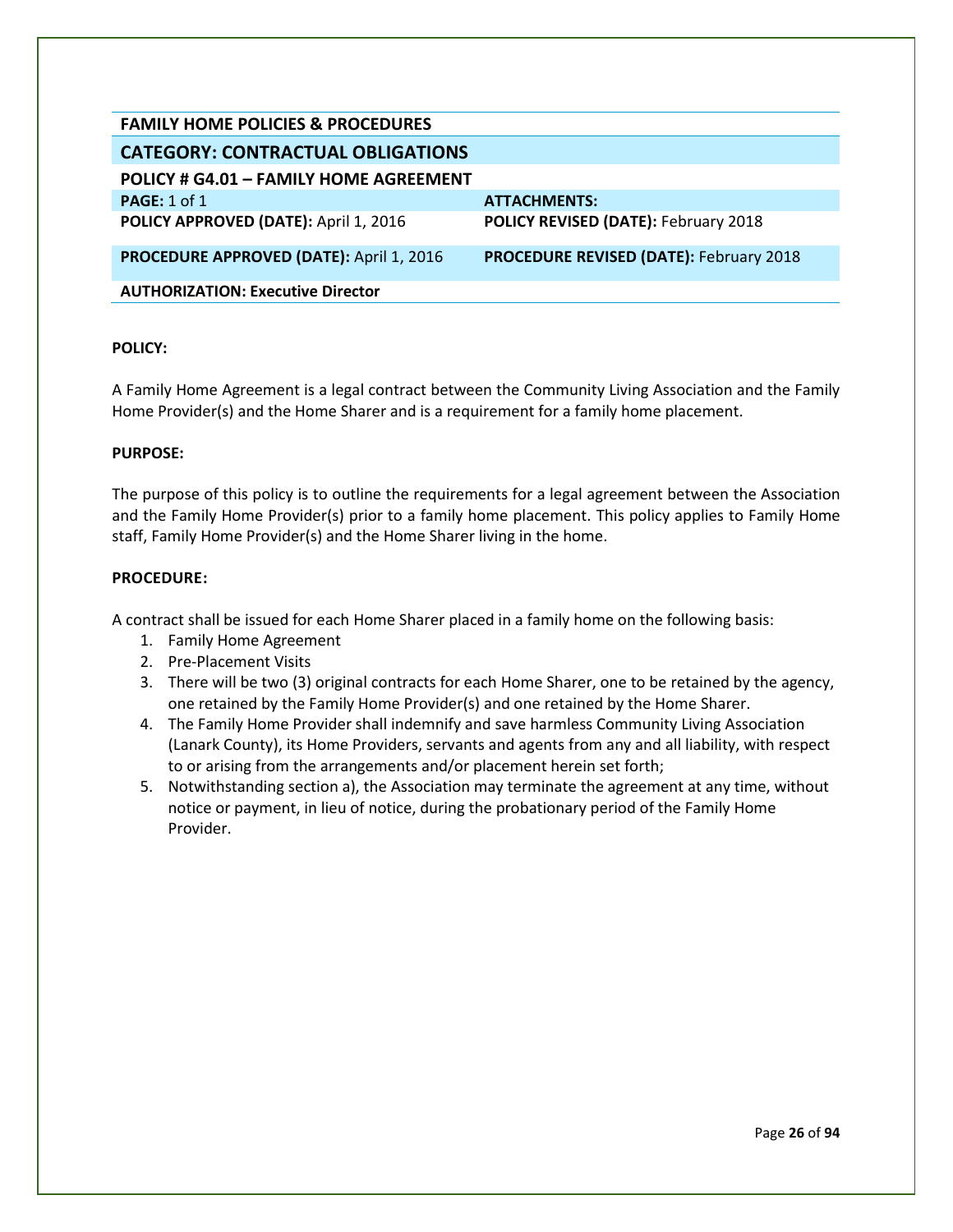<span id="page-27-0"></span>

| <b>FAMILY HOME POLICIES &amp; PROCEDURES</b>       |                                                |
|----------------------------------------------------|------------------------------------------------|
| <b>CATEGORY: CONTRACTUAL OBLIGATIONS</b>           |                                                |
| <b>POLICY # G4.02 - ORIENTATION &amp; TRAINING</b> |                                                |
| <b>PAGE: 1 of 1</b>                                | <b>ATTACHMENTS:</b>                            |
| POLICY APPROVED (DATE): April 1, 2016              | <b>POLICY REVISED (DATE): February 2018</b>    |
| <b>PROCEDURE APPROVED (DATE): April 1, 2016</b>    | <b>PROCEDURE REVISED (DATE): February 2018</b> |
| <b>AUTHORIZATION: Executive Director</b>           |                                                |

As the sponsor of the Family Home Program, the Community Living Association provides Family Home Providers with information regarding issues involved in providing a home to Home Sharers, as well as opportunities for questions and informal discussion with other Family Home Providers.

#### **PURPOSE:**

The purpose of this policy is to outline the main topics, activities and resources that should be provided to Family Home Providers as part of their orientation and ongoing training.

- 1. The Family Home staff will contact the Family Home Providers regarding orientation and training sessions. The orientation session will consist of the following:
	- a. Family Home Program policies and procedures
	- b. Record-keeping
	- c. CPR and First Aid
	- d. Health and Safety Resources
	- e. Health Unit
	- f. Canada's Food Guide
	- g. Quality Assurance Measures
	- h. Available public health information regarding nutrition, smoking, hygiene, safety will also be discussed.
- 2. An ongoing and informal education program designed to meet the needs of Family Home Providers will also be offered. This will provide an opportunity to:
	- a. Share information regarding changes to the policies and procedures as these relate to the Family Home Program;
	- b. Have presentations and discussions on specific topics of interest and/or concern to Family Home Providers;
	- c. Provide community resources and educational material as required.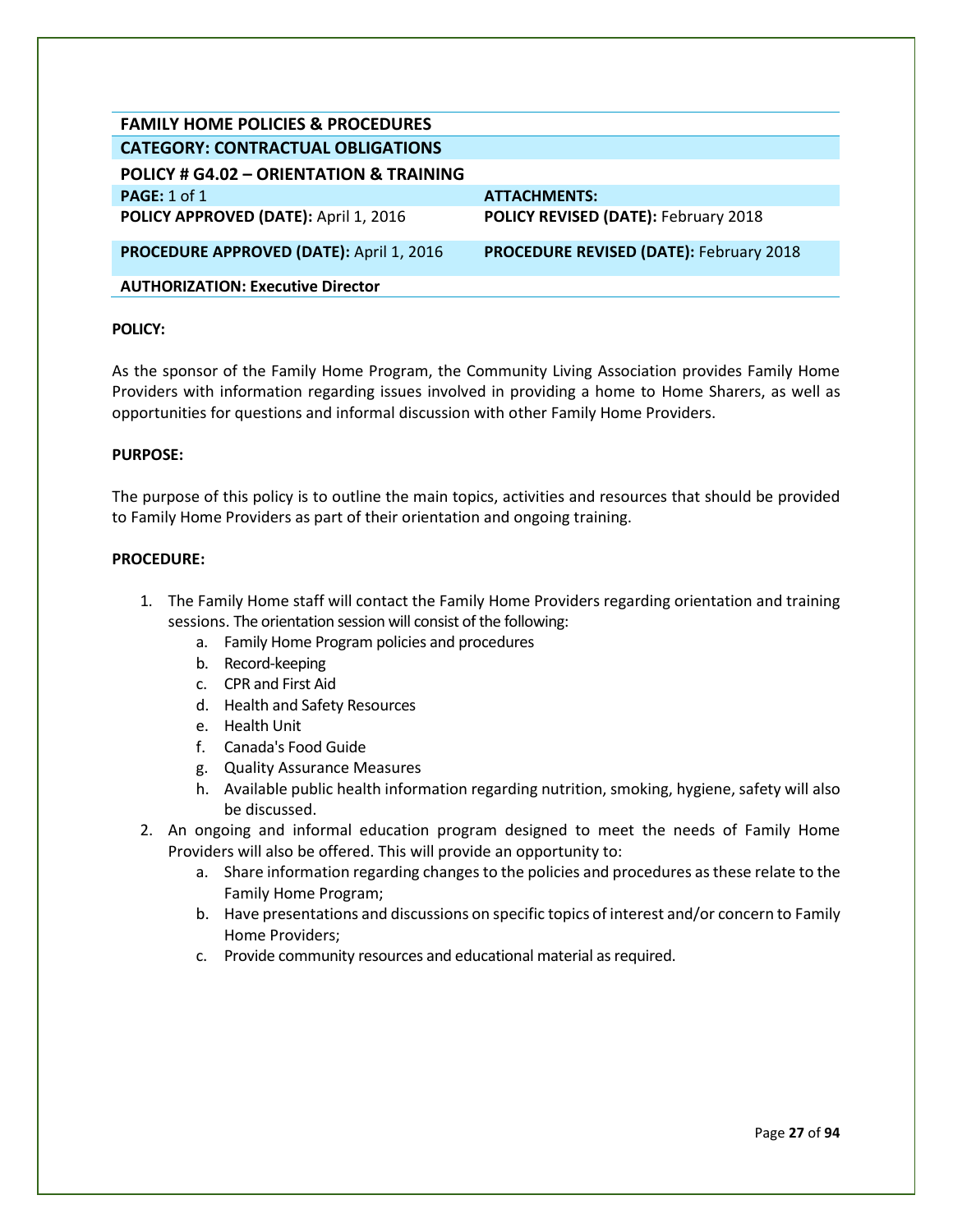<span id="page-28-0"></span>

| <b>FAMILY HOME POLICIES &amp; PROCEDURES</b>                    |                                                |
|-----------------------------------------------------------------|------------------------------------------------|
| <b>CATEGORY: CONTRACTUAL OBLIGATIONS</b>                        |                                                |
| <b>POLICY # G4.03 - HOME PROVIDER INSURANCE &amp; LIABILITY</b> |                                                |
| PAGE: $1$ of $1$                                                | <b>ATTACHMENTS:</b>                            |
| POLICY APPROVED (DATE): April 1, 2016                           | <b>POLICY REVISED (DATE): February 2018</b>    |
| <b>PROCEDURE APPROVED (DATE): April 1, 2016</b>                 | <b>PROCEDURE REVISED (DATE): February 2018</b> |
| <b>AUTHORIZATION: Executive Director</b>                        |                                                |

The Association will ensure Family Home Providers understand the importance of having and maintaining home insurance and automobile insurance.

#### **PURPOSE:**

The purpose of this policy is to elaborate on the Liability coverage for insurance coverage of the Home Providers.

#### **SCOPE:**

This policy applies to Family Home Providers and to the Association.

- 1. The Family Home Provider will obtain and maintain in full force and effect, during the term of the agreement, home owners' or tenants' insurance, as well as car insurance, containing a liability limit of not less than \$1,000,000.
- 2. The Family Home Provider must receive a written acknowledgement from his or her insurer that the Family Home Provider is taking a Home Sharer with an intellectual disability into his or her home for a fee.
- 3. The Family Home Provider will submit proof of home and auto insurance on a yearly basis.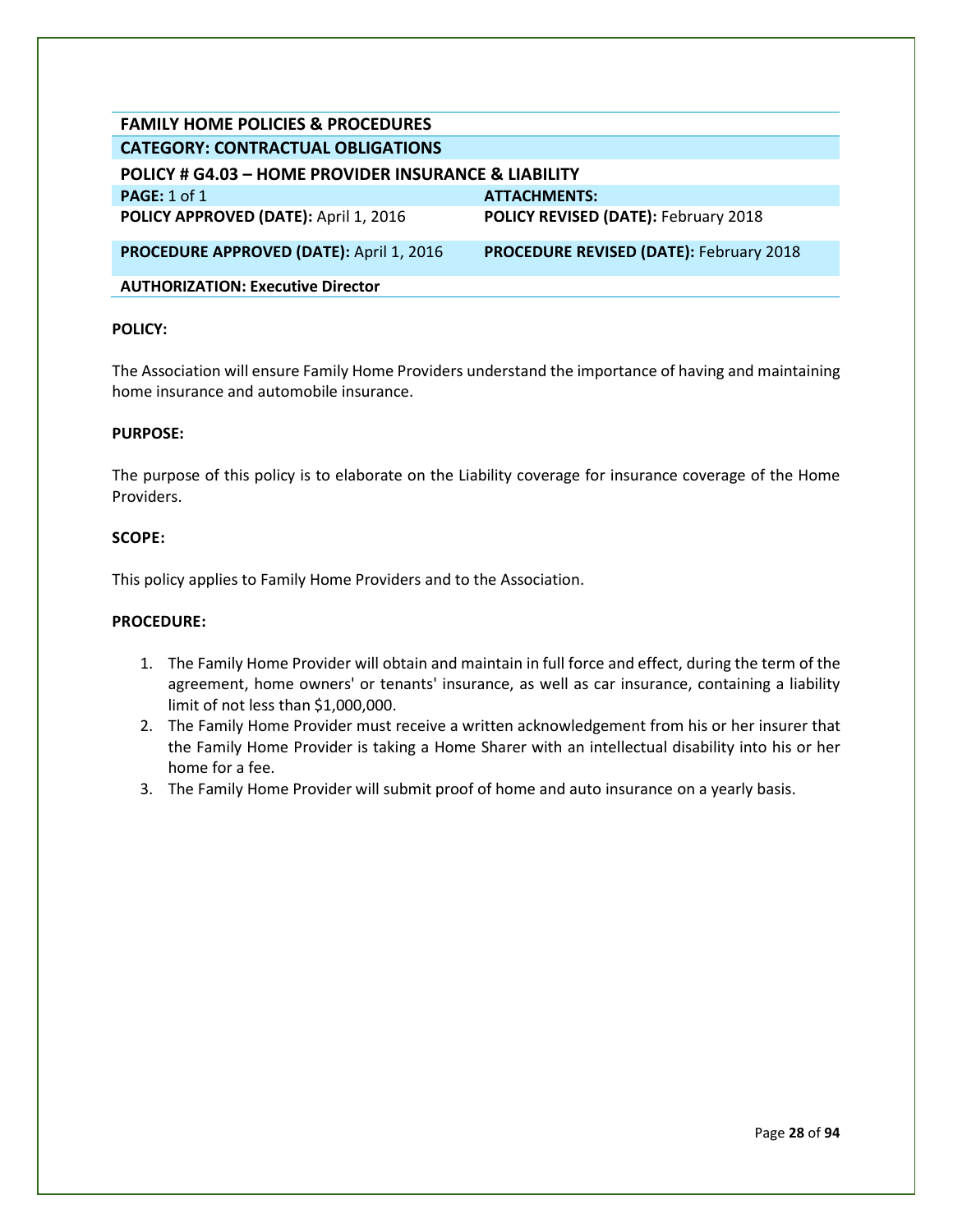<span id="page-29-0"></span>

| <b>FAMILY HOME POLICIES &amp; PROCEDURES</b> |                                          |
|----------------------------------------------|------------------------------------------|
| <b>CATEGORY: CONTRACTUAL OBLIGATIONS</b>     |                                          |
| POLICY # G4.04 - HOME SHARER VISITS          |                                          |
| PAGE: 1 of 1                                 | <b>ATTACHMENTS:</b>                      |
| POLICY APPROVED (DATE): April 1, 2016        | POLICY REVISED (DATE): April 16, 2019    |
| PROCEDURE APPROVED (DATE): April 1, 2016     | PROCEDURE REVISED (DATE): April 16, 2019 |
| <b>AUTHORIZATION: Executive Director</b>     |                                          |

The Association will ensure that it performs visits within sixty-days with the Home Sharer in order to receive feedback and address any issues that the Home Sharer may have in a personal and confidential manner.

#### **PURPOSE:**

The purpose of this policy is to address meeting, in person with the individual, who may be accompanied by a peer, friend or family member as may be appropriate and as may be requested by the individual, at maximum every sixty-day and separately from the Host Family, in order to receive feedback and address any issues the individual may have, in a personal and confidential manner.

#### **SCOPE:**

This policy applies to Family Home Providers and to the Association.

- 1. The Family Home staff will book meeting with the Home Sharer within a sixty-day period (separate from the Home Provider) and advise them that they are welcomed to have a peer, friend or family member attend with them.
- 2. The Family Home staff will record meetings (file notes).
- 3. The Family Home staff will address any concerns identified by the Home Sharer in a timely manner.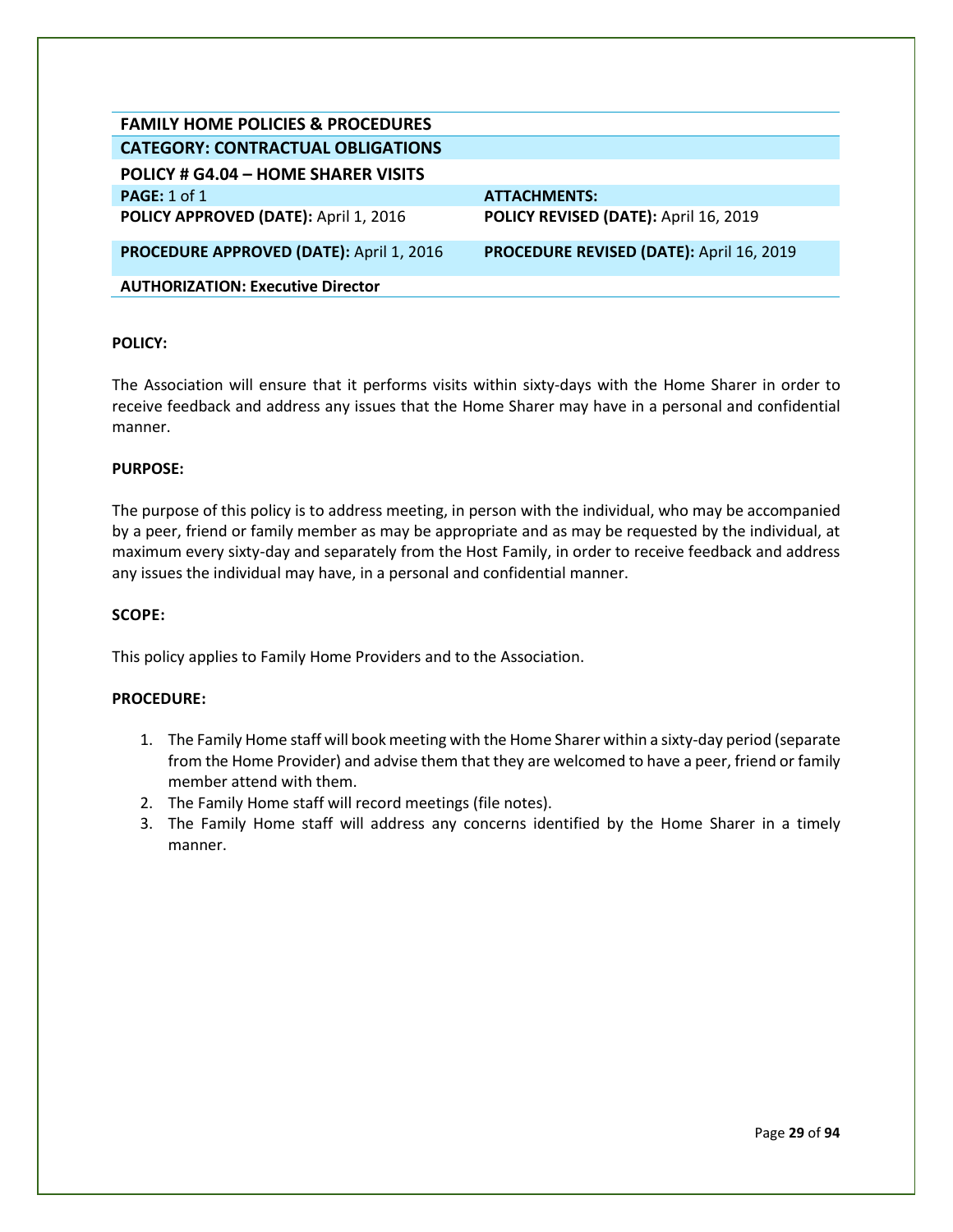<span id="page-30-0"></span>

| <b>FAMILY HOME POLICIES &amp; PROCEDURES</b>    |                                                |
|-------------------------------------------------|------------------------------------------------|
| <b>CATEGORY: CONTRACTUAL OBLIGATIONS</b>        |                                                |
| <b>POLICY # G4.05 - RECORD KEEPING</b>          |                                                |
| PAGE: 1 of 2                                    | <b>ATTACHMENTS:</b>                            |
| POLICY APPROVED (DATE): April 1, 2016           | POLICY REVISED (DATE): February 2018           |
| <b>PROCEDURE APPROVED (DATE): April 1, 2016</b> | <b>PROCEDURE REVISED (DATE): February 2018</b> |
| <b>AUTHORIZATION: Executive Director</b>        |                                                |

To ensure the availability of current and relevant information and facilitate the continuity of care and programming for Home Sharers in the Family Home Program, Family Home Providers are required to keep records as requested by the Family Home Program Family Home Manager.

#### **PROCEDURE:**

- 1. It is the responsibility of the Family Home staff, upon placing a Home Sharer in a Family Home, to organize and provide the Family Home Provider(s) with a binder of the records to be kept for that Home Sharer.
- 2. It is the responsibility of the Family Home Provider(s) to enter updated information, for each Home Sharer, on the Communication Sheet, the Health Record Report, the Medication and Treatment Record, the Record of Epilepsy Seizures (if applicable) and the financial records as appropriate.
- 3. Upon placement of a Home Sharer in the Family Home, the Family Home Provider will be supplied with a four (4) section binder organized as indicated below.

#### **Section 1**

#### **Information**

- Home Sharer's profile (Information Summary)
- Risk Assessment
- Family Home Agreement
- Copy of Home Sharer's Birth certificate, health card, and social insurance number
- Background information (health concerns, past info) of the Home Sharer

#### **Section 2**

#### **Planning Documents**

- Home Sharer Support Plan/Home Sharers Rights/ Assessments & Reports
- Home Sharer Life Plan of Home Sharer (most recent if applicable)
- Behaviour Plan of Home Sharer (if necessary)
- Incident reports (copy of after association given original)
- Serious Occurrence Reports (Family Home Manager to be contacted immediately in All serious occurrences')

**Section 3 Communication**  Communication sheets (file notes)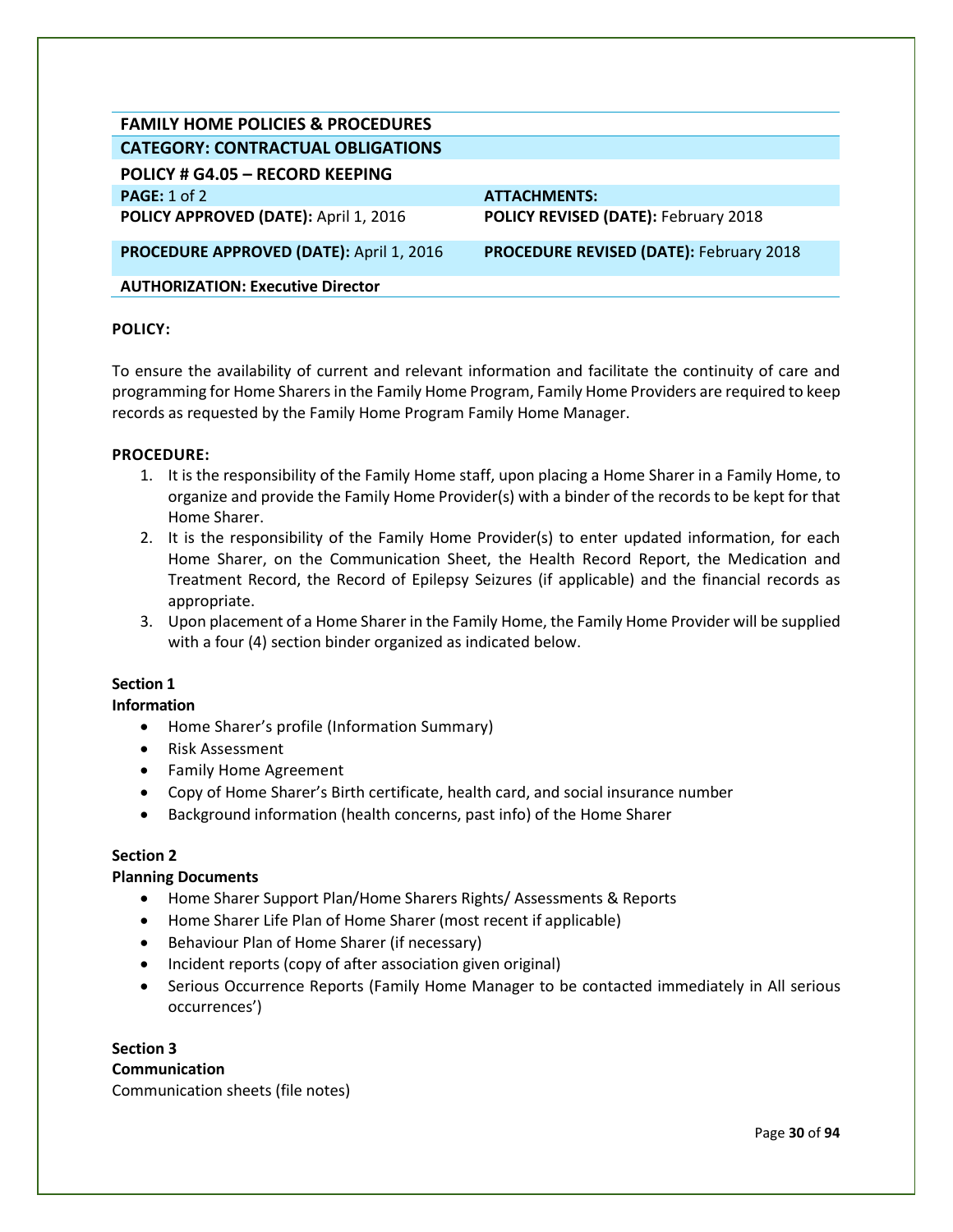# **FAMILY HOME POLICIES & PROCEDURES CATEGORY: CONTRACTUAL OBLIGATIONS POLICY # G4.05 – RECORD KEEPING**

#### **PAGE:** 2 of 2 **ATTACHMENTS: ATTACHMENTS:**

#### **Section 4**

#### **Financial Records**

- Bank Statements and reconciliations (Home Sharer's account)
- Receipts
- ODSP information
- Passport Assessment and documentation

#### **Section 5**

#### **Health Records**

- ODSP Drug and Dental Cards
- Medication Administration and storage
- MAR Sheets
- Summary of medical contacts
- Medical Contact Forms
- Seizure Information Sheet and record sheet (if applicable)

#### **Section 6**

#### **General Correspondence**

- Documentation from C.L.A (memos, etc., insurance info)
- Correspondence between family and friends

#### **Section 7**

**Miscellaneous**

- Any other important documents
- Home Sharer Inventory
- Home Sharer Support Plan
- Behaviour Support Plan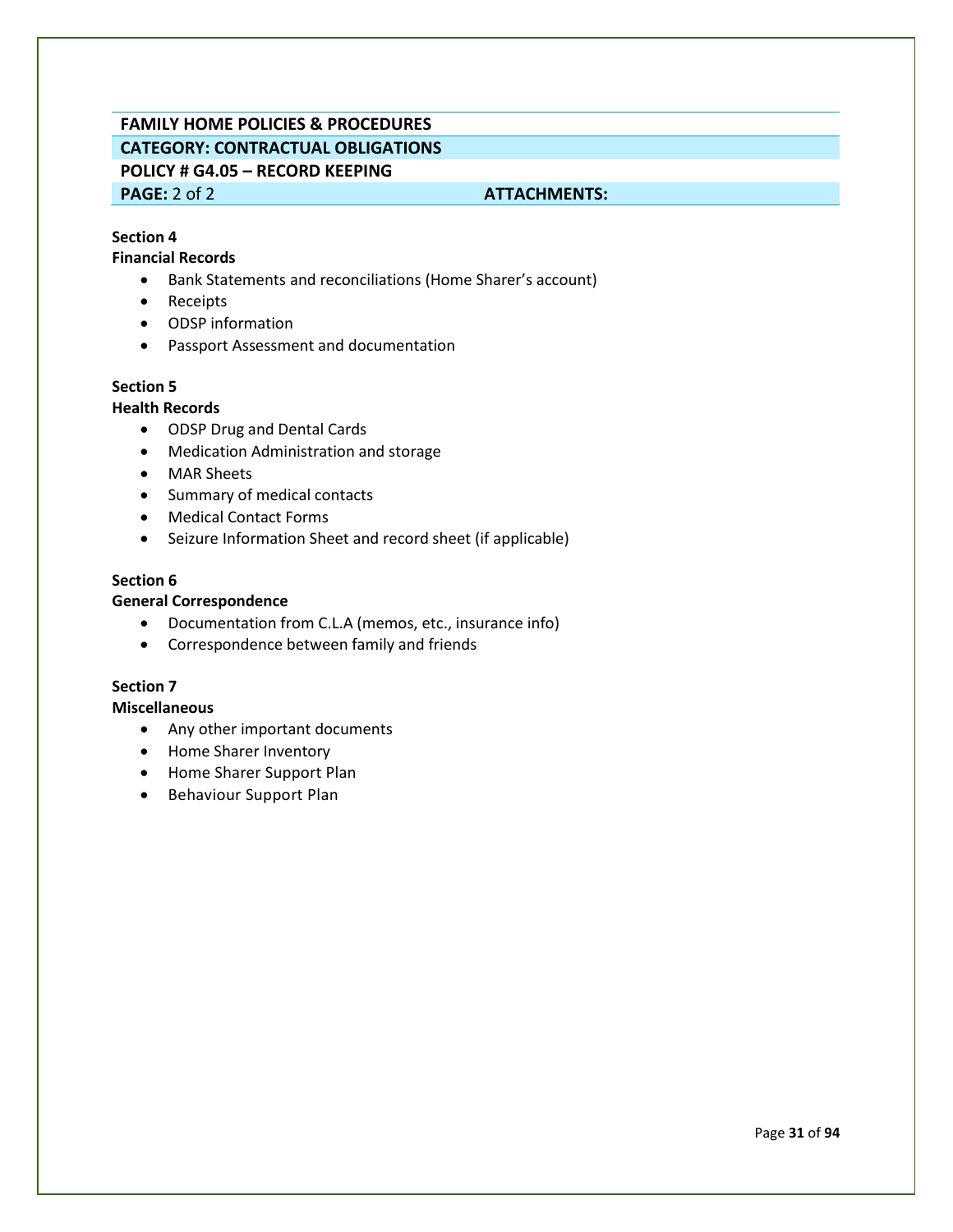<span id="page-32-0"></span>

| <b>FAMILY HOME POLICIES &amp; PROCEDURES</b> |                                                |
|----------------------------------------------|------------------------------------------------|
| <b>CATEGORY: CONTRACTUAL OBLIGATIONS</b>     |                                                |
| POLICY # G4.06 - FINANCIALS                  |                                                |
| <b>PAGE:</b> 1 of 4                          | <b>ATTACHMENTS:</b>                            |
| POLICY APPROVED (DATE): April 1, 2016        | POLICY REVISED (DATE): February 2018           |
| PROCEDURE APPROVED (DATE): April 1, 2016     | <b>PROCEDURE REVISED (DATE): February 2018</b> |
| <b>AUTHORIZATION: Executive Director</b>     |                                                |

The Community Living Association is authorized to enter into an agreement to purchase services and assistance from a Family Home Provider for/on behalf of Home Sharers with an intellectual disability. The agreement is between the Association, the Family Home Provider and the Home Sharer and/or guardian. The agreement outlines the responsibilities and obligations of all parties concerned.

#### **PURPOSE:**

The purpose of this policy is to elaborate on the financial matters that concern Family Home Providers and Home Sharers and/or guardians.

#### **SCOPE:**

This policy applies to Family Home Providers and Home Sharers and/or guardians.

#### **RESPONSIBILITY:**

The Association supervises the placement, provides consultation, guidance and training, and ensures Family Home Providers and Home Sharers receive appropriate payment and reimbursement for expenses as per the Family Home Agreement, the provincial and the program-sponsored guidelines.

The Family Home Providers provide room and board, supervision and care to the Home Sharer on a continuous basis to the satisfaction of the Family Home Program Family Home Manager.

The Home Sharers room and board; Home Sharer are responsible for their Home Sharer's expenses.

#### **PROCEDURES:**

Family Home Providers receive the following monthly payments:

- 1. For room and board:
	- a. The Home Sharer or guardian pays the Family Home Provider a per diem rate as specified in the Family Home Agreement. The per diem is paid to the Association, who will in turn, pay the Family Home Provider.
- 2. For general supervision, training and guidance provided:
	- a. The Association pays the Family Home Provider a per diem rate as specified in the Family Home Agreement.

#### **Room and Board**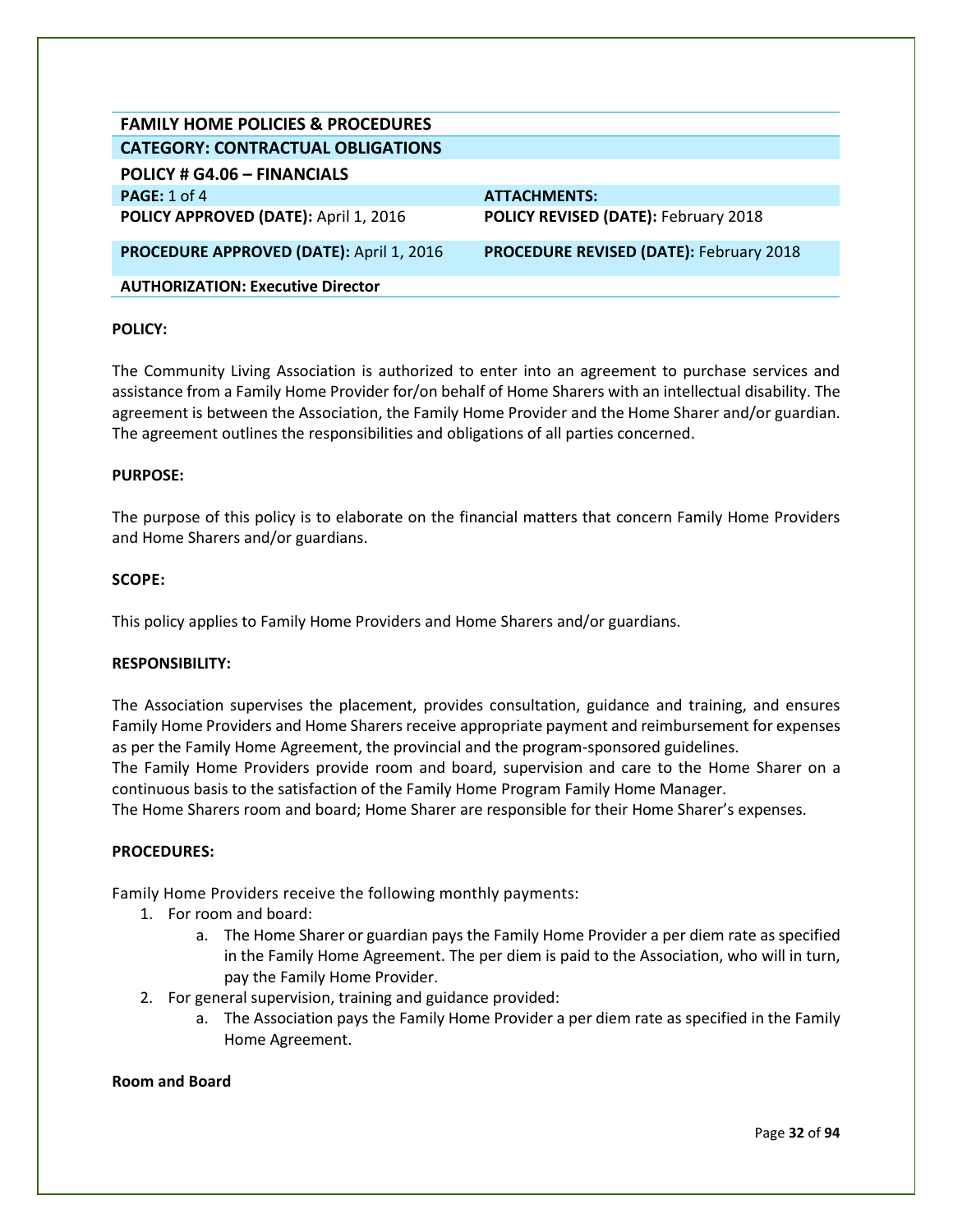## **FAMILY HOME POLICIES & PROCEDURES CATEGORY: CONTRACTUAL OBLIGATIONS POLICY # G4.06 – FINANCIALS PAGE:** 2 of 4 **ATTACHMENTS:**

Home Sharers must already be receiving an allowance (ODSP or other monthly income) before being placed in the Family Home Program. The Home Sharer will provide the Association with twelve postdated cheques per annum to cover their room and board. The Association in turn will pay the Home Sharer out of these funds.

#### **Home Sharer Expenses**

The remaining monthly monies, once room and board have been paid, are used as a comfort allowance, for Home Sharer expenses such as clothing, recreation needs, smoking expenses, holiday expenditures, grooming and hygiene products. The Association does not control the Home Sharer's Home finances. However, a goal that addresses a Home Sharer's spending of money can be set, if needed or requested.

The Family Home Provider will complete the Financial Record of the Home Sharer which will be reviewed by Family Home staff during each visit.

#### **Drug and Dental Benefits**

The Home Sharer receiving ODSP is entitled to drug and dental benefits. The Home Sharer receiving OAS is only entitled to drug benefits. Prior approval by Family Home staff, except in the case of an emergency, is required for association coverage of any drug, dental and medical costs not covered by ODSP/OAS. Claims for prescriptions must be accompanied by receipts and itemized on the *Expenses*  form submitted to the Family Home staff on a bi-monthly basis.

#### **Extraordinary Dental Expenses**

Most routine dental work (e.g. check-ups, fillings, x-rays) is covered by ODSP. Where a dental expense is not covered by ODSP (e.g. dentures, orthodontic surgery), the Family Home Provider/Home Sharer contacts Ontario Works to request special funding to cover the extraordinary dental expense.

If Ontario Works will not cover this expense, the Family Home Provider/Home Sharer obtains a written estimate of costs from the dentist and gives it to the Family Home staff to present to the Executive Director for approval and payment.

#### **Extraordinary Medical Expenses**

Each Home Sharer approved for ODSP/OAS receives a drug card. Some prescribed medication may not be covered by ODSP/OAS. If/when this occurs, the Family Home Provider/Home Sharer advises the doctor who may be able to prescribe an alternate or generic drug which is covered.

When a drug is not covered and an alternate or generic drug cannot be prescribed, the Family Home Provider/Home Sharer approaches the Family Home staff for special needs funding. In the case of an emergency, prior approval to purchase the medication is not required.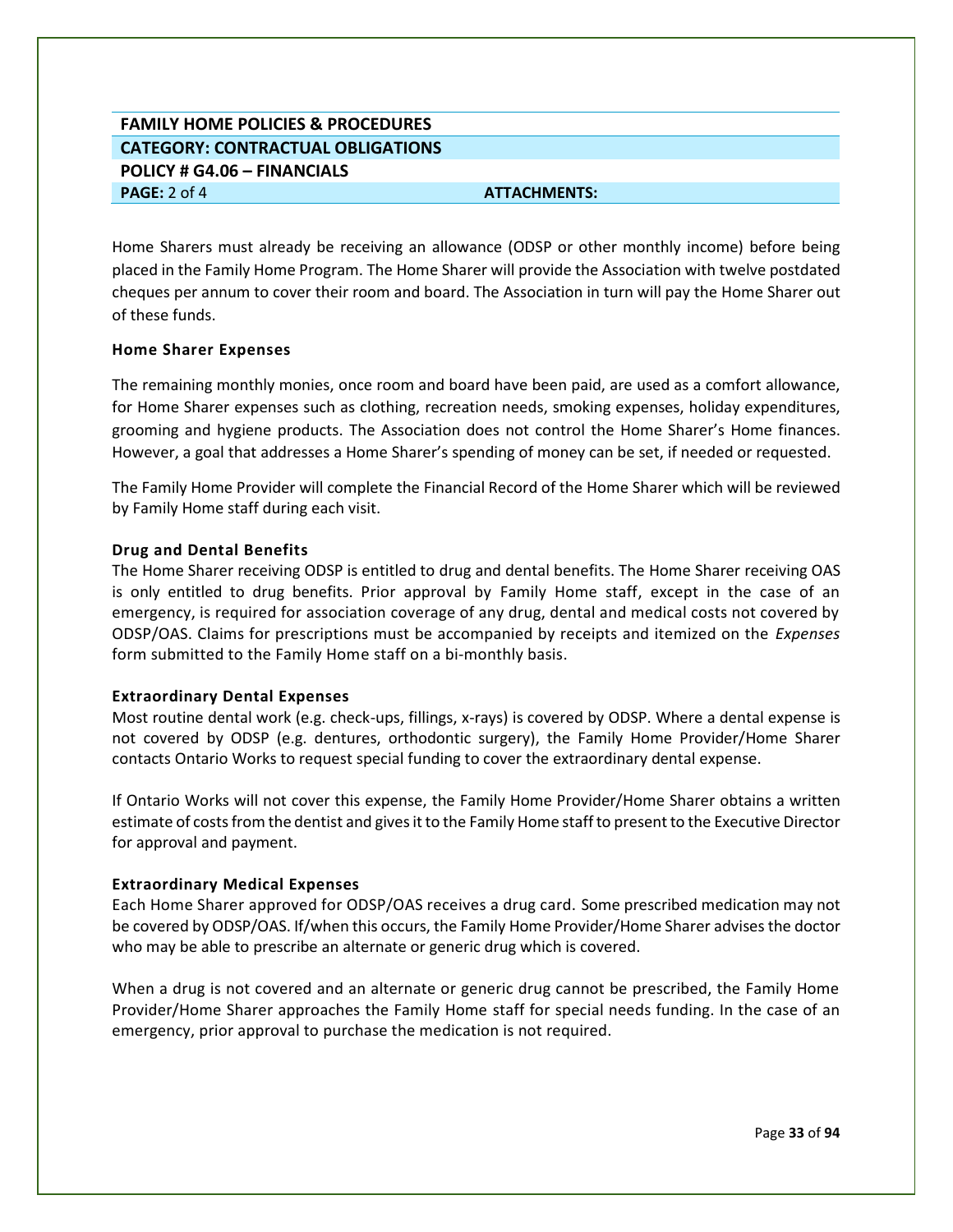### **FAMILY HOME POLICIES & PROCEDURES CATEGORY: CONTRACTUAL OBLIGATIONS POLICY # G4.06 – FINANCIALS PAGE:** 3 of 4 **ATTACHMENTS:**

#### **Glasses**

ODSP Vision Care Benefit covers routine eye examinations (once every two years) if coverage under OHIP is not available, assistance with the cost of prescription eyeglasses (once every three years) and assistance with the cost of eyeglass repairs.

The cost of glass frames or tinted lenses may only be partially covered by ODSP. For any remaining costs, the Family Home Provider/Home Sharer contacts Ontario Works to request special funding to cover the additional expense.

If Ontario Works will not cover this expense, the Family Home Provider/Home Sharer provides the Family Home staff with a written estimate of the cost to present to the Executive Director for approval and payment.

#### **Prosthetic Equipment**

There is no specific provision under ODSP for prosthetic equipment (e.g. orthopedic shoes or boots, glass eye, etc.). If such equipment is required, the Family Home Provider asks the Home Sharer to apply to the Assistive Devices Program (ADP) under the Ministry of Health and Long-Term Care for payment. If ADP will not cover the cost, the Family Home Provider asks the Home Sharer to apply to Ontario Works for payment.

If ADP or Ontario Works will not pay, the Family Home Provider/Home Sharer provides the Family Home staff with a written estimate of the cost to present to the Executive Director for approval and payment.

#### **Mileage Claims**

Mileage claims for medical appointments, treatment and training are reimbursed at the association's current reimbursement rate. All other mileage expenses must receive prior approval by Family Home staff to be considered for payment.

Claims for mileage must be documented on the Kilometer Expense Form. The statement should include: the date, destination, purpose of the trip, name of Home Sharer involved and the distance in kilometers, and must be submitted monthly.

#### **Payment of Claim Forms**

The Family Home staff reviews the account to ensure that all expenses claimed are appropriate, approved and accurately documented. Any discrepancies are discussed with the Family Home Provider and corrected or clarified as required. The Payment Form is then approved. Payment is made monthly by cheque mail out.

#### **Absence of a Home Sharer**

The Home Sharer/guardian continues to pay for room and board and the Association continues to pay for care and supervision for the first fourteen (14) days of a Home Sharer's absence from the Family Home. On the fifteenth day, room and board is only reimbursed.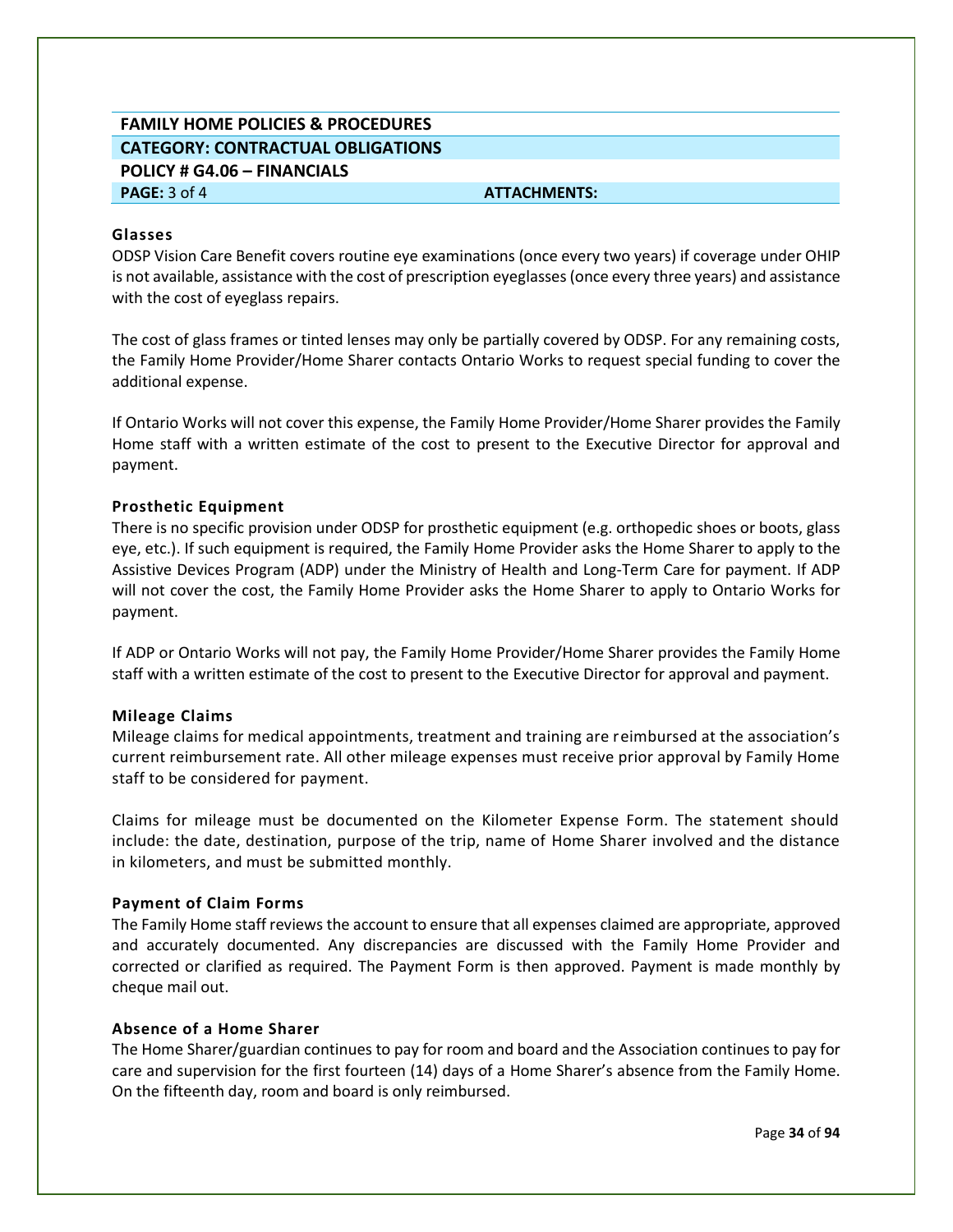## **FAMILY HOME POLICIES & PROCEDURES CATEGORY: CONTRACTUAL OBLIGATIONS POLICY # G4.06 – FINANCIALS**

**PAGE:** 4 of 4 **ATTACHMENTS: ATTACHMENTS:** 

#### **Vacation**

Family Home Providers are entitled to a pre-arranged respite amount per calendar year. Family Home Providers are not compensated for room and board or care and supervision for vacation days taken in excess of twenty-one (21) days within a fiscal year.

#### **Income Tax**

The Association follows the guidelines set out by Revenue Canada. All Home Sharers fill out their Income Tax in order to receive their Ontario Tax Credit. The Family Home Provider provides the Home Sharer with a receipt for room and board.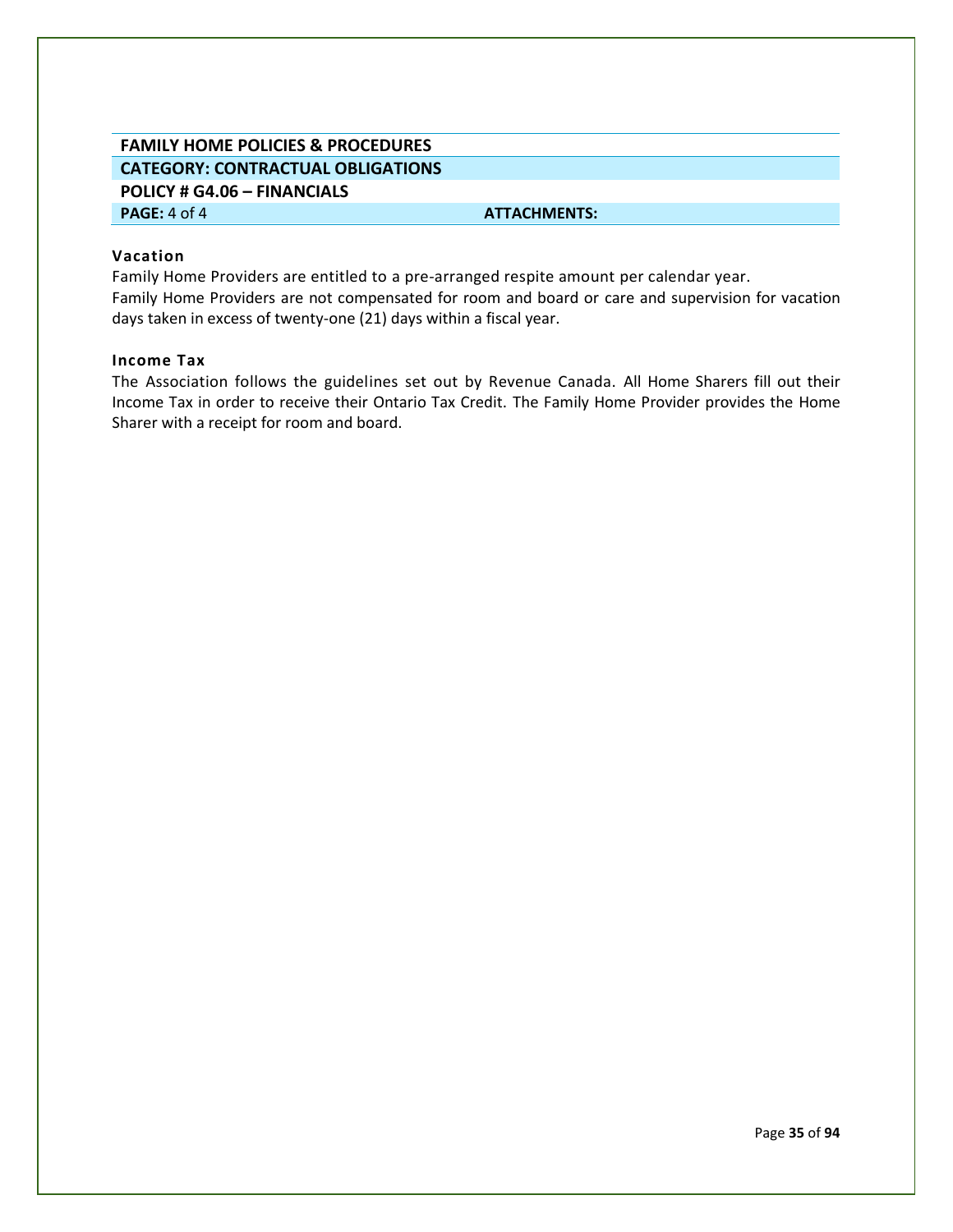| <b>FAMILY HOME POLICIES &amp; PROCEDURES</b>    |                                                |
|-------------------------------------------------|------------------------------------------------|
| <b>CATEGORY: CONTRACTUAL OBLIGATIONS</b>        |                                                |
| POLICY # G4.07 - FAMILY HOME FILES              |                                                |
| PAGE: $1$ of $1$                                | <b>ATTACHMENTS:</b>                            |
| POLICY APPROVED (DATE): April 1, 2016           | <b>POLICY REVISED (DATE): February 2018</b>    |
| <b>PROCEDURE APPROVED (DATE): April 1, 2016</b> | <b>PROCEDURE REVISED (DATE): February 2018</b> |
| <b>AUTHORIZATION: Executive Director</b>        |                                                |
|                                                 |                                                |

Home Sharers' files are to be kept in accordance with the Association's policy and procedures on document storage and retention.

#### **PURPOSE:**

The purpose of this policy is to address the content of a Home Sharer's file and who has access to the documents and information therein.

## **PROCEDURE**

- 1. The Family Home Family Home Manager will maintain a written file for every Family Home approved and opened for placement of a Home Sharer. The file will include the following:
	- a. administrative correspondence;
	- b. the components of the approval process the Application Form, the references, the Fire Inspection Report, the Environment Review, the assessment data and any other relevant information;
	- c. the contractual agreement;
	- d. the Family Home reports and evaluation forms;
	- e. a record of any incidents of emergency situations reported or investigated regarding a complaint against the Family Home Provider(s)
	- f. Information held by the Family Home Program on a Family Home Provider shall be available to:
	- g. the Family Home Provider, except for references and other information given to the Family Home Program in confidence;
	- h. authorized Home Sharers in the employment of the Association;
	- i. other agencies, professionals or hospitals when authorization has been given following written consent by the Family Home Sharer to release the information for which the Community Living Association is the author;
	- j. when the file is subpoenaed to court.
- 2. All files will be stored in a locked filing cabinet in the offices of the Community Living Association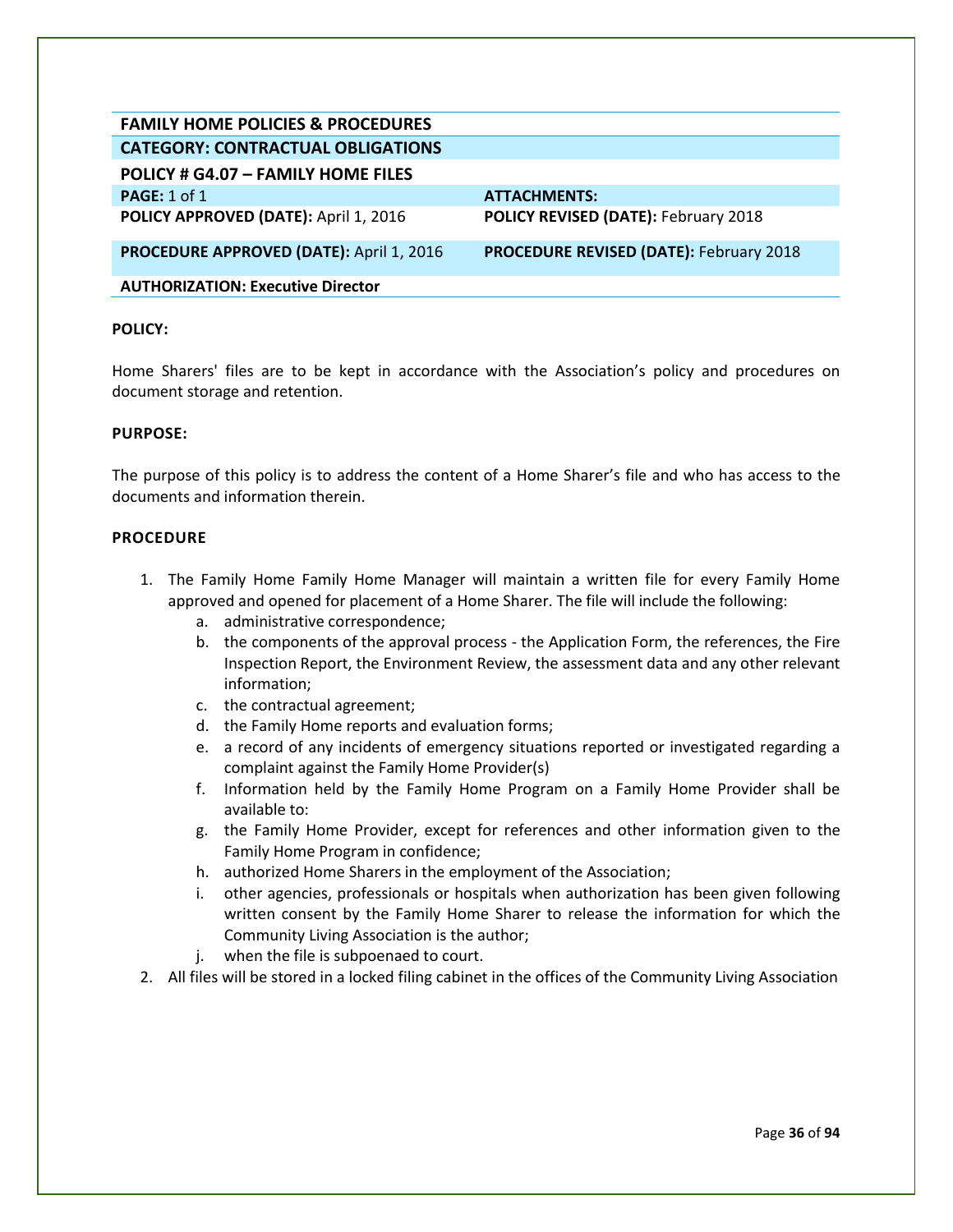| <b>FAMILY HOME POLICIES &amp; PROCEDURES</b>     |                                                |
|--------------------------------------------------|------------------------------------------------|
| <b>CATEGORY: CONTRACTUAL OBLIGATIONS</b>         |                                                |
| <b>POLICY # G4.08 - PROBATION OF FAMILY HOME</b> |                                                |
| PAGE: 1 of 1                                     | <b>ATTACHMENTS:</b>                            |
| POLICY APPROVED (DATE): April 1, 2016            | POLICY REVISED (DATE): February 2018           |
| <b>PROCEDURE APPROVED (DATE): April 1, 2016</b>  | <b>PROCEDURE REVISED (DATE): February 2018</b> |
| <b>AUTHORIZATION: Executive Director</b>         |                                                |
|                                                  |                                                |

The Association is committed to ensuring that Family Home Providers meet the Association's expectations in the operation of their Family Homes.

#### **PURPOSE:**

The purpose of this policy is to describe the process that will be followed to evaluate the probation ensuring a satisfactory operation of a Family Home.

## **PROCEDURE**

- 1. The probationary period for Family Home Providers shall be defined as the first six (6) months of operation of a Family Home (i.e. the first six (6) months of operation during which a contract is in effect). This excludes time spent by potential Home Sharers in a Family Home during preplacement visits. The probationary period may be extended at the discretion of the Association.
- 2. Family Home staff and Family Home Provider(s) will complete the six (6) month evaluation using the yearly/six-month Evaluation form. The evaluation should be used to document the observations and impressions of the Association of the Family Home Provider(s), and assess the operation of the Family Home during the probationary period.
- 3. An evaluation of each Family Home shall be completed annually or more often if required, using the yearly/six-month Evaluation form.
- 4. Approval of a Family Home will be maintained and indicated in the yearly evaluation where the Family Home Provider(s) has/have:
	- a. Met all terms of the contract.
	- b. Demonstrated supervision and/or training competency to the satisfaction of the Association.
	- c. Resolved any complaints receive.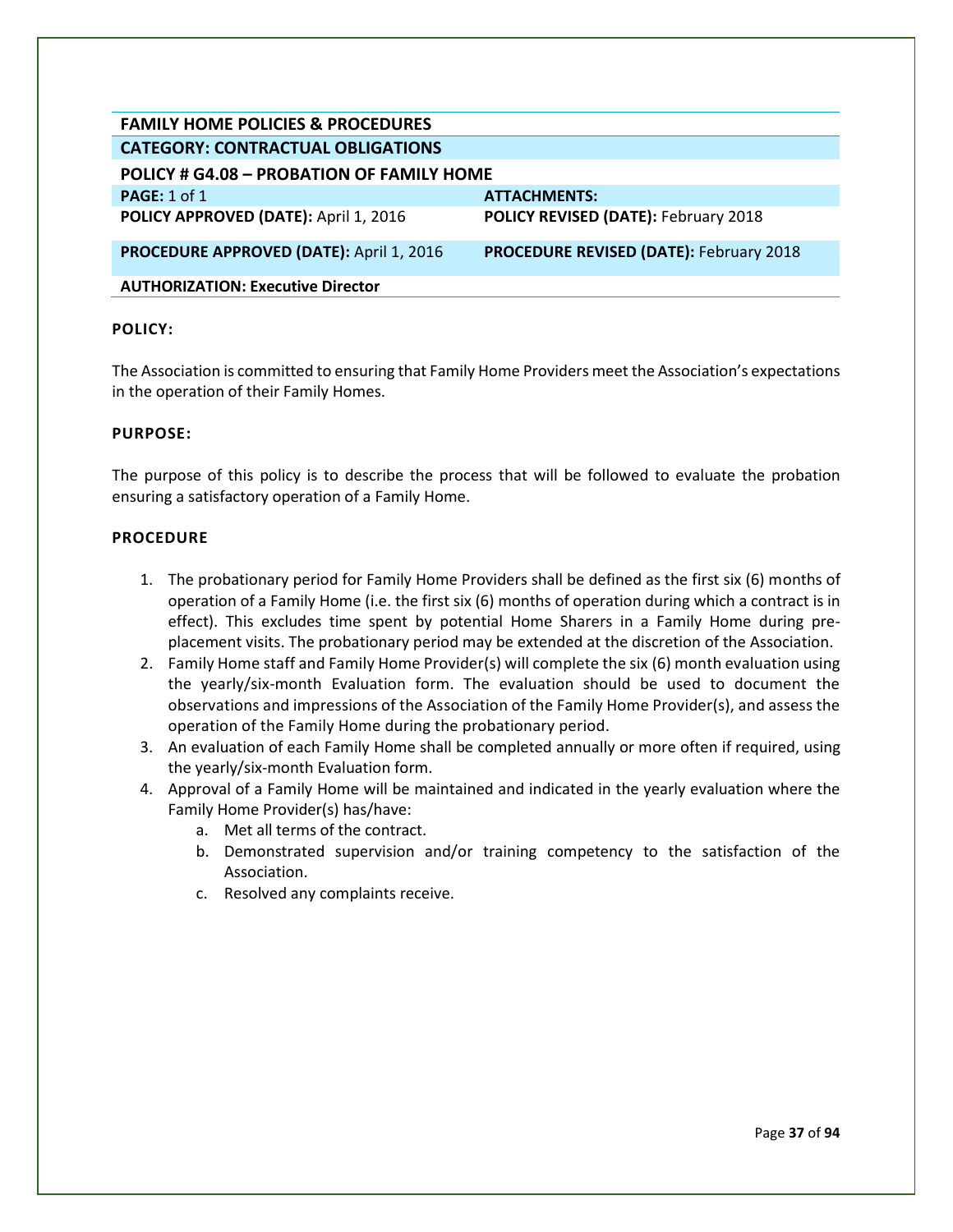| <b>FAMILY HOME POLICIES &amp; PROCEDURES</b>    |                                                |  |
|-------------------------------------------------|------------------------------------------------|--|
| <b>CATEGORY: CONTRACTUAL OBLIGATIONS</b>        |                                                |  |
|                                                 |                                                |  |
| POLICY # G4.09 - TERMINATION OF AGREEMENT       |                                                |  |
| PAGE: $1$ of $2$                                | <b>ATTACHMENTS:</b>                            |  |
| POLICY APPROVED (DATE): April 1, 2016           | POLICY REVISED (DATE): February 2018           |  |
|                                                 |                                                |  |
| <b>PROCEDURE APPROVED (DATE): April 1, 2016</b> | <b>PROCEDURE REVISED (DATE): February 2018</b> |  |
|                                                 |                                                |  |
| <b>AUTHORIZATION: Executive Director</b>        |                                                |  |
|                                                 |                                                |  |

Approval of a Family Home may be withdrawn if the operation of the home is no longer conducive to the attainment of the goals and objectives of the Family Home Program or meets the needs of the Family Home Sharer, or no longer meets the standards of approval.

## **PURPOSE:**

To outline the circumstances under which approval of a Family Home may be withdrawn and reiterate the terms of the Family Home Agreement concerning the rights of the Agency and the Family Home Provider(s) as these relate to withdrawal of approval or closure of a Family Home.

- 1. Approval of a Family Home may be withdrawn under the following circumstances:
	- a. If, in the opinion of the Family Home staff, in collaboration with the Executive Director, the home environment is not conducive to the well-being, safety and Home Sharer development.
	- b. If the quality of care and supervision provided by the Family Home is found to be unsatisfactory.
	- c. If the program standards and policies and procedures are no longer adhered to by the Family Home Provider(s).
	- d. If the Family Home no longer meets the standards of the Fire Safety Inspector.
	- e. At the request of the Family Home Provider(s).
- 2. Issues of concern should be clearly documented in the Family Home Program Visit summary report, which is completed regularly by the Family Home staff and in the six (6) month/yearly evaluation with target dates for resolution.
- 3. If issues are not resolved, the Family Home staff will report concerns to the Executive Director and an immediate decision for closure of the home by the Executive Director can be made in an emergency situation.
- 4. If not an emergency situation, the Family Home staff will make a recommendation for closure to the Executive Director.
- 5. As stipulated in the Family Home Agreement, the agreement may be terminated at any time without cause or reason by the Agency or the Home Provider(s) or the Home Sharer on sixty (60) days written notice.
- 6. Notwithstanding the above, the Agency may terminate the agreement at any time, without notice or payment, in lieu of notice, during the probationary period of the Home Provider(s).
- 7. Where a recommendation for closure is made and where the Family Home Provider(s) disagree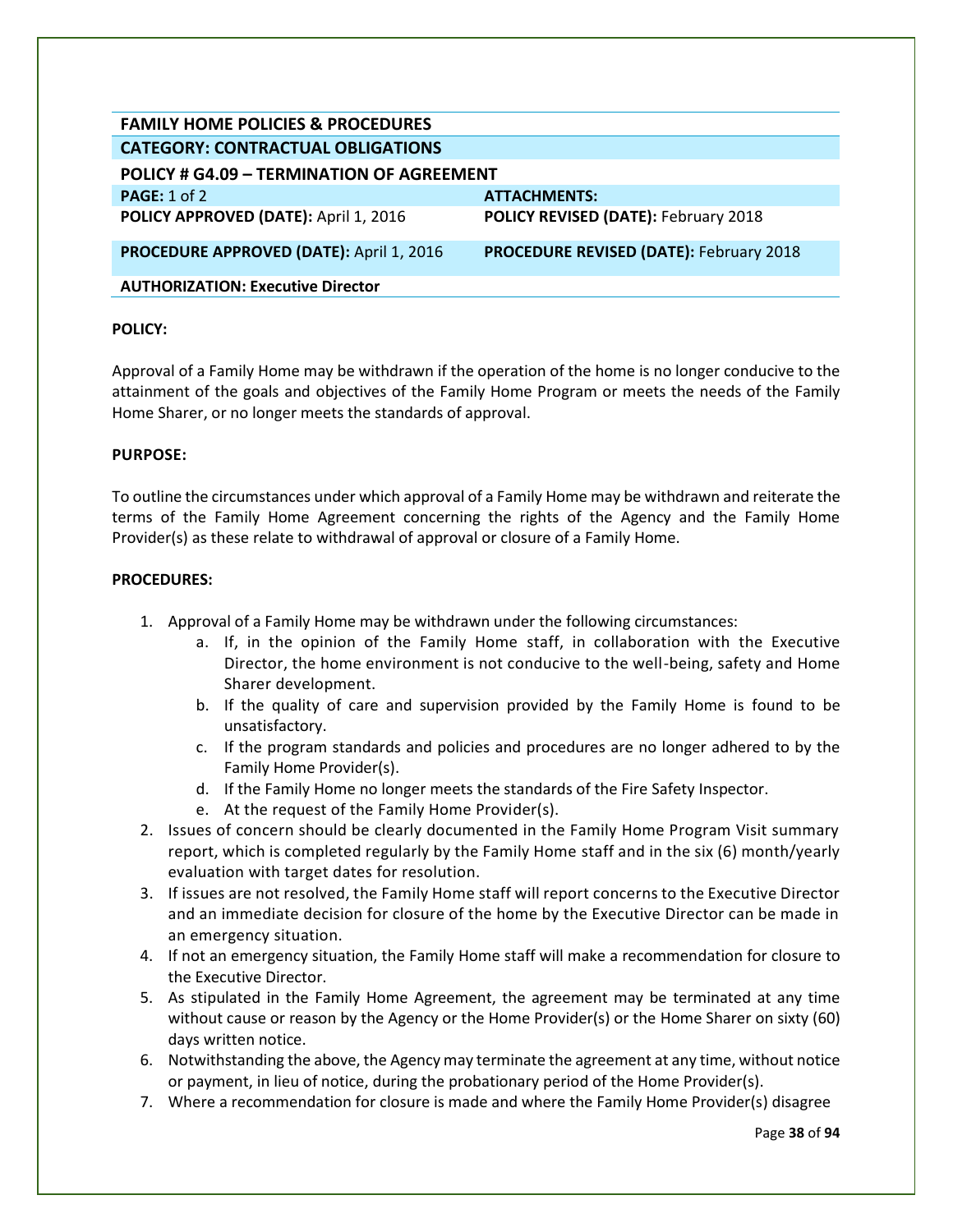# **FAMILY HOME POLICIES & PROCEDURES CATEGORY: CONTRACTUAL OBLIGATIONS POLICY # G4.09 – TERMINATION OF AGREEMENT PAGE:** 2 of 2 **ATTACHMENTS:**

with this recommendation, a meeting may be held with the following in attendance: The Family Home Provider(s), the Family Home staff, others as appropriate (i.e. the Executive Director of the Agency, Day Program Family Home Provider).

- 8. A recommendation may stand or be withdrawn or certain conditions for continuation of approval
- 9. may be set as a result of this meeting.
- 10. Following confirmation of a recommendation for closure, for the termination of contracts, the Association will relocate the Home Sharer(s).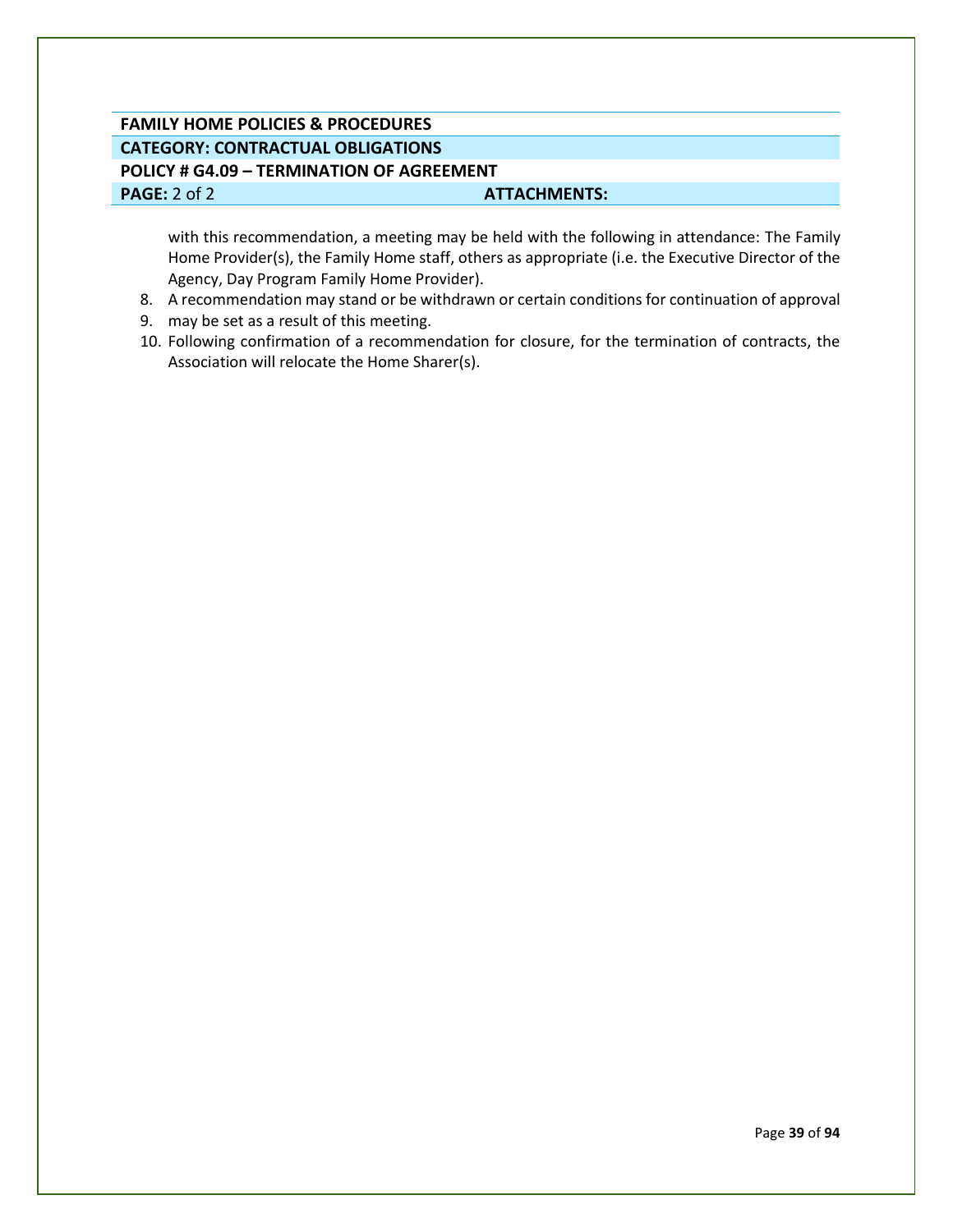| <b>FAMILY HOME POLICIES &amp; PROCEDURES</b>              |                                          |
|-----------------------------------------------------------|------------------------------------------|
| <b>CATEGORY: CONTRACTUAL OBLIGATIONS</b>                  |                                          |
| <b>POLICY # G4.10 - ONGOING MONITORING OF FAMILY HOME</b> |                                          |
| PAGE: $1$ of $1$                                          | <b>ATTACHMENTS:</b>                      |
| POLICY APPROVED (DATE): April 1, 2016                     | POLICY REVISED (DATE): April 16, 2019    |
| <b>PROCEDURE APPROVED (DATE): April 1, 2016</b>           | PROCEDURE REVISED (DATE): April 16, 2019 |
| <b>AUTHORIZATION: Executive Director</b>                  |                                          |

The association will provide ongoing monitoring of the personal safety and security of individuals receiving supports and services including a physical verification of the residence and property every sixty-days. One of such visits will be unannounced.

- 1. Family Home staff will visit each Family Home within sixty-days of the previous visit.
- 2. Family Home staff will complete an inspection of the home pertaining to the residence and external property.
- 3. Family Home staff will schedule five of the six visits. The sixth visit will be unannounced.
- 4. Family Home staff will identify any issues including safety and security and discuss such issues with the Family Home Provider for remediation and ongoing follow up.
- 5. A record of each of the visits will be documented in Family Home files.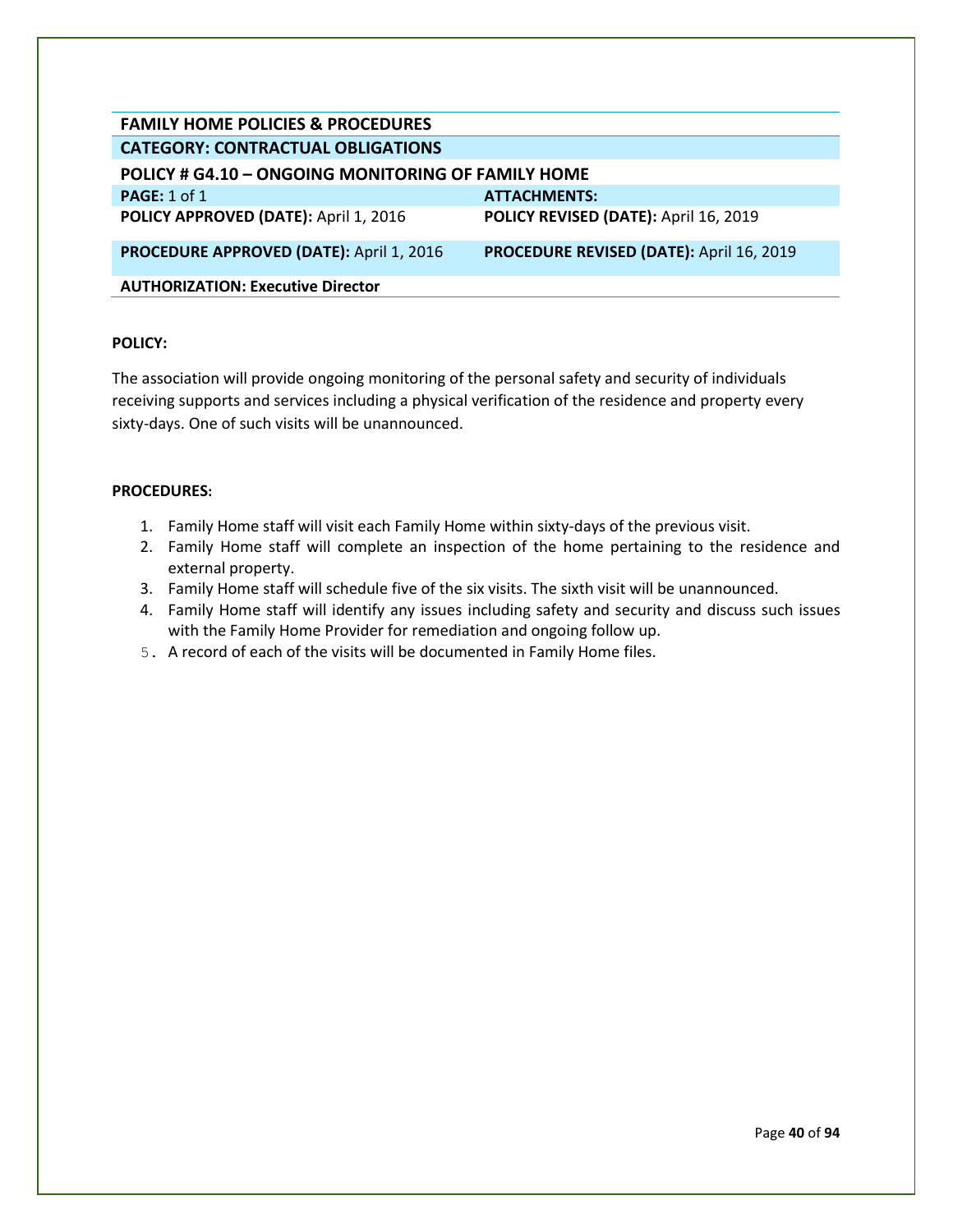| <b>FAMILY HOME POLICIES &amp; PROCEDURES</b>             |                                                |
|----------------------------------------------------------|------------------------------------------------|
| <b>CATEGORY: HEALTH &amp; WELLNESS</b>                   |                                                |
| <b>POLICY # G5.01 - HEALTH &amp; WELLNESS MONITORING</b> |                                                |
| <b>PAGE: 1 of 3</b>                                      | <b>ATTACHMENTS:</b>                            |
| POLICY APPROVED (DATE): April 1, 2016                    | <b>POLICY REVISED (DATE): February 2018</b>    |
| PROCEDURE APPROVED (DATE): April 1, 2016                 | <b>PROCEDURE REVISED (DATE): February 2018</b> |
| <b>AUTHORIZATION: Executive Director</b>                 |                                                |

The Association adheres to the values of quality, equality and respect and shall act on them with integrity in all instances including when the provision of medical care is required.

# **PURPOSE:**

The purpose of this policy is to ensure that the health concerns of the Home Sharers are monitored and addressed as needed and where supports have been identified in their Home Sharer support plan.

## **PROCEDURES:**

- 1. The Home Sharers have the right to have access to a family physician of their choice (or family/advocate's choice if appropriate) who is available on a regular and consistent basis and to see this physician in private if desired. Family Home Providers may assist the physician if there are communication concerns. The Family Home Providers are responsible for:
	- a. Ensuring regular and ongoing health care for Home Sharers and addressing their health issues, keeping in mind their right to make informed decisions regarding their health needs.
	- b. Supporting Home Sharers in accessing all health care services (family physician, dentist, optometrist, ophthalmologist, audiologist, neurologist, psychiatrist and all other specialists as deemed necessary by the attending physician).
	- c. Being alert to possible health concerns and bringing these concerns to the attention of the Family Home Family Home Manager.
	- d. Maintaining ongoing medical records or assisting Home Sharers in the maintenance of this information.
- 2. In the event that a Home Sharer refuses medical/health care, the Family Home Provider, the Family Home staff and the doctor are responsible for ensuring that the Home Sharer understands the implications of his/her refusal, or his/her family/advocate in a situation where it is not certain that the Home Sharer can make an informed decision.
- 3. The Family Home staff is responsible for documenting the reasons for the refusal for treatment, the resources brought in to assist the Home Sharer in finalizing this decision and the action taken in terms of informing the family, physician, etc., and defining the risks involved due to the refusal.
- 4. First Aid and CPR
	- a. Family Home Providers will have a Certificate in First Aid and CPR level C courses will have to be kept up-to-date as per the requirements of the courses.
	- b. The Family Home Provider will have a basic first aid kit, readily accessible, in the home. The kit should be approved by St. John Ambulance and replenished as needed.

Page **41** of **94**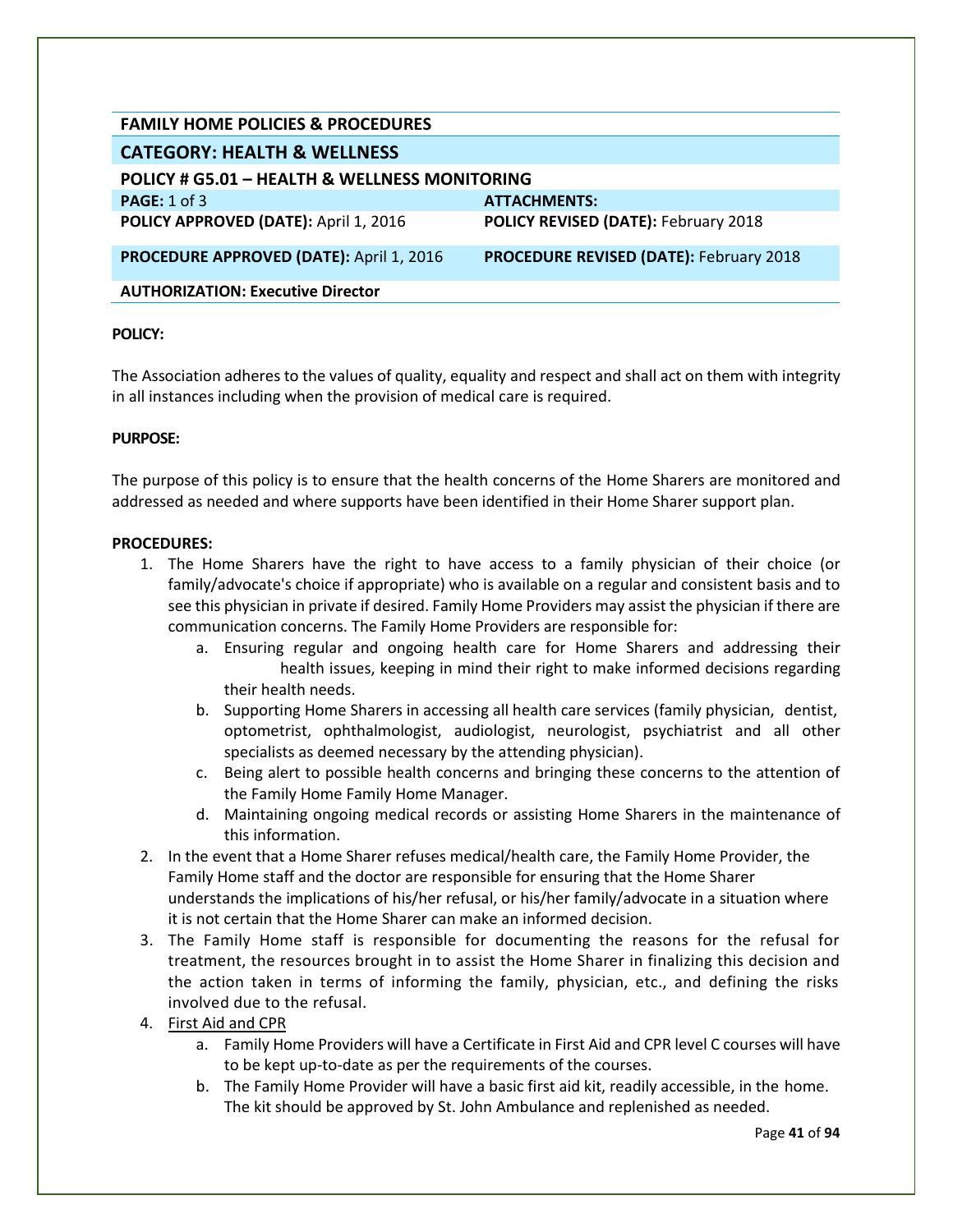# **FAMILY HOME POLICIES & PROCEDURES CATEGORY: HEALTH & WELLNESS POLICY # G5.01 – HEALTH & WELLNESS MONITORING PAGE:** 2 of 3 **ATTACHMENTS:**

## 5. Health Records

The following health records will be kept on the file of each Home Sharer: doctor/professional care report

- i. annual physical examination
- ii. annual dental examination
- iii. any incident reports
- iv. assessments
- v. PRN protocols
- vi. Behaviour Support Plan
- 6. Medical and Dental Appointments
	- a. The Family Home Family Home Manager will have the Home Sharer or parent/advocate complete the Tracking Sheet for Medical Appointments annually to ensure the Home Sharer has been seen by a physician and dentist within the past year. A copy of the completed form will be given to the Family Home Provider.
	- b. The Family Home Family Home Manager will confirm with the Home Sharer and the Family Home Provider the date of the last medical/dental appointment on the Health Record Report.
- 7. Medical
	- a. The Home Sharer or parent/advocate will complete a Medical Form upon application to the program. The completed form must be signed by a physician. The original will be given to the Family Home with a copy to the Family Home Provider.
	- b. The Family Home Family Home Manager will have the Home Sharer or parent/advocate complete the Medical Form annually. The completed form must be signed by a physician. A copy of the completed form will be given to the Family Home Provider.
	- c. The Home Sharer will receive a complete medical examination at least once per year. The Family Home Provider will retain a copy of the completed Physical Form in the Home Sharer's file.
	- d. When required, the Family Home Provider will explain to the Home Sharer why and how a medical treatment is to be carried out in the case where the Home Sharer has not fully understood the terms or methods explained by the doctor.
	- e. The Family Home Provider and/or Family Home Family Home Manager shall not sign for treatments on behalf of the Home Sharer or the Association. The doctor will decide if the Home Sharer has the capacity to understand the treatment explained and to sign for him/her. If the doctor feels that the Home Sharer is incapable of signing for him/her, the consent for treatment will be given by the family/Public Guardian Trustee.
	- f. When a Home Sharer attends an appointment on his/her own, the Family Home Provider will ensure that s/he understands the direction given by the physician, a record is kept of the appointment and follow-up occurs as deemed necessary.
	- g. The Family Home Family Home Manager will ensure that the physician's instructions regarding procedures for 'isolation of Home Sharers with communicable diseases' are carried out and the appropriate day program is contacted.
	- h. The Family Home Provider will inform the Home Sharer's family/advocate of any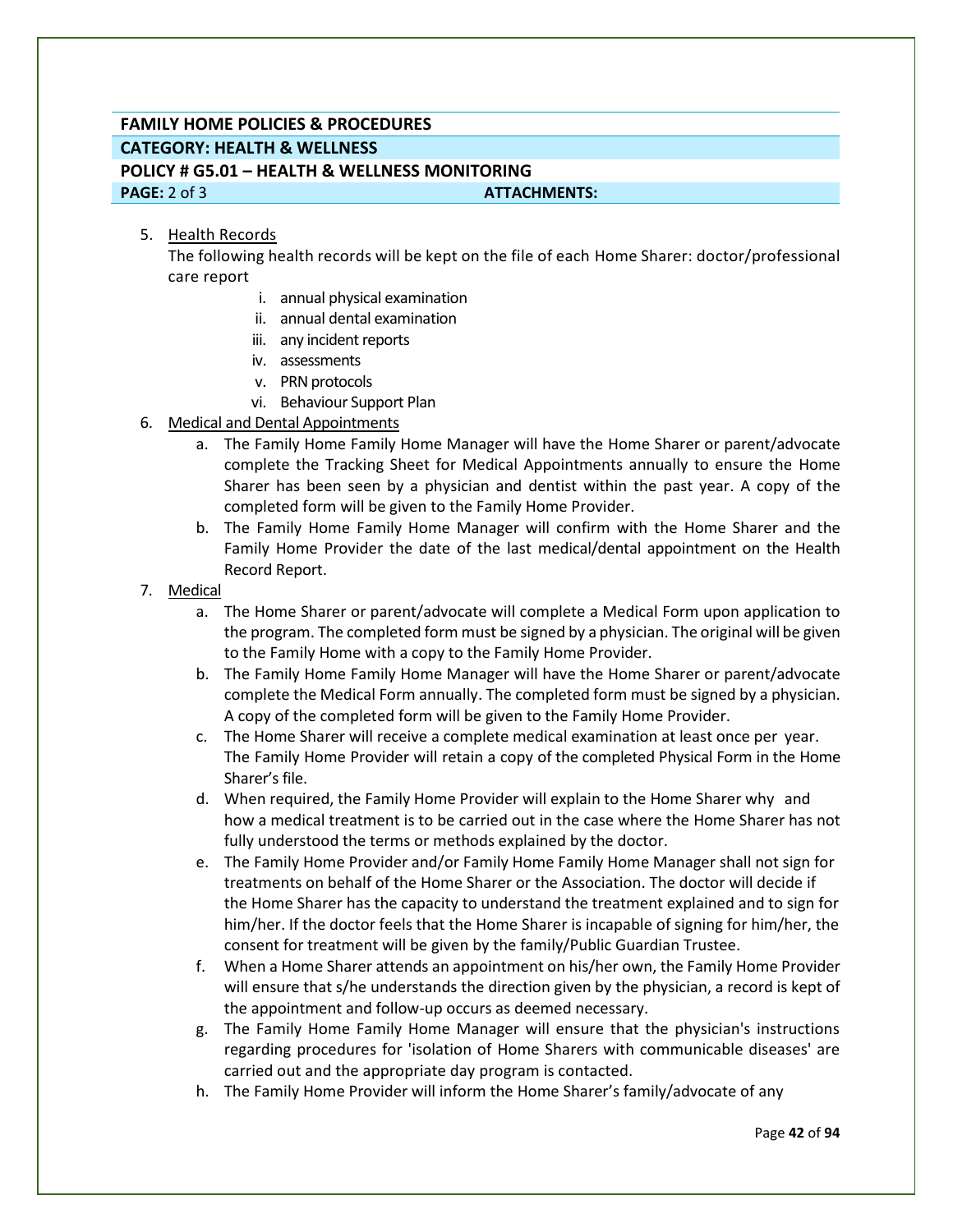# **FAMILY HOME POLICIES & PROCEDURES CATEGORY: HEALTH & WELLNESS POLICY # G5.01 – HEALTH & WELLNESS MONITORING PAGE:** 3 of 3 **ATTACHMENTS: ATTACHMENTS:**

- i. significant changes in health status and provide an annual update on medical/health issues (with the consent of the Home Sharer).
- 8. Dental
	- a. The Home Sharer will be seen yearly for dental check-ups or more often as required by the dentist or the Home Sharer's needs. Dentures will be assessed every two years.
- 9. Vision, Hearing and Other Assessments
	- a. Optometric, hearing and other professional assessments will be done as required or as deemed necessary by the family physician.
- 10. Tracking Sheet for Health Appointments

Health Form will be completed after each doctor visit.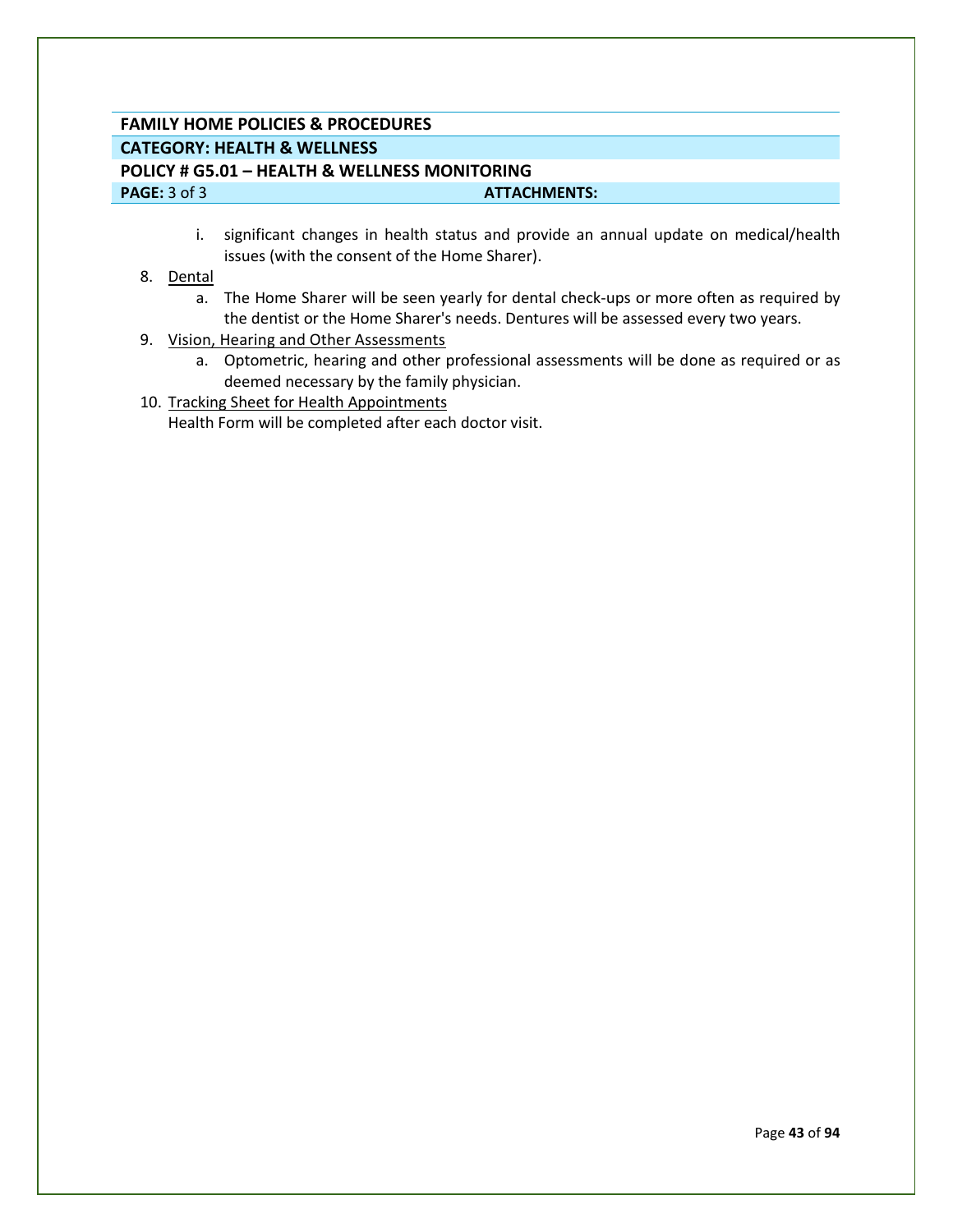| <b>FAMILY HOME POLICIES &amp; PROCEDURES</b>                             |                                                |
|--------------------------------------------------------------------------|------------------------------------------------|
| <b>CATEGORY: HEALTH &amp; WELLNESS</b>                                   |                                                |
| <b>POLICY # G5.02 - DRUG &amp; MEDICATION ADMINISTRATION &amp; ABUSE</b> |                                                |
| PAGE: $1$ of $1$                                                         | <b>ATTACHMENTS:</b>                            |
| POLICY APPROVED (DATE): April 1, 2016                                    | <b>POLICY REVISED (DATE): February 2018</b>    |
| PROCEDURE APPROVED (DATE): April 1, 2016                                 | <b>PROCEDURE REVISED (DATE): February 2018</b> |
| <b>AUTHORIZATION: Executive Director</b>                                 |                                                |

The Family Home Providers are required to ensure the safe and appropriate administration of medication to the Home Sharers in their care with the supervision and support of the Family Home Program Family Home Manager, minimizing medication errors, and making sure that in a self-administration program take medication as prescribed.

## **PURPOSE:**

The purpose of this policy is to outline the procedures for the safe and appropriate administration of medication, including self-administration by the Home Sharer, and the actions to be taken in the case of medication errors.

#### **PROCEDURES:**

- 1. Family Home Providers are responsible for knowing the medication needs of the Home Sharers in their care, safely storing medication in a locked cabinet when required, accessing medication as necessary and administering as prescribed or ensuring that Home Sharers in a self-administration program take medication as prescribed. Family Home Providers are also responsible for ensuring that the medications have not expired.
- 2. A medication error is a serious incident. Family Home Providers are responsible for taking appropriate steps to deal with the situation as deemed necessary according to the degree of urgency and to report all medication errors.

# 3. Basic Guidelines

The Family Home Provider will ensure that:

- a. A Medication & Treatment Record is kept for each Home Sharer.
- b. Medication is stored in a secure manner within the family home residence and locked in a cabinet when deemed appropriate.
- c. Medication is grouped and organized by Home Sharer in those situations where more than one Home Sharer is living in the Family Home.
- d. Medication is contained in a method that limits the possibility of spillage (e.g. tamper resistance lids, bubble packaging).
- e. The labels on all medication bottles are clear and understandable and include and expiration date. When in doubt, the Family Home Provider will verify the information with the pharmacy.
- f. When preparing the medication, the following is double-checked before administering: right client, right medication, right route, right time and right dose.
- g. Before administering the medication, confirmation is obtained from the Home Sharer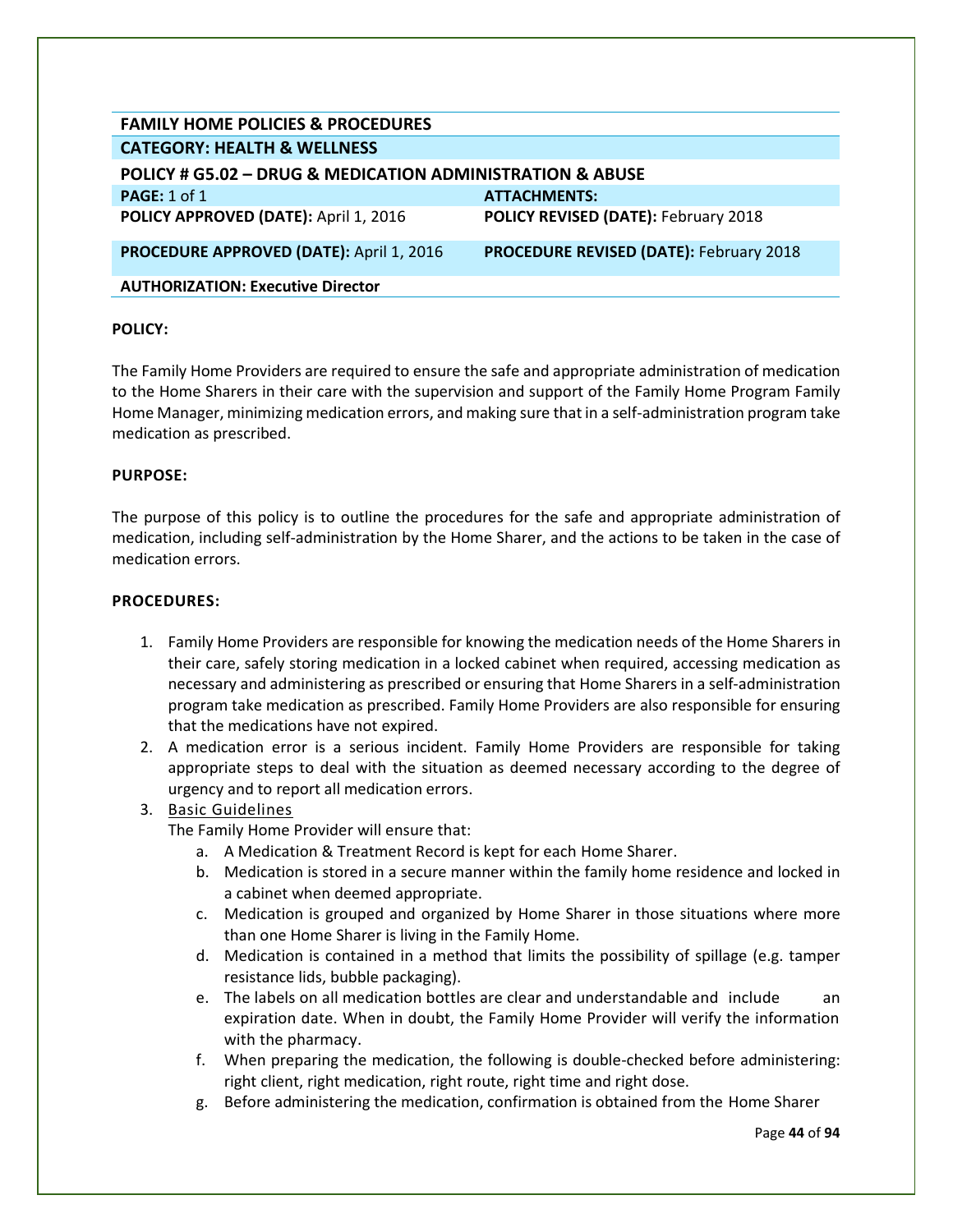# **FAMILY HOME POLICIES & PROCEDURES CATEGORY: HEALTH & WELLNESS POLICY # G5.02 – DRUG & MEDICATION ADMINISTRATION & ABUSE PAGE:** 2 of 3 **ATTACHMENTS: ATTACHMENTS:**

that the medicine is to be taken.

- h. After administering the medication, the Home Sharer is observed to ensure that s/he swallowed the medication or in the case of a cream/suppository/eye drops, etc., has applied the medication correctly. In the case of oral medication, ensure that the Home Sharer takes the medication with water or whatever is recommended by the pharmacist
- 4. The Family Home Provider will complete the Medication Chart.
	- i. The medication will be listed in the order of times given, i.e.
		- i. All 7 a.m. medications
		- ii. All Noon medications
		- iii. All supper medications
- 5. In the event a Home Sharer is absent from the family home residence, refuses to take a medication, receives a dose at school or day program or a medication is dropped, the following will be noted on the Medication Chart.
- 6. Any allergic reactions or concerns regarding medications or over the counter drugs will be documented on a Health Record Report and shared with the Family Home Family Home Manager who will note this information on the Information Sheet and on the Home Sharer Support Plan. Medication can only be discontinued or changed at the direction of the attending physician.
- 7. The Family Home Provider will indicate the changes of medication on the Health Record Report and advise the Family Home Family Home Manager at the next home visit.
- 8. Medication that has been discontinued will be destroyed by returning the medication to the pharmacy.
- 9. Pills lost or destroyed will be noted on the back of the Medication Chart.
- 10. PRN Medication
	- a. PRN medication will be administered as directed by the attending physician.
	- b. In the case of medication to support a Home Sharer during emotional and/or behavioural breakdowns, the procedure for administration will be adhered to.
	- c. The time and amount given will be documented at month end on the Medication & Treatment Record/Medicaments & Treatment.
- 11. Over-the-Counter Medications

Over-the-counter medications will only be given on the order of a physician since prescribed medications could have contraindications with over-the-counter medications.

- 12. Medication Documentation
	- a. Family Home Providers are responsible for logging each dose of medication administered on the Medication & Treatment Record/Medicaments & Treatment.
	- b. Family Home Providers will give the Family Home Family Home Manager copies of their Medication & Treatment Records/Medications & Treatment at each home visit, to be copied to the Home Sharer's file.
- 13. Medication Errors
	- a. Upon learning of a medication error, the Family Home Provider will:
	- b. Check the Home Sharer for any immediate reaction.
	- c. If any indication of symptoms that are not normal for the Home Sharer is observed, take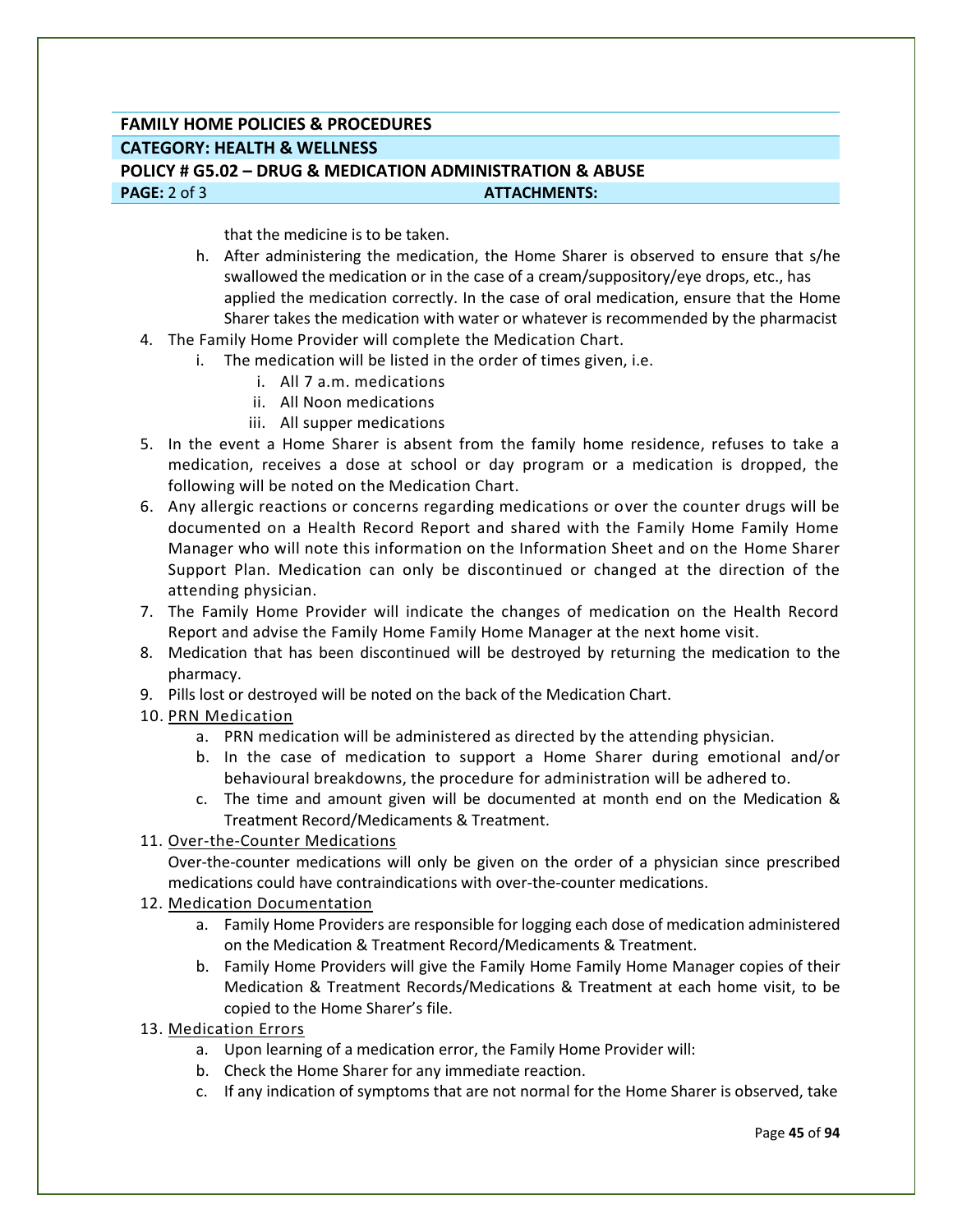# **CATEGORY: HEALTH & WELLNESS POLICY # G5.02 – DRUG & MEDICATION ADMINISTRATION & ABUSE PAGE:** 3 of 3 **ATTACHMENTS:**

the Home Sharer to the hospital immediately. Make sure to bring all information regarding the incorrect medication given and the medication normally taken by the Home Sharer (if any).

- d. If there are no immediate effects, call the Home Sharer's family physician. If s/he is unavailable, call the pharmacist or if after hours, the emergency department of the hospital or the Ontario Poison Association. Ask for information concerning the effects of the medication error. Refer to the medication taken by name and dosage. Ask if the Home Sharer should receive any of his/her regular medication and if yes, if any other side effects may occur between the two medications.
- e. Immediately inform the Family Home Family Home Manager of any medication error and complete an Incident Report form. Not reporting the medication error will result in a review of the Family Home Provider's service contract. Also advise the parent/legal guardian, if applicable, of the error as soon as possible.
- f. Write up all information received on the Communication Sheet.
- g. Keep the Home Sharer under close observation for the next twenty-four hours to ensure no adverse effects occur.

## 14. Self-Administration

The preceding applies to Home Sharers in a self-administration program. A self-administration program is negotiated based on the needs of the Home Sharer as reflected in the Home Sharer Support Plan.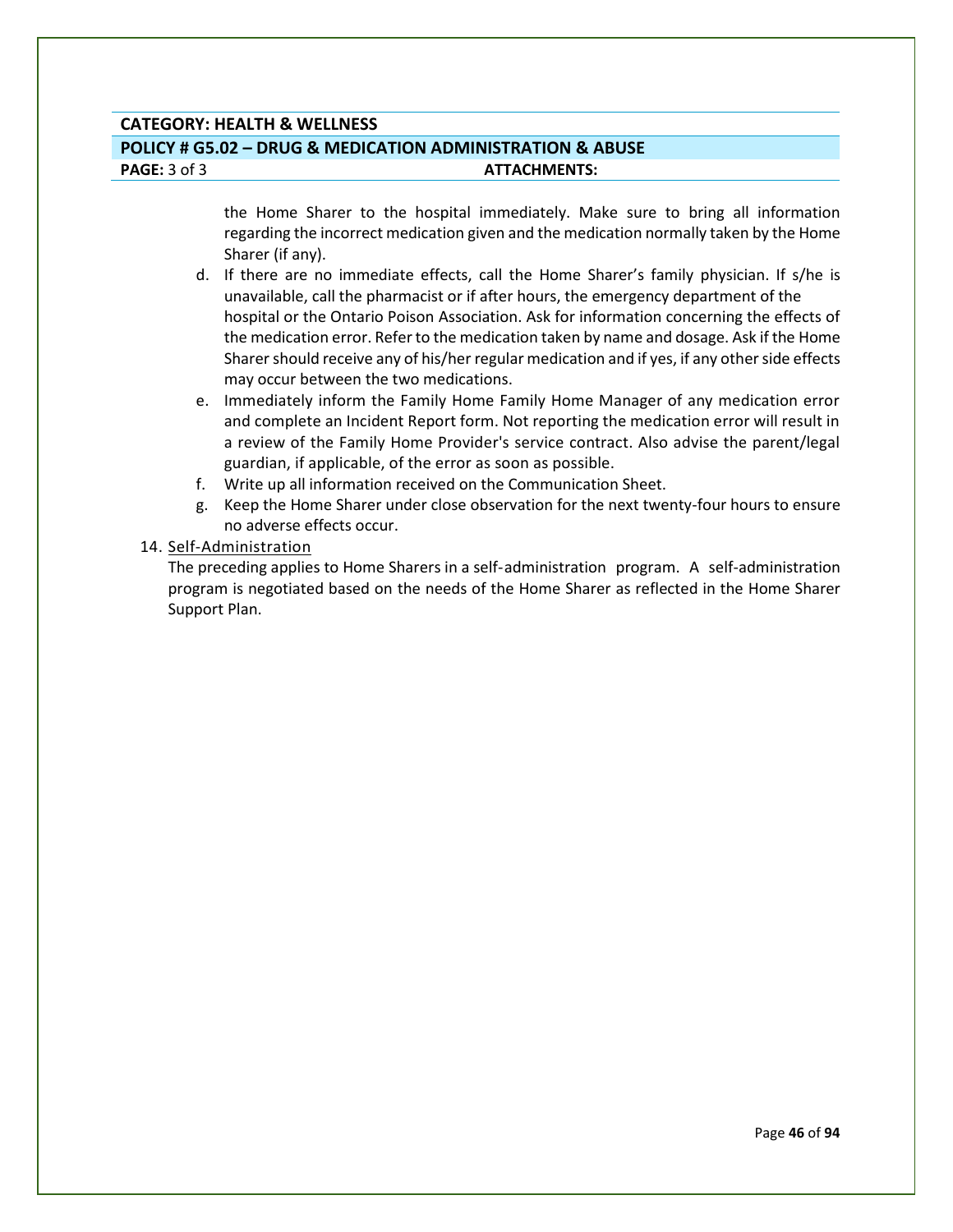| <b>FAMILY HOME POLICIES &amp; PROCEDURES</b>       |                                                |
|----------------------------------------------------|------------------------------------------------|
| <b>CATEGORY: HEALTH &amp; WELLNESS</b>             |                                                |
|                                                    |                                                |
| <b>POLICY # G5.03 - EMERGENCY MEDICAL SUPPORTS</b> |                                                |
| PAGE: $1$ of $1$                                   | <b>ATTACHMENTS:</b>                            |
| POLICY APPROVED (DATE): April 1, 2016              | POLICY REVISED (DATE): February 2018           |
| PROCEDURE APPROVED (DATE): April 1, 2016           | <b>PROCEDURE REVISED (DATE): February 2018</b> |
| <b>AUTHORIZATION: Executive Director</b>           |                                                |

The Association recognizes and values the Home Sharer's right to immediate medical attention when required.

#### **PURPOSE:**

The purpose of this policy is to provide guidelines for instances when emergency medical services are required.

#### **PROCEDURES:**

If a Home Sharer is injured or becomes ill and requires immediate medical attention, the following procedure will be followed:

- a. The Family Home Provider will drive the Home Sharer to the closest hospital and bring along the Home Sharer's binder of Home Sharer's medical information. If the injury or illness requires immediate attention, the Family Home Provider is expected to call an ambulance.
- b. The Family Home Provider will contact the Family Home staff.
- c. The Family Home Provider will also contact the family/Public Guardian Trustee or other emergency contact to inform him/her of the situation and to request consent for treatment if the Home Sharer is incapable of giving his/her own consent. The Family Home Provider cannot give consent for treatment unless s(he) is the Home Sharer's Public Guardian Trustee.
- d. The Family Home Provider will follow the instructions given and provide the care recommended by the attending physician.

#### **Poisoning**

Poisoning should be treated as an injury or accident. In such cases, the Family Home Provider will call the **Ontario Poison Association (1-800-268-9017),** give his/her name and phone number (to ensure a call back if the connection is broken) and follow the instructions received from their experts.

#### **Documentation**

The Family Home Provider in charge at the time of the emergency will complete an Incident Report documenting the events and circumstances surrounding the injury, accident or illness.

All contacts made and action taken will be listed including names and phone numbers, the time of calls and description of events. The report will be completed as soon as possible after attending to the Home Sharer.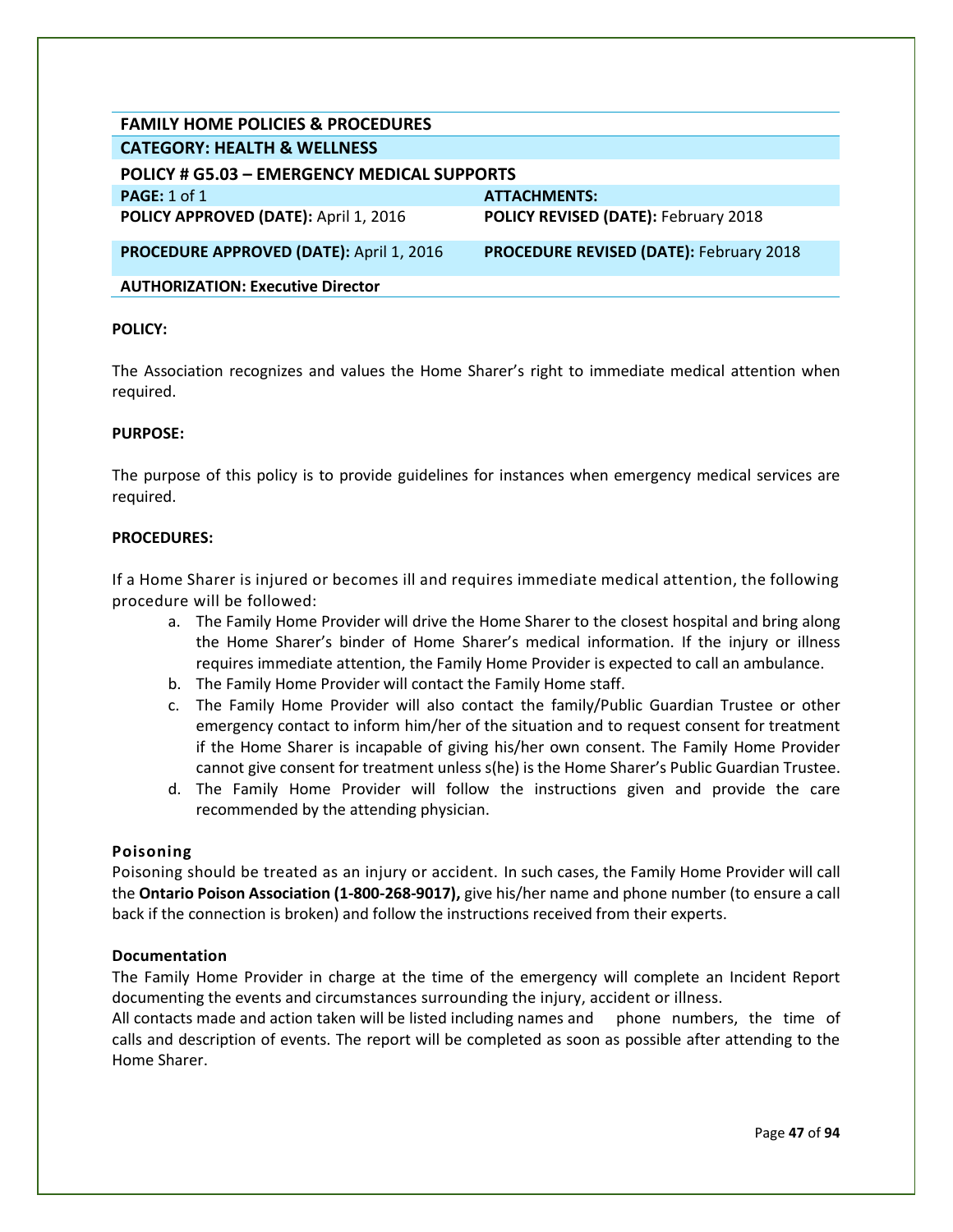| <b>FAMILY HOME POLICIES &amp; PROCEDURES</b>                |                                                |
|-------------------------------------------------------------|------------------------------------------------|
| <b>CATEGORY: HEALTH &amp; WELLNESS</b>                      |                                                |
| <b>POLICY # G5.04 - TRANSFERRING DRUGS &amp; MEDICATION</b> |                                                |
| PAGE: 1 of 1                                                | <b>ATTACHMENTS:</b>                            |
| POLICY APPROVED (DATE): April 1, 2016                       | POLICY REVISED (DATE): February 2018           |
| PROCEDURE APPROVED (DATE): April 1, 2016                    | <b>PROCEDURE REVISED (DATE): February 2018</b> |
| <b>AUTHORIZATION: Executive Director</b>                    |                                                |

The Association recognizes the importance of properly transferring a Home Sharer's medication when s (he) is accessing respite at another location.

## **PURPOSE:**

The purpose of this policy is to provide guidelines for the transfer of a Home Sharer's medication from one location to the other.

- 1. Ensure that the medication is in a properly labelled and dated container as issued by the pharmacist with clear instructions as to when and how much of the medication to take.
- 2. Advise the relief providers of any side effects that are/could be experienced by the Home Sharer when taking the medication.
- 3. Ask how the medication will be stored, explaining that it must be kept in a secure, locked cabinet.
- 4. Indicate how the medication is to be administered and if it is self-administered by the Home Sharer or given by the relief provider.
- 5. Provide contact information in case there are questions or should an emergency arise.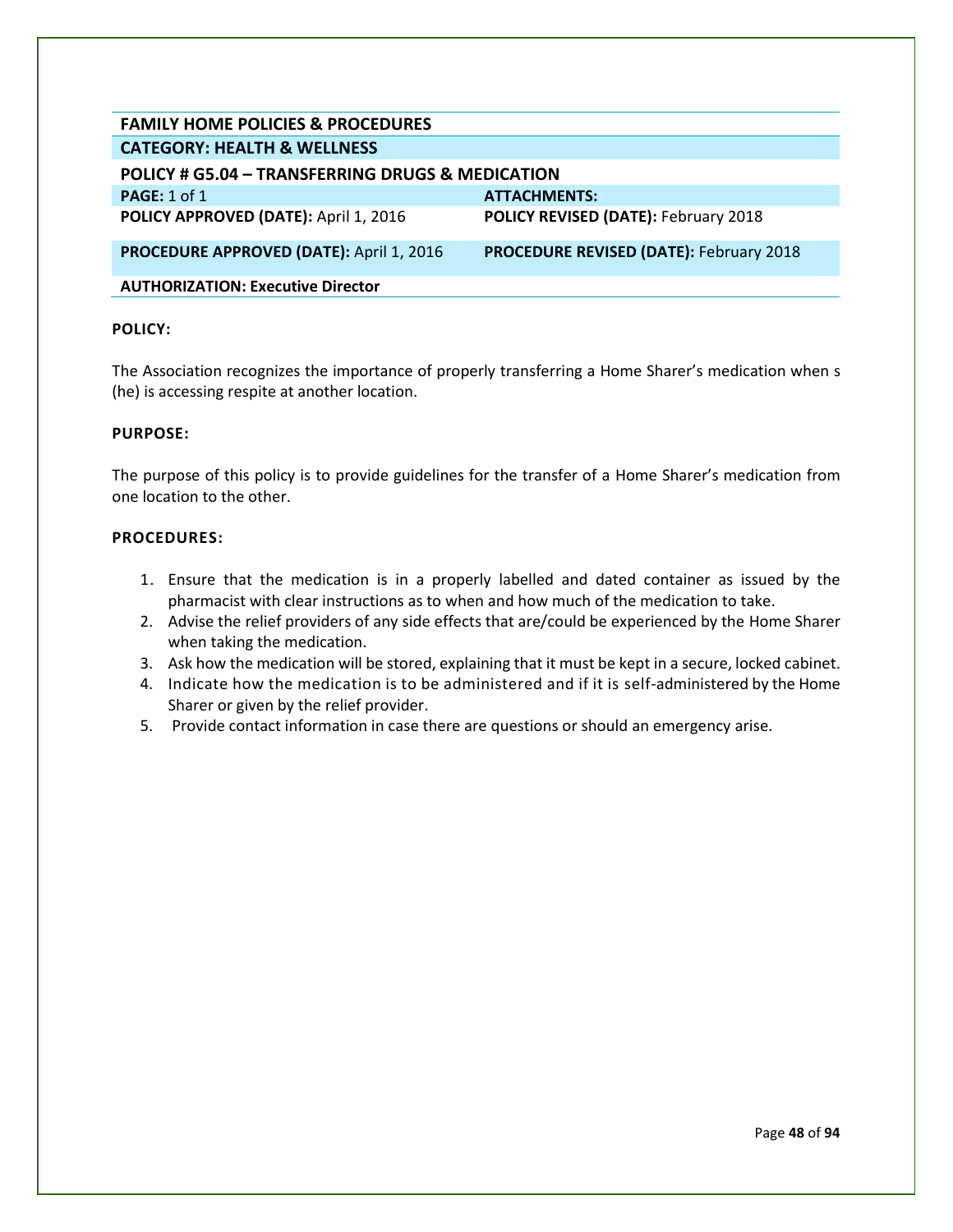| <b>FAMILY HOME POLICIES &amp; PROCEDURES</b>    |                                                |
|-------------------------------------------------|------------------------------------------------|
| <b>CATEGORY: HEALTH &amp; WELLNESS</b>          |                                                |
| <b>POLICY # G5.05 -BEHAVIOUR PRACTICES</b>      |                                                |
| PAGE: 1 of 2                                    | <b>ATTACHMENTS:</b>                            |
| POLICY APPROVED (DATE): April 1, 2016           | POLICY REVISED (DATE): February 2018           |
| <b>PROCEDURE APPROVED (DATE): April 1, 2016</b> | <b>PROCEDURE REVISED (DATE): February 2018</b> |
| <b>AUTHORIZATION: Executive Director</b>        |                                                |

The Association's Family Home Program identifies certain behaviours that are deemed unacceptable in the program and, if exhibited, will be dealt with as appropriate.

## **PURPOSE:**

The intent of this policy is to assist the Family Home Providers in dealing with certain behaviours from Home Sharers that are not considered acceptable. This policy applies to every Home Sharer placed in a Family Home.

- 1. During the admissions process, Home Sharers will be made aware of inappropriate behaviours that are considered unacceptable and the consequences or actions that will be taken in such cases. These behaviours include but are not limited to the following:
	- a. pushing, hitting, kicking or biting others
	- b. swearing
	- c. yelling and screaming
	- d. derogatory remarks towards others
	- e. throwing objects
	- f. destroying property
- 2. When these behaviours are manifested, Family Home Provider(s) will evaluate the situation before implementing consequences and use acceptable measures:
	- a. reward acceptable behaviour with praise or material gain
	- b. bring attention to the action
	- c. express disapproval
	- d. discuss the incident which includes listening to the Home Sharer's explanation and reason(s) for behaviour
	- e. remove privileges
	- f. temporarily remove Home Sharer from the situation or the group\*
	- g. limit out-of-home activities
- 3. If a Home Sharer shows inappropriate behaviour, Family Home Provider(s) will contact parents/guardians and/or the Family Home staff to discuss and learn how such behaviour is managed. The same methods for behaviour correction will be applied to all Home Sharers to maintain consistency — provided such method is an approved approach.
- 4. In the event that a Home Sharer's behaviour warrants action, the least intrusive measure will be used i.e. removal from activity, supervised quiet time, discussion about incident.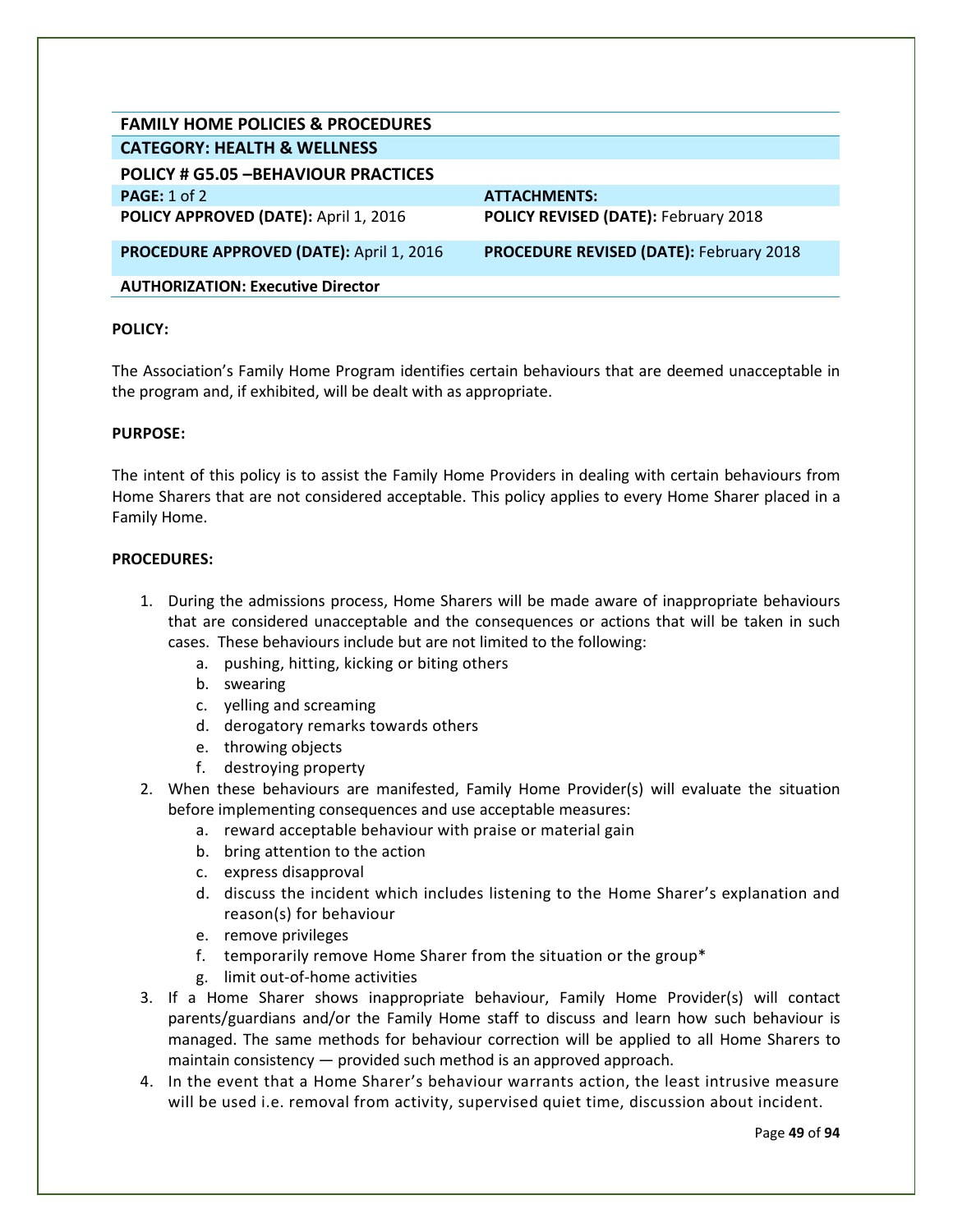# **FAMILY HOME POLICIES & PROCEDURES CATEGORY: HEALTH & WELLNESS POLICY # G5.05 –BEHAVIOUR PRACTICES PAGE:** 2 of 2 **ATTACHMENTS: ATTACHMENTS:**

Only in extreme cases and for the safety of other Home Sharers will a Home Sharer be placed in his or her room with close supervision by the Family Home Provider(s). S(he) will be redirected from quiet time as soon as s(he) has regained self-control. At no time will the Home Sharer's door be closed during this period.

- 5. If a Home Sharer manifests aggressive behaviour, Family Home Provider(s) will contact parents/guardians and/or the Family Home staff as noted above. If the aggressive behaviour is unmanageable, the Family Home staff or designate will seek consultation from the Association's Clinical Services.
- 6. If corrective measures are used, a record of such will be made in the Home Sharer's file stating the reasons for the recourse and the type of consequence used. The incident will be recorded on a Communication Sheet and reported to the Family Home staff as soon as possible.
- 7. Only in the case where the Home Sharer may harm him/herself or another Family Home resident should restraint measures be used (CPI) and only as a last resort. A letter from the Home Sharer's physician or psychologist will be required and will state the reason for the need for the restraint along with the recommendations for such restraint. Family Home Provider(s) will adhere to the procedures outlined in the Physical Restraint Manual. The incidence will be recorded on a Communication Sheet and reported to the Family Home staff as soon as possible.
- 8. The Family Home Provider will immediately notify the Family Home staff if a method of restraint is used. Staff will file a Serious Occurrence and the procedure outlined in the Ministry's Serious and Enhanced Serious Occurrence Reporting Guidelines will be followed.
- 9. At each visit, Home Sharers' positive and negative behavior's will be discussed in order to outline specific needs, goal and approaches which will then become part of the Home Sharer's Plan for Family Home Program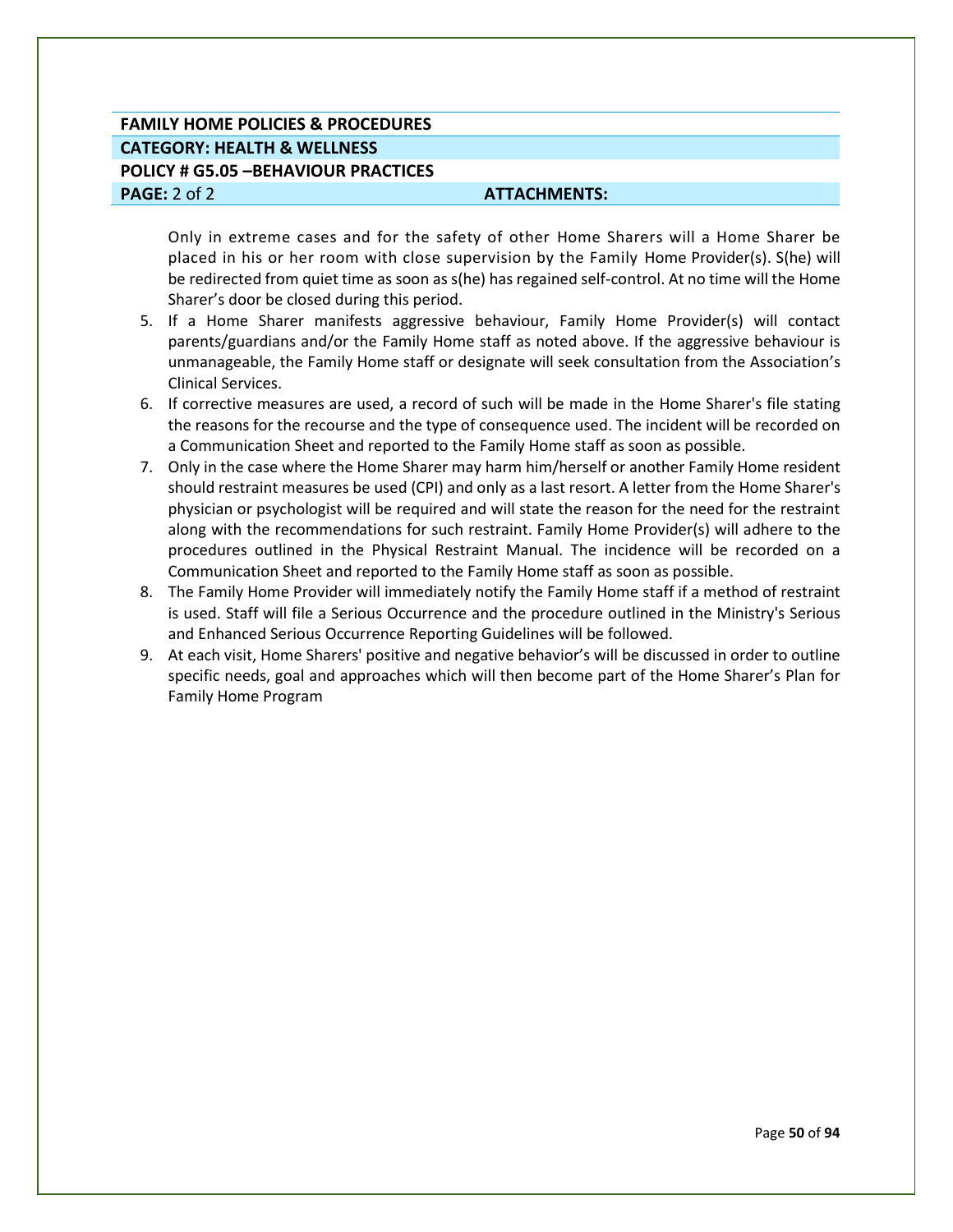| <b>FAMILY HOME POLICIES &amp; PROCEDURES</b>     |                                                |
|--------------------------------------------------|------------------------------------------------|
| <b>CATEGORY: HEALTH &amp; WELLNESS</b>           |                                                |
| <b>POLICY # G5.06 - HOME PROVIDER BEHAVIOURS</b> |                                                |
| <b>PAGE: 1 of 1</b>                              | <b>ATTACHMENTS:</b>                            |
| POLICY APPROVED (DATE): April 1, 2016            | POLICY REVISED (DATE): February 2018           |
| PROCEDURE APPROVED (DATE): April 1, 2016         | <b>PROCEDURE REVISED (DATE): February 2018</b> |
| <b>AUTHORIZATION: Executive Director</b>         |                                                |

The Association prohibits certain behaviours from Family Home Providers that shall result in termination of contract and withdrawal of approval of the Family Home.

## **PURPOSE:**

The intent of this policy is to educate the Family Home Providers concerning appropriate actions in relation to dealing with behaviour and maintaining the emotional and physical safety of the Home Sharers.

- 1. Prior to the placement of a Home Sharer in a Family Home, the Family Home Provider(s) will be made aware of inappropriate behaviours that are considered unacceptable and which will result in termination of the agreement and withdrawal from the Family Home Program. These behaviours are as follows:
	- a. Throwing objects, hitting others, derogatory remarks, swearing, kicking, etc.
	- b. Corporal punishment of a Home Sharer.
	- c. Harsh or degrading measures that would humiliate a Home Sharer or undermine his/her self-respect.
	- d. Deprivation of basic needs including food, shelter, clothing or bedding.
	- e. Food must not be used to bribe, punish, reward or coax.
	- f. Verbal and/or emotional abuse of a Home Sharer.
	- g. Locking up a Home Sharer in any room or confined space.
	- h. Limited isolation and restraining methods may only be used in cases when the Home Sharer is either a danger to him or herself or to someone else.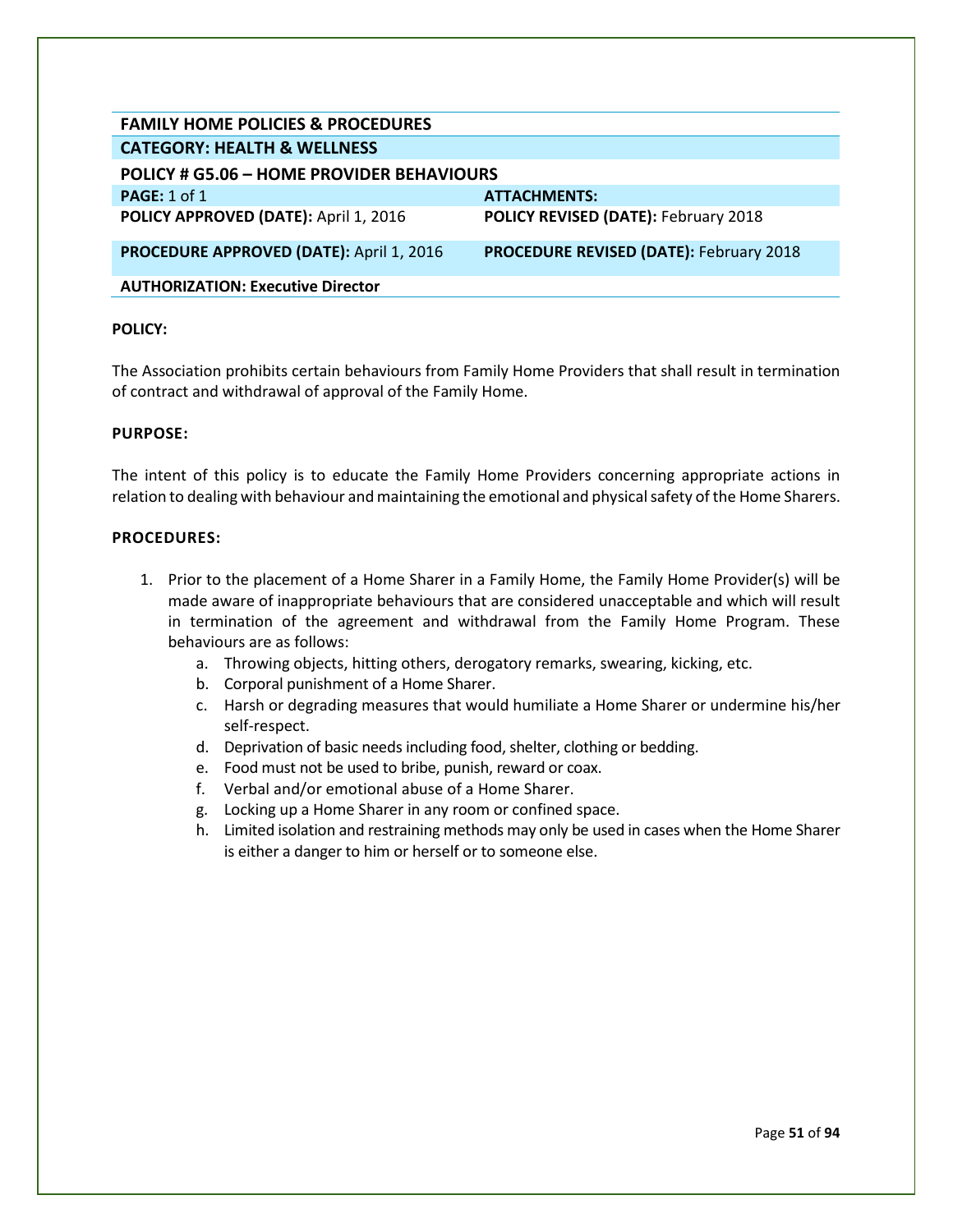| <b>FAMILY HOME POLICIES &amp; PROCEDURES</b>      |                                                |
|---------------------------------------------------|------------------------------------------------|
| <b>CATEGORY: HEALTH &amp; WELLNESS</b>            |                                                |
| <b>POLICY # G5.07 -NATURAL FAMILY INVOLVEMENT</b> |                                                |
| <b>PAGE: 1 of 1</b>                               | <b>ATTACHMENTS:</b>                            |
| POLICY APPROVED (DATE): April 1, 2016             | POLICY REVISED (DATE): February 2018           |
| PROCEDURE APPROVED (DATE): April 1, 2016          | <b>PROCEDURE REVISED (DATE): February 2018</b> |
| <b>AUTHORIZATION: Executive Director</b>          |                                                |

When possible, the natural family will be informed of a Home Sharer's placement.

#### **PURPOSE:**

The purpose of this policy is to outline the rights of the natural family to be involved in the Home Sharer's life when possible and the rights of the Home Sharer to have his/her wishes respected concerning any aspect of his/her life.

- 1. The natural family should be encouraged to be involved and made aware that they have visiting privileges, and should expect to be welcomed openly by the Family Home Providers.
- 2. The Family Home Family Home Manager will inform the Family Home Providers of any considerations which might limit family contacts. If the Family Home Providers encounter any difficulties with the natural families, they should notify the Family Home Family Home Manager as soon as possible.
- 3. If the natural family would like to be notified of the Home Sharer's circumstances, program, Home Sharer Support Plan, conferences, progress, etc., this will be arranged by the Family Home Program Family Home Manager.
- 4. When a next of kin is involved rather than the natural family, the above can apply.
- 5. Unless the Home Sharer has been declared incompetent by a court or temporarily incompetent by a physician, the decision of a Home Sharer regarding involvement is binding.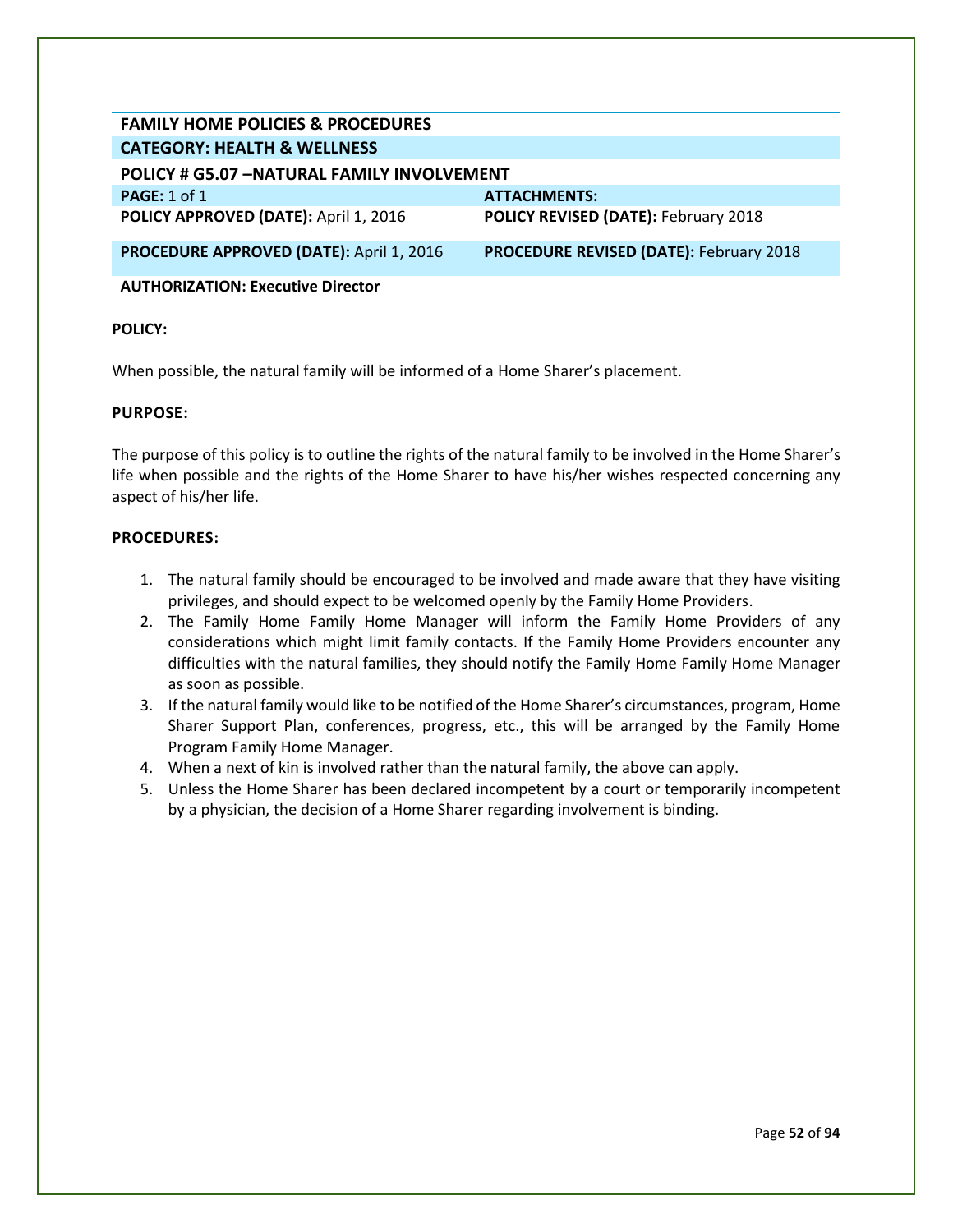| <b>FAMILY HOME POLICIES &amp; PROCEDURES</b>    |                                                |
|-------------------------------------------------|------------------------------------------------|
| <b>CATEGORY: HEALTH &amp; WELLNESS</b>          |                                                |
| <b>POLICY # G5.08 -PLANNING</b>                 |                                                |
| PAGE: 1 of 1                                    | <b>ATTACHMENTS:</b>                            |
| POLICY APPROVED (DATE): April 1, 2016           | POLICY REVISED (DATE): February 2018           |
| <b>PROCEDURE APPROVED (DATE): April 1, 2016</b> | <b>PROCEDURE REVISED (DATE): February 2018</b> |
| <b>AUTHORIZATION: Executive Director</b>        |                                                |

The Family Home staff will develop and update, on an annual basis, a Home Sharer Support Plan for each Home Sharer that does not attend a regular day service. The Family Home Provider(s) shall attend all planning meeting for Home Sharers regarding planning and follow through on any programming in which the Home Sharer is involved.

## **PURPOSE:**

The intent of this policy is to ensure that Home Sharer Support Plans are developed/completed and maintained for all Home Sharers in the Family Home Program.

- 1. The Family Home staff will work in conjunction with other programs or agencies involved to ensure continuity of care, growth and development for the Home Sharer.
- 2. Once the placement of a Home Sharer in a Family Home has been agreed upon, the Family Home staff will contact the agencies, significant others and family members involved in the Home Sharer's life to determine planning responsibility.
- 3. The Family Home staff will ensure a copy of each plan is received and kept on file for each Home Sharer in the Family Home Program.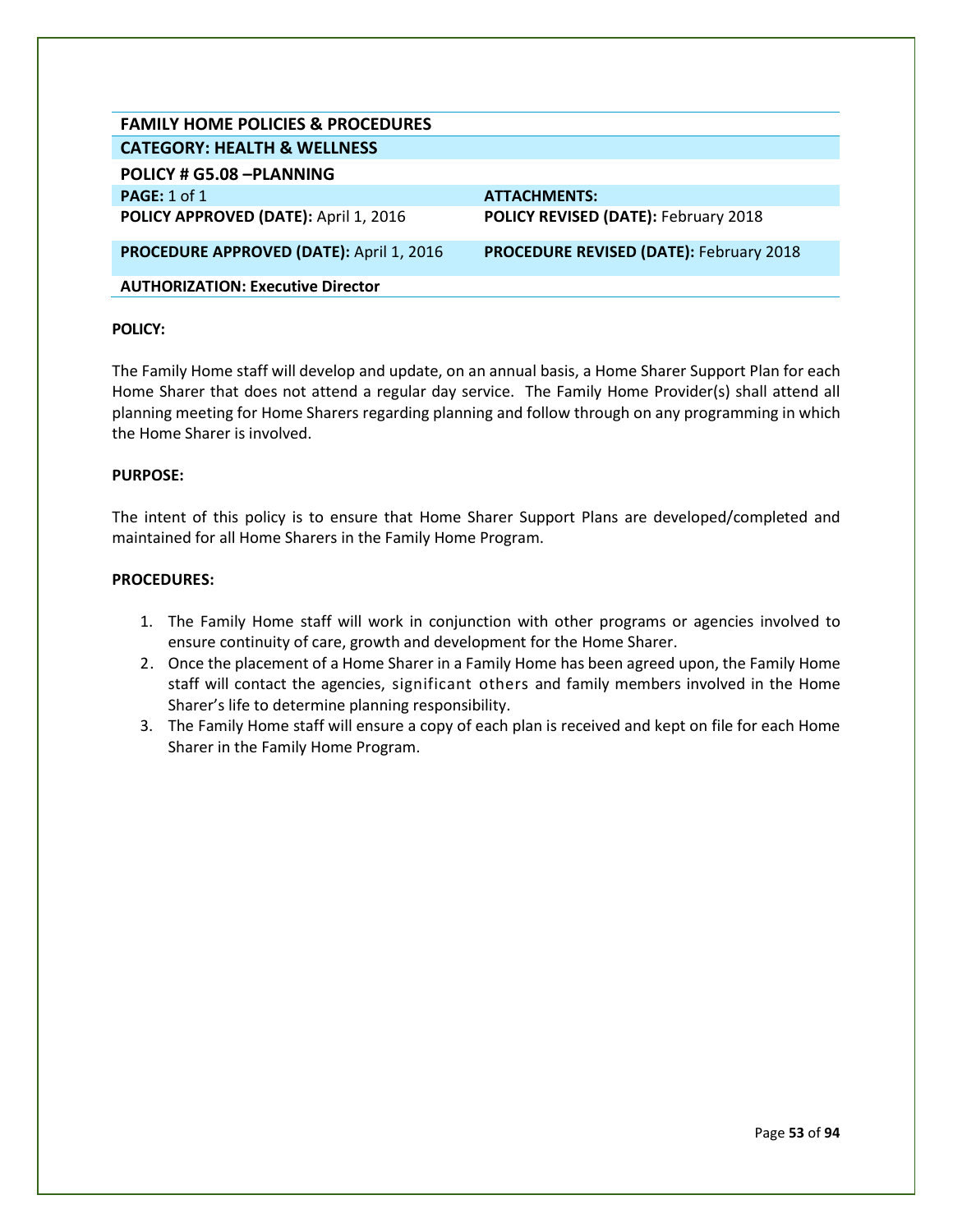| <b>FAMILY HOME POLICIES &amp; PROCEDURES</b>          |                                                |
|-------------------------------------------------------|------------------------------------------------|
| <b>CATEGORY: SAFETY</b>                               |                                                |
| <b>POLICY # G6.01 - HEALTH &amp; SAFETY EDUCATION</b> |                                                |
| PAGE: 1 of 1                                          | <b>ATTACHMENTS:</b>                            |
| POLICY APPROVED (DATE): April 1, 2016                 | POLICY REVISED (DATE): February 2018           |
| PROCEDURE APPROVED (DATE): April 1, 2016              | <b>PROCEDURE REVISED (DATE): February 2018</b> |
|                                                       |                                                |
| <b>AUTHORIZATION: Executive Director</b>              |                                                |

The Association recognizes that good health and safety are essential for everyone to learn, grow and develop. To this end, the Association's Family Home Providers shall consider the interest and ability of each Home Sharer when providing coaching on healthy eating/living, rights, abuse prevention and safety education.

## **PURPOSE:**

The intent of this policy is to:

- Ensure basic food and nutrition needs of Home Sharers in the Association's Family Home Program are met.
- Provide Home Sharers with the opportunity to develop important life skills that are associated with health and safety.
- Provide Home Sharers with public health information to help them make informed choices about their health; and assist the Association's Family Home Provider in complying with required legislation.

- 1. Family Home Providers will adhere to the *Canada's Food Guide* when preparing and providing meals to Home Sharers unless otherwise stipulated by a nutritionist or family doctor.
- 2. The Family Home staff will share with the Family Home Providers and Home Sharers available public health information that may help the Home Sharers make informed choices regarding their health and lifestyle. Family Home staff will ensure that the information is presented in a format and language that is suitable to Home Sharers' level of understanding.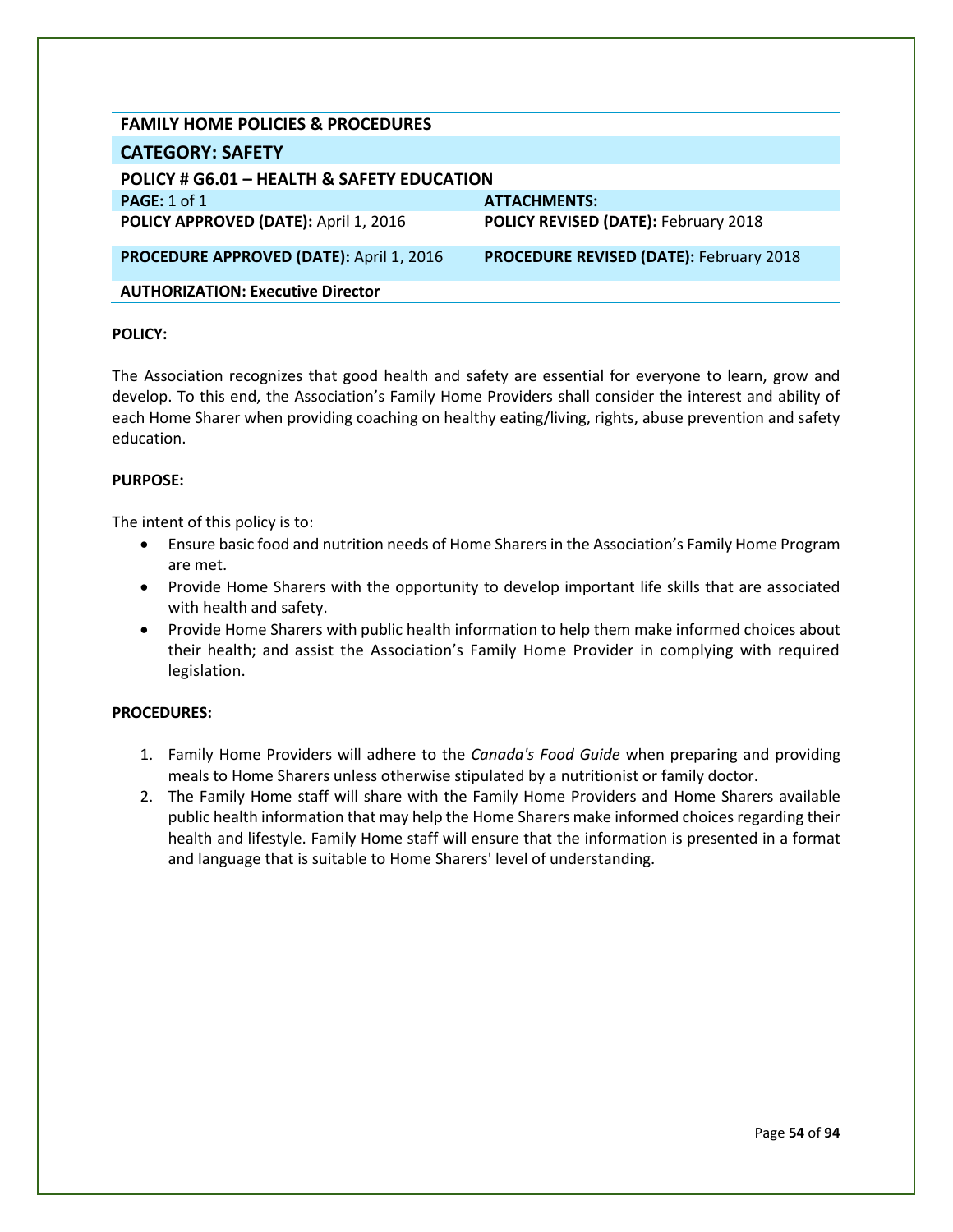| <b>FAMILY HOME POLICIES &amp; PROCEDURES</b>    |                                                |
|-------------------------------------------------|------------------------------------------------|
| <b>CATEGORY: SAFETY</b>                         |                                                |
| <b>POLICY # G6.02 - BEHAVIOUR PRACTICES</b>     |                                                |
| <b>PAGE: 1 of 1</b>                             | <b>ATTACHMENTS:</b>                            |
| POLICY APPROVED (DATE): April 1, 2016           | POLICY REVISED (DATE): February 2018           |
| <b>PROCEDURE APPROVED (DATE): April 1, 2016</b> | <b>PROCEDURE REVISED (DATE): February 2018</b> |
| <b>AUTHORIZATION: Executive Director</b>        |                                                |

The safety of the Home Sharers in the Family Home Program is paramount. Specific measures shall be maintained to ensure the Home Sharer safety and security of the people involved in and with the Association's Family Home Program.

## **PURPOSE:**

The purpose of this policy is to establish guidelines which conform to the government regulations for providing and maintaining a safe living environment for all Home Sharers in care and the Family Home Providers and Home Providers supporting them.

#### **PROCEDURES:**

Safety measures:

- 1. The Family Home staff shall be available for the Family Home Providers and Home Sharers. When unavailable, the On Call Manager will be on call.
- 2. The Family Home staff is required to have a cell phone for Home Sharer safety and be accessible to the Family Home Providers and Home Sharers in emergency situations.
- 3. The Family Home staff will share its cell phone number(s) with the Family Home Providers and Home Sharers upon intake into the program.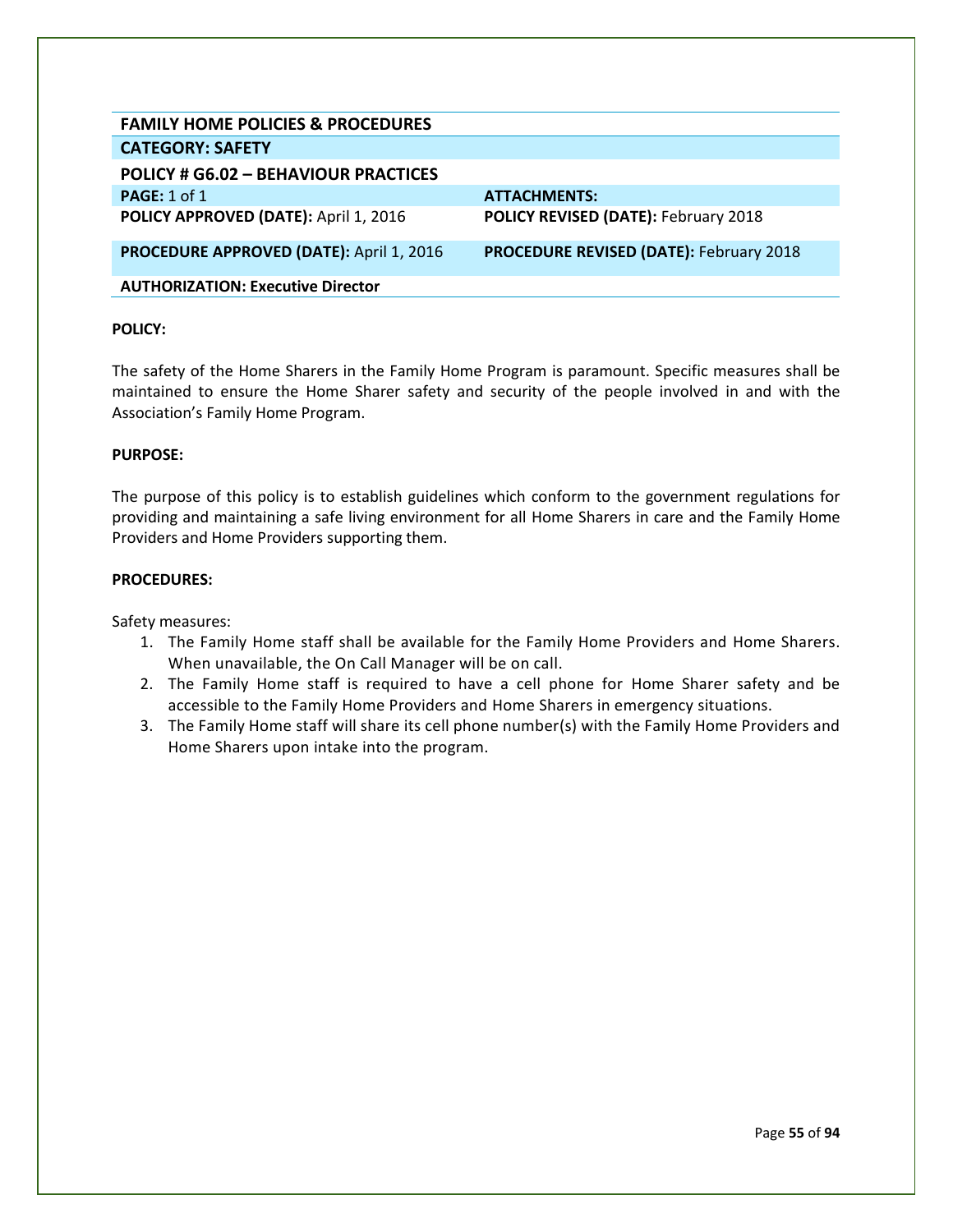| <b>FAMILY HOME POLICIES &amp; PROCEDURES</b>    |                                                |
|-------------------------------------------------|------------------------------------------------|
| <b>CATEGORY: SAFETY</b>                         |                                                |
| POLICY # G6.03 - MISSING HOME SHARER            |                                                |
| PAGE: $1$ of $1$                                | <b>ATTACHMENTS:</b>                            |
| POLICY APPROVED (DATE): April 1, 2016           | POLICY REVISED (DATE): February 2018           |
| <b>PROCEDURE APPROVED (DATE): April 1, 2016</b> | <b>PROCEDURE REVISED (DATE): February 2018</b> |
| <b>AUTHORIZATION: Executive Director</b>        |                                                |

The Family Home Provider(s) are responsible for the safety of the Home Sharer(s) in their care and to this end must always know their whereabouts.

## **PURPOSE:**

The purpose of this policy is to outline the responsibilities of parties concerned when a Home Sharer is missing from the Family Home.

- 1. Responsibility of the Family Home Provider
	- a. Notify the local police department, cooperating with their requests.
	- b. Notify the Family Home staff when it is suspected that the Home Sharer is missing and provide the relevant information.
	- c. Remain available for contact.
	- d. When the location of the Home Sharer is determined, immediately notify the police and the Family Home staff.
- 2. Responsibility of the Association
	- a. When advised that a Home Sharer is missing, advise the Family Home Provider to notify the police if not already done.
	- b. Cooperate in any appropriate way in the search for the missing Home Sharer.
	- c. Provide support and instruct the Family Home Provider to remain available.
	- d. If requested, contact the Home Sharer's next of kin to notify them of the situation and request their cooperation as appropriate.
	- e. When the Home Sharer returns or is found, determine with the Family Home Provider the need for further immediate action.
	- f. Notify all involved of the return of the Home Sharer.
	- g. It is the responsibility of the Family Home staff to follow the entire situation and file appropriate documentation.
	- h. The Executive Director must be kept advised of the current status of the situation and development.
	- i. The Executive Director or designate will complete a Serious Occurrence or Enhanced Serious Occurrence form and forward to the Ministry of Community and Social Services.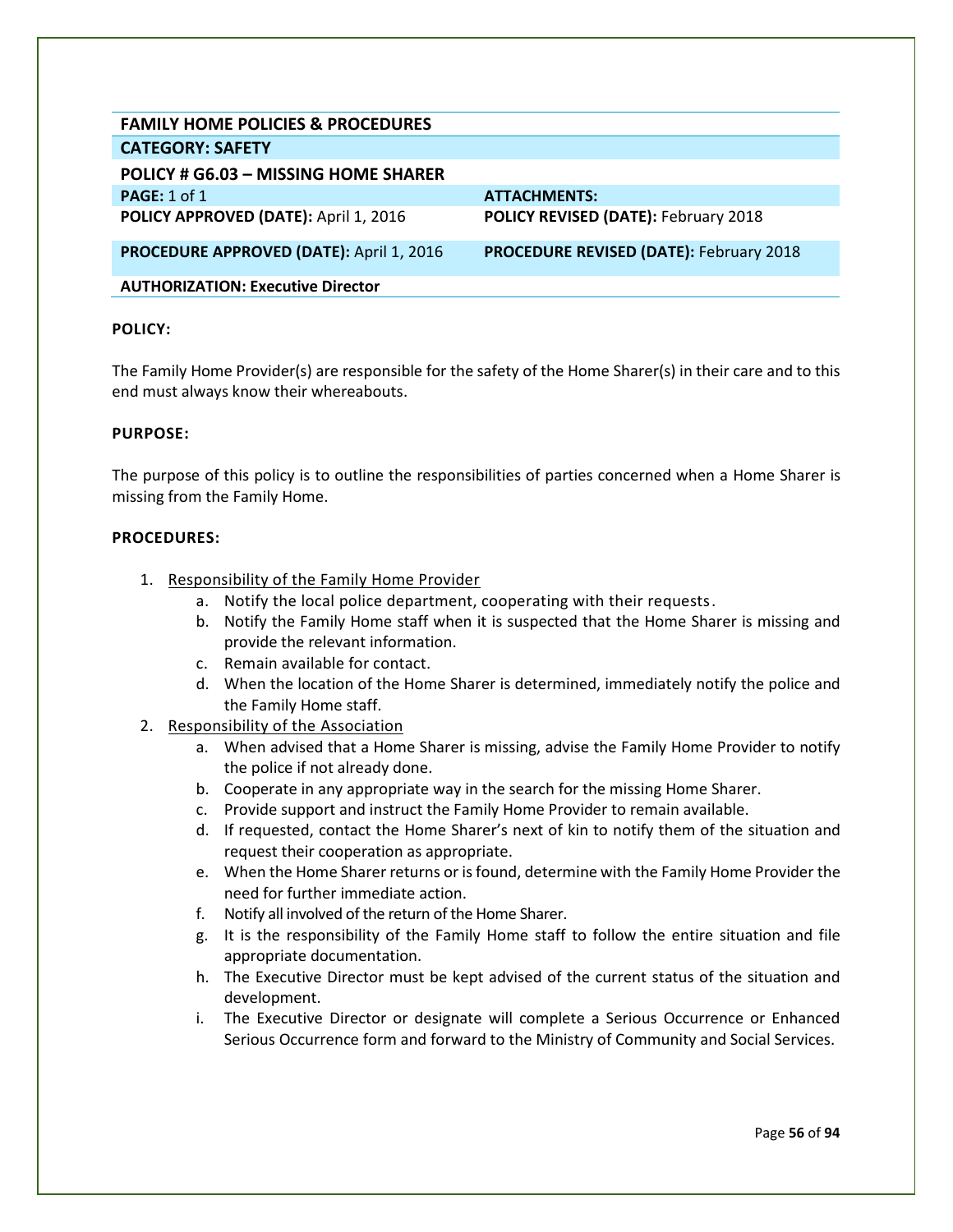| <b>FAMILY HOME POLICIES &amp; PROCEDURES</b> |                                                |
|----------------------------------------------|------------------------------------------------|
| <b>CATEGORY: SAFETY</b>                      |                                                |
| POLICY # G6.04 - DEATH OF A HOME SHARER      |                                                |
| <b>PAGE: 1 of 1</b>                          | <b>ATTACHMENTS:</b>                            |
| POLICY APPROVED (DATE): April 1, 2016        | <b>POLICY REVISED (DATE): February 2018</b>    |
| PROCEDURE APPROVED (DATE): April 1, 2016     | <b>PROCEDURE REVISED (DATE): February 2018</b> |
| <b>AUTHORIZATION: Executive Director</b>     |                                                |

Community Living Association has a contract through the Ministry of Community and Social Services to provide residential supports to adults with intellectual disabilities through the Family Home Program. In the event of the death of a Home Sharer, the Agency has an obligation to complete the reporting process.

## **PURPOSE:**

The purpose of this policy is to outline the responsibilities of parties concerned when a Home Sharer dies.

- 1. Responsibility of the Family Home Provider
	- a. When you discover a Home Sharer has died, call the ambulance and the police.
	- b. Notify the Family Home staff or designate and provide the information requested.
- 2. Responsibility of the Association Staff
	- a. Upon being notified of the death of a Home Sharer, advise the Family Home Provider of the above process, if not already done.
	- b. Notify the Family Home staff and the Executive Director of the Association.
	- c. Arrange for the notification of the next of kin.
	- d. Take other action as appropriate to the situation including arrangements with the next of kin (i.e. provision for funeral arrangements and forwarding of the Home Sharer's effects of the Home Sharer).
	- e. Forward a written report to the Family Home staff who will forward a copy to the Executive Director.
	- f. Provide the necessary support to those Home Sharers involved.
	- g. The Executive Director or designate will complete an Enhanced Serious Occurrence form and forward to the Ministry of Community and Social Services.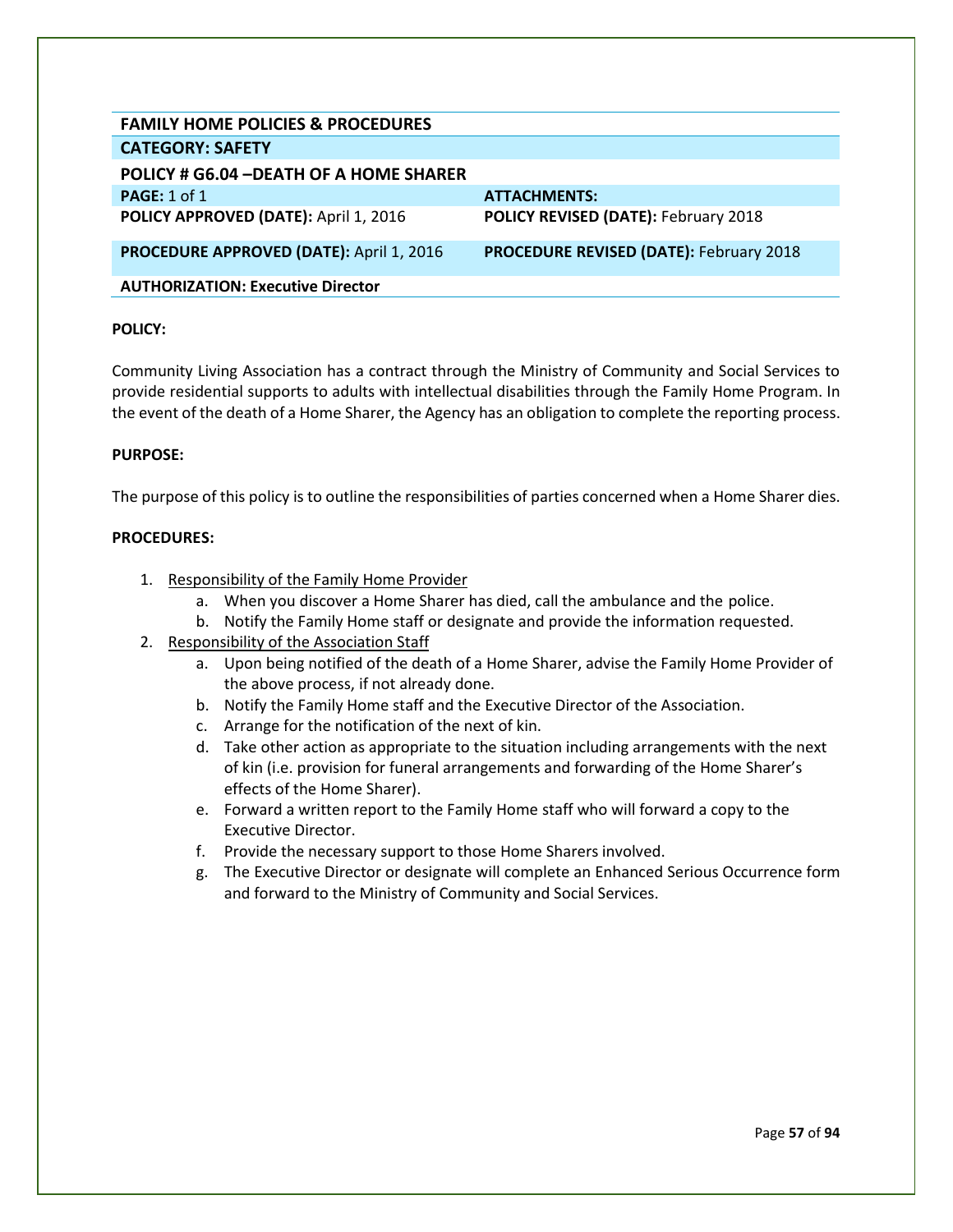| <b>FAMILY HOME POLICIES &amp; PROCEDURES</b>    |                                                |
|-------------------------------------------------|------------------------------------------------|
| <b>CATEGORY: SAFETY</b>                         |                                                |
| POLICY # G6.05 - FIRE IN FAMILY HOME            |                                                |
| <b>PAGE: 1 of 1</b>                             | <b>ATTACHMENTS:</b>                            |
| POLICY APPROVED (DATE): April 1, 2016           | POLICY REVISED (DATE): February 2018           |
| <b>PROCEDURE APPROVED (DATE): April 1, 2016</b> | <b>PROCEDURE REVISED (DATE): February 2018</b> |
| <b>AUTHORIZATION: Executive Director</b>        |                                                |

Any fire within a Family Home must be reported to the Family Home Family Home Manager to facilitate the Home Sharer's health and safety and ensure that the Family Home continues to meet program standards.

## **PURPOSE:**

The purpose of this policy is to outline what must be done in the case of a fire in the Family Home.

- 1. The Family Home Provider should contact the Family Home staff when there has been an incidence of fire of any size in the Family Home residence.
- 2. The Family Home Provider must contact the Fire Department in the event of a fire.
- 3. Once the fire is extinguished, the Family Home Provider must provide the Family Home staff an updated report of the incident, describing the degree and extent of the fire.
- 4. The Family Home staff may wish to have the Home Sharer examined by his/her physician in case of minor fires where no physical damage has been done.
- 5. The Family Home staff will offer any assistance that is requested (i.e. locating temporary relief placement, emotional support, etc.).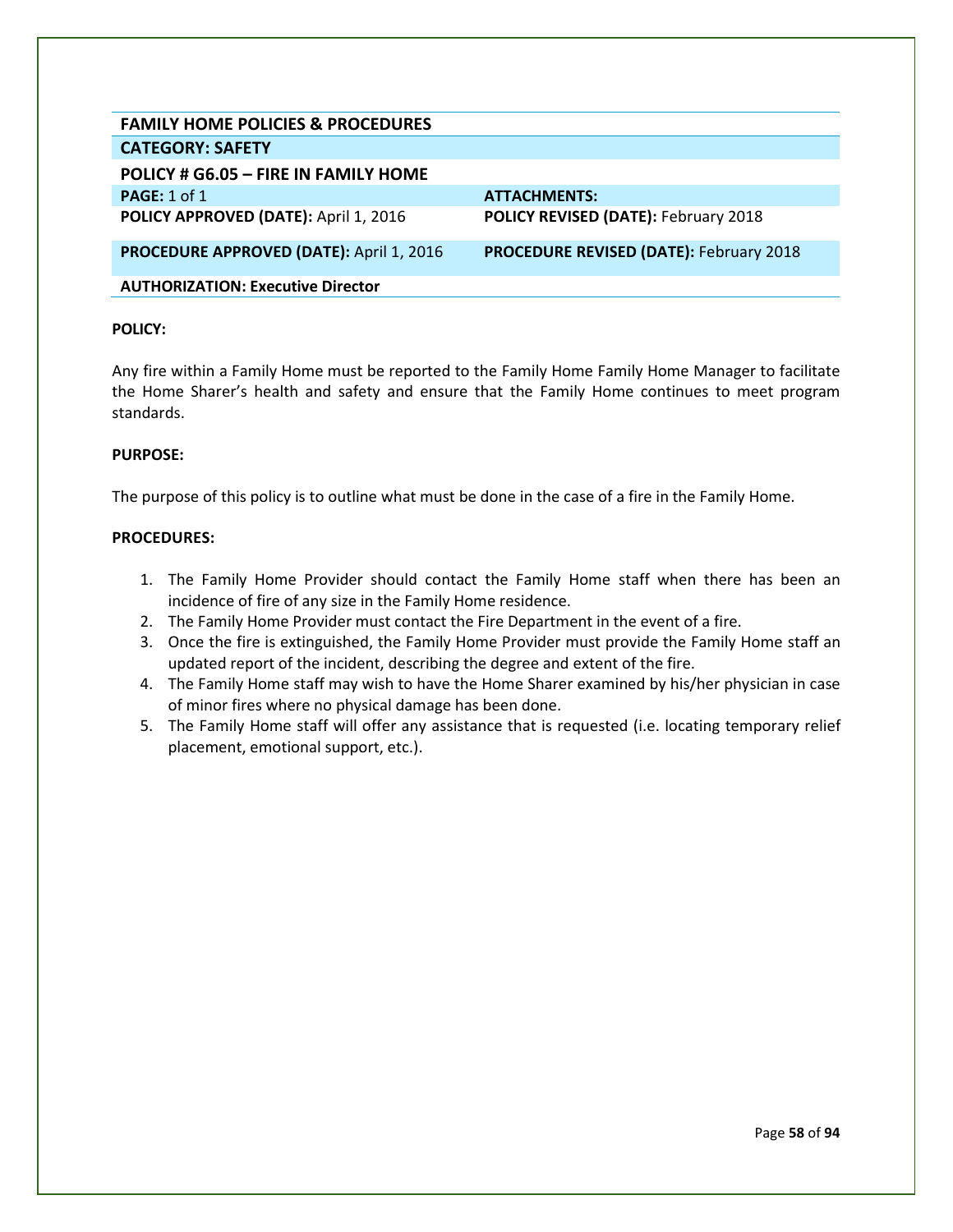| <b>FAMILY HOME POLICIES &amp; PROCEDURES</b>    |                                                |
|-------------------------------------------------|------------------------------------------------|
| <b>CATEGORY: SAFETY</b>                         |                                                |
| POLICY # G6.06 - ABUSE/NEGLECT                  |                                                |
| <b>PAGE: 1 of 5</b>                             | <b>ATTACHMENTS:</b>                            |
| POLICY APPROVED (DATE): April 1, 2016           | POLICY REVISED (DATE): February 2018           |
| <b>PROCEDURE APPROVED (DATE): April 1, 2016</b> | <b>PROCEDURE REVISED (DATE): February 2018</b> |
| <b>AUTHORIZATION: Executive Director</b>        |                                                |

The Association is committed to providing a safe, nurturing and respectful environment that promotes the rights of Home Sharers for whom it works. There is zero tolerance of abuse or neglect of any kind. Any "witnessed" abuse will be reported to the local authorities in compliance with Ontario Regulation 299/10, it is noted that the Home Sharer's consent is not required. Abuse happens when a Home Sharer or group of people use their power (authority, control or influence) to cause or create a significant likelihood of harm to a Home Sharer. The following are types of abuse: emotional abuse; verbal abuse; financial or material exploitation; neglect; professional malpractice; civic and human rights abuse; sexual abuse; or physical abuse. Any Home Sharersupported where abuse of that Home Sharer has been alleged, suspected or witnessed will be supported, in a way that works for the Home Sharer. Everyone within the Association must be empowered to make complaints without fear of consequences. All incidents of alleged abuse will be reported.

#### **DEFINITION**:

"Abuse" means action or behaviour that causes or is likely to cause physical injury or psychological harm or both to a Home Sharer with a developmental disability, or results or is likely to result in significant loss or destruction of his or her property. ("mauvais traitements") Abuse also includes any and all physical, sexual, emotional, verbal and financial abuse.

#### **POLICY: ABUSE NEGLECT**

Types of abuse include:

- **Physical abuse, which may include**:
	- o hitting
	- o pushing
	- o kicking
	- o rough handling
	- o using an object or weapon to hurt someone
	- o wrong use of medication
- **Neglect, which may include**:
	- o not giving proper food, clothing or hygiene
	- o not taking care of health and safety needs
- **Sexual abuse, which may include**:
	- $\circ$  touching someone's sexual body parts or forcing them to do something of a sexual nature they do not want to do
	- o forcing someone to have sex when they do not want to
	- o making someone watch pictures or videos that make them uncomfortable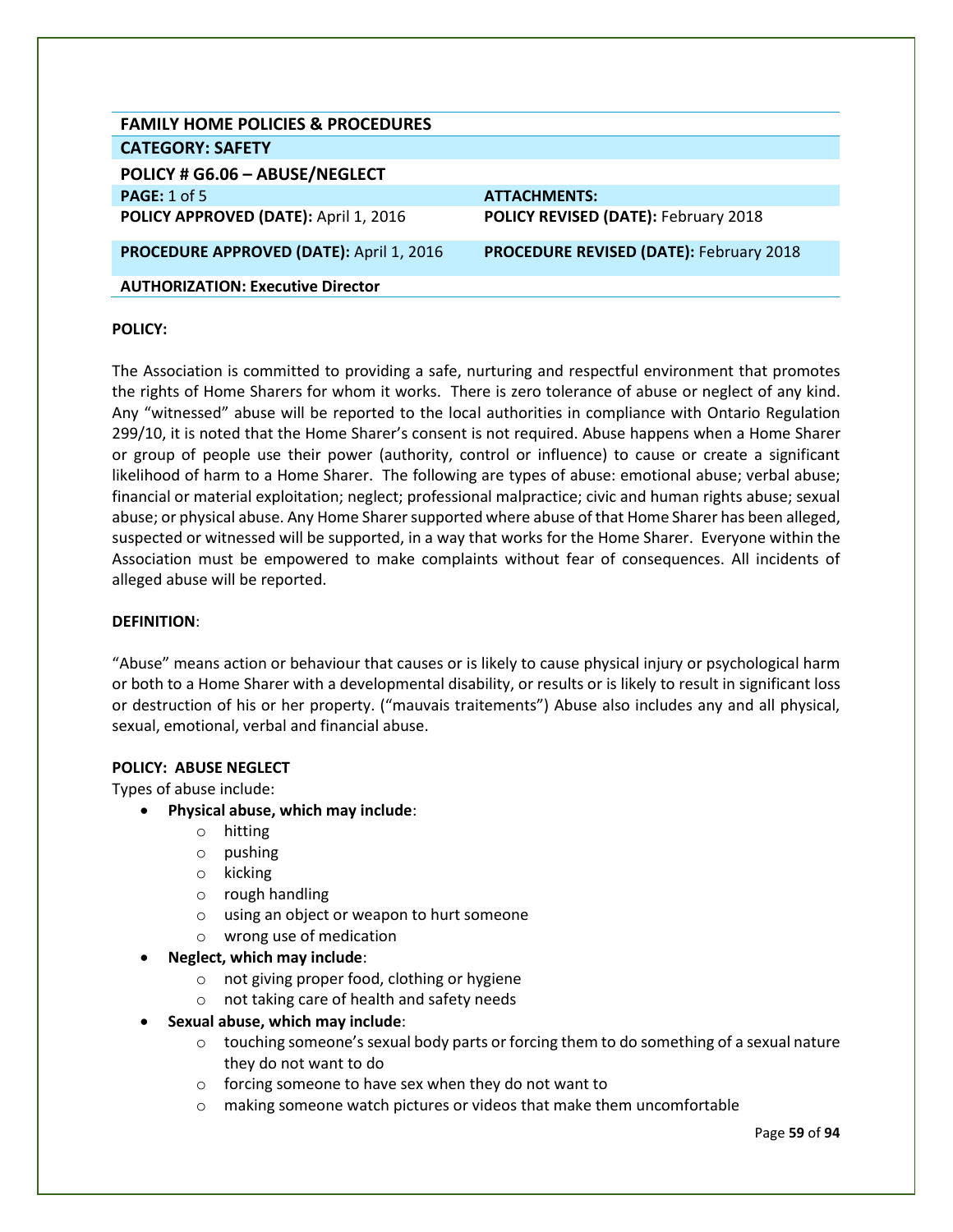# **FAMILY HOME POLICIES & PROCEDURES CATEGORY: SAFETY POLICY # G6.06 –ABUSE/NEGLECT PAGE:** 2 of 5 **ATTACHMENTS: ATTACHMENTS:**

 $\circ$  making offensive sexual comments and jokes and saying things that hurt someone or make them uncomfortable

#### • **Emotional abuse, which may include**:

- o bullying
- o creating fear or scaring people
- o keeping someone away from their friends and family
- o not giving people privacy

# • **Verbal abuse, which may include**:

- o making comments on things like race and gender
- o threatening people
- o using abusive language or swearing
- **Financial abuse, which may include:** 
	- o stealing or taking someone's money by forcing or tricking them
	- o using someone's money without asking them
	- o forcing someone to sign documents to give their money to someone else
	- o making changes to someone's financial documents
	- o asking someone to steal or claim money that does not belong to them

#### **INDICATORS OF ABUSE:**

#### **Physical Abuse**

Some of the indicators of physical abuse are: signs of new injuries when old injuries have not yet healed; unexplained and unusual burns, cuts, bites, blisters/bruises, broken bones or bald spots on head in unusual or clustered patterns; unusual imprints on the skin from the instrument used to inflict abuse (such as the round pattern of a stove burner etc.); and injuries inconsistent with the description of cause.

#### **Neglect**

Some of the indicators of neglect are: poor hygiene; dirty, torn clothes worn every day; insufficient clothing; bug infestation in the Home Sharer's clothes or body; unattended medical or dental needs; and underweight or overweight (when not associated with the primary disability).

#### **Sexual Abuse**

Some of the indicators of sexual abuse are: existence of sexually transmitted diseases or pregnancy; stained, torn and/or bloody underclothes; bruised or swollen genitalia/anal area; sore throat (which may be due to pressure applied to the throat through choking or forced oral sex); pain while walking or sitting (with evasive or illogical explanation); semen around the mouth, genitals or on clothing; unusual or offensive odor; and a significant change in sexual behavior or attitude.

#### **Emotional**

Some of the indicators of emotional abuse are: extreme, unusual behavior (aggression, compliance, withdrawal); high level of anxiety/fear of returning to a particular place; attempted suicide; and lack of attachment to parents or other caregiver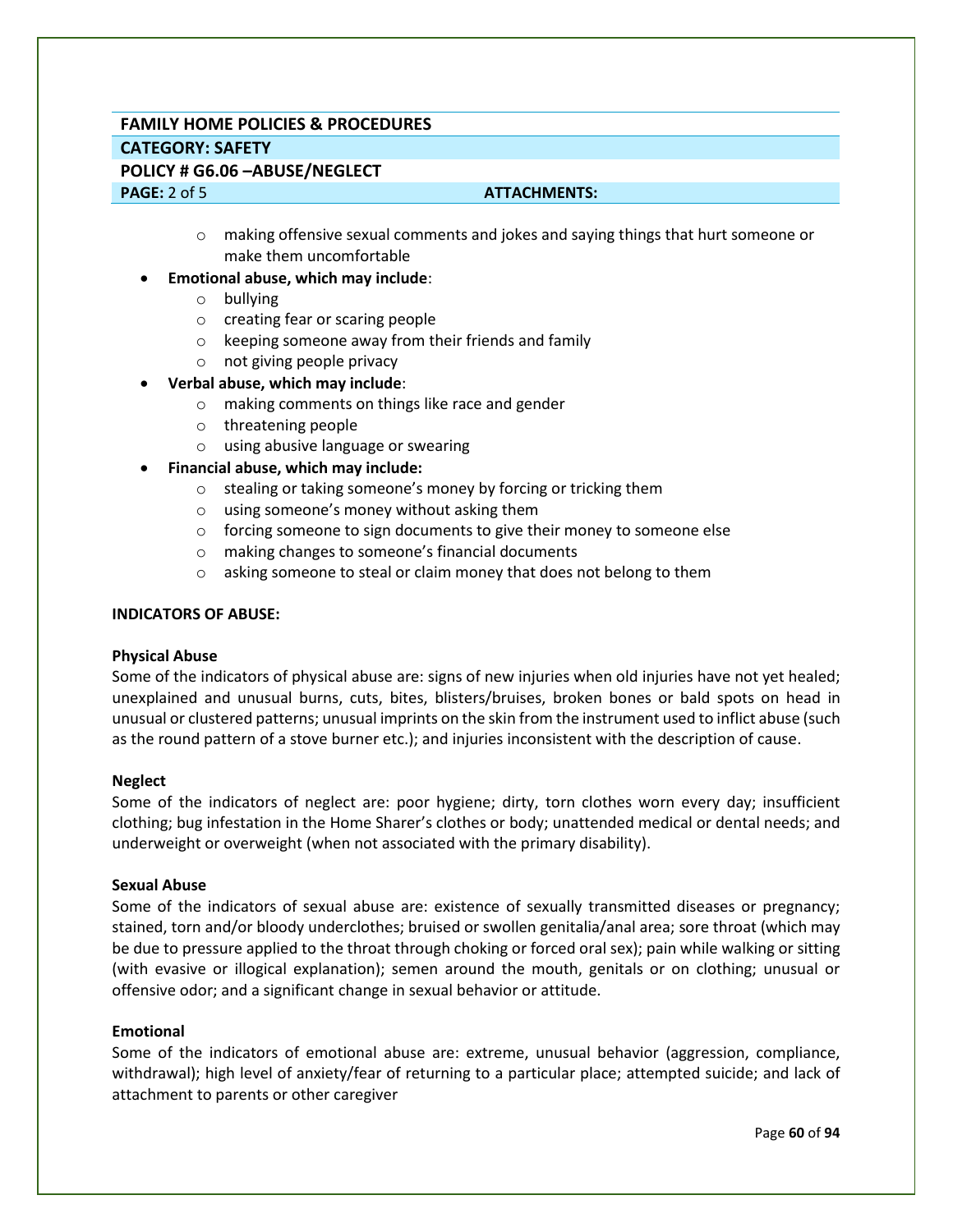# **FAMILY HOME POLICIES & PROCEDURES CATEGORY: SAFETY POLICY # G6.06 –ABUSE/NEGLECT PAGE:** 3 of 5 **ATTACHMENTS: ATTACHMENTS:**

#### **Financial**

Some of the indicators of financial abuse are: Home Sharer has no money, when they have just been paid or received a payment. Documentation is not balanced or there are consistent inaccuracies with no explanation.

#### **Preamble:**

People's disabilities can often make them vulnerable. This vulnerability could be countered by the meaningful involvement of family, friends and community friends. The design and delivery of programs and services should minimize the vulnerability of Home Sharers by ensuring that Home Providers who provide support demonstrate competency in terms of appropriate practices using training/teaching programs which are permitted and promoted by the Association. Appropriate use of psychotropic medications, Behavior management, and medical and physical care practices, with an understanding of how such practices could contribute to or result in the abuse of Home Sharers who are vulnerable.

The Association will report all accusations of abuse to the authorities immediately upon notification. If someone says that they have been abused, or a Family Home Provider sees abuse happening, or the Family Home Provider thinks that abuse might be happening or someone else reports abuse, the following procedure must be followed.

- 1. All Family Home Provider and all adults living in a Family Home shall complete a vulnerable person's check to have a Home Sharer live in their home.
- 2. All incidents, allegations or suspicions of abuse toward a Home Sharer supported, whether by a Home Providers or by another Home Sharer, shall be immediately reported to police.
- 3. The Family Home staff or designate shall be notified of the incident. A written follow-up will be completed using the Association reporting forms.
- 4. Support will be given to the Home Sharer reporting abuse to seek medical assistance as required, set up counseling and ensure they are informed of all their rights. Family Home Provider assists in the education of abuse and the process of reporting abuse.
- 5. Supports will be given to a Family Home Sharer who has been accused of an alleged assault, ensuing information is given around all rights and that education is given around steps taken through the process of alleged abuse.
- 6. The Family Home staff will report the incident to the Executive Director.
- 7. The Family Home Provider will obtain consent from the Home Sharer to notify any Home Sharers acting on behalf of them. i.e.: family or substitute decision maker. The guardian may give consent for medical treatment if required. It is noted that the guardian, family member or a Home Sharer that may inform the abuser will not be contacted if there is suspicion or notification they may be the abuser. All Family Home Providers will seek advice from the Family Home staff on the immediate actions.
- 8. All Family Home Providers will ask for guidance from Family Home staff regarding the safety and security of the Home Sharer making the allegations by providing supports including but not limited to the following.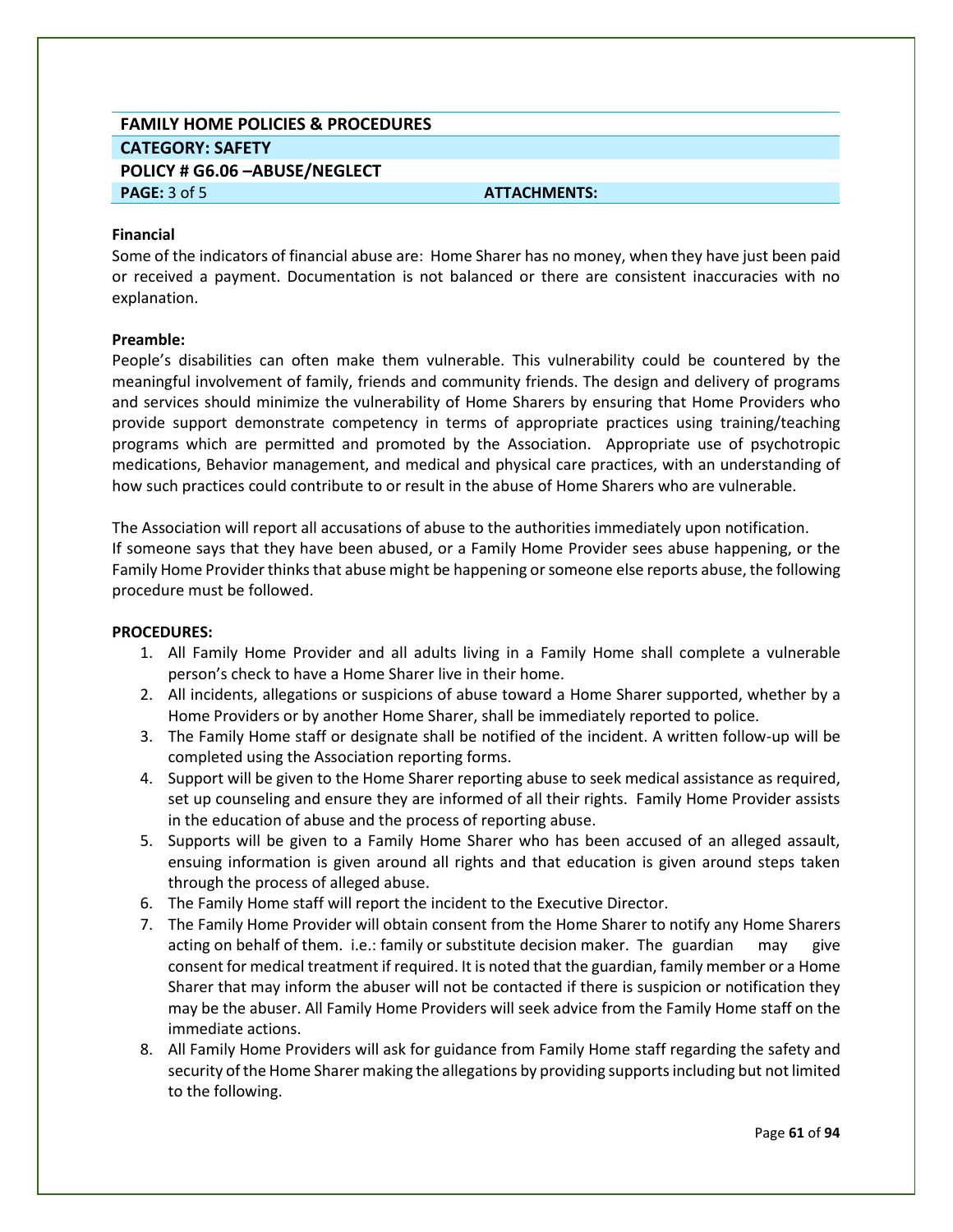# **FAMILY HOME POLICIES & PROCEDURES CATEGORY: SAFETY POLICY # G6.06 –ABUSE/NEGLECT PAGE:** 4 of 5 **ATTACHMENTS: ATTACHMENTS:**

- $\circ$  Assist the Home Sharer to be comfortable in a private confidential setting suitable to the Home Sharer.
- o Remain calm take all statements seriously
- $\circ$  Use all communication and language ensuring consideration of the cognitive ability of the Home Sharer.
- $\circ$  Listen non judgmentally leaving time for the Home Sharer to process and reflect on what is being alleged using resources, tools and Home Sharer communication aides such as pictures either drawn by the Home Sharer or pointed to by the Home Sharer.
- o Document all statements
- $\circ$  Gather information without leading avoid all yes no questions or questions that may suggest an answer. Yes, No questions or questions that lead to a specific response will invalidate the allegation.
- $\circ$  Inform the Home Sharer you may not be able to keep the information confidential or private.
- $\circ$  Ask the Home Sharer if there is anyone else they would like to be a part of this process
- $\circ$  A medical examination with a written report and follow up on all recommendations of the attending physician or emergency visits.
- $\circ$  If the abuse has just happened encourage the Home Sharer to report to the Police.
- $\circ$  Encourage the Home Sharer to go to hospital right away, not to shower/bath, change clothes or comb hair and to rep
- 9. A serious occurrence will be completed and forwarded to the Ministry of Community and Social Services. The Executive Director shall ensure the Home Sharer abused has received the appropriate support and follow up.
- 10. The Family Home Manager will ensure the Home Sharer who has been abused has given consent before any family members or another Home Sharer acting on that Home Sharer's behalf about the abuse or is told a thing about the accusation/situation.
- 11. There will be no internal investigations until such time as authorities have completed their investigation
- 12. The Association shall ensure that all Home Sharer shall receive the support, training and assistance necessary to take action in identification and prevention of abuse and neglect. People shall be taught in the "language" they understand.
- 13. Home Providers, shall be oriented to this policy and procedures and have an annual review of said policies.
- 14. In the event that a Family Home Provider is accused of abuse, the Home Sharer will be removed from the home until a thorough investigation is held by the Police.
- 15. In the event that a Family Home Provider is charged with an abuse, the Family Home Agreement will be suspended without notice as indicated in the Family Home Agreement.
- 16. Home Providers will not ask any direct questions.
- 17. All Home Providers will be trained on how to document an accusation of abuse.
- 18. If a Home Sharer requests support, assistance shall be given. It may be necessary to explain what the Home Sharer's rights are and what type of assistance is available, and to provide the appropriate help to receive the necessary supports.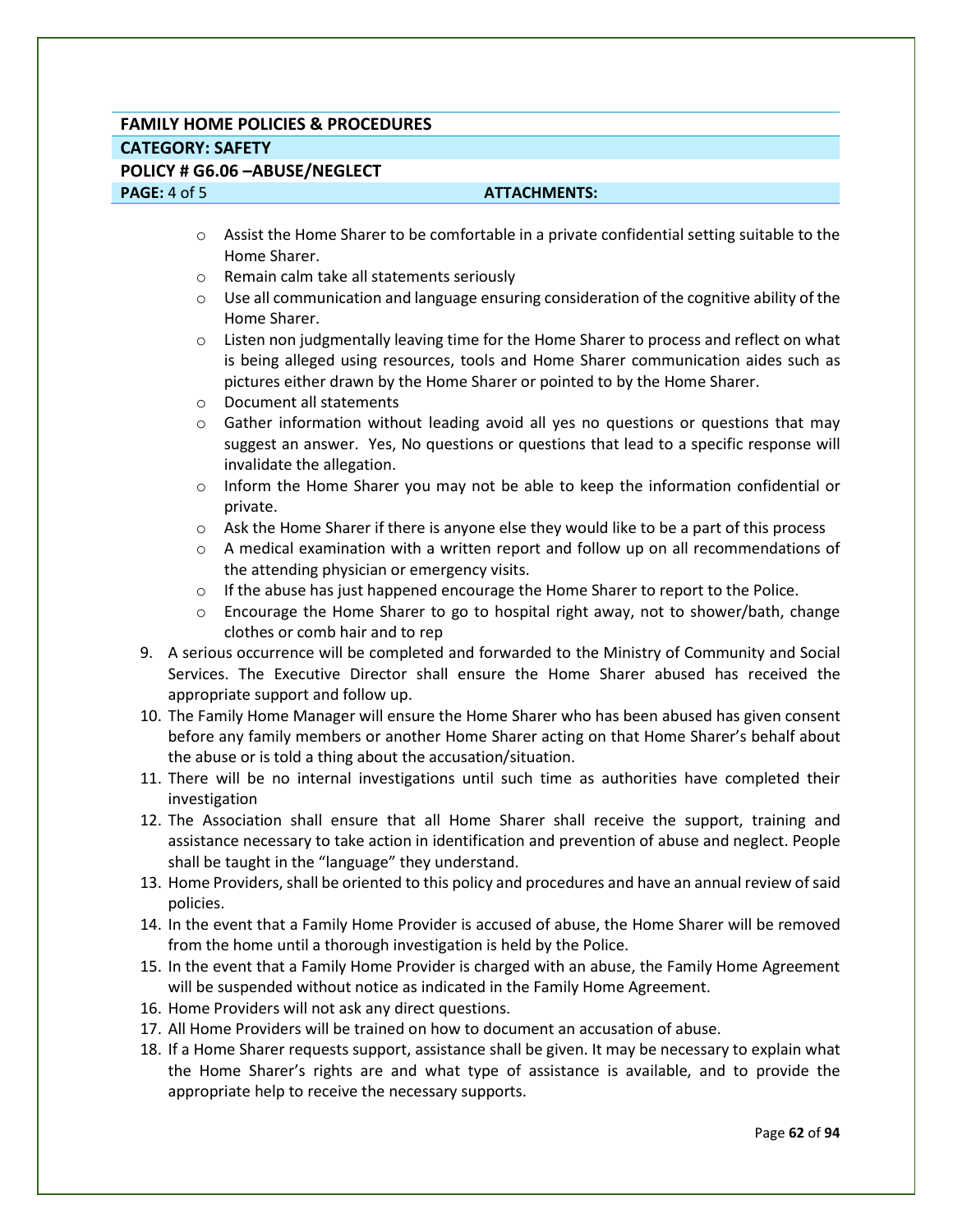# **FAMILY HOME POLICIES & PROCEDURES CATEGORY: SAFETY POLICY # G6.06 –ABUSE/NEGLECT PAGE:**  $5$  of  $5$  **ATTACHMENTS: ATTACHMENTS:**

- 19. The Association will review the effectiveness of the abuse policy and procedure to determine the effectiveness and make changes if necessary to ensure abuse to people whom are vulnerable stops.
- 20. The attached Protocol on reporting Abuse shall be adhered to at all times.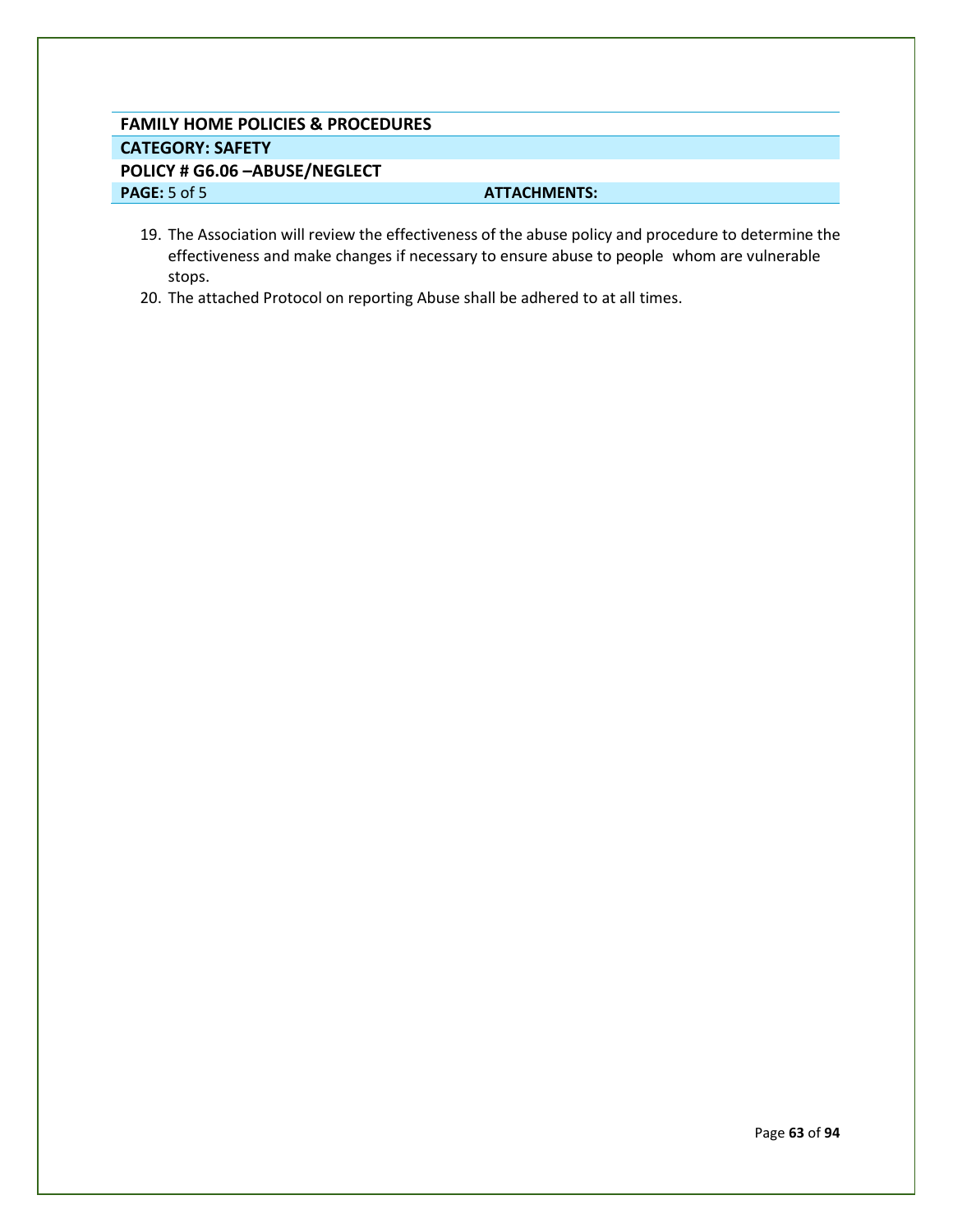| <b>FAMILY HOME POLICIES &amp; PROCEDURES</b>                            |                                                |
|-------------------------------------------------------------------------|------------------------------------------------|
| <b>CATEGORY: PHYSICAL ENVIRONMENT</b>                                   |                                                |
| <b>POLICY # G7.01 -HOME SHARER RELOCATION - CHANGE OF CIRCUMSTANCES</b> |                                                |
| <b>PAGE: 1 of 1</b>                                                     | <b>ATTACHMENTS:</b>                            |
| POLICY APPROVED (DATE): April 1, 2016                                   | POLICY REVISED (DATE): February 2018           |
| PROCEDURE APPROVED (DATE): April 1, 2016                                | <b>PROCEDURE REVISED (DATE): February 2018</b> |
| <b>AUTHORIZATION: Executive Director</b>                                |                                                |
|                                                                         |                                                |

A request to relocate a Home Sharer entails a review of the placement with an effort to resolve any difficulties that might have triggered the request and an action plan if the relocation is warranted.

#### **PURPOSE:**

The purpose of this policy is to outline the steps to be taken when there is a request to relocate a Home Sharer.

- 1. When there has been a request by the Family Home Provider, Home Sharer or the Association to relocate a Home Sharer, the Family Home staff will review the placement within three (3) working days.
- 2. When a request is received the Family Home staff:
	- a. Discuss the situation fully with the Home Sharer making the request with intent to resolve difficulties, if any.
		- i. If it is to be pursued, a written request must be formulated.
	- b. Discuss the matter with the Executive Director and collectively investigate/assess the request and formulate an action plan.
		- i. If necessary, a meeting of involved parties will be called to seek further information which could assist with the decision.
		- ii. The Association will immediately inform the Area office of the planned decision if the Individual is relocated outside of the counties of Lanark County.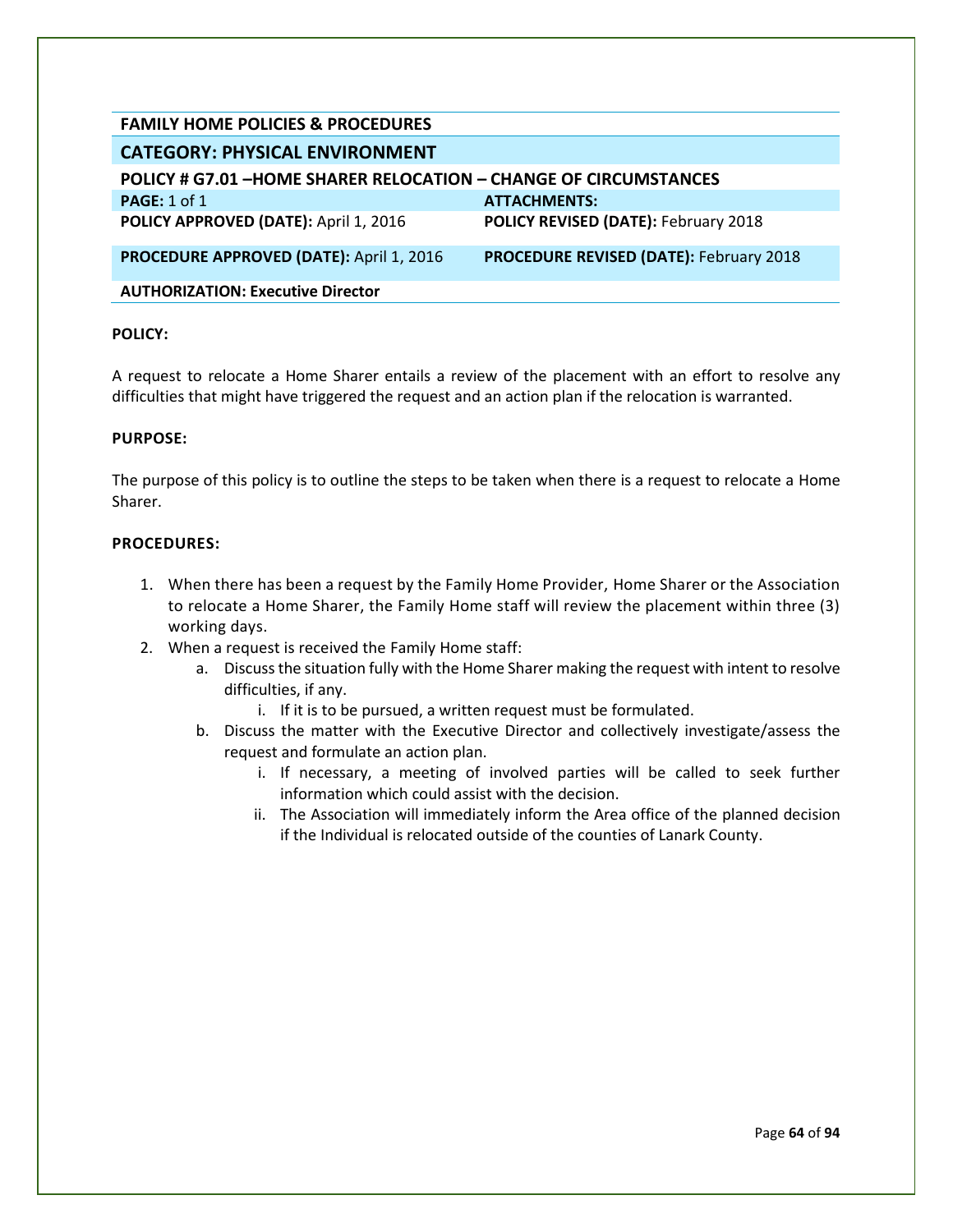| <b>FAMILY HOME POLICIES &amp; PROCEDURES</b>    |                                                |
|-------------------------------------------------|------------------------------------------------|
| <b>CATEGORY: PHYSICAL ENVIRONMENT</b>           |                                                |
| POLICY # G7.02 - RENOVATIONS/MOVING FAMILY HOME |                                                |
| PAGE: $1$ of $1$                                | <b>ATTACHMENTS:</b>                            |
| POLICY APPROVED (DATE): April 1, 2016           | POLICY REVISED (DATE): February 2018           |
| <b>PROCEDURE APPROVED (DATE): April 1, 2016</b> | <b>PROCEDURE REVISED (DATE): February 2018</b> |
| <b>AUTHORIZATION: Executive Director</b>        |                                                |

A Family Home is initially approved based on certain conditions at the time of approval. A change in location and family situation requires the assurance that the Family Home still meets the pre-existing conditions for approval as stipulated in the Family Home Agreement.

## **PURPOSE:**

The purpose of this policy is to outline the requirements when moving to a different location or when significant changes occur in the family situation.

## **PROCEDURES:**

- 1. If a Family Home Provider moves to a different location, a Home Study, Fire Inspection and Environmental Review must be completed in order to ensure that requirements are being met as per policies and procedures of the program.
- 2. Any other changes e.g. change in family members, use of rooms, etc., must be communicated to the Family Home staff as indicated on the contractual agreement.

Where significant changes in family structure occur e.g. separation, divorce, serious illness, changes regarding employment, etc., the Family Home staff will determine whether a full reassessment is required in order that contracts be renewed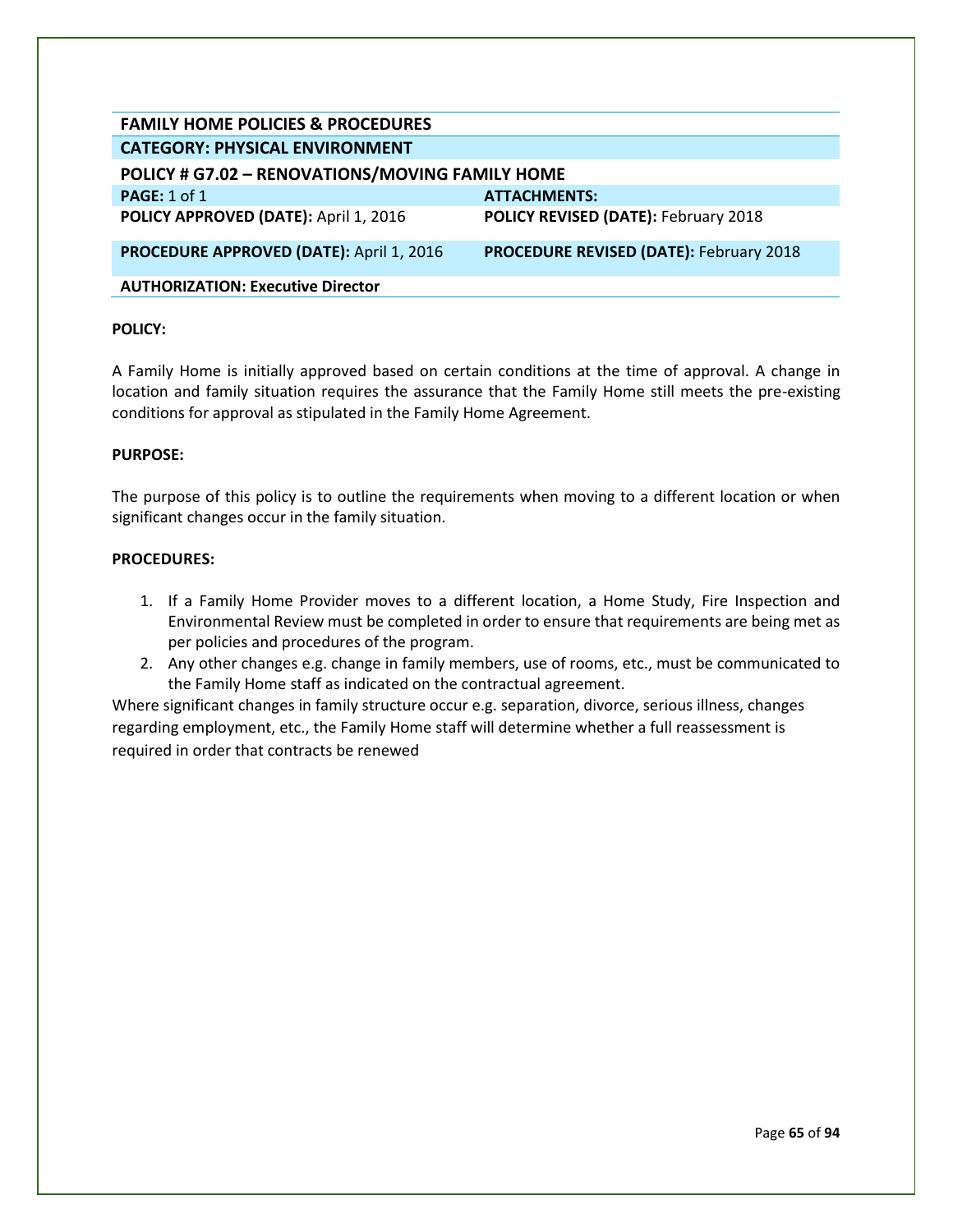| <b>FAMILY HOME POLICIES &amp; PROCEDURES</b>    |                                                |
|-------------------------------------------------|------------------------------------------------|
| <b>CATEGORY: PHYSICAL ENVIRONMENT</b>           |                                                |
| POLICY # G7.03 - EXPANSION (#s) OF FAMILY HOME  |                                                |
| <b>PAGE: 1 of 1</b>                             | <b>ATTACHMENTS:</b>                            |
| POLICY APPROVED (DATE): April 1, 2016           | POLICY REVISED (DATE): February 2018           |
| <b>PROCEDURE APPROVED (DATE): April 1, 2016</b> | <b>PROCEDURE REVISED (DATE): February 2018</b> |
| <b>AUTHORIZATION: Executive Director</b>        |                                                |

Requests for expansion of a Family Home must be made in writing to the Family Home staff.

# **PURPOSE:**

The purpose of this policy is to outline the requirements for approval of an expanded Family Home. The exemption to the cap on the number of placements in a Host Family Home may only be considered if the key considerations for screening host families are satisfied.

- 1. All requests for expansion of a Family Home must be directed, in writing, to the Family Home staff, no more than two (2) Home Sharers will be placed in a Family Home at one time.
- 2. Where a request for expansion is made:
	- a. the Home Study should be reviewed
	- b. A Fire Safety Inspection
	- c. Environmental Review will be completed where previous inspection reports are no longer relevant for the proposed numbers.
- 3. The reasons for permitting any exemption will be documented in writing and kept on file.
- 4. The association will notify the ministry of the arrangements within 10 business days where an exemption or extenuating circumstance was approved by the agency.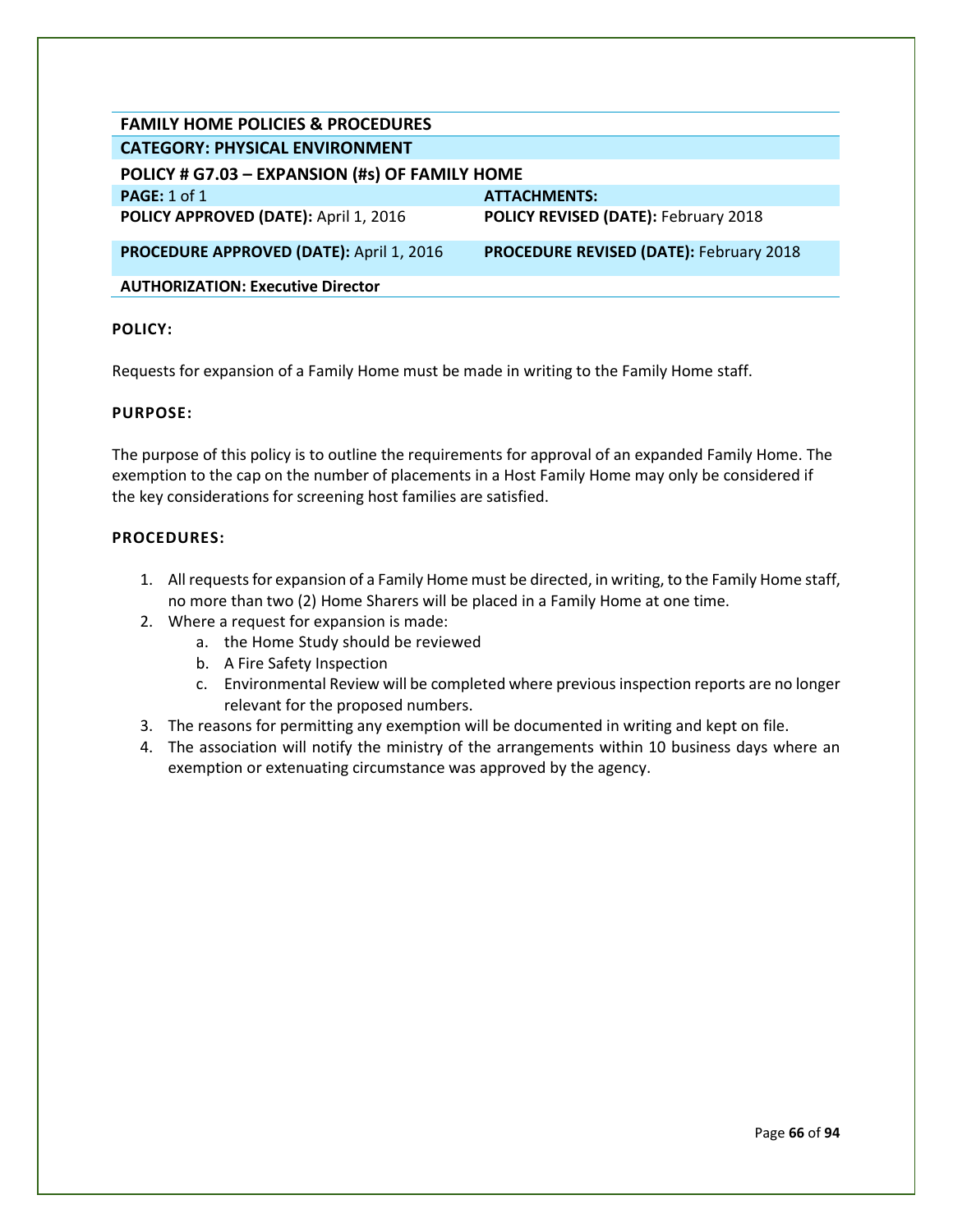| <b>FAMILY HOME POLICIES &amp; PROCEDURES</b>                                  |                                                |  |
|-------------------------------------------------------------------------------|------------------------------------------------|--|
| <b>CATEGORY: PHYSICAL ENVIRONMENT</b>                                         |                                                |  |
| <b>POLICY # G7.04 - SUPPORT &amp; OVERSIGHT RELOCATION OUTSIDE BOUNDARIES</b> |                                                |  |
| <b>PAGE: 1 of 1</b>                                                           | <b>ATTACHMENTS:</b>                            |  |
| POLICY APPROVED (DATE): April 1, 2016                                         | POLICY REVISED (DATE): February 2018           |  |
| PROCEDURE APPROVED (DATE): April 1, 2016                                      | <b>PROCEDURE REVISED (DATE): February 2018</b> |  |
| <b>AUTHORIZATION: Executive Director</b>                                      |                                                |  |

The Association must contact the Ministry when a home sharer has chosen to move outside of the association's service boundaries with the Host Family.

## **PURPOSE:**

To ensure ministry is aware of transfers outside of boundaries. Considerations for such transfers may include an individual's or their substitute -decision maker's choice, access to and availability of, other community services and proximity to natural family.

- 1. Home Sharer identifies a desire to move outside of the association's service boundaries to Family Home staff.
- 2. Staff discuss the desire with the Home Sharer to determine root of request and to ensure that there is no coercion by the Home Provider.
- 3. Staff request a meeting with key stakeholders (including involved natural family and any substitute decision makers) to discuss request and determine how best to proceed.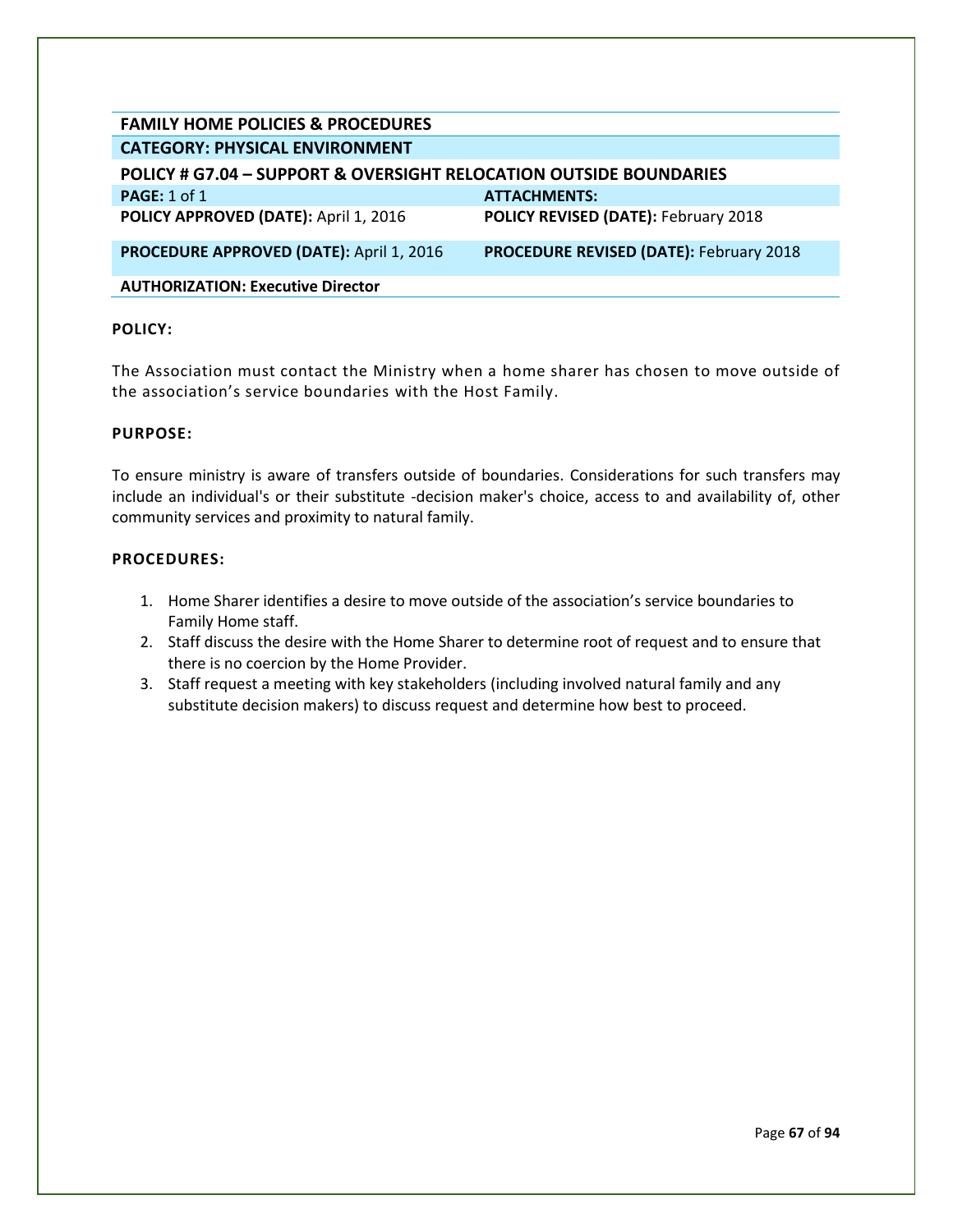| <b>FAMILY HOME POLICIES &amp; PROCEDURES</b> |                                                |
|----------------------------------------------|------------------------------------------------|
| <b>CATEGORY: RESPITE</b>                     |                                                |
| <b>POLICY # G8.01 - FAMILY HOME RELIEF</b>   |                                                |
| <b>PAGE: 1 of 1</b>                          | <b>ATTACHMENTS:</b>                            |
| POLICY APPROVED (DATE): April 1, 2016        | <b>POLICY REVISED (DATE): February 2018</b>    |
| PROCEDURE APPROVED (DATE): April 1, 2016     | <b>PROCEDURE REVISED (DATE): February 2018</b> |
| <b>AUTHORIZATION: Executive Director</b>     |                                                |

Provision is made each fiscal year (April 1st to March 31st) for relief, the maximum fiscally funded relief is \$1,000.00 annually, for Family Home Providers.

# **PURPOSE:**

The purpose of this policy is to outline the various situations in which a Family Home Provider may be absent from the Family Home and the requirements in each situation.

## **PROCEDURES:**

- 1. During the period of relief, payments to Family Home Providers (i.e. room and board payments from Home Sharers and care and supervision payments from Community Living Association will continue.
- 2. The Family Home staff will be available to assist Family Home Providers to make alternate arrangements for the care of the Home Sharers. The primary resources available for use in this regard will be:
	- a. Funded camps;
	- b. Funded relief beds in approved Family Homes;
	- c. Approved In-Home Caregivers.
- 3. A month's notice when holidays are being planned is necessary in order that Family Home staff to have sufficient time to make appropriate arrangements for the care of the Home Sharers.
- 4. Per Diem rates for Relief Families will be negotiated between the Relief Family and the Association when appropriate.
- 5. Family Home Providers may wish, on occasion, to leave their home for an evening or weekend and use the services of a substitute Caregiver.

Substitute Caregivers must:

- Be at least eighteen (18) years of age;
- Be introduced to, and approved of in advance by the Family Home Manager;
- Be aware of any health or behaviour problems that a Home Sharer may have;
- Make sure the Home Sharer takes any medication necessary;
- Be aware of Home Providers whereabouts and contact information in case of an emergency.

The Family Home Provider(s) retain(s) overall responsibility for a Home Sharer while under the supervision of a substitute Caregiver.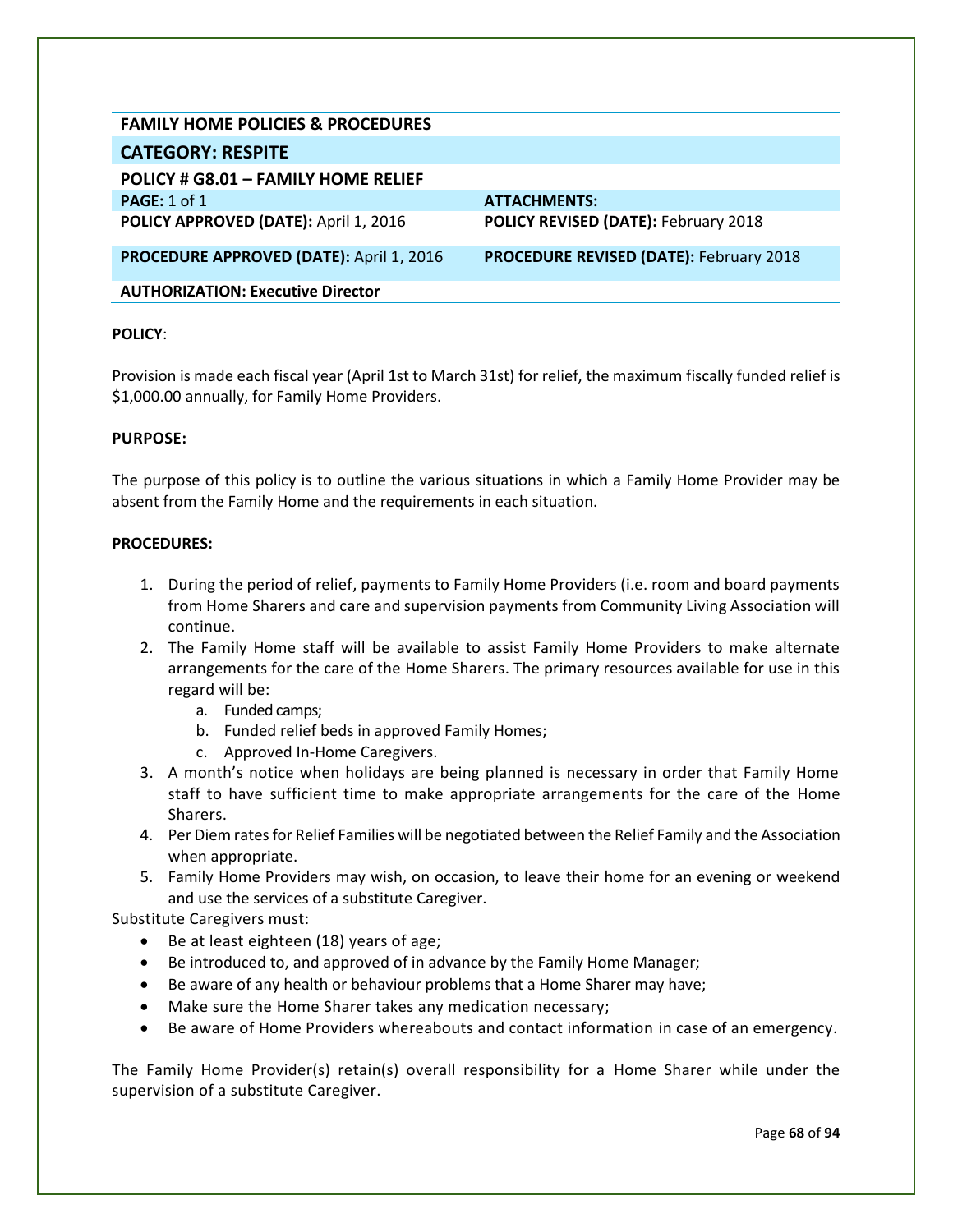# **FAMILY HOME POLICIES & PROCEDURES CATEGORY: RESPITE POLICY # G8.01 – FAMILY HOME RELIEF PAGE:** 2 of 2 **ATTACHMENTS: ATTACHMENTS:**

## **Occasional Absences of the Family Home Provider(s)**

There is no need for Family Home Provider(s) to advise the Family Home staff of occasional absences from the Family Home for a few hours (unless relief periods are being used). The substitute Caregiver, however, must have met all of the above requirements.

## **For Any Absence of the Family Home Provider(s) Which Includes (an) Overnight(s)**

The Family Home staff should be advised as soon as possible in advance of any proposed absence of the Family Home Provider(s) from the Family Home. Arrangements regarding a substitute Caregiver must be jointly agreed upon by the Family Home Provider(s) and the Family Home staff in advance.

#### **Emergency Relief**

In the case of a family death, serious illness or other emergency situation requiring the relocation of a Home Sharer, the Family Home staff or on-call staff will be available to assist Family Home Provider(s) make the necessary arrangements for alternative accommodation.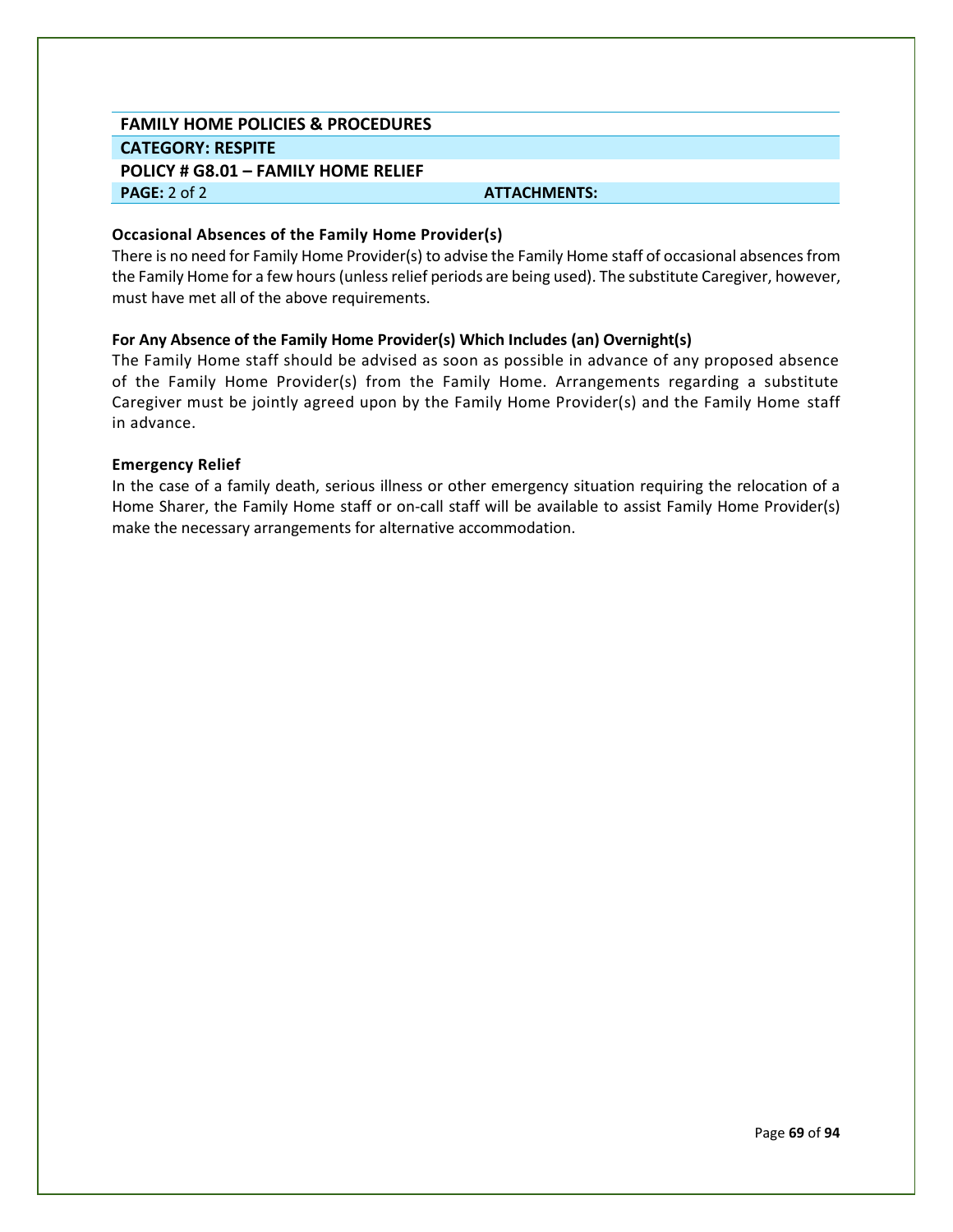| <b>FAMILY HOME POLICIES &amp; PROCEDURES</b>    |                                                |
|-------------------------------------------------|------------------------------------------------|
| <b>CATEGORY: RESPITE</b>                        |                                                |
| POLICY # G8.02 - ROLE OF RESPITE HOME PROVIDER  |                                                |
| <b>PAGE: 1 of 3</b>                             | <b>ATTACHMENTS:</b>                            |
| POLICY APPROVED (DATE): April 1, 2016           | <b>POLICY REVISED (DATE): February 2018</b>    |
| <b>PROCEDURE APPROVED (DATE): April 1, 2016</b> | <b>PROCEDURE REVISED (DATE): February 2018</b> |
| <b>AUTHORIZATION: Executive Director</b>        |                                                |

The Association is authorized to enter into an agreement to purchase services and assistance from a Respite Home Provider for/on behalf of Home Sharers with an intellectual disability.

## **PURPOSE**:

The purpose of this policy is to outline the role of the Respite Provider or families who provide respite services to Home Sharers with an intellectual disability.

## **SCOPE**:

This policy applies to the Respite Home Providers.

#### **RESPONSIBILITY:**

Respite Providers must meet the eligibility criteria and be willing and able to fulfill the role described below.

- 1. The Association will approve Family Homes that meet the following criteria. The Family Home Provider must:
	- a) Be 18 years of age or more.
	- b) Own or rent his/her own home.
	- c) Live in the home.
	- d) Have the ability to respond to the needs of the Home Sharer at all times.
	- e) Be willing to learn the required helping skills.
	- f) Be able to successfully complete the orientation program and participate in the ongoing training program.
	- g) Be willing to work co-operatively with the Association and any other workers associated with the Home Sharer as well as with the fire department.
	- h) Provide a copy of a driver's license, car and house insurance.
	- i) Have a fire inspection completed.
	- j) Provide a medical certificate stating that s(he) is free of communicable diseases and is fit to provide care.
	- k) Provide a Vulnerable Sector Check, no more than thirty (30) days old.
	- l) Be willing to obtain and maintain First Aid and CPR certificate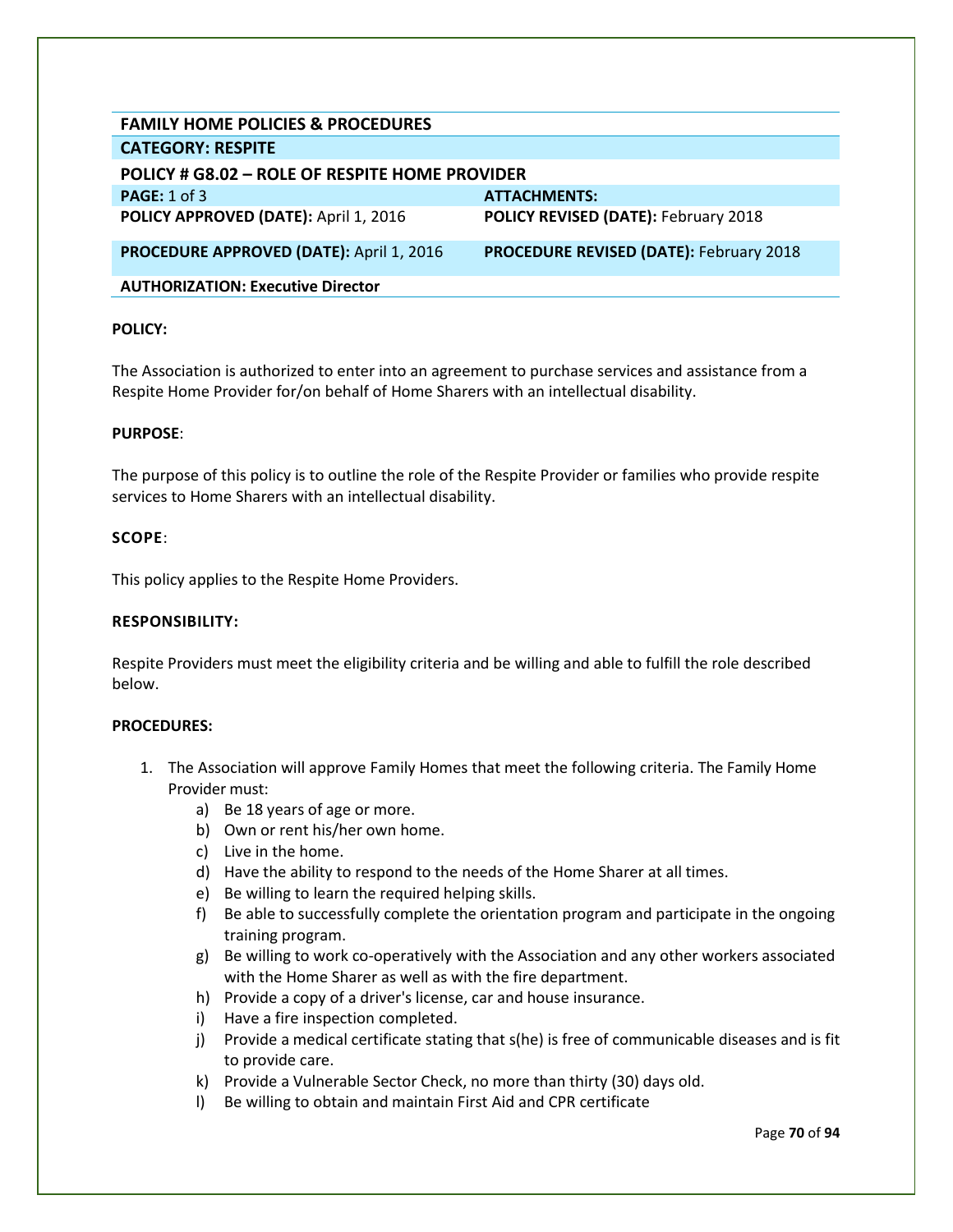# **FAMILY HOME POLICIES & PROCEDURES CATEGORY: RESPITE POLICY # G8.02 – ROLE OF RESPITE HOME PROVIDER PAGE:** 2 of 3 **ATTACHMENTS:**

- 2. The Association will provide training and support to the Respite Provider with respect to their role as indicated below:
	- a) Provide respite to the satisfaction of the Family Home staff.
	- b) Provide a healthy and safe living environment by:
		- I. Cooperating with and following directions from Family Home staff regarding the Home Sharer's nutritional and supervisory requirements and any other areas that may affect his/her health and safety.
		- II. Administering medication as prescribed by the Home Sharer's physician and administering no other medication without consultation with the physician
		- III. and/or ongoing direction by the physician.
		- IV. Have a telephone and transportation available in case of an emergency.
		- V. Obtaining an initial fire inspection by the fire department, and complying with the inspectors' recommendations.
	- c) Provide a home atmosphere which encourages the Home Sharer to socialize with other family members and participate in day-to-day activities in the home.
	- d) Provide guidance, encouragement and necessary training to the Home Sharerto become involved, to an appropriate degree, in the community, including work, school and spiritual activities.
	- e) Inform the Family Home staff of any changes in living circumstances such as a home renovation, or family situation that may impact their ability to provide respite.
	- f) Inform the Family Home staff of any changes to the health status and criminal clearance status of the Respite Providers or any other person providing supervision or support to the Home Sharer.
	- g) Inform the Family Home staff as soon as possible, of any emergency or unusual circumstances involving the Home Sharer including:
		- i. Any serious illness, accident or injury;
		- ii. Any absence of the Home Sharer occurring without the permission of the home provider;
		- iii. Any recurring difficulty;
		- iv. Any hospitalization or new treatment;
		- v. Any situation in which the Individual exhibits major behavioural problems and/or is being physically aggressive to him/herself;
		- vi. In the case of death.
	- h) Maintain records and books of accounts (medical program and financial) in a format that the Association shall determine and make the records and accounts available to the Family Home staff upon request.
	- i) Keep confidential all Home Sharer information provided by the Association to the respite provider.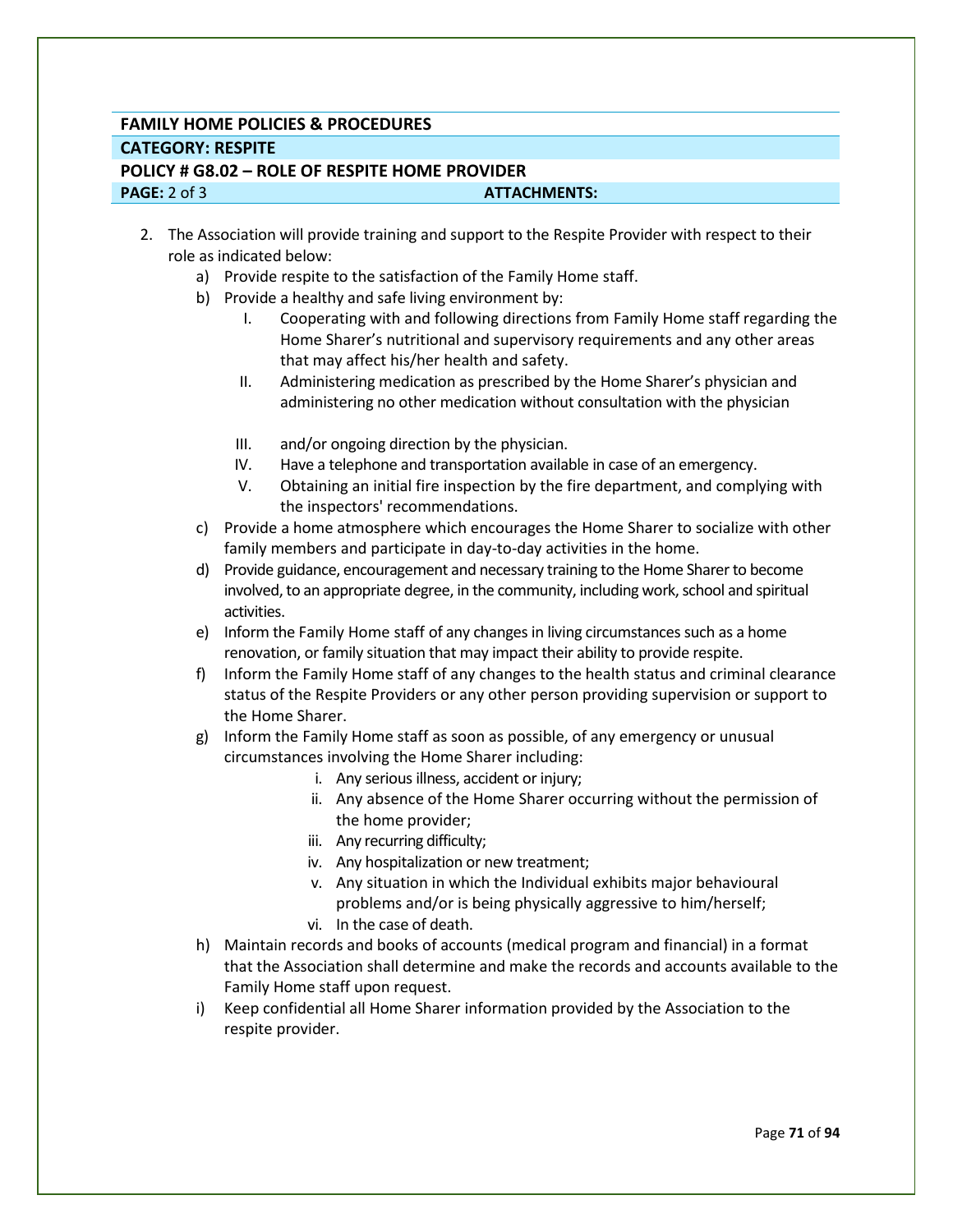# **FAMILY HOME POLICIES & PROCEDURES CATEGORY: RESPITE POLICY # G8.02 – ROLE OF RESPITE HOME PROVIDER PAGE:** 3 of 3 **ATTACHMENTS: ATTACHMENTS:**

- j) Acknowledge that all records and confidential information are the property of the Association. Upon termination of the agreement between the Association and the respite provider, return all information and records to the Association.
- m) Maintain private comprehensive general liability and house insurance and vehicle insurance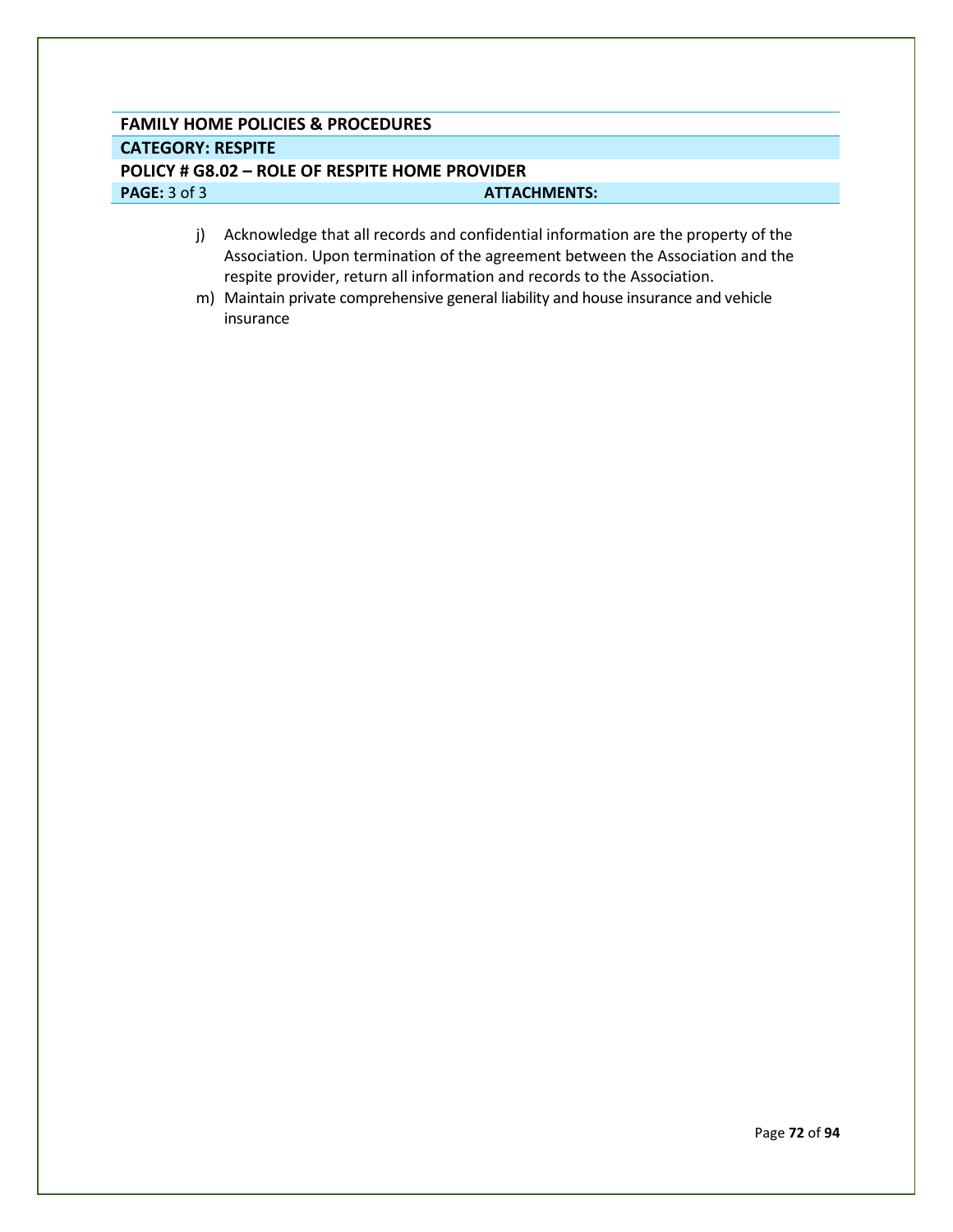| <b>FAMILY HOME POLICIES &amp; PROCEDURES</b>              |                                                |
|-----------------------------------------------------------|------------------------------------------------|
| <b>CATEGORY: RESPITE</b>                                  |                                                |
| <b>POLICY # G8.03 - RESPITE ROLE OF FAMILY HOME STAFF</b> |                                                |
| PAGE: 1 of 1                                              | <b>ATTACHMENTS:</b>                            |
| POLICY APPROVED (DATE): April 1, 2016                     | <b>POLICY REVISED (DATE): February 2018</b>    |
| <b>PROCEDURE APPROVED (DATE): April 1, 2016</b>           | <b>PROCEDURE REVISED (DATE): February 2018</b> |
| <b>AUTHORIZATION: Executive Director</b>                  |                                                |

The Community Living Association is authorized to enter into an agreement to purchase services and assistance from a Respite Provider for/on behalf of Home Sharers with an intellectual disability.

#### **PURPOSE:**

The purpose of this policy is to outline the role of the Community Living Association in any agreement between the Association and Respite Providers or families who provide respite services to Home Sharers with an intellectual disability who lives in a Family Home.

#### **SCOPE:**

This policy applies to the Associations mandate in administration of the Family Home Respite Program.

#### **RESPONSIBILITY:**

The Association must meet its obligations towards the Respite Provider as outlined below.

#### **PROCEDURES:**

The Association is required to:

- 1. Provide supervision of the placement and be available to the respite provider twenty-four (24) hours per day for emergency purposes only.
- 2. Provide consultation, guidance and direction with respect to the care of the Home Sharer's records, reports, regulations and requirements.
- 3. Provide training and guidance in programming techniques and strategies for use by the respite provider.
- 4. Arrange for and ensure that the respite provider receives the necessary and appropriate financial payments brokered by the Family Home Provider.
- 5. Develop policies and procedures for the Respite Program and update them as needed.
- 6. Ensure that provincial laws, regulations and guidelines as well as the Respite Program policies and procedures are adhered to.
- 7. Coordinate the recruitment of new Respite Homes.
- 8. Complete the approval process with the potential Respite Provider.
- 9. Assist the Home Sharer and Respite Provider with the initial adjustment through support.
- 10. Provide consultation, guidance and direction to the Respite Provider with respect to the care of the Individual including records, reports, relations and requirements.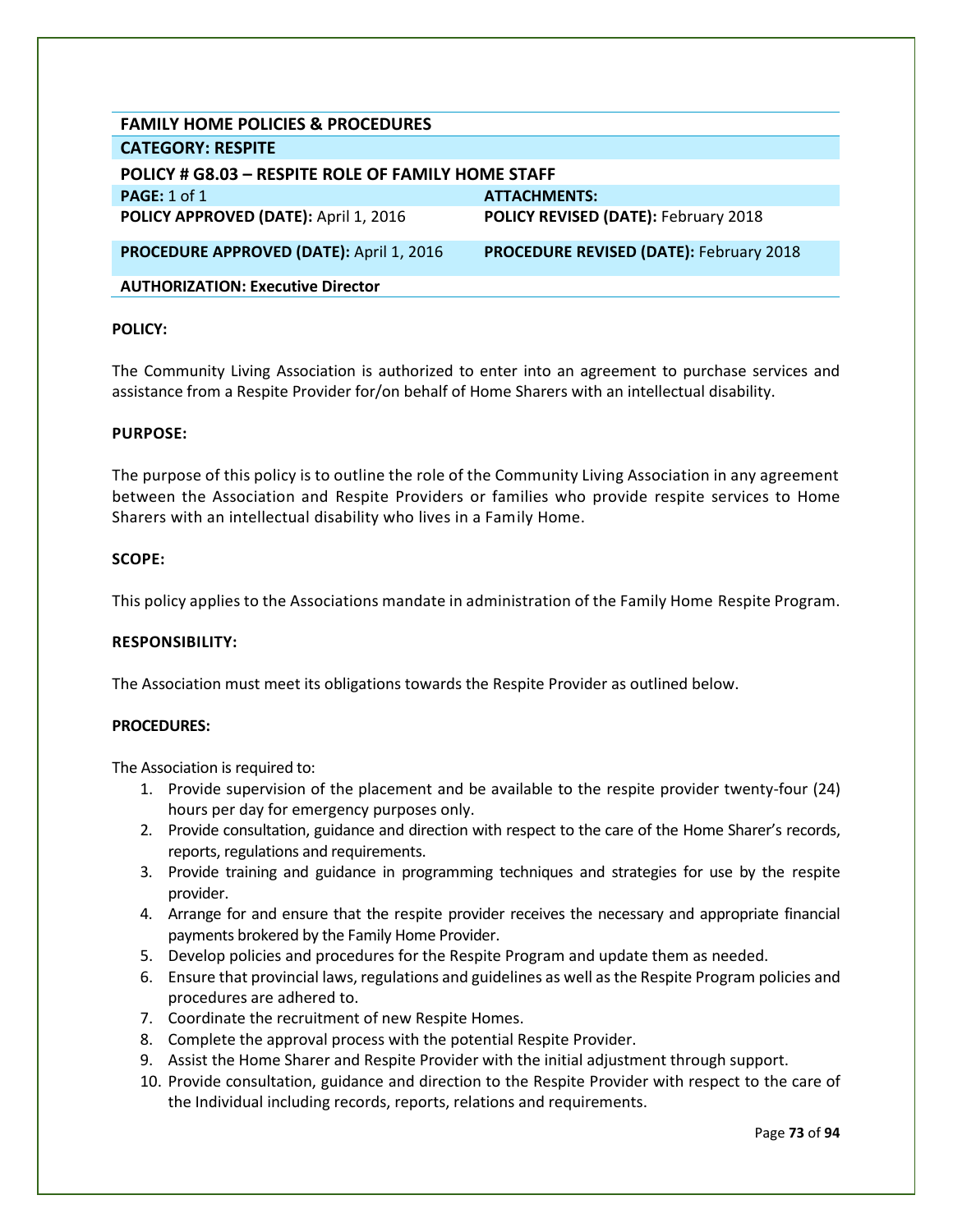# **FAMILY HOME POLICIES & PROCEDURES CATEGORY: RESPITE**

# **POLICY # G8.03 – RESPITE ROLE OF FAMILY HOME STAFF PAGE:** 2 of 2 **ATTACHMENTS:**

- 11. Assist in the resolution of any significant problems in placement.
- 12. Ensure the Respite Provider's suggestions and concerns are channeled to the appropriate authority.
- 13. Process financial expenses, other expenses and statement of transportation expenses forms for payment.
- 14. Review the Respite Program ensuring all expenses are appropriate, approved and accurately documented, and discuss and clarify/correct any discrepancies with the Respite Provider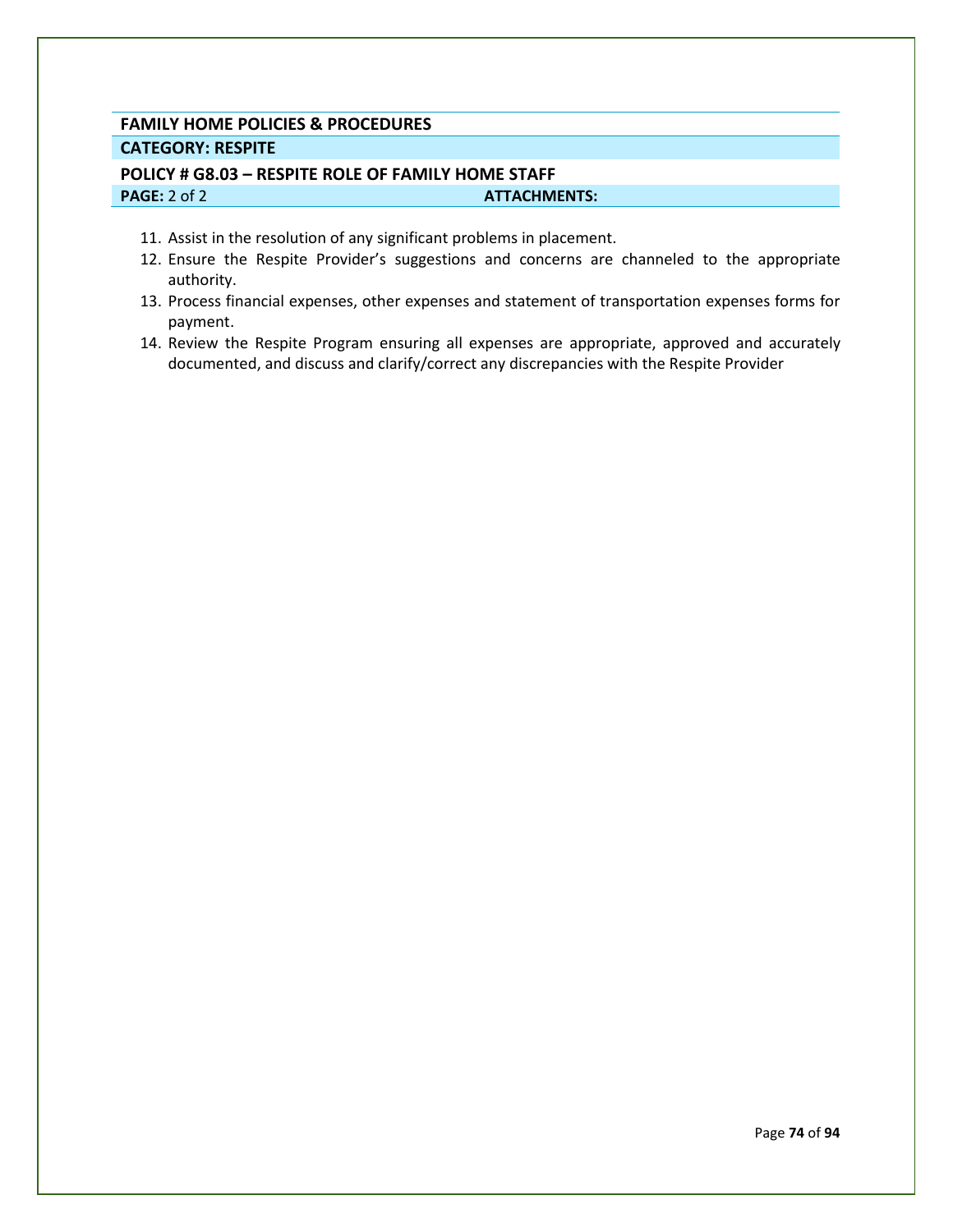| <b>FAMILY HOME POLICIES &amp; PROCEDURES</b>              |                                                |  |
|-----------------------------------------------------------|------------------------------------------------|--|
| <b>CATEGORY: RESPITE</b>                                  |                                                |  |
| <b>POLICY # G8.04 - CONFIDENTIALITY - RESPITE PROGRAM</b> |                                                |  |
| <b>PAGE: 1 of 1</b>                                       | ATTACHMENTS:                                   |  |
| POLICY APPROVED (DATE): April 1, 2016                     | POLICY REVISED (DATE): February 2018           |  |
| <b>PROCEDURE APPROVED (DATE): April 1, 2016</b>           | <b>PROCEDURE REVISED (DATE): February 2018</b> |  |
| <b>AUTHORIZATION: Executive Director</b>                  |                                                |  |

The Association is committed to protecting the confidential information of the people it works for. Consistent with this objective, new and current Respite Providers are required to read and sign a statement respecting confidentiality prior to becoming Respite Providers.

#### **PURPOSE:**

The purpose of this policy is to ensure that Respite Providers understand the importance of protecting Home Sharers' Home Sharer and confidential information.

- 1. It is the responsibility of the Family Home staff to ensure that Respite Providers understand what is considered confidential and the consequences of breaching confidentiality. The following information about the Home Sharer living in the home is considered confidential:
	- a. All Home Sharer health information
	- b. All Home Sharer data collection
	- c. All financial information
- 2. A violation or breach in confidentiality by a Respite Provider will, constitute an investigation and may potentially terminate the agreement to provide respite services.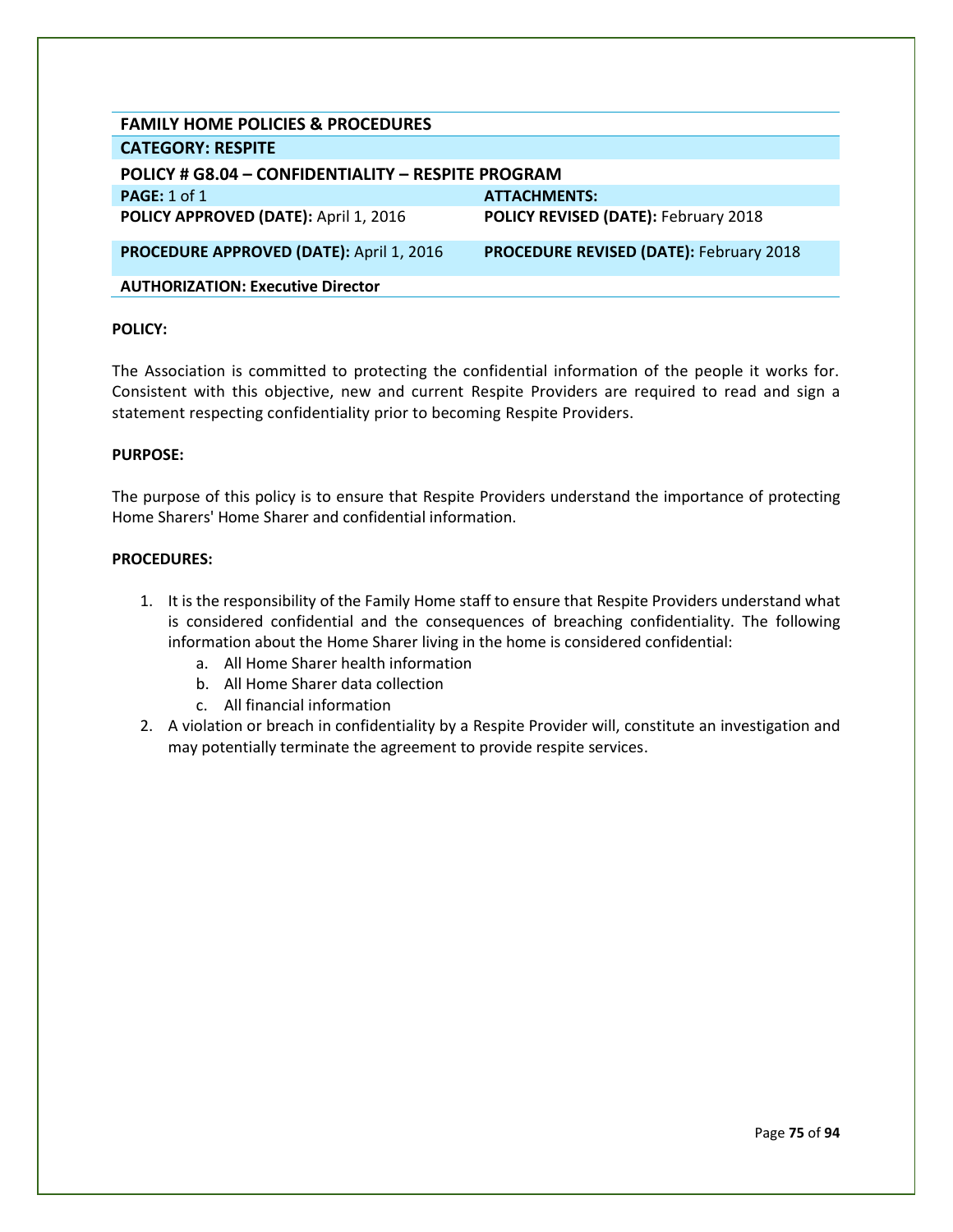| <b>FAMILY HOME POLICIES &amp; PROCEDURES</b>          |                                                |
|-------------------------------------------------------|------------------------------------------------|
| <b>CATEGORY: RESPITE</b>                              |                                                |
| <b>POLICY # G8.05 - RESPITE HOME APPROVAL PROCESS</b> |                                                |
| PAGE: $1$ of $1$                                      | <b>ATTACHMENTS:</b>                            |
| POLICY APPROVED (DATE): April 1, 2016                 | <b>POLICY REVISED (DATE): February 2018</b>    |
| <b>PROCEDURE APPROVED (DATE): April 1, 2016</b>       | <b>PROCEDURE REVISED (DATE): February 2018</b> |
| <b>AUTHORIZATION: Executive Director</b>              |                                                |

The Association will require all new Respite Homes to meet the minimal requirements for approval to become Respite Providers.

#### **PURPOSE:**

The Association receives Funding from the Ministry of Community and Social Services under Social Inclusion of Home Sharers with Developmental Disabilities Act. The Association is required to develop policies as per the Ministry of Community and Social Services Policy Directives regarding Family Home and Respite Homes.

- 1. The Association will send form letters requesting Respite Provider references as indicated on the Application Form.
- 2. The Association will request Vulnerable Sector Reference Check from the applicant(s) by preparing letter and a copy of the Vulnerable Sector Reference Check to the prospective Respite Home Provider.
- 3. Request the prospective Respite Provider to contact the local Fire Department requesting Fire/Safety Inspections. On completion of the inspection the prospective Respite Provider will give the Association a copy and comply with all recommendations of the Fire Department.
- 4. The Association will set up a home visit to revisit the home and review the Home Study and ensure that all recommendations from the fire inspection have been implemented.
- 5. The Association will prepare the letter and the medical form for completion.
- 6. When the Association is satisfied that the applicant(s) meet all the required conditions and are acceptable to the Home Sharer, the Association will contact the Respite Provider informing them that their home has been approved.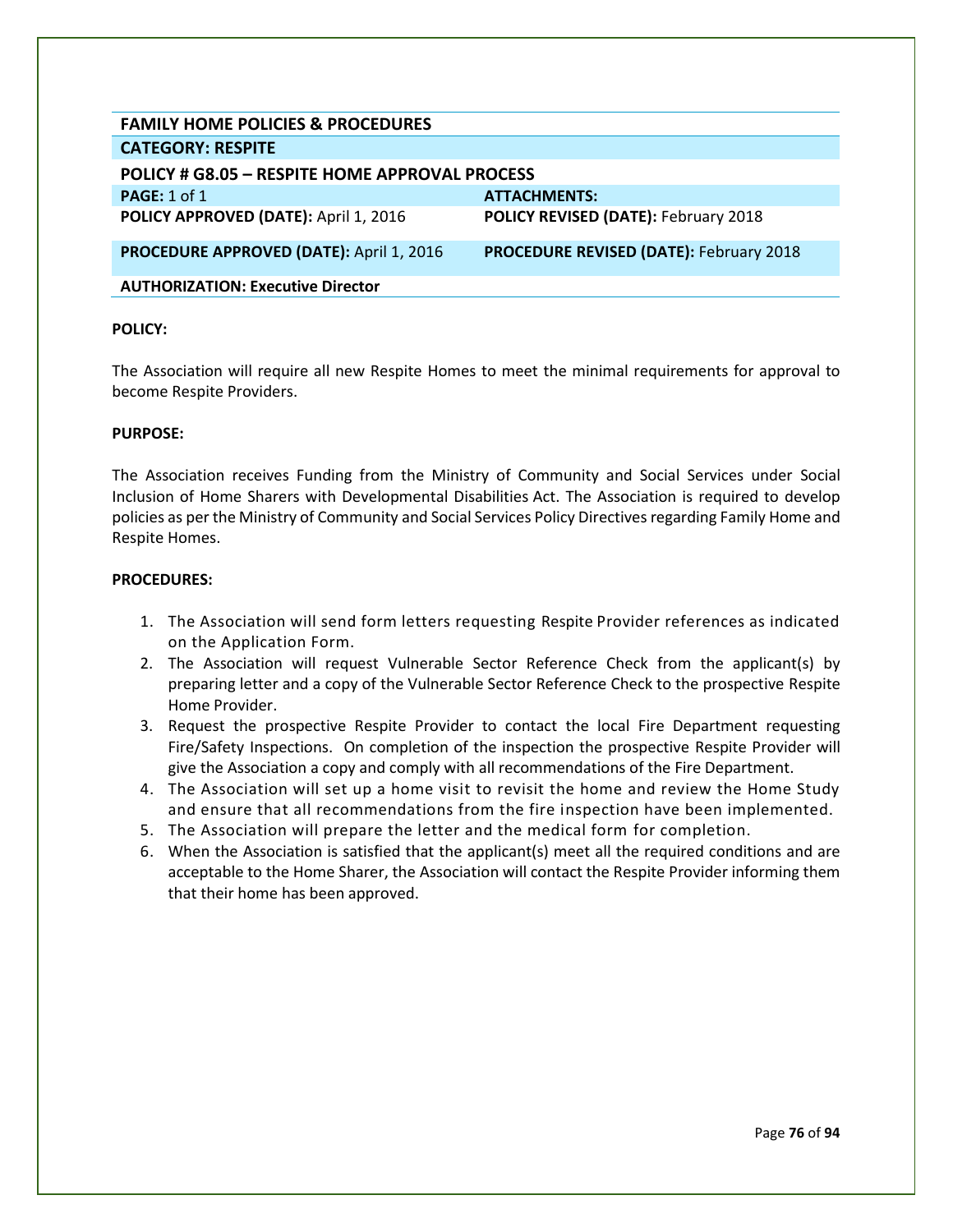| <b>FAMILY HOME POLICIES &amp; PROCEDURES</b>             |                                                |
|----------------------------------------------------------|------------------------------------------------|
| <b>CATEGORY: RESPITE</b>                                 |                                                |
| POLICY # G8.06 - INITIAL SCREEING REQUIREMENTS - RESPITE |                                                |
| PAGE: $1$ of $1$                                         | <b>ATTACHMENTS:</b>                            |
| POLICY APPROVED (DATE): April 1, 2016                    | <b>POLICY REVISED (DATE): February 2018</b>    |
| <b>PROCEDURE APPROVED (DATE): April 1, 2016</b>          | <b>PROCEDURE REVISED (DATE): February 2018</b> |
| <b>AUTHORIZATION: Executive Director</b>                 |                                                |

The Association will ensure minimum requirements in the Screening Process for Respite Providers are met for all new Respite Homes and in the reassessment of existing Respite Homes.

#### **PURPOSE:**

The Association receives funding under the Social Inclusion of Home Sharers with Developmental Disabilities Act. The Association is required to develop Policies as per the Ministry of Community and Social Services Policy Directives regarding Family Home.

- 1. When an inquirer requests more information about the Respite Program and is interested in pursuing the process, the Family Home staff will arrange for a visit to meet the family, discuss the program and provide an application form for completion.
- 2. The initial home visit will include information regarding:
	- a. concept of program
	- b. needs of the Home Sharer
	- c. services of the Community Living Association (Lanark County)
	- d. requirements of the program
	- e. placement process
	- f. other information as relevant
- 3. The Association will evaluate the family's willingness and motivation to accept the Home Sharer, as well as willingness to foster and respect the Home Sharer's independence, dignity, selfdetermination, social inclusion and community participation.
- 4. The Association will assess the physical and mental, social and emotional capabilities of a new Respite Provider, using reference checks from the prospective Respite Provider's professional and personal network, as well as the Respite Providers physician.
- 5. Family Home staff will open a file once the application has been received and only if the application is in line with the Goal and Vision and Guiding Principles of the Association.
- 6. The Association will complete a Home Study and will facilitate a matching process to ensure the suitability of the Respite Providers family setting to the Home Sharer.
- 7. The Association will confirm with the Respite Providers their availability and willingness to participate in orientation, of policies and procedures and the required training and ongoing monitoring and evaluation activities.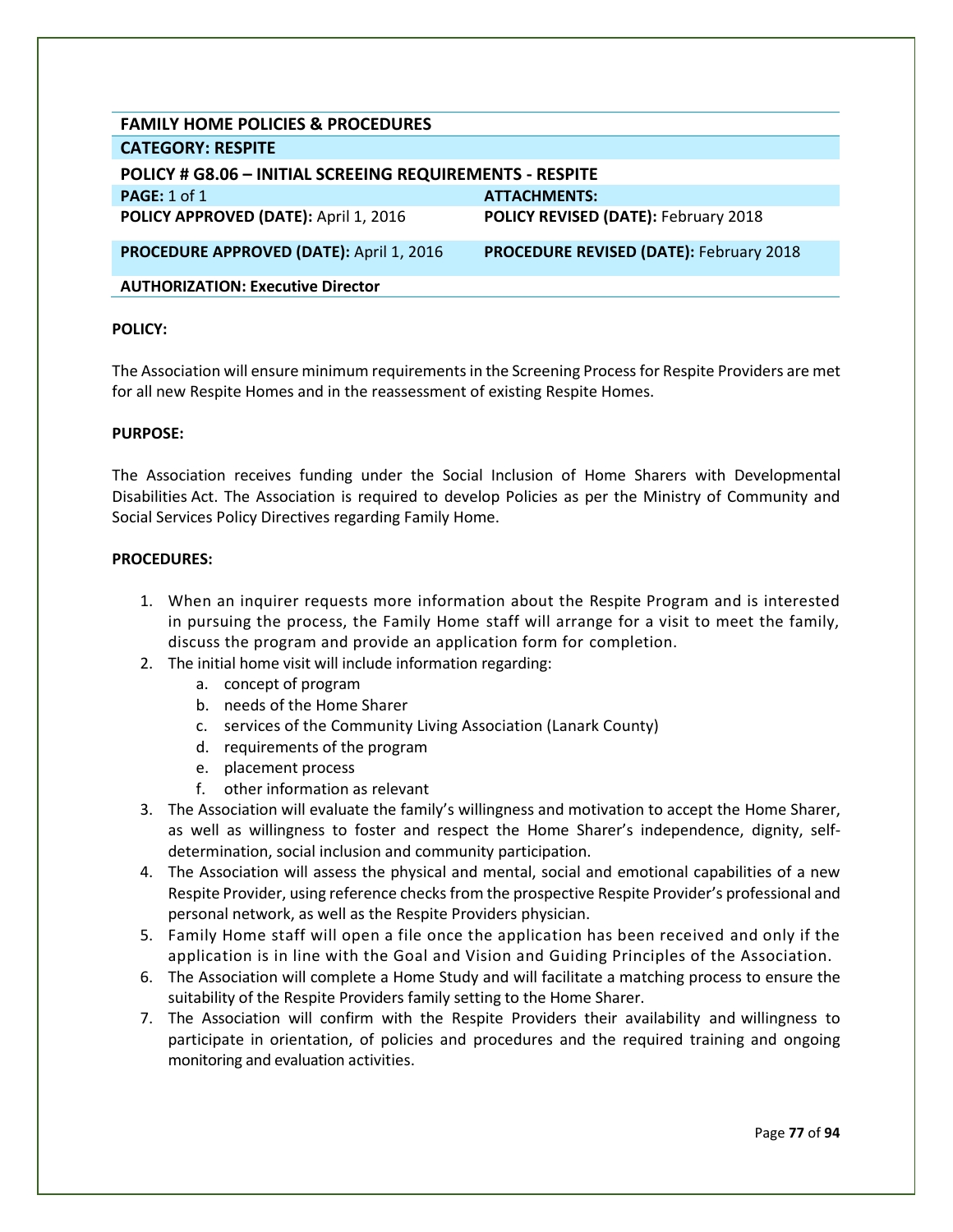| <b>FAMILY HOME POLICIES &amp; PROCEDURES</b>               |                                                |
|------------------------------------------------------------|------------------------------------------------|
| <b>CATEGORY: RESPITE</b>                                   |                                                |
| <b>POLICY # G8.07 - RESPITE HOME ASSESSMENT INTERVIEWS</b> |                                                |
| PAGE: 1 of 1                                               | <b>ATTACHMENTS:</b>                            |
| POLICY APPROVED (DATE): April 1, 2016                      | POLICY REVISED (DATE): February 2018           |
| <b>PROCEDURE APPROVED (DATE): April 1, 2016</b>            | <b>PROCEDURE REVISED (DATE): February 2018</b> |
| <b>AUTHORIZATION: Executive Director</b>                   |                                                |

The Association recognizes the importance of gathering and sharing sufficient and relevant information in order for all parties to arrive at an informed decision regarding the suitability of the home and the applicants, keeping in mind the best interest of the Home Sharer.

#### **PURPOSE:**

The purpose of this policy is to outline the steps that are followed when conducting a respite home assessment.

- 1. It is the responsibility of the Family Home staff to conduct assessment interviews in the applicant's home.
- 2. All interviews will be conducted with the intent of collecting the necessary information (respecting the confidential nature of the information), establishing a rapport with the applicant, and presenting a positive image of the program. Either party may, at any point, terminate the selection process.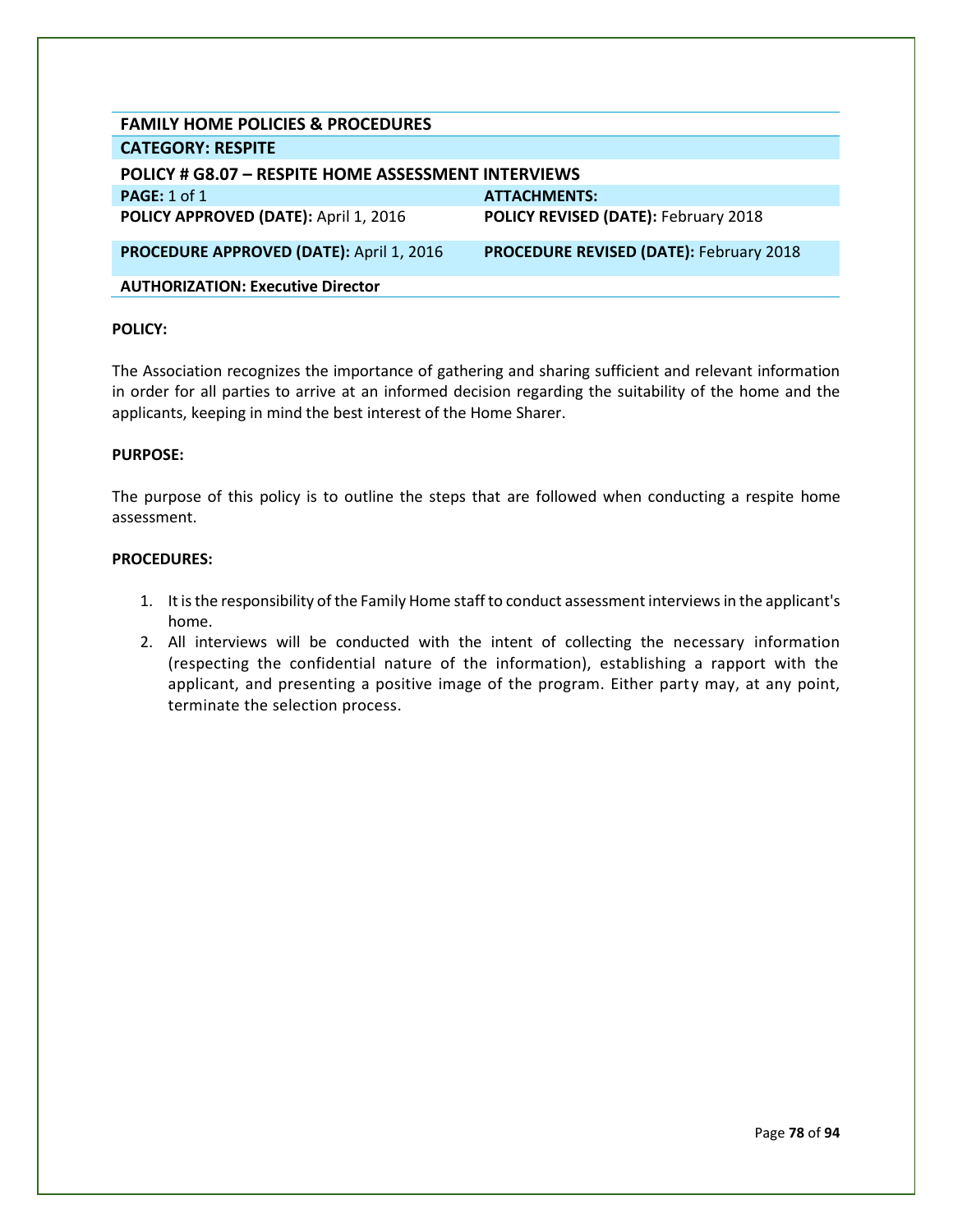| <b>FAMILY HOME POLICIES &amp; PROCEDURES</b>              |                                                |  |
|-----------------------------------------------------------|------------------------------------------------|--|
| <b>CATEGORY: RESPITE</b>                                  |                                                |  |
| <b>POLICY # G8.08 - ENVIRONMENTAL CHECKLIST - RESPITE</b> |                                                |  |
| PAGE: $1$ of $2$                                          | <b>ATTACHMENTS:</b>                            |  |
| POLICY APPROVED (DATE): April 1, 2016                     | <b>POLICY REVISED (DATE): February 2018</b>    |  |
| PROCEDURE APPROVED (DATE): April 1, 2016                  | <b>PROCEDURE REVISED (DATE): February 2018</b> |  |
| <b>AUTHORIZATION: Executive Director</b>                  |                                                |  |

The Association will complete an annual environmental checklist for each Family Home.

- 1. Family Home staff will complete the Environmental Checklist form with potential Respite Home during the initial stages of the home study assessment. The purpose is two-fold:
	- i. To enable, to the extent possible, that Home Sharers are placed in a safe environment; and
	- ii. To raise awareness and educate applicant(s) about safety issues when a Home Sharer with disabilities is living in their home.
- 2. Family Home staff must complete this safety assessment as part of the home study process prior to placement and annually thereafter. A follow up safety review will be scheduled if there are areas of non-compliance with the safety expectations.
- 3. The practice of the Association is to require that an assessment of potential and current Respite Homes be competed annually. The review and completion of this document will satisfy this requirement by assessing and monitoring the following areas:
	- a. Cleanliness/Orderliness/Maintenance –It is expected that the home's exterior and property are well kept, the home's interior is clean and comfortable, and that the home itself reflects consistent care and attention
	- b. Safety It is expected that there are no safety issues noted on agency's safety checklist, that providers are safety conscious and knowledgeable about the safety needs of the Home Sharer placed in their home.
	- c.  $F_{\text{turnishing}}$  It is expected that the home be adequately furnished with clean, sturdy and functional furniture, functional and reliable appliances, and an adequate supply of house wares.
	- d. Recreational Items/Equipment/Clothing It is expected that the home contains adequate, age appropriate recreational items and necessary equipment that are well maintained and in good condition. It is expected that the Home Sharer's clothing and belongings are clean, well maintained and appropriate to their needs.
	- e. Household pets It is expected that pets in the home are treated well by family members, That the providers do a good job providing the accommodations, diet, grooming and veterinary needs of their pets. It is also expected that any pets are well trained and do not pose any safety issues for the Home Sharers placed there.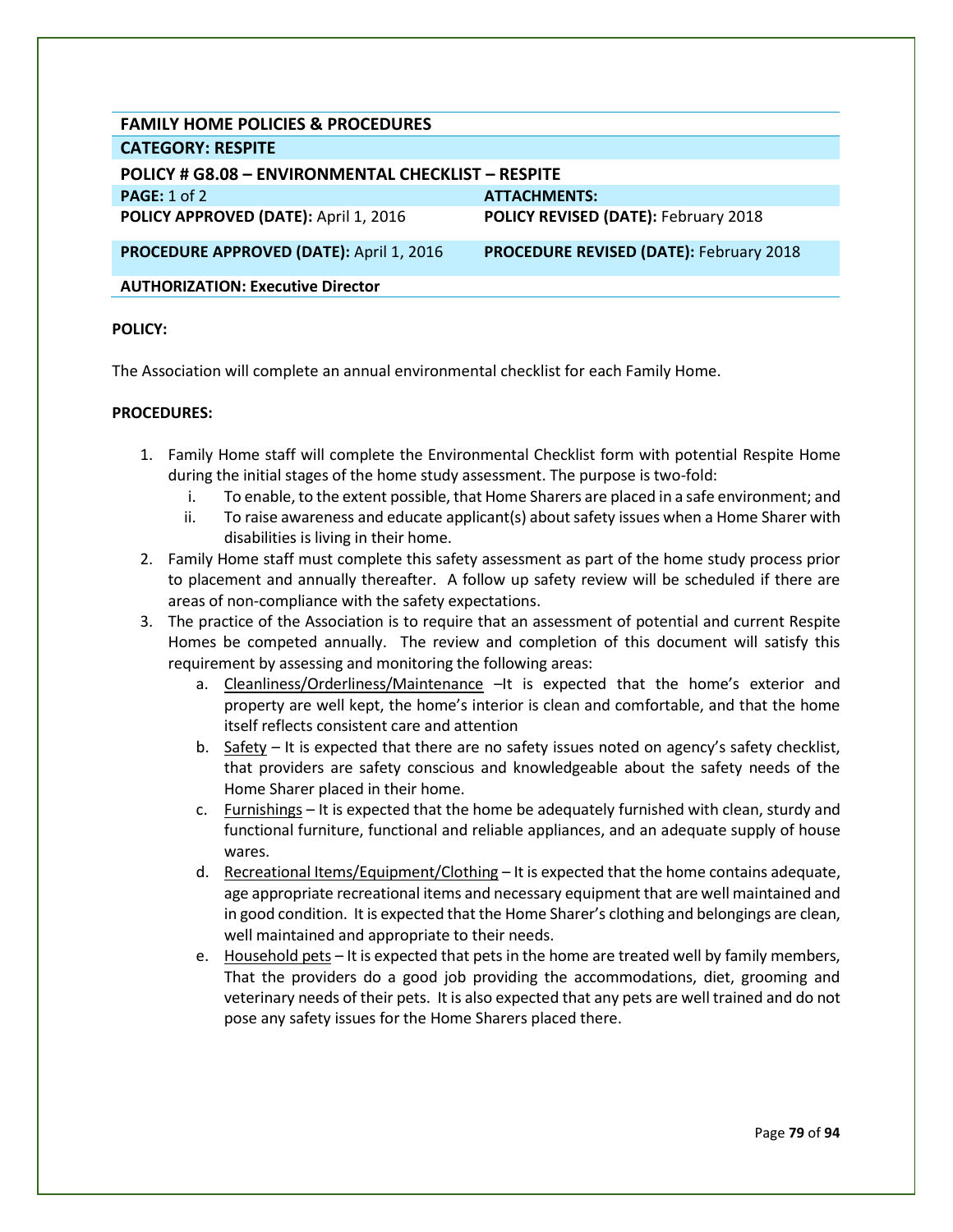# **FAMILY HOME POLICIES & PROCEDURES CATEGORY: RESPITE POLICY # G8.08 – ENVIRONMENTAL CHECKLIST – RESPITE ATTACHMENTS:**

Each Home Sharer situation may require safety precautions that are not stated on the forms. Conversely, particular characteristics of the Home Sharer will affect safety expectations, The Association may need to add safety precautions onto particular sections in the checklist to comply with the specific needs required in the situation.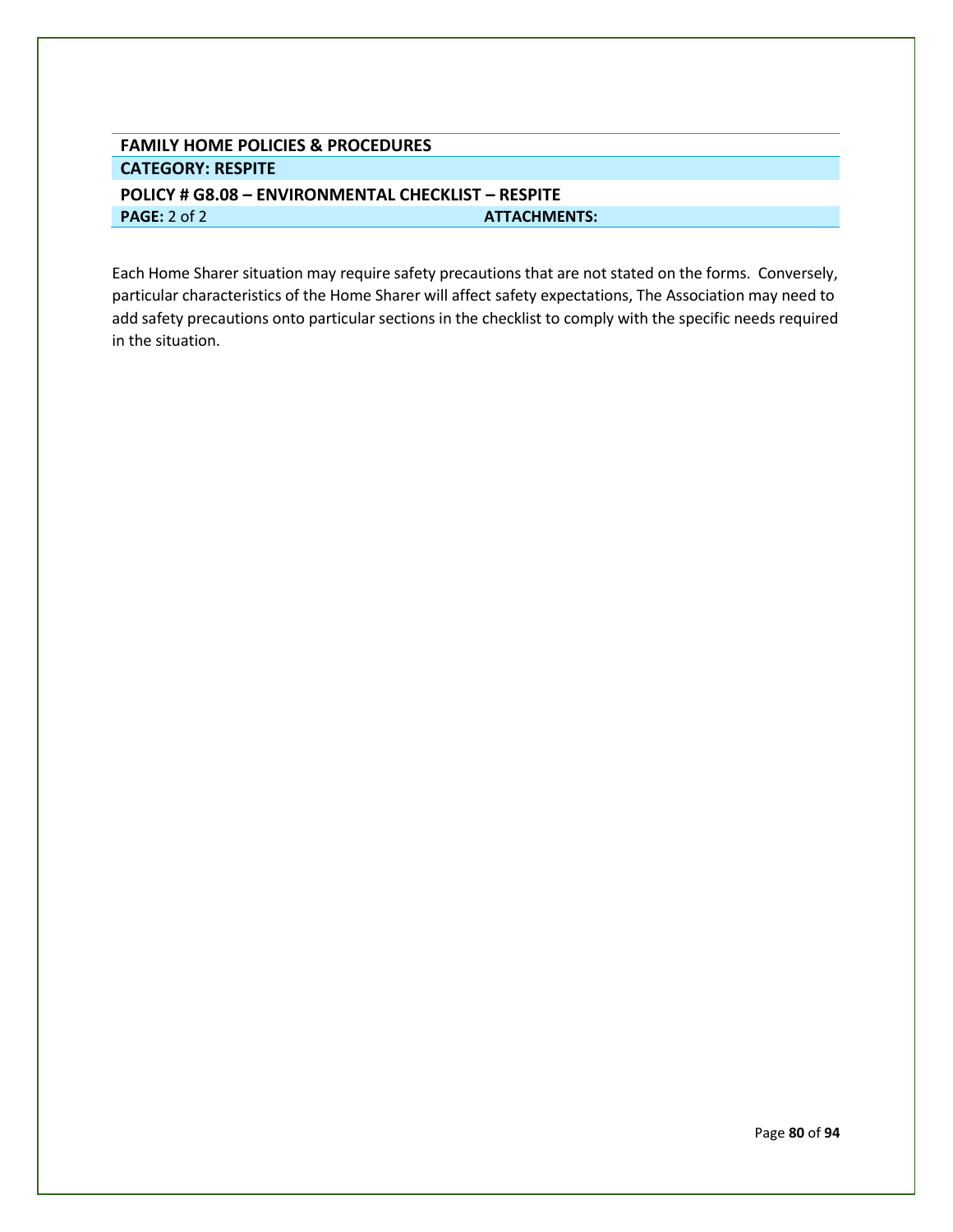| <b>FAMILY HOME POLICIES &amp; PROCEDURES</b>                               |                                                |
|----------------------------------------------------------------------------|------------------------------------------------|
| <b>CATEGORY: RESPITE</b>                                                   |                                                |
| <b>POLICY # G8.09 - REQUIRED INSPECTIONS &amp; DOCUMENTATION - RESPITE</b> |                                                |
| PAGE: $1$ of $1$                                                           | <b>ATTACHMENTS:</b>                            |
| POLICY APPROVED (DATE): April 1, 2016                                      | <b>POLICY REVISED (DATE): February 2018</b>    |
| <b>PROCEDURE APPROVED (DATE): April 1, 2016</b>                            | <b>PROCEDURE REVISED (DATE): February 2018</b> |
| <b>AUTHORIZATION: Executive Director</b>                                   |                                                |

A fire safety inspection and a copy of Insurance Coverage for Automobile and Home, as well as a valid Driver's License are required prior to approval of a Respite Home.

#### **PURPOSE:**

The purpose of this policy is to ensure that all reasonable precautions are taken for the safety of Home Sharers.

- 1. The Association will ensure a Fire Inspection is completed and a copy of the recommendations is on file. The inspection is required before approval of the Respite Home.
- 2. The Association will request copies of insurance for automobile and home are on file. The Association.
- 3. The Association will request a water sample for all homes that are on a well system. The water test will be completed before approval of the Home. The water test will also be required to be completed every two years for all homes that are on a well system. A copy of the report will be given to the Association.
- 4. The Association will review the inspection reports with the potential/current Respite Home Providers during the initial stages of the home study assessment. A follow-up safety review will be scheduled if there are areas of non-compliance with the safety expectations.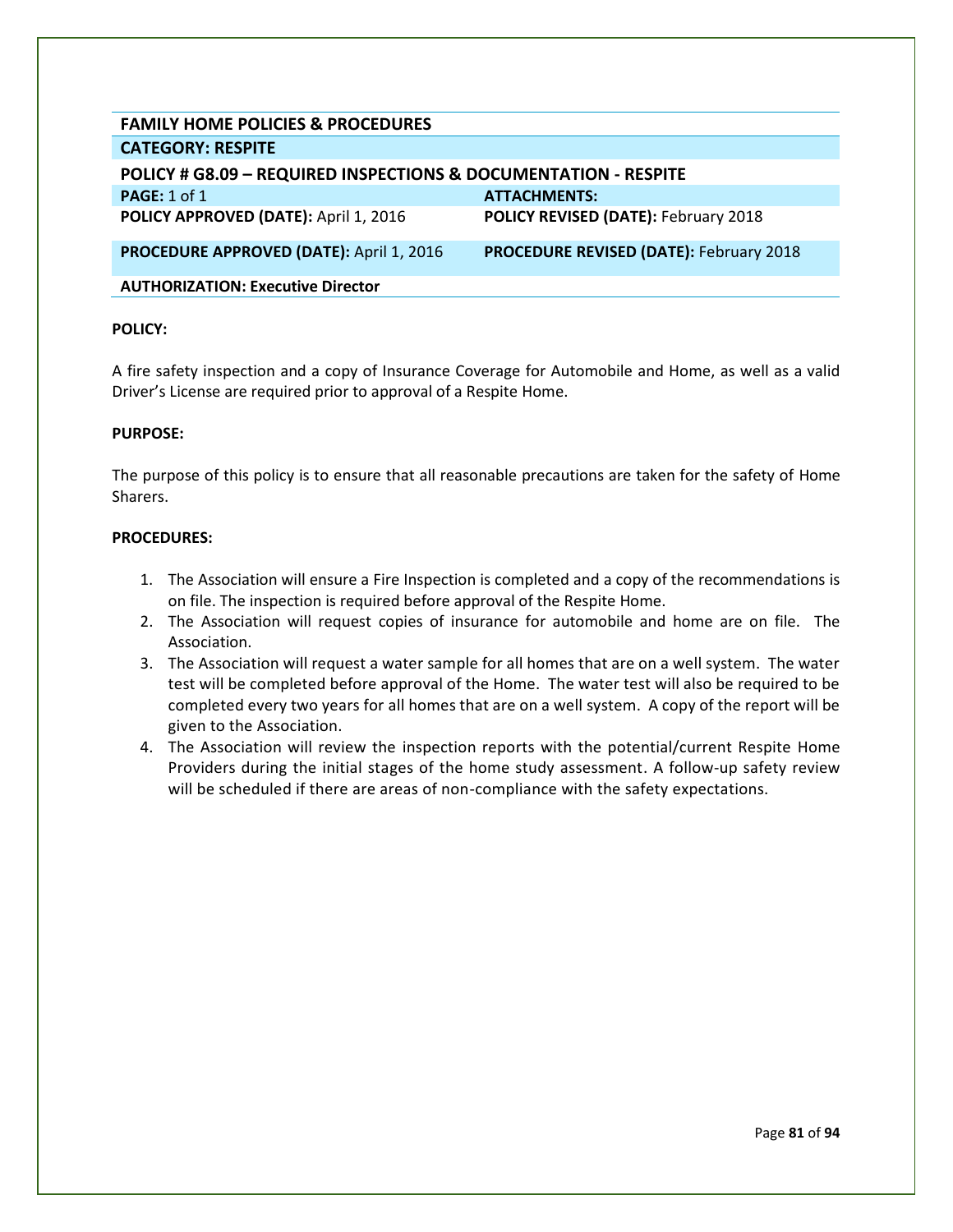| <b>FAMILY HOME POLICIES &amp; PROCEDURES</b>    |                                                |
|-------------------------------------------------|------------------------------------------------|
| <b>CATEGORY: RESPITE</b>                        |                                                |
| POLICY # G8.10 - RESPITE HOME FILES             |                                                |
| PAGE: 1 of 1                                    | <b>ATTACHMENTS:</b>                            |
| POLICY APPROVED (DATE): April 1, 2016           | POLICY REVISED (DATE): February 2018           |
| <b>PROCEDURE APPROVED (DATE): April 1, 2016</b> | <b>PROCEDURE REVISED (DATE): February 2018</b> |
| <b>AUTHORIZATION: Executive Director</b>        |                                                |

Home Sharers' files are to be kept in accordance with the Association's policy and procedures on document storage and retention.

#### **PURPOSE:**

The purpose of this policy is to address the content of a Home Sharer's file and who has access to the documents and information therein.

- 1. The Family Home staff will maintain a written file for every Respite Home approved and opened for placement of a Home Sharer. The file will include the following:
	- a. administrative correspondence;
	- b. the components of the approval process the Application Form, the references, the Fire Inspection Report, the Environment Review, the assessment data and any other relevant information;
	- c. a record of any incidents of emergency situations reported or investigated regarding a complaint against the Respite Home Provider(s)
	- d. Information held by the Family Home Program on a Respite Provider shall be available to:
		- i. the Respite Home Provider, except for references and other information given to the Family Home Program in confidence;
		- ii. authorized staff in the employment of the Association;
		- iii. other agencies, professionals or hospitals when authorization has been given following written consent by the Family Home Sharer to release the information for which the Community Living Association is the author.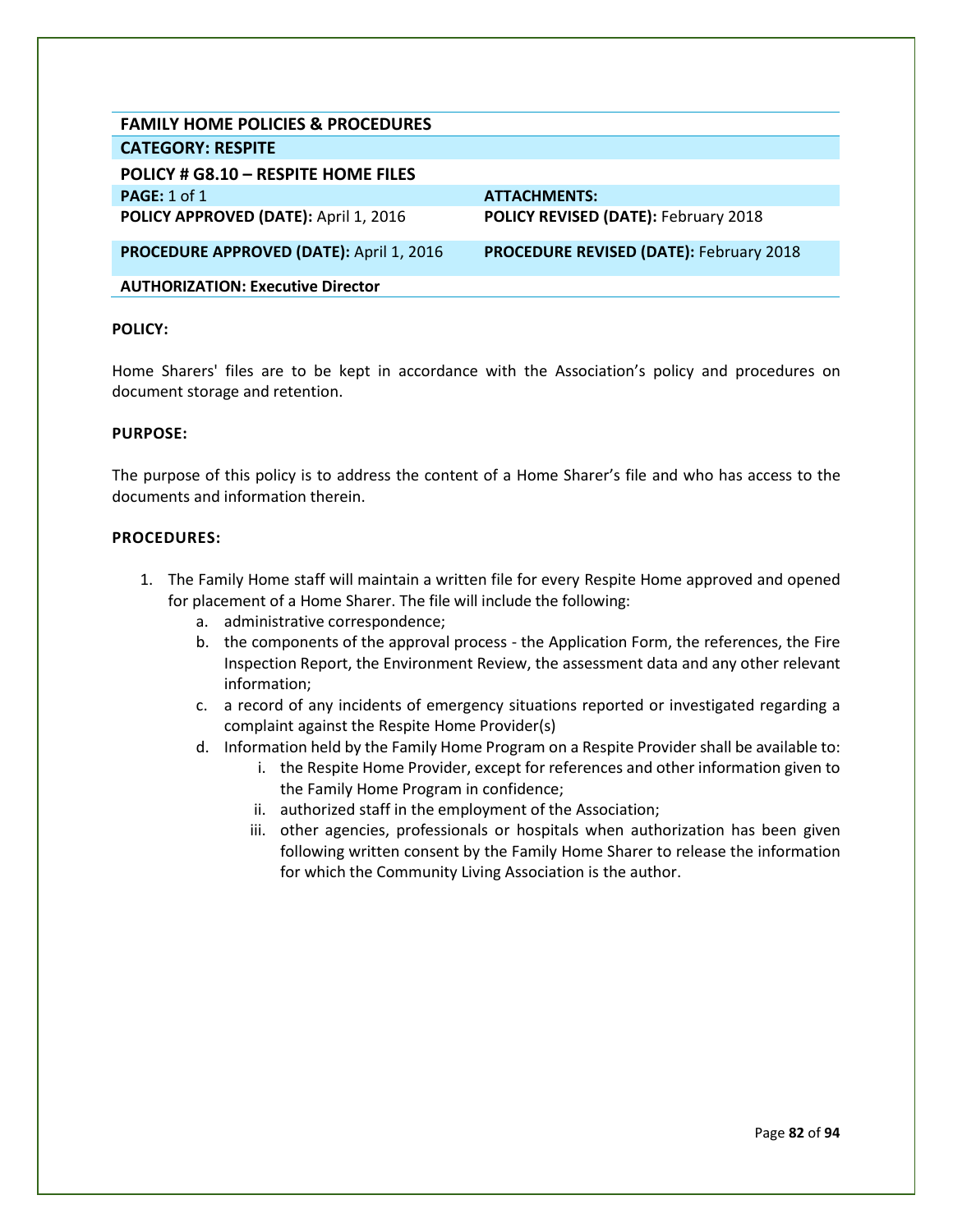| <b>FAMILY HOME POLICIES &amp; PROCEDURES</b>          |                                                |
|-------------------------------------------------------|------------------------------------------------|
| <b>CATEGORY: RESPITE</b>                              |                                                |
| POLICY # G8.11 - EMERGENCY MEDICAL SUPPORTS - RESPITE |                                                |
| PAGE: $1$ of $1$                                      | <b>ATTACHMENTS:</b>                            |
| POLICY APPROVED (DATE): April 1, 2016                 | <b>POLICY REVISED (DATE): February 2018</b>    |
| <b>PROCEDURE APPROVED (DATE): April 1, 2016</b>       | <b>PROCEDURE REVISED (DATE): February 2018</b> |
| <b>AUTHORIZATION: Executive Director</b>              |                                                |

The Association recognizes and values the Home Sharer's right to immediate medical attention when required.

#### **PURPOSE:**

The purpose of this policy is to provide guidelines for instances when emergency medical services are required.

#### **PROCEDURES:**

If a Home Sharer is injured or becomes ill and requires immediate medical attention, the following procedure will be followed:

- a. The Respite Provider will drive the Home Sharer to the closest hospital and bring along the Home Sharer's binder of Home Sharer's medical information. If the injury or illness requires immediate attention, the Respite Provider is expected to call an ambulance.
- b. The Respite Provider will contact the Family Home staff.
- c. The Respite Provider will also contact the Family Home Provider or other emergency contact to inform him/her of the situation and to request consent for treatment if the Home Sharer is incapable of giving his/her own consent. The Respite Provider cannot give consent for treatment.
- d. The Respite Provider will follow the instructions given and provide the care recommended by the attending physician.

#### Poisoning

Poisoning should be treated as an injury or accident. In such cases, the Respite Provider will call the Ontario Poison Association (1-800-268-9017), give his/her name and phone number (to ensure a call back if the connection is broken) and follow the instructions received from their experts.

#### Documentation

#### Incident Report

The Respite Provider in charge at the time of the emergency will complete an Incident Report documenting the events and circumstances surrounding the injury, accident or illness.

All contacts made and action taken will be listed including names and phone numbers, the time of calls and description of events. The report will be completed as soon as possible after attending to the Home Sharer.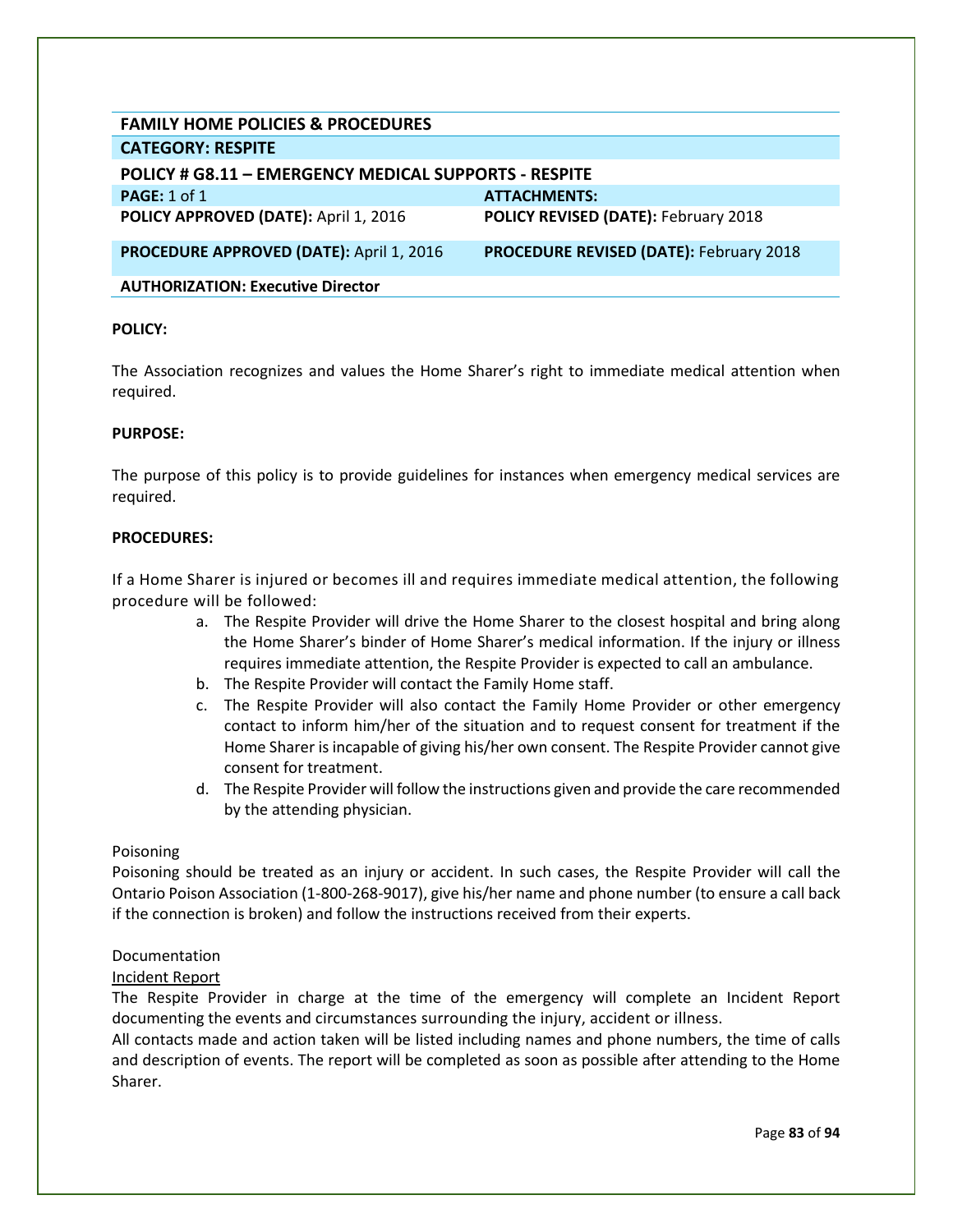# **FAMILY HOME POLICIES & PROCEDURES CATEGORY: RESPITE**

# **POLICY # G8.11 – EMERGENCY MEDICAL SUPPORTS - RESPITE PAGE:** 2 of 2 **ATTACHMENTS:**

#### Record of Medical Contact

The Respite Provider in charge at the time of the emergency will request that the attending physician document the diagnosis, medication and instructions for care.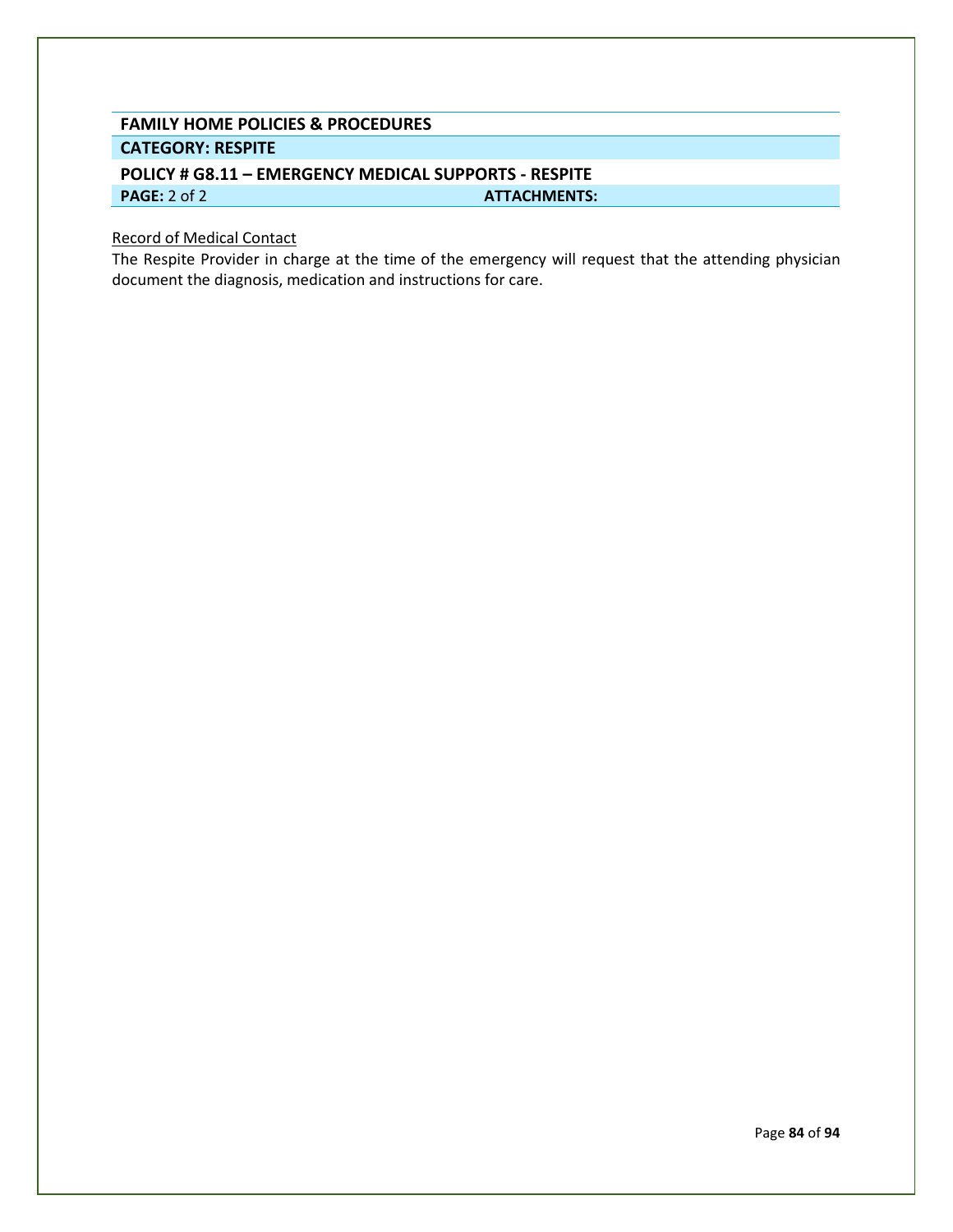| <b>FAMILY HOME POLICIES &amp; PROCEDURES</b>                         |                                                |
|----------------------------------------------------------------------|------------------------------------------------|
| <b>CATEGORY: RESPITE</b>                                             |                                                |
| <b>POLICY # G8.12- TRANSFERRING DRUGS &amp; MEDICATION - RESPITE</b> |                                                |
| <b>PAGE:</b> 1 of 1                                                  | <b>ATTACHMENTS:</b>                            |
| POLICY APPROVED (DATE): April 1, 2016                                | <b>POLICY REVISED (DATE): February 2018</b>    |
| <b>PROCEDURE APPROVED (DATE): April 1, 2016</b>                      | <b>PROCEDURE REVISED (DATE): February 2018</b> |
| <b>AUTHORIZATION: Executive Director</b>                             |                                                |

The Association recognizes the importance of properly transferring a Home Sharer's medication when s (he) is accessing respite at another location.

#### **PURPOSE:**

The purpose of this policy is to provide guidelines for the transfer of a Home Sharer's medication from one location to the other.

#### **PROCEDURES:**

The Family Home Provider will:

- 1. Ensure that the medication is in a properly labelled and dated container as issued by the pharmacist with clear instructions as to when and how much of the medication to take.
- 2. Advise the Respite Provider of any side effects that are/could be experienced by the Home Sharer when taking the medication.
- 3. In the case of new medication/treatments, indicate how the medication is to be administered and if it is self-administered by the Home Sharer or given by the Family Home Provider.
- 4. Provide contact information in case there are questions or should an emergency arise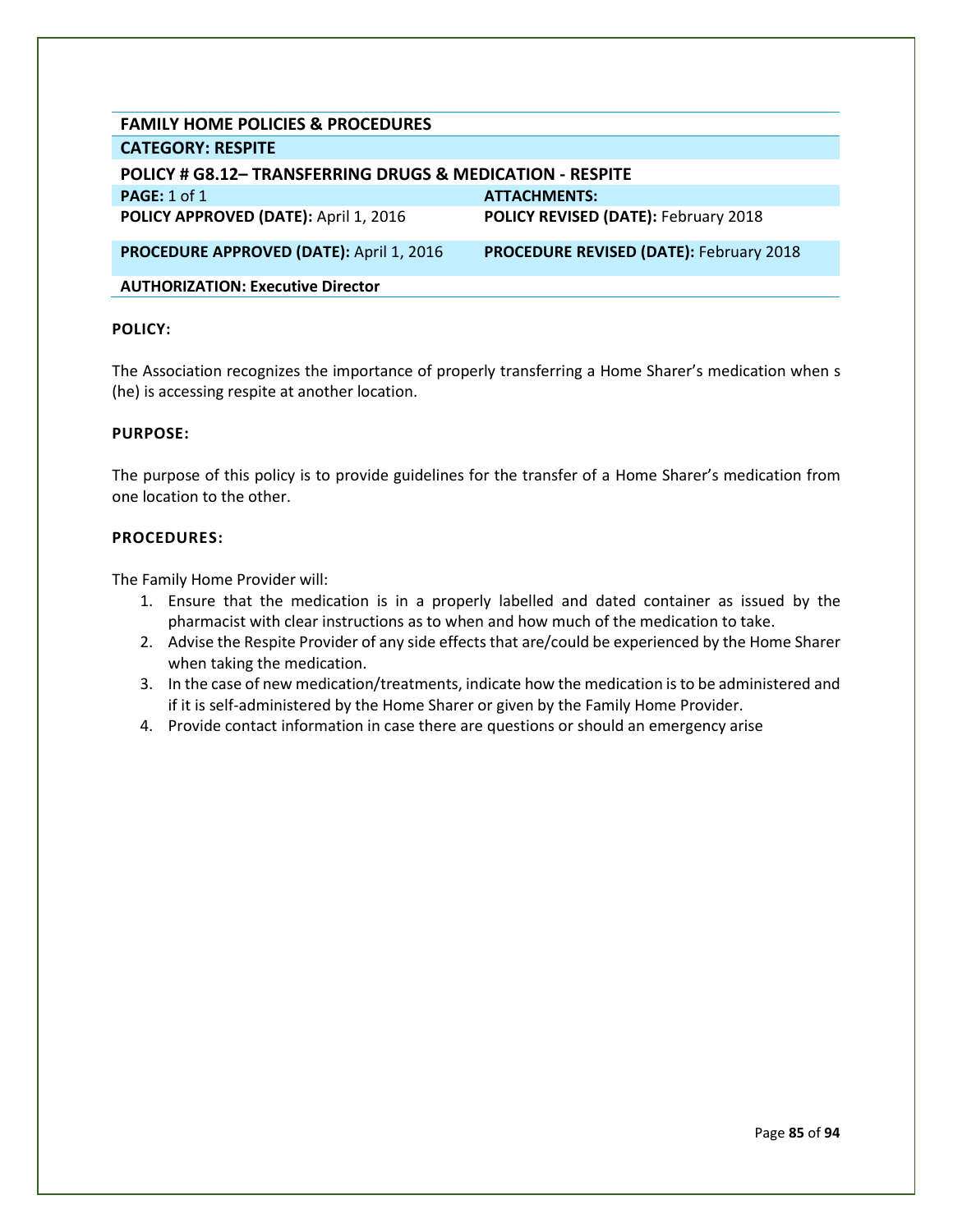| <b>FAMILY HOME POLICIES &amp; PROCEDURES</b>    |                                                |
|-------------------------------------------------|------------------------------------------------|
| <b>CATEGORY: RESPITE</b>                        |                                                |
| POLICY # G8.13 - HOME SHARER RESPITE SAFETY     |                                                |
| PAGE: $1$ of $1$                                | <b>ATTACHMENTS:</b>                            |
| POLICY APPROVED (DATE): April 1, 2016           | <b>POLICY REVISED (DATE): February 2018</b>    |
| <b>PROCEDURE APPROVED (DATE): April 1, 2016</b> | <b>PROCEDURE REVISED (DATE): February 2018</b> |
| <b>AUTHORIZATION: Executive Director</b>        |                                                |

The safety of the Home Sharers in the Respite Program is paramount. Specific measures shall be maintained to ensure the Home Sharer safety and security of the people involved in and with the Association's Respite Program.

#### **PURPOSE:**

The purpose of this policy is to establish guidelines which conform to the government regulations for providing and maintaining a safe living environment for all Home Sharers in care and the Respite Providers supporting them.

#### **PROCEDURES:**

Safety measures:

- 1. The Family Home staff shall be available for the Respite Providers and Home Sharers. When unavailable, the On Call Manager will be on call.
- 2. The Family Home staff will share its cell phone number and the on call manager phone number with the Respite Providers and Home Sharers upon intake into the respite program.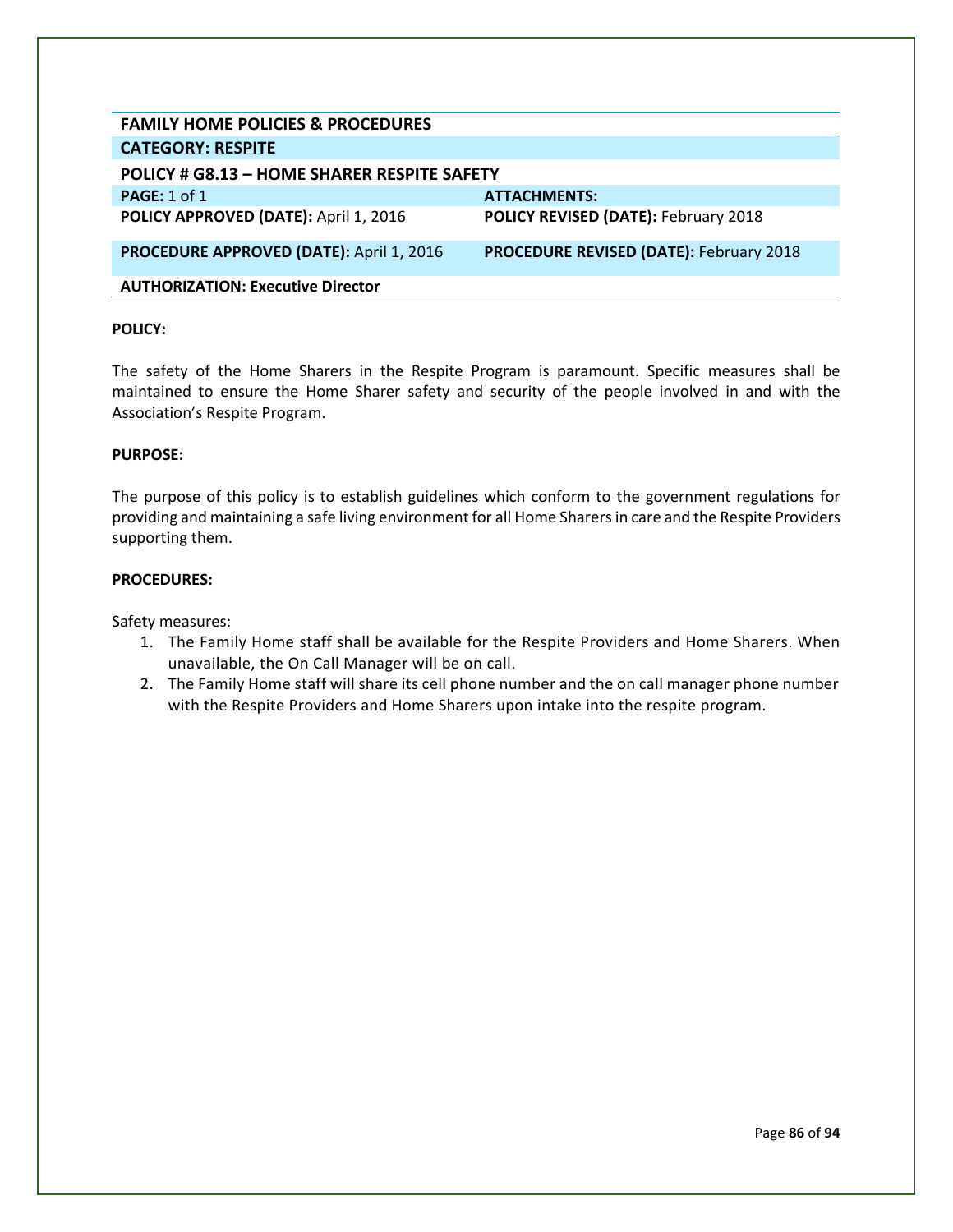| <b>FAMILY HOME POLICIES &amp; PROCEDURES</b>          |                                                |
|-------------------------------------------------------|------------------------------------------------|
| <b>CATEGORY: RESPITE</b>                              |                                                |
| <b>POLICY # G8.14 - MISSING HOME SHARER - RESPITE</b> |                                                |
| PAGE: 1 of 1                                          | <b>ATTACHMENTS:</b>                            |
| POLICY APPROVED (DATE): April 1, 2016                 | <b>POLICY REVISED (DATE): February 2018</b>    |
| <b>PROCEDURE APPROVED (DATE): April 1, 2016</b>       | <b>PROCEDURE REVISED (DATE): February 2018</b> |
| <b>AUTHORIZATION: Executive Director</b>              |                                                |

The Respite Provider is responsible for the safety of the Home Sharer(s) in their care and to this end must always know their whereabouts.

#### **PURPOSE:**

The purpose of this policy is to outline the responsibilities of parties concerned when a Home Sharer is missing from the Respite Home.

- 1. Responsibility of the Respite Provider
	- a. Notify the local police department, cooperating with their requests.
	- b. Notify the Family Home staff when it is suspected that the Home Sharer is missing and provide the relevant information.
	- c. Remain available for contact.
	- d. When the location of the Home Sharer is determined, immediately notify the police and the Family Home staff.
- 2. Responsibility of the Association
	- a. When advised that a Home Sharer is missing, advise the Respite Provider to notify the police if not already done.
	- b. Cooperate in any appropriate way in the search for the missing Home Sharer.
	- c. Provide support and instruct the Respite Provider to remain available.
	- d. If requested, contact the Home Sharer's next of kin to notify them of the situation and request their cooperation as appropriate.
	- e. When the Home Sharer returns or is found, determine with the Respite Provider the need for further immediate action.
	- f. Notify all involved of the return of the Home Sharer.
	- g. It is the responsibility of the Family Home staff to follow the entire situation and file appropriate documentation.
	- h. The Executive Director must be kept advised of the current status of the situation and development.
	- i. The Executive Director or designate will complete a Serious Occurrence or Enhanced Serious Occurrence form and forward to the Ministry of Community and Social Services.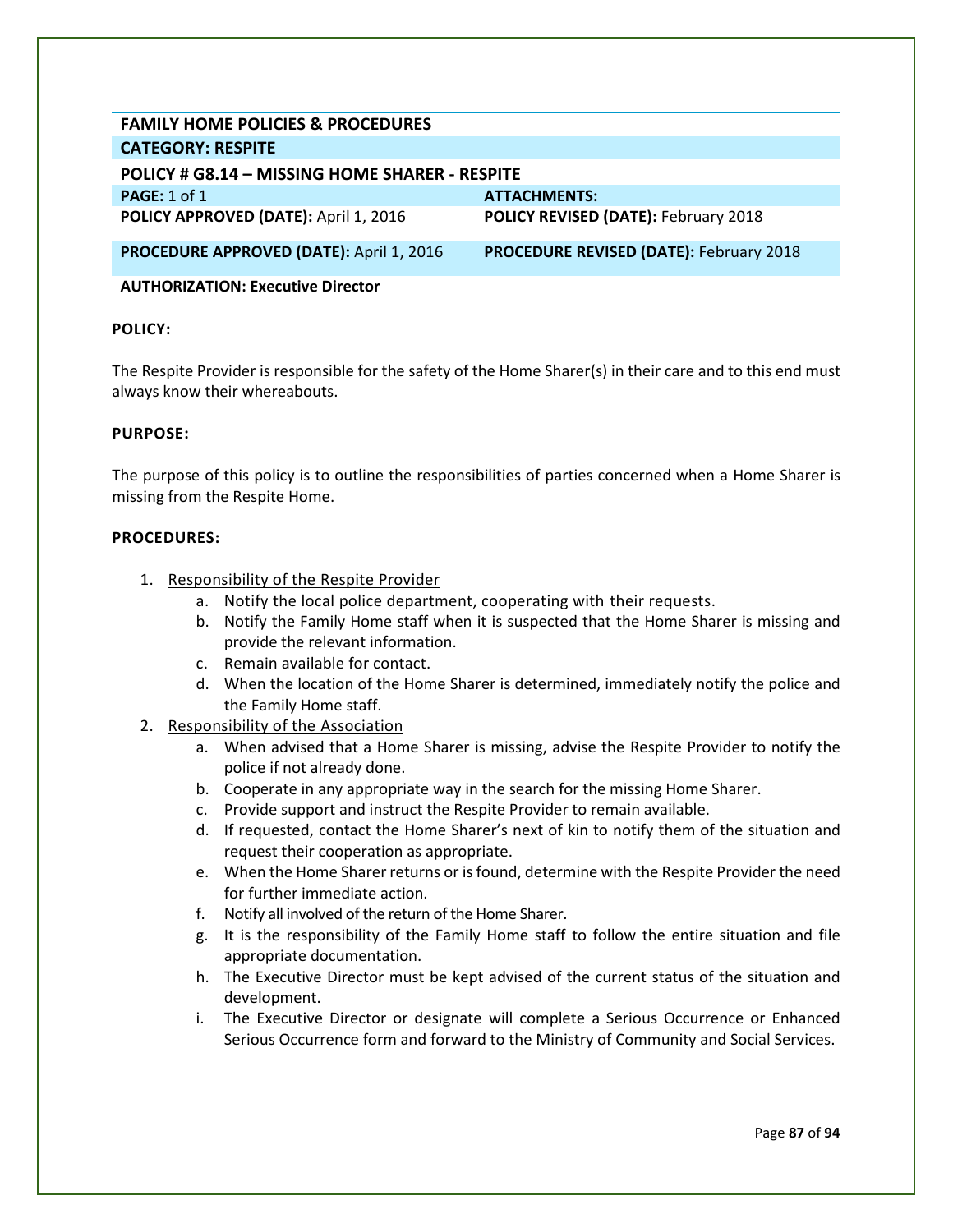| <b>FAMILY HOME POLICIES &amp; PROCEDURES</b>    |                                                |  |
|-------------------------------------------------|------------------------------------------------|--|
| <b>CATEGORY: RESPITE</b>                        |                                                |  |
| POLICY # G8.15 - DEATH OF HOME SHARER - RESPITE |                                                |  |
| PAGE: 1 of 1                                    | <b>ATTACHMENTS:</b>                            |  |
| POLICY APPROVED (DATE): April 1, 2016           | POLICY REVISED (DATE): February 2018           |  |
| <b>PROCEDURE APPROVED (DATE): April 1, 2016</b> | <b>PROCEDURE REVISED (DATE): February 2018</b> |  |
| <b>AUTHORIZATION: Executive Director</b>        |                                                |  |

Community Living Association has a contract through the Ministry of Community and Social Services to provide residential supports to adults with intellectual disabilities through the Family Home Program. In the event of the death of a Home Sharer, the Agency has an obligation to complete the reporting process.

#### **PURPOSE:**

The purpose of this policy is to outline the responsibilities of parties concerned when a Home Sharer dies.

- 1. Responsibility of the Respite Provider
	- a. When you discover a Home Sharer has died, call the ambulance and the police.
	- b. Notify the Family Home staff or designate and provide the information requested.
- 2. Responsibility of the Association Staff
	- a. Upon being notified of the death of a Home Sharer, advise the Respite Provider of the above process, if not already done.
	- b. Notify the Executive Director of the Association.
	- c. Arrange for the notification of the next of kin.
	- d. Take other action as appropriate to the situation including arrangements with the next of kin (i.e. provision for funeral arrangements and forwarding of the Home Sharer's effects of the Home Sharer).
	- e. Forward a written report to the Executive Director.
	- f. Provide the necessary support to those others involved.
	- g. The Executive Director or designate will complete an Enhanced Serious Occurrence form and forward to the Ministry of Community and Social Services.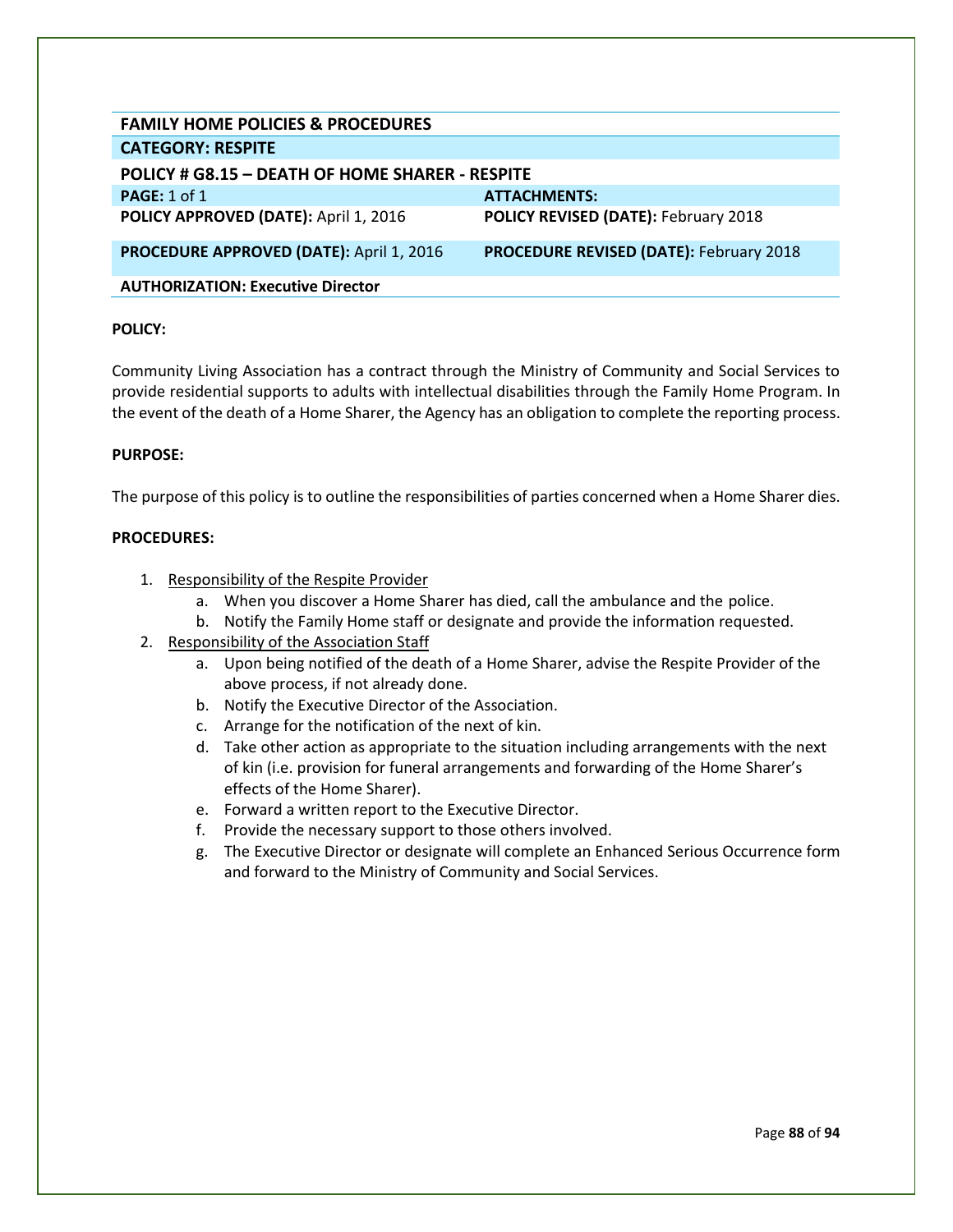| <b>FAMILY HOME POLICIES &amp; PROCEDURES</b>    |                                                |
|-------------------------------------------------|------------------------------------------------|
| <b>CATEGORY: RESPITE</b>                        |                                                |
| POLICY # G8.16 - FIRE IN RESPITE HOME           |                                                |
| PAGE: 1 of 1                                    | ATTACHMENTS:                                   |
| POLICY APPROVED (DATE): April 1, 2016           | POLICY REVISED (DATE): February 2018           |
| <b>PROCEDURE APPROVED (DATE): April 1, 2016</b> | <b>PROCEDURE REVISED (DATE): February 2018</b> |
| <b>AUTHORIZATION: Executive Director</b>        |                                                |

Any fire within a Respite Home must be reported to the Family Home staff to facilitate the Home Sharer's health and safety and ensure that the Respite Home continues to meet program standards.

#### **PURPOSE:**

The purpose of this policy is to outline what must be done in the case of a fire in the Respite Home.

- 1. Home Share not in Respite
	- a. The Respite Provider should contact the Family Home staff when there has been an incidence of fire of any size in the residence.
	- b. The Respite Provider must contact the Fire Department in the event of a fire.
- 2. Home Sharer in Respite
	- a. Once the fire is extinguished, the Respite Provider must provide the Family Home staff an updated report of the incident, describing the degree and extent of the fire.
	- b. The Family Home staff may wish to have the Home Sharer examined by his/her physician in case of minor fires where no physical damage has been done.
	- c. The Family Home staff will offer any assistance that is requested within reason.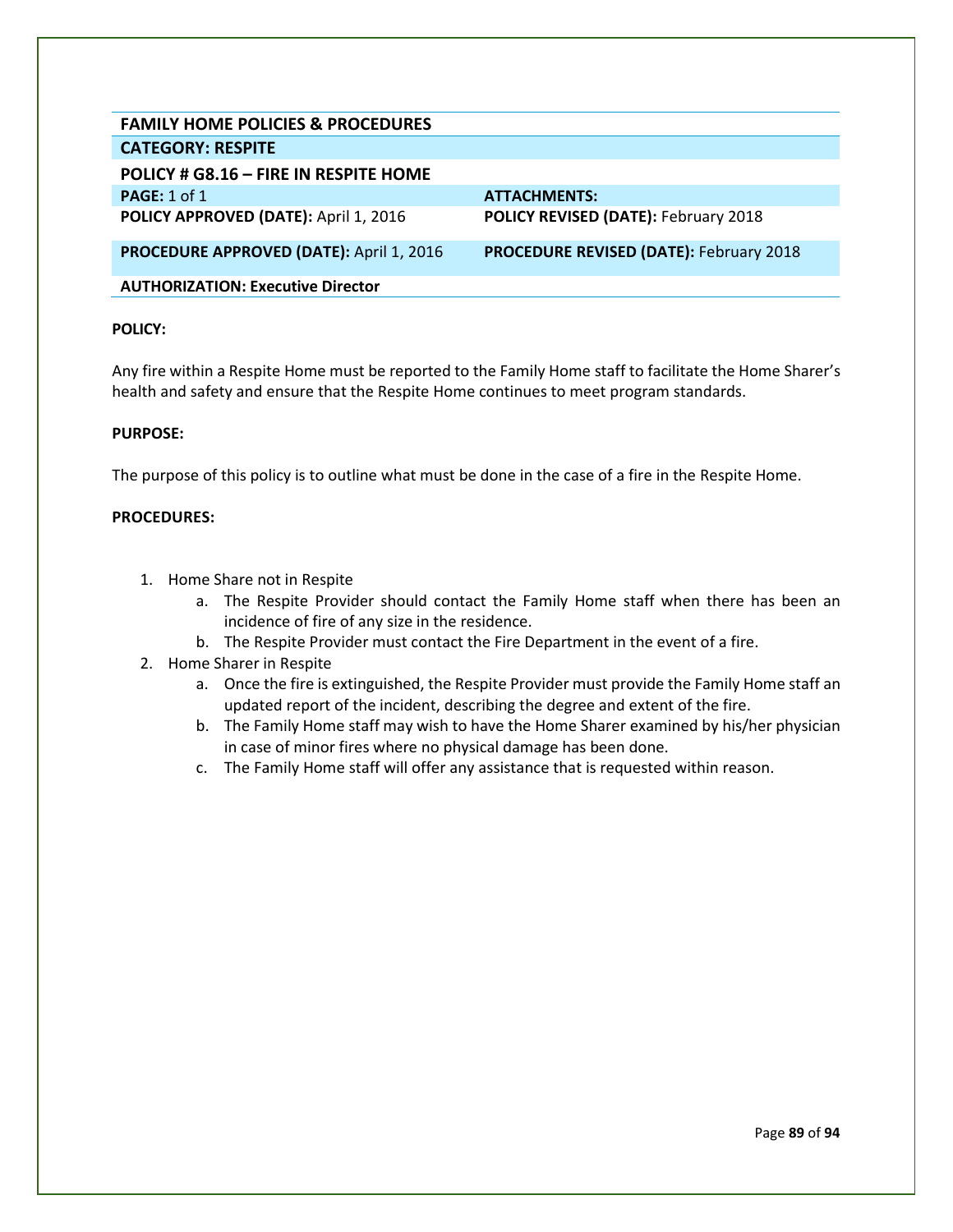| <b>FAMILY HOME POLICIES &amp; PROCEDURES</b>    |                                                |
|-------------------------------------------------|------------------------------------------------|
| <b>CATEGORY: RESPITE</b>                        |                                                |
| POLICY # G8.17 - ABUSE/NEGLECT RESPITE          |                                                |
| <b>PAGE:</b> 1 of 5                             | <b>ATTACHMENTS:</b>                            |
| POLICY APPROVED (DATE): April 1, 2016           | POLICY REVISED (DATE): February 2018           |
| <b>PROCEDURE APPROVED (DATE): April 1, 2016</b> | <b>PROCEDURE REVISED (DATE): February 2018</b> |
| <b>AUTHORIZATION: Executive Director</b>        |                                                |

The Association is committed to providing a safe, nurturing and respectful environment that promotes the rights of Home Sharers for whom it works. There is zero tolerance of abuse or neglect of any kind. Any "witnessed" abuse will be reported to the local authorities in compliance with Ontario Regulation 299/10, it is noted that the Home Sharer's consent is not required. Abuse happens when a Home Sharer or group of people use their power (authority, control or influence) to cause or create a significant likelihood of harm to a Home Sharer. The following are types of abuse: emotional abuse; verbal abuse; financial or material exploitation; neglect; professional malpractice; civic and human rights abuse; sexual abuse; or physical abuse. Any Home Sharer supported where abuse of that Home Sharer has been alleged, suspected or witnessed will be supported, in a way that works for the Home Sharer. Everyone within the Association must be empowered to make complaints without fear of consequences. All incidents of alleged abuse will be reported.

#### **DEFINITION**:

"Abuse" means action or behaviour that causes or is likely to cause physical injury or psychological harm or both to a Home Sharer with a developmental disability, or results or is likely to result in significant loss or destruction of his or her property. ("mauvais traitements") Abuse also includes any and all physical, sexual, emotional, verbal and financial abuse.

#### **POLICY: ABUSE NEGLECT**

Types of abuse include:

- **Physical abuse, which may include**:
	- o hitting
	- o pushing
	- o kicking
	- o rough handling
	- o using an object or weapon to hurt someone
	- o wrong use of medication
- **Neglect, which may include**:
	- o not giving proper food, clothing or hygiene
	- o not taking care of health and safety needs
- **Sexual abuse, which may include**:
	- $\circ$  touching someone's sexual body parts or forcing them to do something of a sexual nature they do not want to do
	- o forcing someone to have sex when they do not want to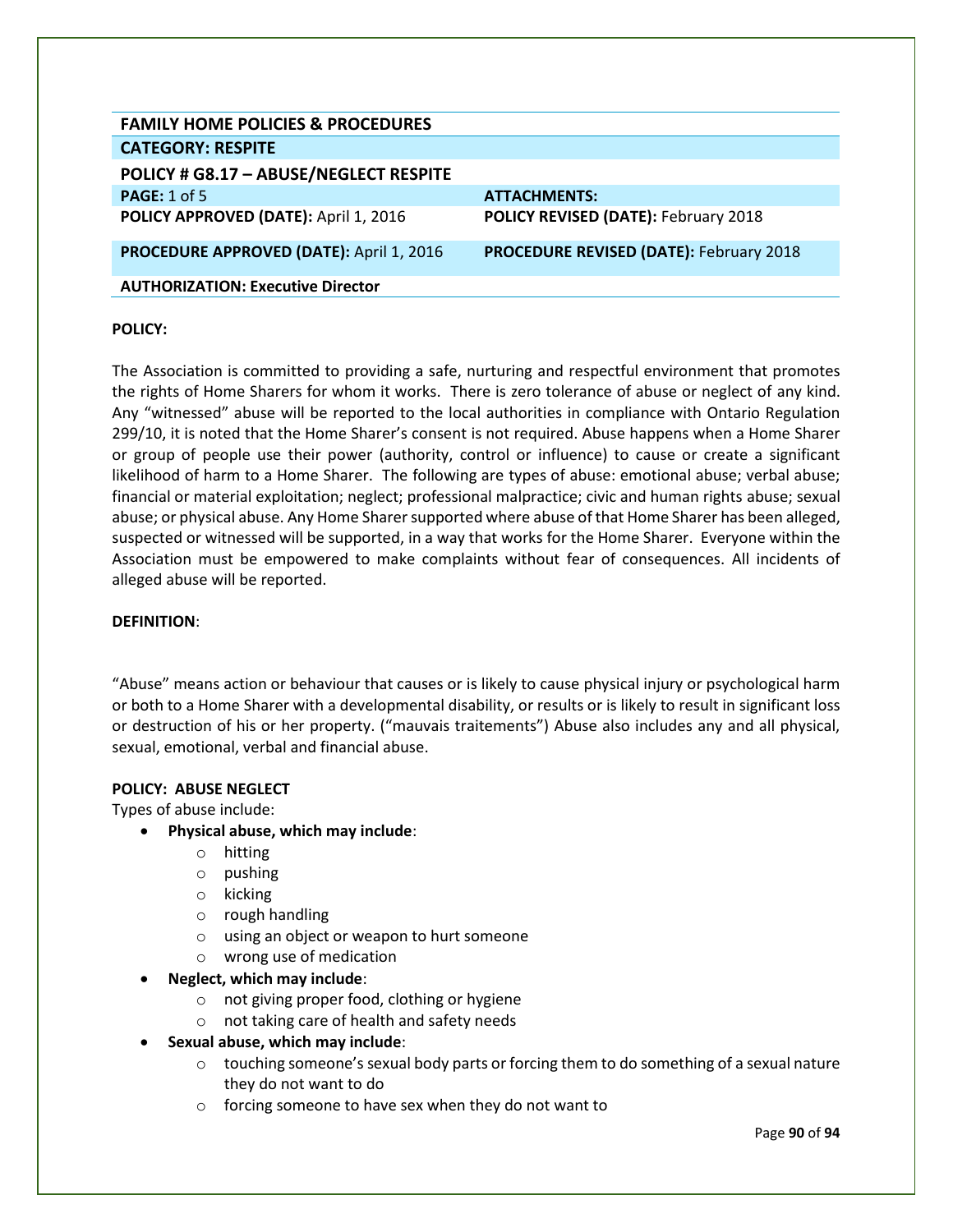# **FAMILY HOME POLICIES & PROCEDURES CATEGORY: RESPITE POLICY # G8.17 – ABUSE/NEGLECT RESPITE PAGE:** 2 of 5 **ATTACHMENTS: ATTACHMENTS:**

- o making someone watch pictures or videos that make them uncomfortable
- o making offensive sexual comments and jokes and saying things that hurt someone or make them uncomfortable

#### • **Emotional abuse, which may include**:

- o bullying
- o creating fear or scaring people
- o keeping someone away from their friends and family
- o not giving people privacy
- **Verbal abuse, which may include**:
	- o making comments on things like race and gender
	- o threatening people
	- o using abusive language or swearing
- **Financial abuse, which may include:** 
	- o stealing or taking someone's money by forcing or tricking them
	- o using someone's money without asking them
	- o forcing someone to sign documents to give their money to someone else
	- o making changes to someone's financial documents
	- o asking someone to steal or claim money that does not belong to them

#### **INDICATORS OF ABUSE:**

#### **Physical Abuse**

Some of the indicators of physical abuse are: signs of new injuries when old injuries have not yet healed; unexplained and unusual burns, cuts, bites, blisters/bruises, broken bones or bald spots on head in unusual or clustered patterns; unusual imprints on the skin from the instrument used to inflict abuse (such as the round pattern of a stove burner etc.); and injuries inconsistent with the description of cause.

#### **Neglect**

Some of the indicators of neglect are: poor hygiene; dirty, torn clothes worn every day; insufficient clothing; bug infestation in the Home Sharer's clothes or body; unattended medical or dental needs; and underweight or overweight (when not associated with the primary disability).

#### **Sexual Abuse**

Some of the indicators of sexual abuse are: existence of sexually transmitted diseases or pregnancy; stained, torn and/or bloody underclothes; bruised or swollen genitalia/anal area; sore throat (which may be due to pressure applied to the throat through choking or forced oral sex); pain while walking or sitting (with evasive or illogical explanation); semen around the mouth, genitals or on clothing; unusual or offensive odor; and a significant change in sexual behavior or attitude.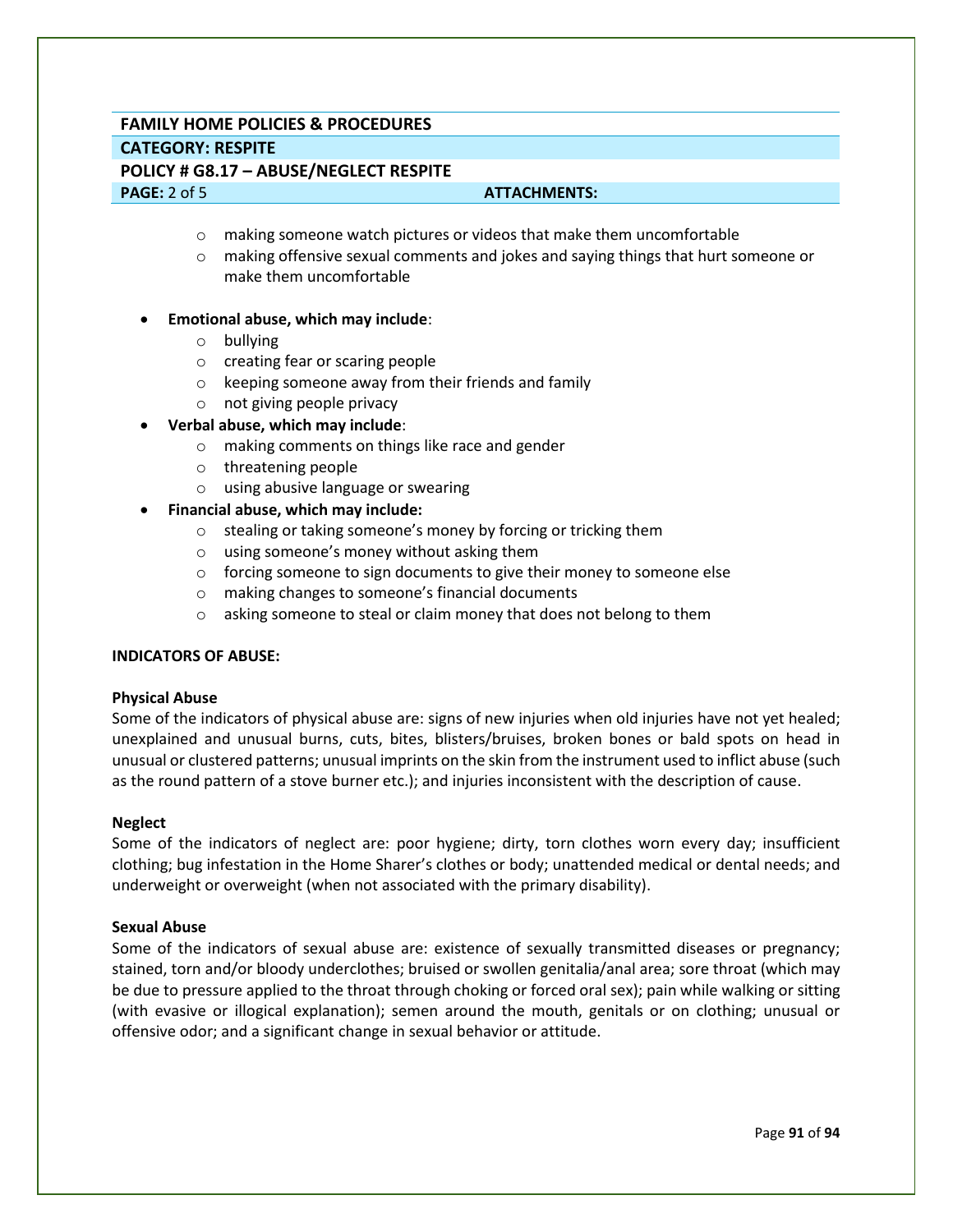# **FAMILY HOME POLICIES & PROCEDURES CATEGORY: RESPITE POLICY # G8.17 – ABUSE/NEGLECT RESPITE PAGE:** 3 of 5 **ATTACHMENTS: ATTACHMENTS:**

#### **Emotional**

Some of the indicators of emotional abuse are: extreme, unusual behavior (aggression, compliance, withdrawal); high level of anxiety/fear of returning to a particular place; attempted suicide; and lack of attachment to parents or other caregiver

#### **Financial**

Some of the indicators of financial abuse are: Home Sharer has no money, when they have just been paid or received a payment. Documentation is not balanced or there are consistent inaccuracies with no explanation.

#### **Preamble:**

People's disabilities can often make them vulnerable. This vulnerability could be countered by the meaningful involvement of family, friends and community friends. The design and delivery of programs and services should minimize the vulnerability of Home Sharers by ensuring that Respite Providers who provide support demonstrate competency in terms of appropriate practices using training/teaching programs which are permitted and promoted by the Association. Appropriate use of psychotropic medications, Behavior management, and medical and physical care practices, with an understanding of how such practices could contribute to or result in the abuse of Home Sharers who are vulnerable.

The Association will report all accusations of abuse to the authorities immediately upon notification. If someone says that they have been abused, or a Respite Provider sees abuse happening, or the Respite Provider thinks that abuse might be happening or someone else reports abuse, the following procedure must be followed.

- 1. All Respite Provider and all adults living in a Respite Home shall complete a vulnerable person's check to have a Home Sharer stay in their home.
- 2. All incidents, allegations or suspicions of abuse toward a Home Sharer supported, whether by a Respite Providers or by another Home Sharer, shall be immediately reported to police.
- 3. The Family Home staff or designate shall be notified of the incident. A written follow-up will be completed using the Association reporting forms.
- 4. Support will be given to the Home Sharer reporting abuse to seek medical assistance as required, set up counseling and ensure they are informed of all their rights. Respite Provider assists in the education of abuse and the process of reporting abuse.
- 5. Supports will be given to a Home Sharer who has been accused of an alleged assault, ensuing information is given around all rights and that education is given around steps taken through the process of alleged abuse.
- 6. The Family Home staff will report the incident to the Executive Director.
- 7. The Family Home staff will obtain consent from the Home Sharer to notify any Home Sharers acting on behalf of them. i.e.: family or substitute decision maker. The guardian may give consent for medical treatment if required. It is noted that the guardian, family member or a Home Sharer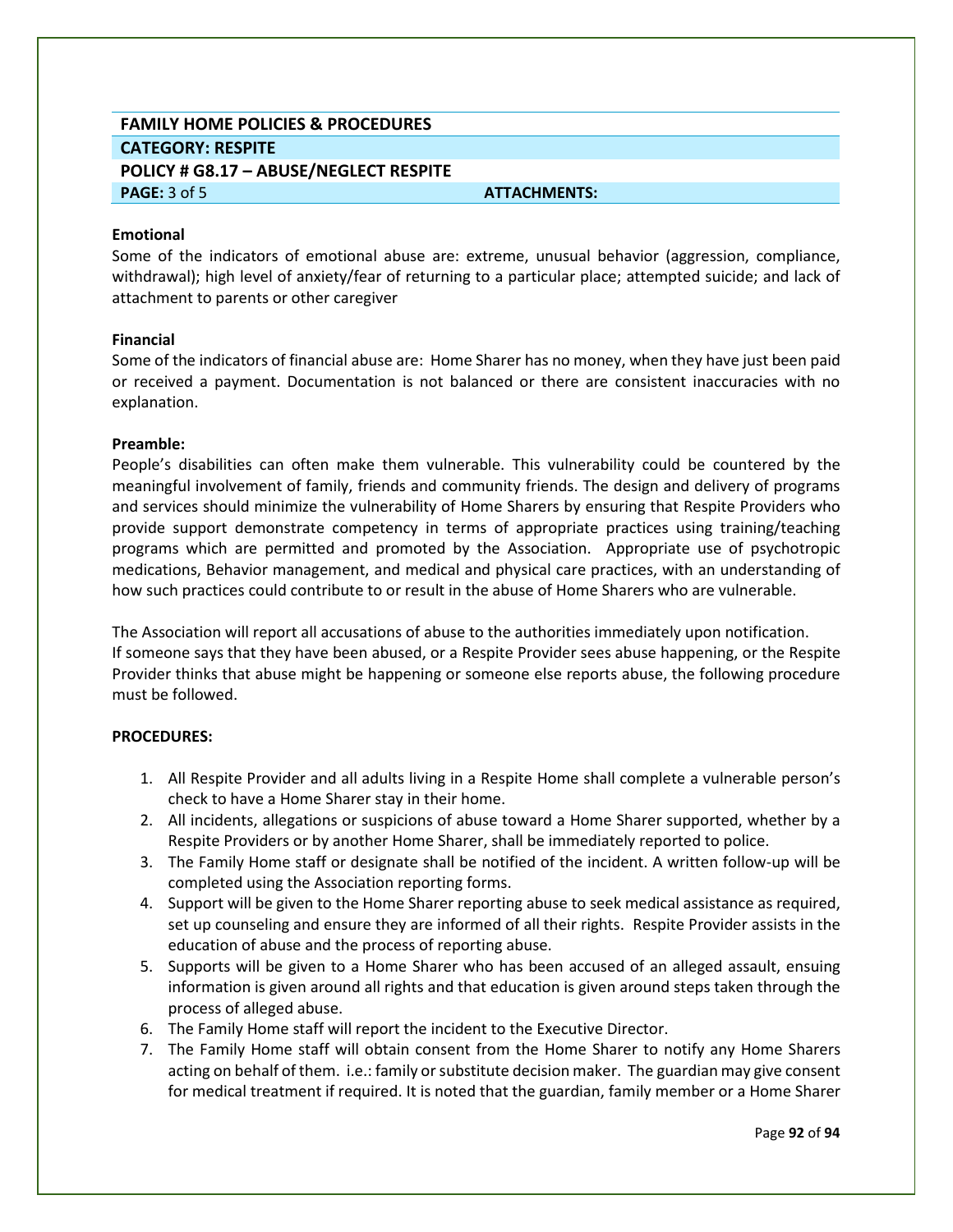# **FAMILY HOME POLICIES & PROCEDURES CATEGORY: RESPITE POLICY # G8.17 – ABUSE/NEGLECT RESPITE PAGE:** 4 of 5 **ATTACHMENTS: ATTACHMENTS:**

that may inform the abuser will not be contacted if there is suspicion or notification they may be the abuser.

- 8. All Respite Providers will seek advice from the Family Home staff on the immediate actions.
- 9. All Respite Providers will ask for guidance from Family Home staff regarding the safety and security of the Home Sharer making the allegations by providing supports including but not limited to the following.
	- a. Assist the Home Sharer to be comfortable in a private confidential setting suitable to the Home Sharer.
	- b. Remain calm take all statements seriously
	- c. Use all communication and language ensuring consideration of the cognitive ability of the Home Sharer.
	- d. Listen non judgmentally leaving time for the Home Sharer to process and reflect on what is being alleged using resources, tools and Home Sharer communication aides such as pictures either drawn by the Home Sharer or pointed to by the Home Sharer.
	- e. Document all statements
	- f. Gather information without leading avoid all yes no questions or questions that may suggest an answer. Yes, No questions or questions that lead to a specific response will invalidate the allegation.
	- g. Inform the Home Sharer you may not be able to keep the information confidential or private.
	- h. Ask the Home Sharer if there is anyone else they would like to be a part of this process
	- i. A medical examination with a written report and follow up on all recommendations of the attending physician or emergency visits.
	- j. If the abuse has just happened encourage the Home Sharer to report to the Police.
	- k. Encourage the Home Sharer to go to hospital right away, not to shower/bath, change clothes or comb hair and to rep
- 10. A serious occurrence will be completed and forwarded to the Ministry of Community and Social Services. The Executive Director shall ensure the Home Sharer abused has received the appropriate support and follow up.
- 11. The Family Home staff will ensure the Home Sharer who has been abused has given consent before any family members or another Home Sharer acting on that Home Sharer's behalf about the abuse or is told a thing about the accusation/situation.
- 12. There will be no internal investigations until such time as authorities have completed their investigation.
- 13. The Association shall ensure that all Home Sharer shall receive the support, training and assistance necessary to take action in identification and prevention of abuse and neglect. People shall be taught in the "language" they understand.
- 14. Respite Providers, shall be oriented to this policy and procedures and have an annual review of said policies.
- 15. In the event that a Respite Provider is accused of abuse, the Home Sharer will be removed from the home until a thorough investigation is held by the police.